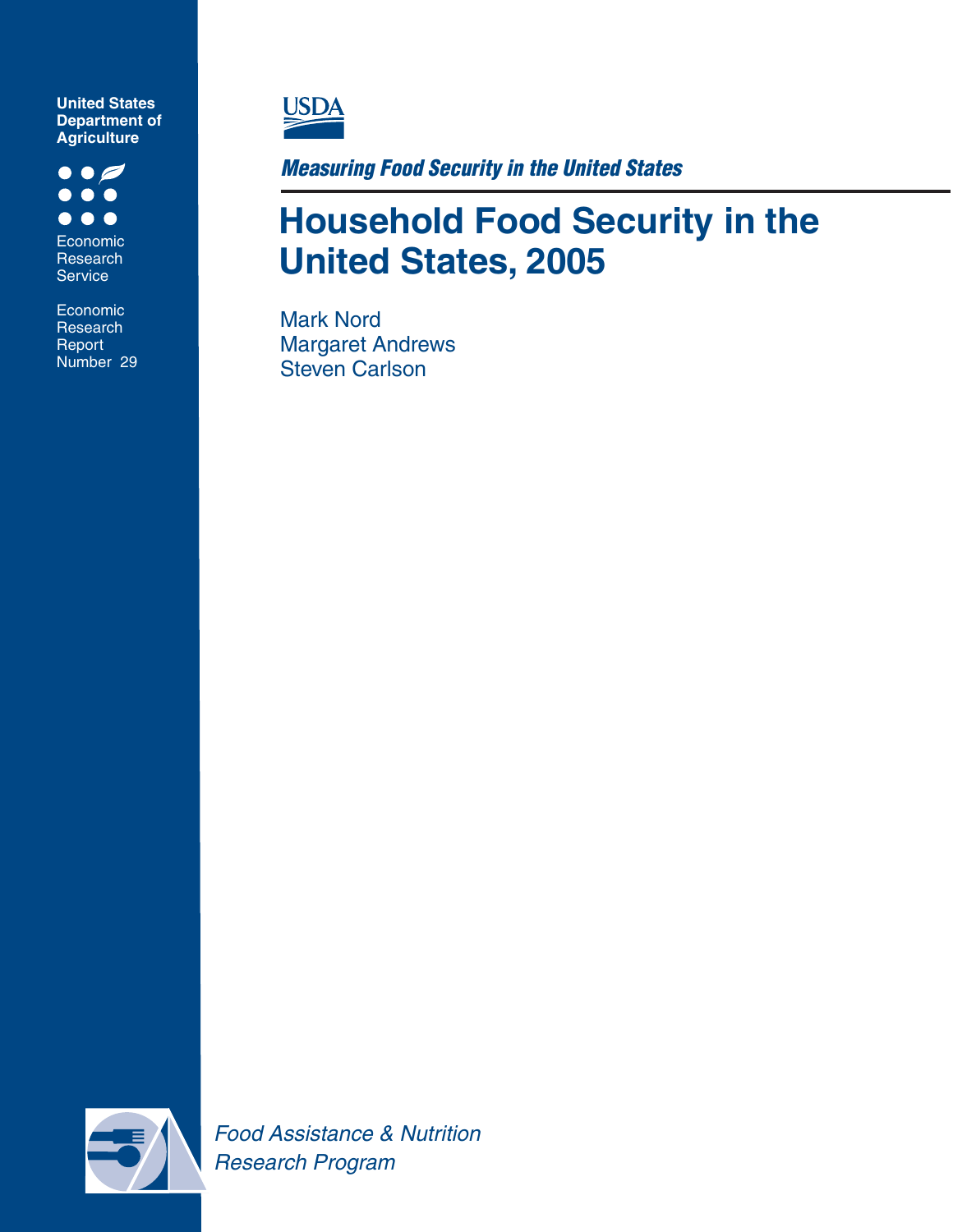# **b**. **15 Visit Our Website To Learn More!**

Want to learn more about household food security topics and data? Visit our website at **www.ers.usda.gov.**

You can also find additional information, both paper and electronic, about ERS publications, databases, and other products at our website.

## **It's Easy To Order Another Copy!**

Just dial 1-800-999-6779. Toll free in the United States and Canada.

Ask for *Household Food Security in the United States, 2005* (ERR-29)

National Agricultural Library Cataloging Record

Nord, Mark

 Household food security in the United States, 2005. (Economic research report (United States. Dept. of Agriculture. Economic Research Service) ; no. 29) 1. Food relief—United States--Statistics. 2. Food supply—

- United States—Statistics.
- 3. Food consumption—United States—Statistics.
- 4. Low-income consumers—United States—Statistics.

5. Hunger—United States—Statistics. 6. Household surveys—United States.

I. Andrews, Margaret S. II. Carlson, Steven.

III. United States. Dept. of Agriculture. Economic Research Service.

IV. Title.

HV696.F6

The U.S. Department of Agriculture (USDA) prohibits discrimination in all its programs and activities on the basis of race, color, national origin, age, disability, and, where applicable, sex, marital status, familial status, parental status, religion, sexual orientation, genetic information, political beliefs, reprisal, or because all or a part of an individual's income is derived from any public assistance program. (Not all prohibited bases apply to all programs.) Persons with disabilities who require alternative means for communication of program information (Braille, large print, audiotape, etc.) should contact USDA's TARGET Center at (202) 720-2600 (voice and TDD).

To file a complaint of discrimination write to USDA, Director, Office of Civil Rights, 1400 Independence Avenue, S.W., Washington, D.C. 20250-9410 or call (800) 795-3272 (voice) or (202) 720-6382 (TDD). USDA is an equal opportunity provider and employer.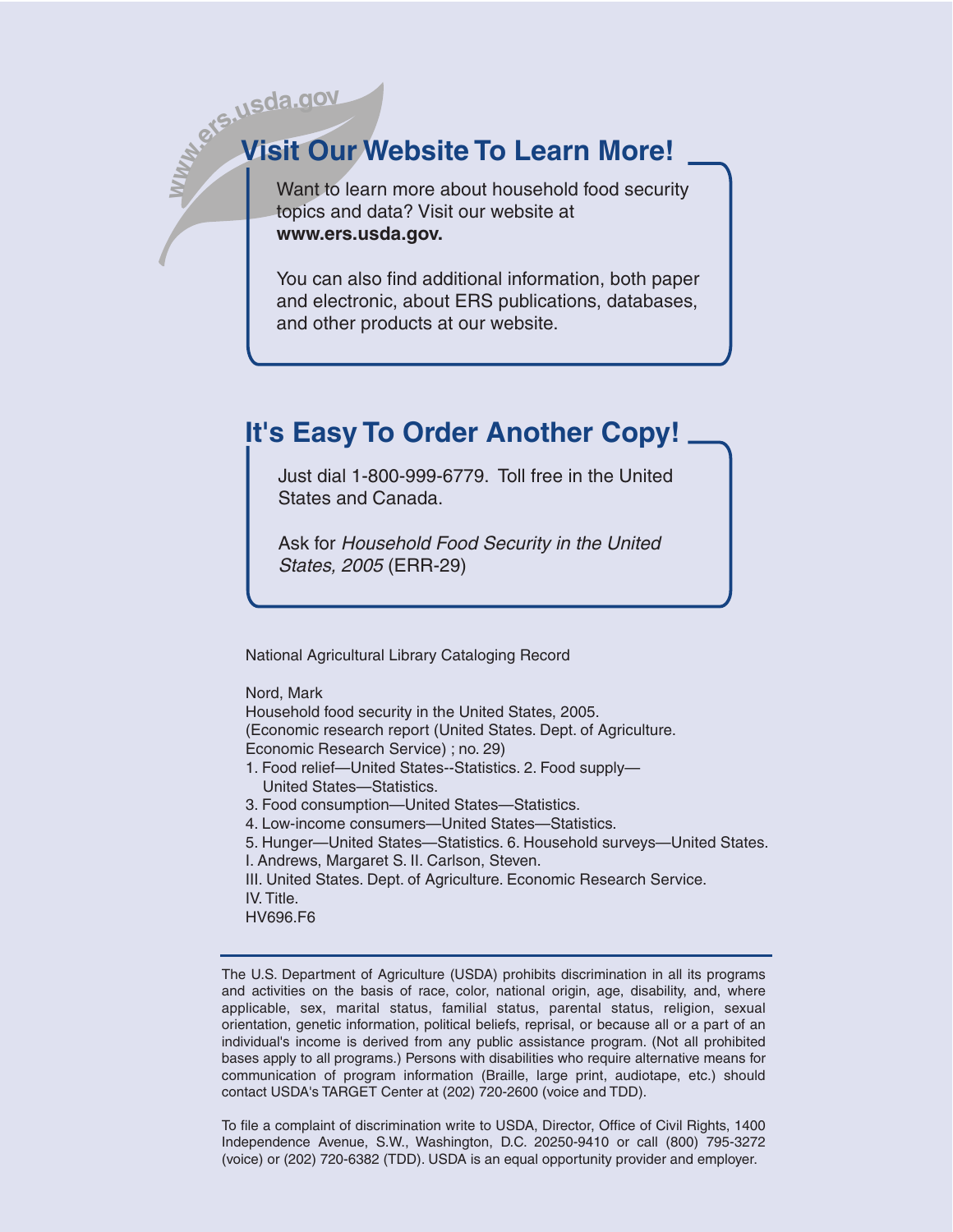

**United States Department of Agriculture**

**Economic Research Report Number 29** 

**November 2006**





**www.ers.usda.gov**

## **Household Food Security in the United States, 2005**

## **Mark Nord, Margaret Andrews, and Steven Carlson**

## **Abstract**

Eighty-nine percent of American households were food secure throughout the entire year in 2005, meaning that they had access, at all times, to enough food for an active, healthy life for all household members. The remaining households were food insecure at least some time during that year. The prevalence of food insecurity declined from 11.9 percent of households in 2004 to 11.0 percent in 2005, while the prevalence of very low food security remained unchanged at 3.9 percent. This report, based on data from the December 2005 food security survey, provides the most recent statistics on the food security of U.S. households, as well as on how much they spent for food and the extent to which food-insecure households participated in Federal and community food assistance programs. Survey responses indicate that the typical food-secure household in the U.S. spent 34 percent more on food than the typical food-insecure household of the same size and household composition. Just over one-half of all food-insecure households participated in one or more of the three largest Federal food assistance programs during the month prior to the survey. About 22 percent of food-insecure households— 3.5 percent of all U.S. households—obtained emergency food from a food pantry at some time during the year.

**Keywords:** Food security, food insecurity, food spending, food pantry, hunger, soup kitchen, emergency kitchen, material well-being, Food Stamp Program, National School Lunch Program, WIC

## **About the Authors**

Mark Nord and Margaret Andrews work in the Food Economics Division, Economic Research Service (ERS), U.S. Department of Agriculture. Nord is a sociologist in the Food Assistance Branch, and Andrews is Assistant Deputy Director for Food Stamp Research in the Food Assistance and Nutrition Research Program. Steven Carlson is Director of Family Programs Staff in the Office of Analysis, Nutrition, and Evaluation; Food and Nutrition Service; U.S. Department of Agriculture.

## **Acknowledgments**

The authors thank Carolyn Rogers, David Smallwood, and Mark Prell, of the Economic Research Service, U.S. Department of Agriculture, for their reviews of the report.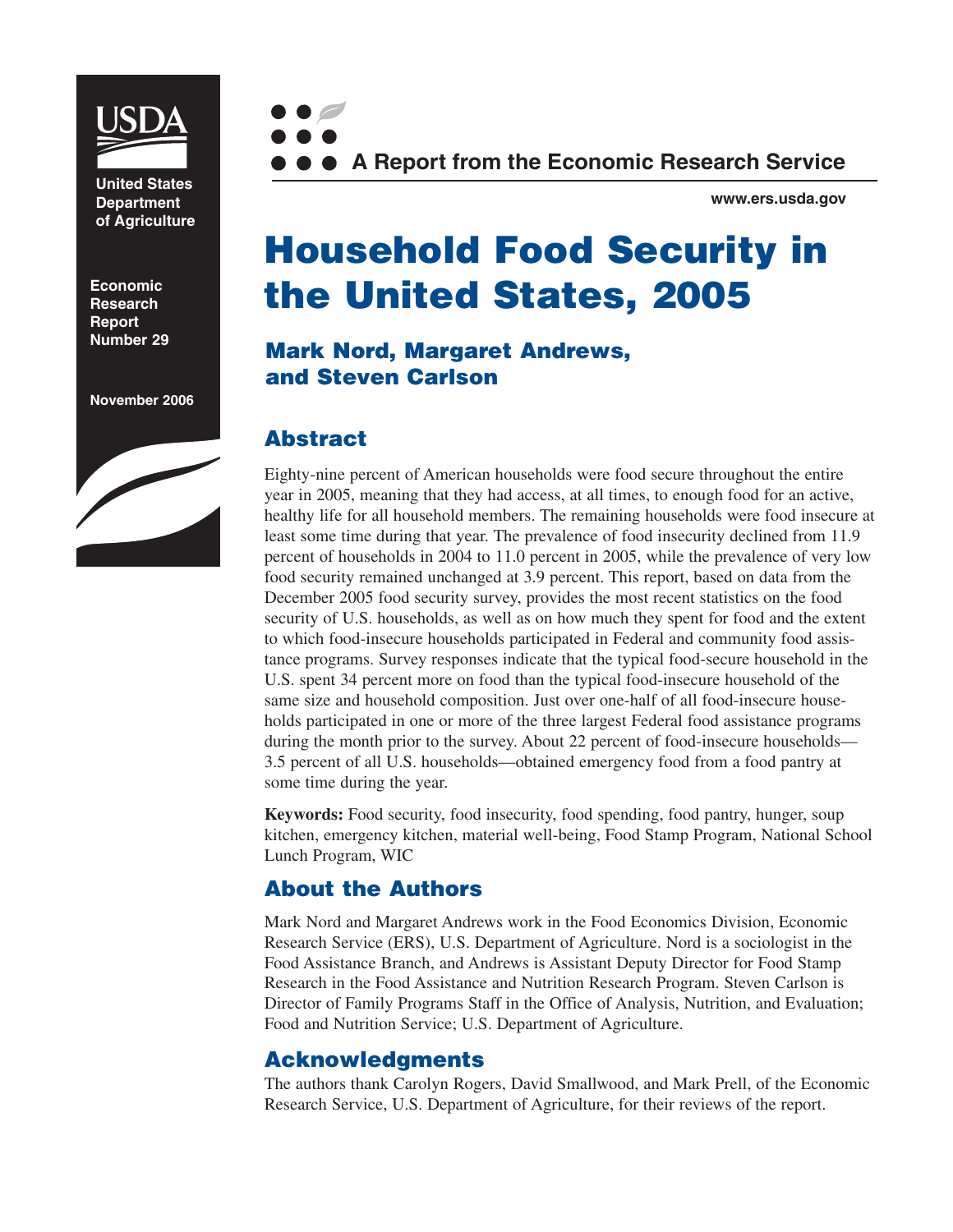## **Contents**

| Prevalence of Food Insecurity-                                                                    |
|---------------------------------------------------------------------------------------------------|
| Prevalence of Food Insecurity-Conditions and Trends<br>by Selected Household Characteristics 10   |
| Food Insecurity in Low-Income Households 16                                                       |
| Number of Persons, by Household Food Security Status and<br>Selected Household Characteristics 16 |
| Prevalence of Food Insecurity by State,                                                           |
|                                                                                                   |
|                                                                                                   |
| Food Expenditures, by Selected Household Characteristics 23                                       |
| Food Expenditures and Household Food Security 25                                                  |
|                                                                                                   |
| Use of Federal and Community Food Assistance Programs 27                                          |
|                                                                                                   |
| Food Security and Food Spending of Households That                                                |
| Participation in Federal Food Assistance Programs by                                              |
| Use of Food Pantries and Emergency Kitchens 32                                                    |
| Use of Food Pantries and Emergency Kitchens,                                                      |
| Use of Food Pantries,<br>by Selected Household Characteristics 33                                 |
| Combined Use of Federal and<br>Community Food Assistance 34                                       |
|                                                                                                   |
| <b>Appendix A: Household Responses to Questions</b>                                               |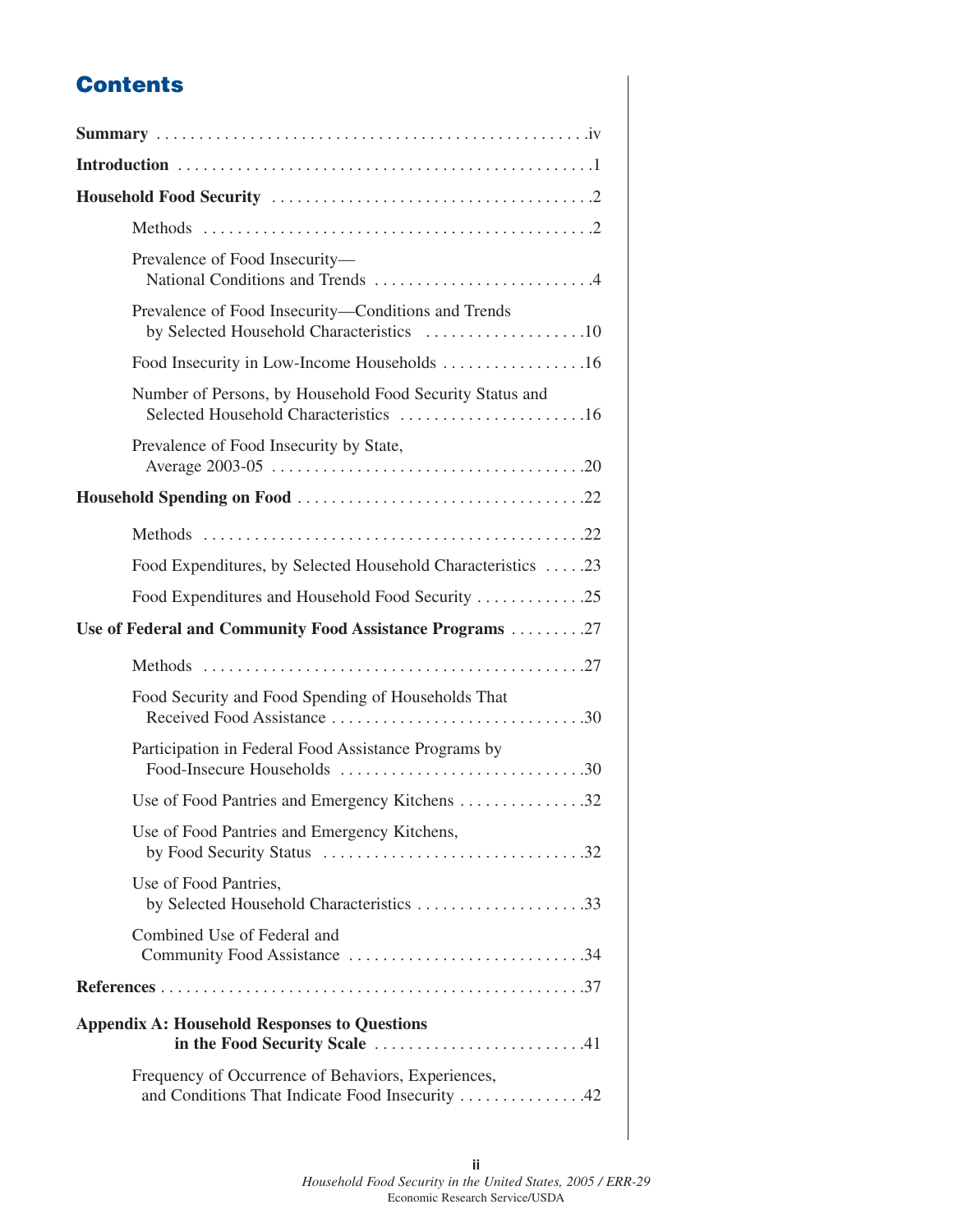| Monthly and Daily Occurrence of Food-Insecure Conditions 44                                                      |
|------------------------------------------------------------------------------------------------------------------|
| Appendix B: Background on the U.S. Food Security                                                                 |
|                                                                                                                  |
|                                                                                                                  |
| Appendix D: Prevalence Rates of Food Insecurity by State,                                                        |
| 1996-98, 2000-02, and 2003-05 $\dots \dots \dots \dots \dots \dots \dots \dots \dots \dots \dots \dots \dots 55$ |
| <b>Appendix E: Food Security During 30 Days</b>                                                                  |
|                                                                                                                  |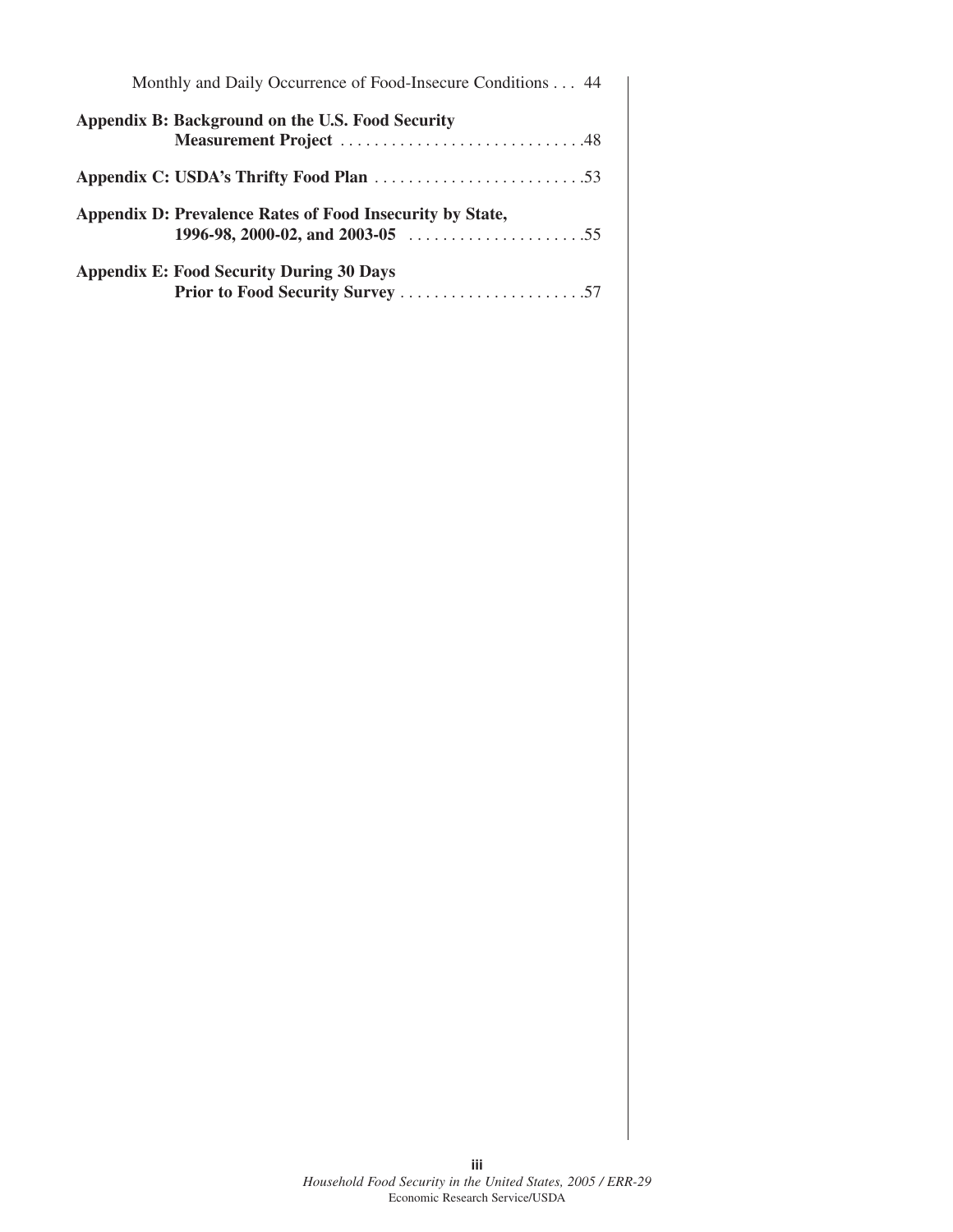## **Summary**

Most U.S. households have consistent, dependable access to enough food for active, healthy living—they are food secure. But a minority of American households experience food insecurity at times during the year, meaning that their access to enough food is limited by a lack of money and other resources. About one-third of food-insecure households have very low food security, meaning that at times the food intake of some household members is reduced and their normal eating patterns are disrupted. The U.S. Department of Agriculture (USDA) monitors the food security of U.S. households through an annual, nationally representative survey and has published statistical reports on household food security in the United States for each year since 1995. This report presents statistics on households' food security, food expenditures, and use of food assistance for 2005.

## **What Is the Issue?**

USDA's domestic food assistance programs increase food security by providing children and low-income people access to food, a healthful diet, and nutrition education. Reliable monitoring of food security contributes to the effective operation of these programs as well as that of private food assistance programs and other government initiatives aimed at reducing food insecurity. USDA's annual food security report provides statistics that guide planning for Federal, State, and community food assistance programs.

## **What Did the Study Find?**

Throughout the year in 2005, 89.0 percent of U.S. households were food secure, up from 88.1 percent in 2004. Food-secure households had consistent access to enough food for active, healthy lives for all household members at all times during the year. The remaining 11.0 percent (12.6) million households) were food insecure. These households, at some time during the year, had difficulty providing enough food for all their members due to a lack of resources.

About one-third of food-insecure households (4.4 million, or 3.9 percent of all U.S. households) had very low food security. In households with very low food security, the food intake of some household members was reduced and their normal eating patterns were disrupted because of the lack of money and other resources. The prevalence of very low food security remained unchanged from 2004 to 2005. The other two-thirds of foodinsecure households obtained enough food to avoid substantial disruptions in eating patterns and food intake, using a variety of coping strategies, such as eating less varied diets, participating in Federal food assistance programs, or getting emergency food from community food pantries or emergency kitchens.

Children, as well as adults, experienced very low food security in 270,000 households (0.7 percent of households with children). This rate has remained between 0.5 and 0.7 percent (statistically unchanged) since 1999.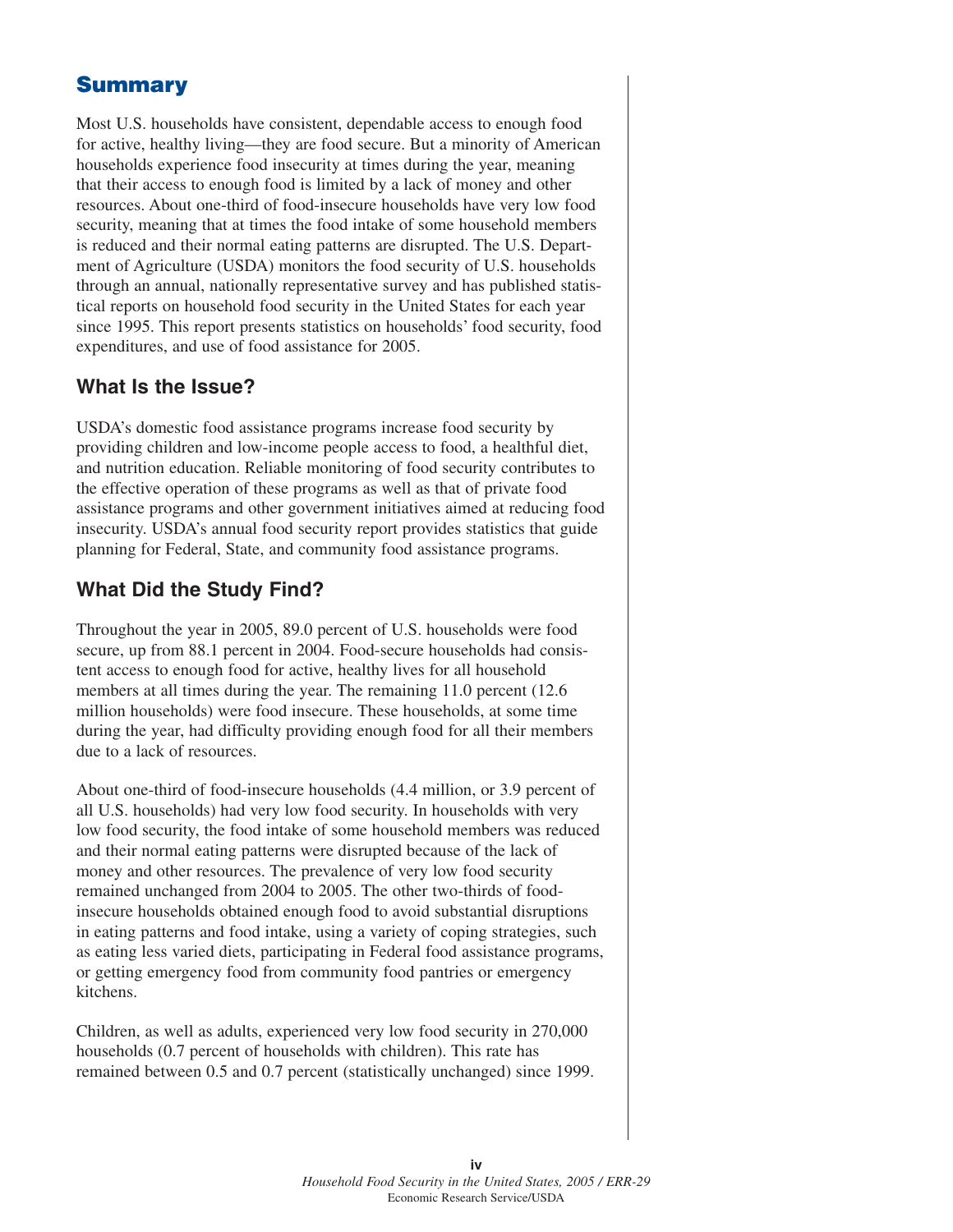The number of households with very low food security on a given day was a small fraction of the number that experienced this condition "at some time during the year." Converting annual into daily statistics takes into account how long those conditions lasted in the typical household. On average, households with very low food security at some time during the year experienced the condition in 7 months of the year and for a few days in each of those months. In about one-third of households with very low food security, the condition occurred as just one or two brief episodes during the year. A similar proportion experienced frequent episodes of very low food security.

On a typical day in November 2005, for example, an estimated 531,000 to 797,000 households (0.5-0.7 percent of all U.S. households) experienced very low food security. Children are usually shielded from disrupted eating patterns and reduced food intake even when resources are inadequate to provide food for the entire family. Nevertheless, children experienced these conditions in 32,000 to 43,000 households (0.08 to 0.11 percent of all U.S. households with children) on a typical day.

The prevalence of food insecurity varied considerably among different types of households. Rates of food insecurity were substantially higher for households with incomes near or below the Federal poverty line, households headed by single women with children, and for Black and Hispanic households. Geographically, food insecurity was more common in large cities and rural areas than in suburbs, and in the South than in other areas of the Nation.

Food secure households spent more for food than food-insecure households. In 2005, the typical (median) U.S. household spent \$40 per person for food each week—about 26 percent more than the cost of USDA's Thrifty Food Plan, which is a low-cost food "market basket" that meets dietary standards, taking into account household size and the age and gender of household members. The typical food-insecure household spent 1 percent less than the cost of the Thrifty Food Plan, while the typical food-secure household spent 33 percent more than the cost of the Thrifty Food Plan, or 34 percent more than the typical food-insecure household of the same age and gender composition.

Some food-insecure households turn to Federal food assistance programs or emergency food providers in their communities when they are unable to obtain enough food. Just over half of the food-insecure households surveyed in 2005 said that in the previous month they had participated in one or more of the three largest Federal food assistance programs—the National School Lunch Program, the Food Stamp Program, and the Special Supplemental Nutrition Program for Women, Infants, and Children (WIC). About 22 percent of food-insecure households obtained emergency food from a food pantry at some time during the year, and 3.6 percent ate one or more meals at an emergency kitchen in their community.

## **How Was the Study Conducted?**

Data for the ERS food security report come from an annual survey conducted by the U.S. Census Bureau as a supplement to the monthly Current Population Survey (CPS). USDA sponsors the survey and ERS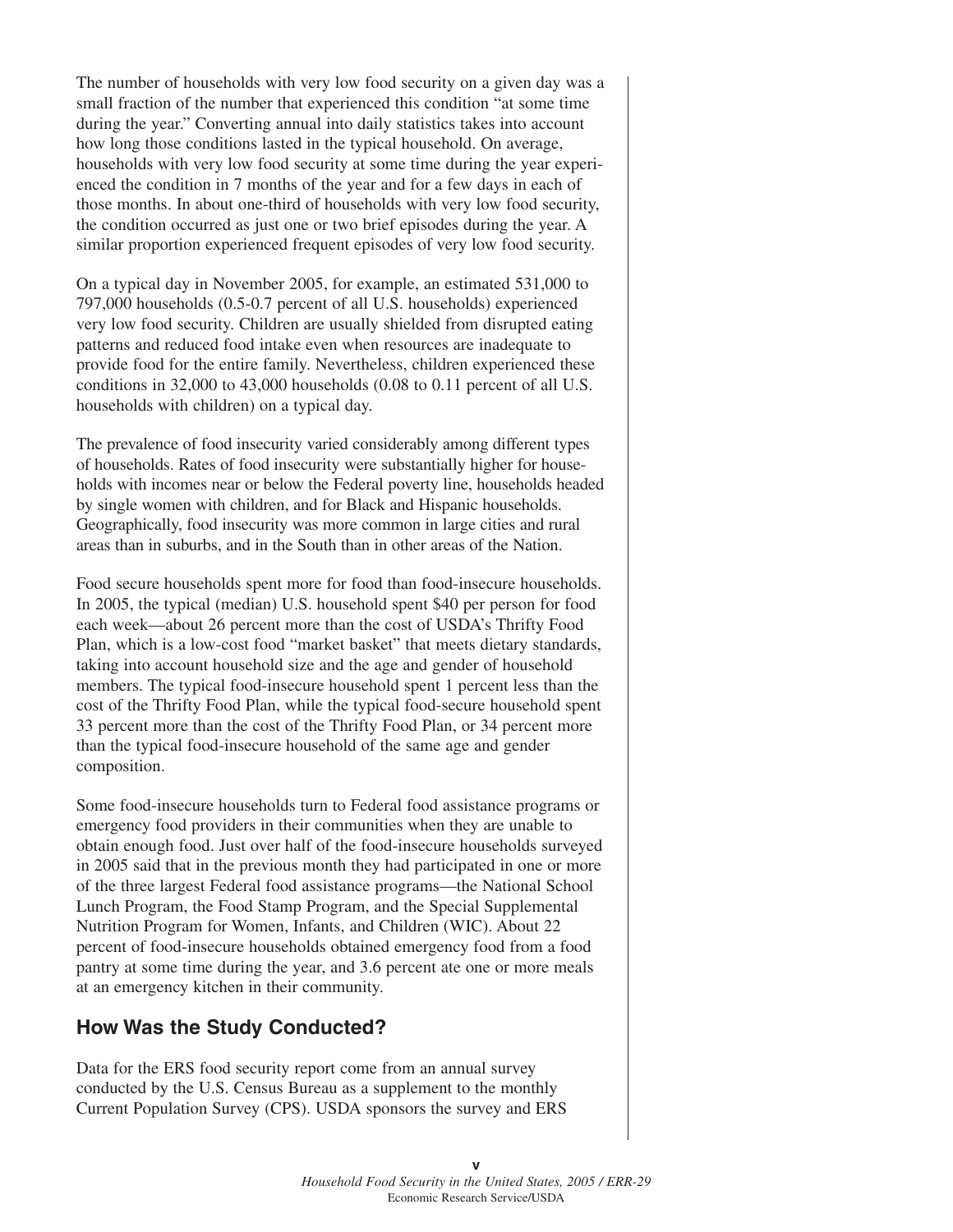compiles and analyzes the responses. The food security supplement covers about 50,000 households, and is a representative sample of the U.S. civilian population of 114 million households. The food security survey asks one adult respondent in each household a series of questions about experiences and behaviors that indicate food insecurity. The food security status of the household is assessed based on the number of food-insecure conditions reported. Households with very low food security among children are identified by responses to a subset of questions about the conditions and experiences of children. Survey respondents also report the amounts their households spent on food and whether they used public or private food assistance programs.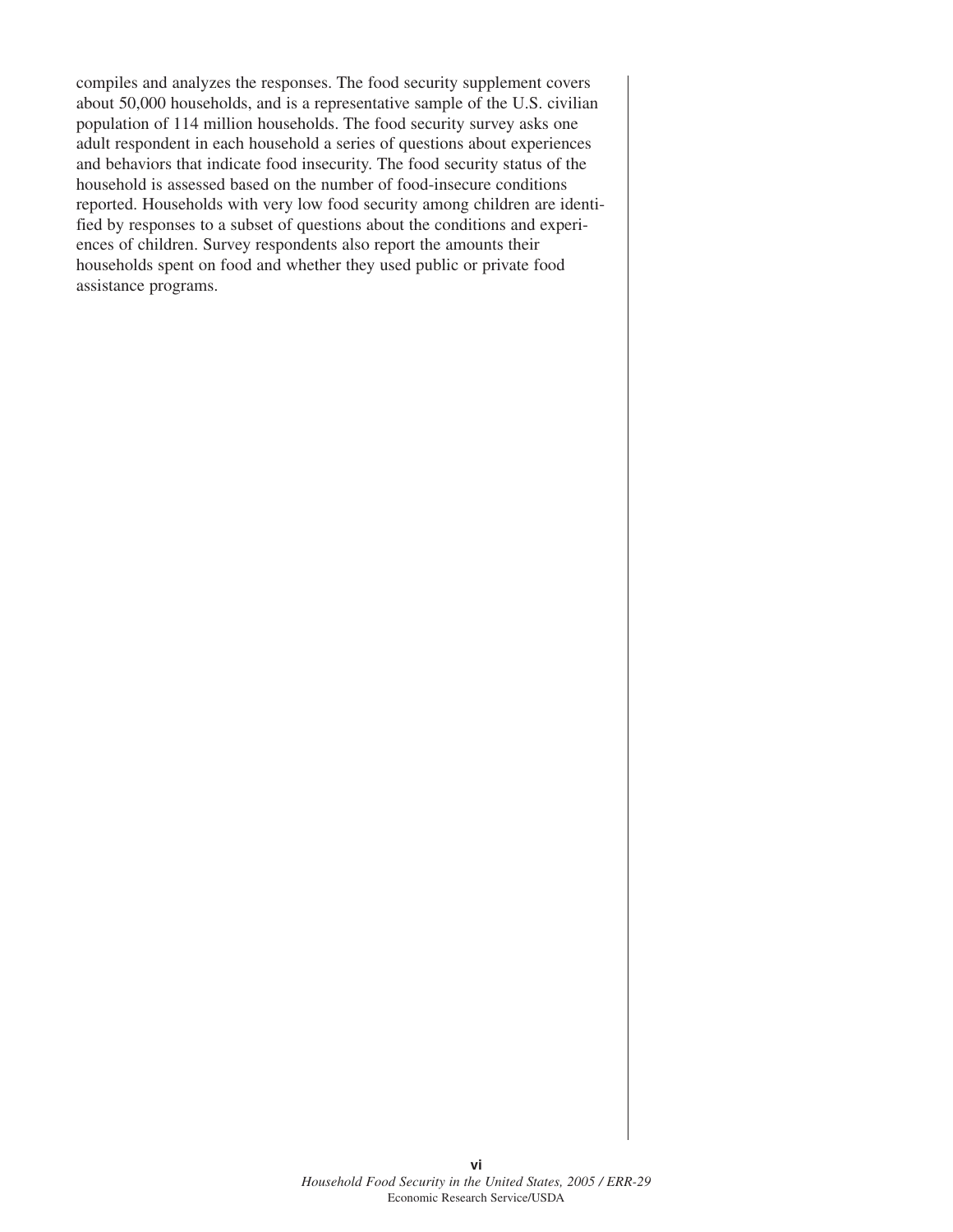## **Introduction**

Since 1995, the U.S. Department of Agriculture (USDA) has collected information annually on food spending, food access and adequacy, and sources of food assistance for the U.S. population. The information is collected in an annual food security survey, conducted as a supplement to the nationally representative Current Population Survey (CPS). A major impetus for this data collection is to provide information about the prevalence and severity of food insecurity in U.S. households. USDA reports in the *Measuring Food Security in the United States* series have summarized the findings of this research for each year from 1995 to 2004. (See appendix B for background on the development of the food security measures and a list of the reports.)

This report updates the national statistics on food security, household food spending, the use of Federal and community food assistance by foodinsecure households, and the numbers of households using community food pantries and emergency kitchens, using data collected in the December 2005 food security survey. The report also includes information on the prevalence of food security, food insecurity, and very low food security during the 30 day period prior to the survey—from mid-November to mid-December 2005.

Unless otherwise noted, statistical differences described in the text are significant at the 90-percent confidence level.<sup>1</sup>

1Standard errors of estimates, except for State-level estimates, are based on a design factor of 1.6 due to the complex sampling design of the CPS. That is, the standard error of an estimated proportion is calculated as the square root of  $[P \times Q \times 1.6 / N]$ , where P is the estimated proportion, Q is 1-P, and N is the unweighted number of households in the denominator. The design factor of 1.6 is consistent with estimates based on more complex balanced repeated replication (BRR) methods (Cohen et al., 2002b; Hamilton et al., 1997b). Standard errors of State-level estimates were calculated using jackknife replication methods with "monthin-sample" groups considered as separate, independent samples (see Nord et al., 1999).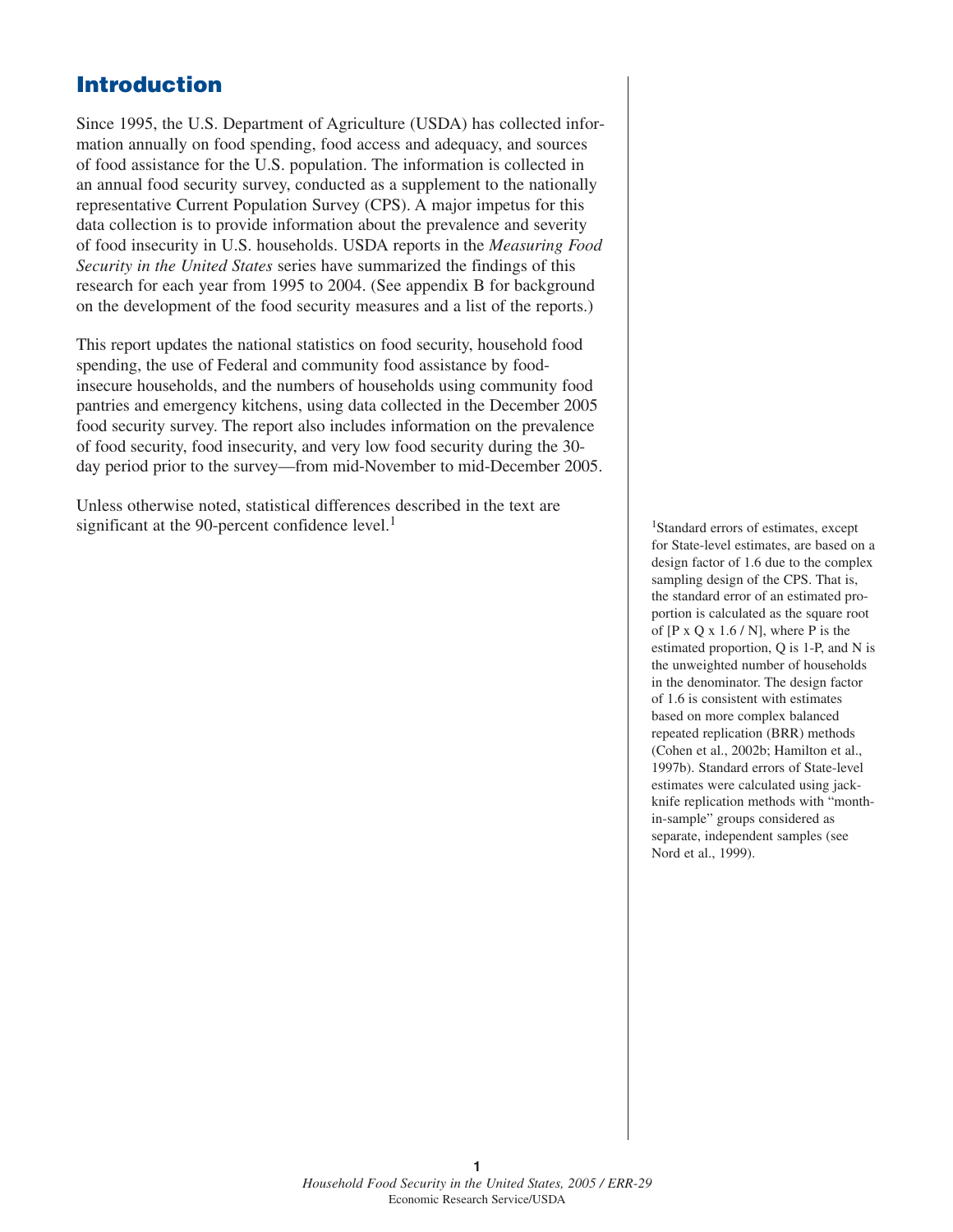## **Household Food Security**

Food security—access by all people at all times to enough food for an active, healthy life—is one of several conditions necessary for a population to be healthy and well nourished. This section provides information on food security and food insecurity in U.S. households based on the December 2005 food security survey—the 11th annual survey in the Nation's food security monitoring system.

### **Methods**

The results presented in this report are based on data collected in the Current Population Survey (CPS) food security surveys for the years 1995- 2005. The CPS includes about  $55,000$  households<sup>2</sup> and is representative, at State and national levels, of the civilian, non-institutionalized population of the United States. About 47,500 households completed the food security section of the survey in December 2005; the remainder were unable or unwilling to do so. Weighting factors were calculated by the Census Bureau so that, when properly weighted, responses to the food security questions are representative at State and national levels.3 All statistics in this report were calculated by applying the food security supplement weights to responses of the surveyed households to obtain nationally representative prevalence estimates. Household supplement weights were used to calculate household-level statistics and person supplement weights were used to calculate statistics for all individuals, for adults, and for children.

The household food security statistics presented in this report are based on a measure of food security calculated from responses to a series of questions about conditions and behaviors known to characterize households having difficulty meeting basic food needs.<sup>4</sup> Each question asks whether the condition or behavior occurred at any time during the previous 12 months and specifies a lack of money or other resources to obtain food as the reason. Voluntary fasting or dieting to lose weight are thereby excluded from the measure. The series includes 10 questions about food conditions of the household as a whole and of adults in the household and, if there are children present in the household, an additional 8 questions about their food conditions (see box, "Questions Used to Assess the Food Security of Households in the CPS Food Security Survey"). Responses to the 18 items used to classify households are reported in appendix A.

The food security status of each interviewed household is determined by the number of food-insecure conditions and behaviors the household reports. Households are classified as food secure if they report no food-insecure conditions or if they report only one or two food-insecure conditions. (Foodinsecure conditions are indicated by responses of "often" or "sometimes" to questions 1-3 and 11-13, "almost every month" or "some months but not every month" to questions 5, 10, and 17, and "yes" to the other questions.)

They are classified as food insecure if they report three or more foodinsecure conditions.<sup>5</sup>

2The size of the CPS sample was increased in 2001; it had been around 50,000 households during the 1990s.

<sup>3</sup>Reweighting of the Supplement takes into consideration income and other information about households that completed the labor force portion of the survey but not the Food Security Supplement. This corrects, to some extent, biases that could result from nonresponse to the Supplement by households that completed only the labor force part of the survey.

4The methods used to measure the extent and severity of food insecurity have been described in several places (Hamilton et al., 1997a, 1997b; Andrews et al., 1998; Bickel et al.,1998; Carlson et al., 1999; Bickel et al., 2000; Nord and Bickel, 2002). See also the recent assessment of the measurement methods by a panel of the Committee on National Statistics (National Research Council, 2006). Further details on the development of the measure are provided in appendix B.

5To reduce the burden on higherincome respondents, households with incomes above 185 percent of the Federal poverty line who give no indication of food-access problems on either of two preliminary screening questions are deemed to be food secure and are not asked the questions in the food security assessment series. The preliminary screening questions are as follows:

- People do different things when they are running out of money for food in order to make their food or their food money go further. In the last 12 months, since December of last year, did you ever run short of money and try to make your food or your food money go further?
- Which of these statements best describes the food eaten in your household—enough of the kinds of food we want to eat, enough but not always the kinds of food we want to eat, sometimes not enough to eat, or often not enough to eat?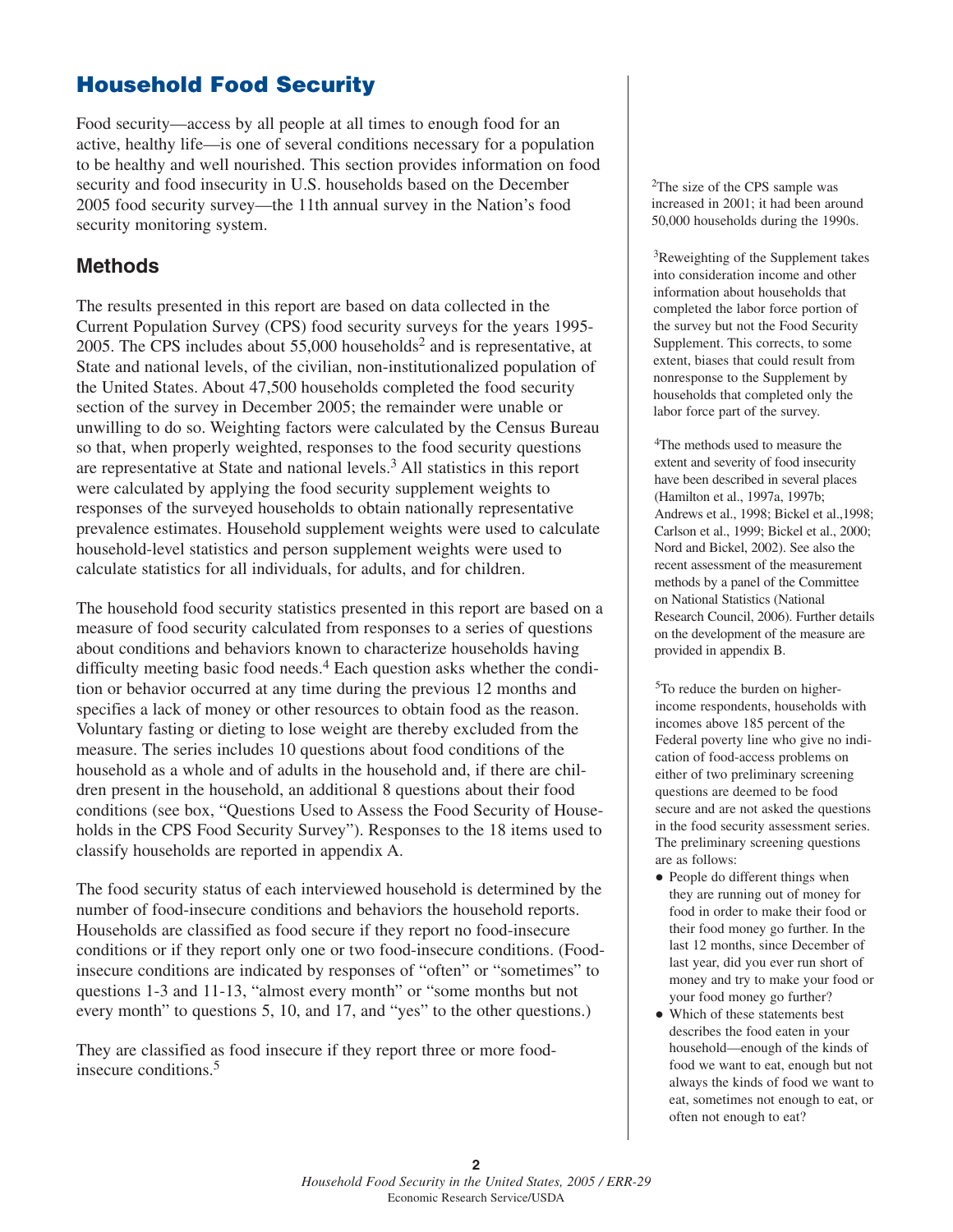#### **Questions Used To Assess the Food Security of Households in the CPS Food Security Survey**

1. "We worried whether our food would run out before we got money to buy more." Was that often, sometimes, or never true for you in the last 12 months?

2. "The food that we bought just didn't last and we didn't have money to get more." Was that often, sometimes, or never true for you in the last 12 months?

3. "We couldn't afford to eat balanced meals." Was that often, sometimes, or never true for you in the last 12 months?

4. In the last 12 months, did you or other adults in the household ever cut the size of your meals or skip meals because there wasn't enough money for food? (Yes/No)

5. (If yes to Question 4) How often did this happen—almost every month, some months but not every month, or in only 1 or 2 months?

6. In the last 12 months, did you ever eat less than you felt you should because there wasn't enough money for food? (Yes/No)

7. In the last 12 months, were you ever hungry, but didn't eat, because you couldn't afford enough food? (Yes/No)

8. In the last 12 months, did you lose weight because you didn't have enough money for food? (Yes/No)

9. In the last 12 months, did you or other adults in your household ever not eat for a whole day because there wasn't enough money for food? (Yes/No)

10. (If yes to Question 9) How often did this happen—almost every month, some months but not every month, or in only 1 or 2 months?

#### *(Questions 11-18 are asked only if the household included children age 0-18)*

11. "We relied on only a few kinds of low-cost food to feed our children because we were running out of money to buy food." Was that often, sometimes, or never true for you in the last 12 months?

12. "We couldn't feed our children a balanced meal, because we couldn't afford that." Was that often, sometimes, or never true for you in the last 12 months?

13. "The children were not eating enough because we just couldn't afford enough food." Was that often, sometimes, or never true for you in the last 12 months?

14. In the last 12 months, did you ever cut the size of any of the children's meals because there wasn't enough money for food? (Yes/No)

15. In the last 12 months, were the children ever hungry but you just couldn't afford more food? (Yes/No)

16. In the last 12 months, did any of the children ever skip a meal because there wasn't enough money for food? (Yes/No)

17. (If yes to Question 16) How often did this happen—almost every month, some months but not every month, or in only 1 or 2 months?

18. In the last 12 months, did any of the children ever not eat for a whole day because there wasn't enough money for food? (Yes/No)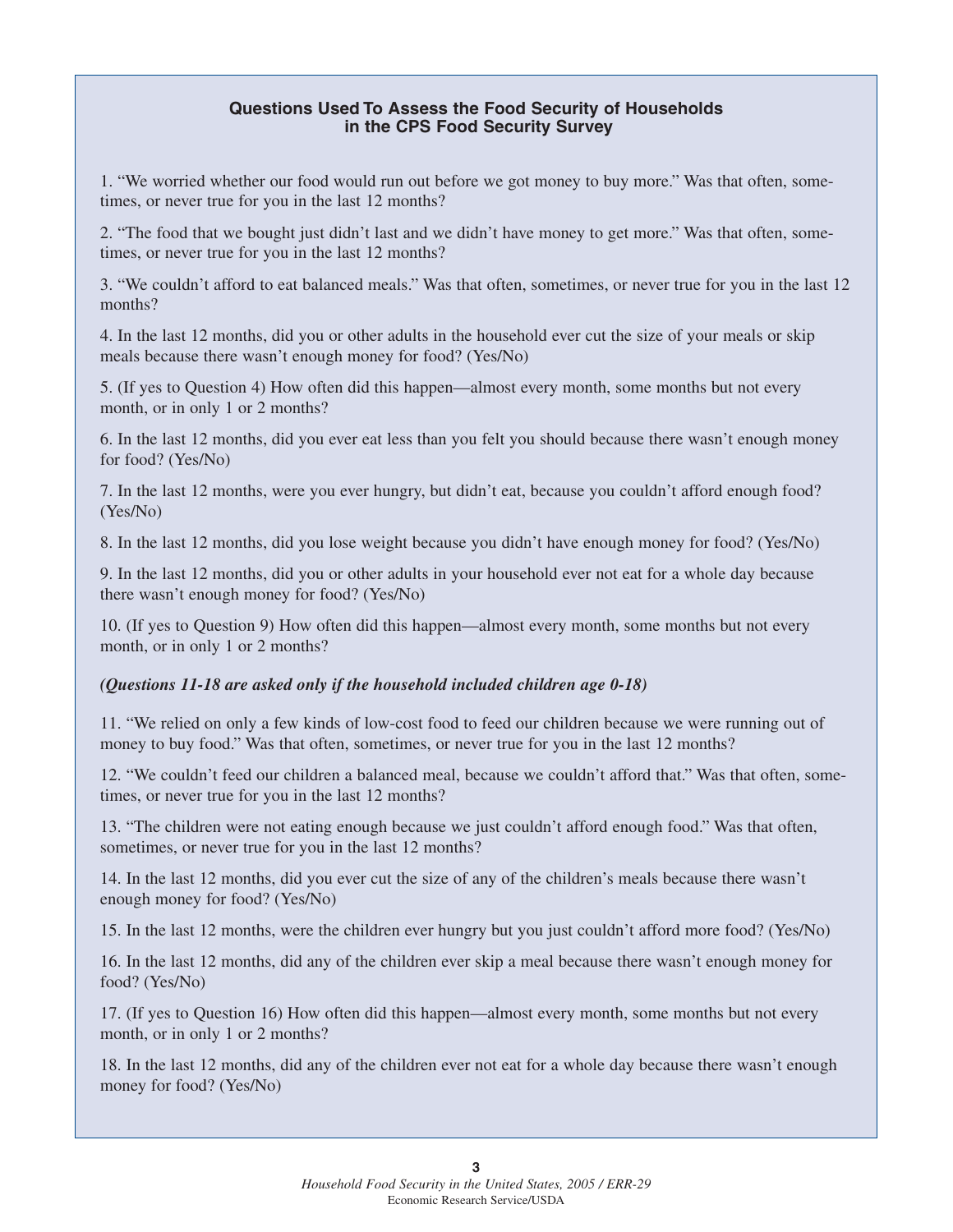Food-insecure households are further classified as having either low food security or very low food security.<sup>6</sup> Households without children are classified as having very low food security if they report six or more foodinsecure conditions. Households with children are classified as having very low food security if they report eight or more food-insecure conditions, including conditions among both adults and children. Households with children are further classified as having very low food security among children if they report 5 or more food-insecure conditions among the children (that is, if they respond affirmatively to 5 or more of questions 11-18).

Thus, households classified as having low food security have reported multiple indications of food access problems, but typically have reported few, if any, indications of reduced food intake. Households classified as having very low food security have reported multiple indications of reduced food intake and disrupted eating patterns due to inadequate resources for food. In most but not all households with very low food security, the survey respondent reported that he or she was hungry but did not eat at some time during the year because there was not enough money for food.

## **Prevalence of Food Insecurity— National Conditions and Trends**

Eighty-nine percent of U.S. households were food secure throughout the entire year 2005 (fig. 1, table 1A). "Food secure" means that all household members had access at all times to enough food for an active, healthy life.<sup>7</sup> The remaining 12.6 million U.S. households (11.0 percent of all households) were food insecure at some time during the year. That is, they were, at times, uncertain of having, or unable to acquire, enough food for all household members because they had insufficient money and other resources for food. About two-thirds of food-insecure households avoided substantial reductions or disruptions in food intake, in many cases by relying on a few basic foods and reducing variety in their diets.

#### **U.S. households by food security status, 2005** Figure 1



Source: Calculated by ERS using data from the December 2005 Current Population Survey Food Security Supplement.

<sup>6</sup>In previous years' food security reports, households with low food security were described as "food insecure without hunger" and households with very low food security were described as "food insecure with hunger." Changes in these descriptions have been made at the recommendation of the Committee on National Statistics (National Research Council, 2006). The criteria by which households were classified remained unchanged. See box "What Is 'Very Low Food Security'?" on page 6 for further information on these changes.

7Food security and insecurity, as measured for this report, are based on respondent perceptions of whether the household was able to obtain enough food to meet their needs. The measure does not specifically address whether the household's food intake was sufficient for active, healthy lives. Nonetheless, research based on other surveys has found food security, measured as in this report, to be associated with health, nutrition, and children's development in a manner that generally supports the conceptualized link with sufficiency for active, healthy lives.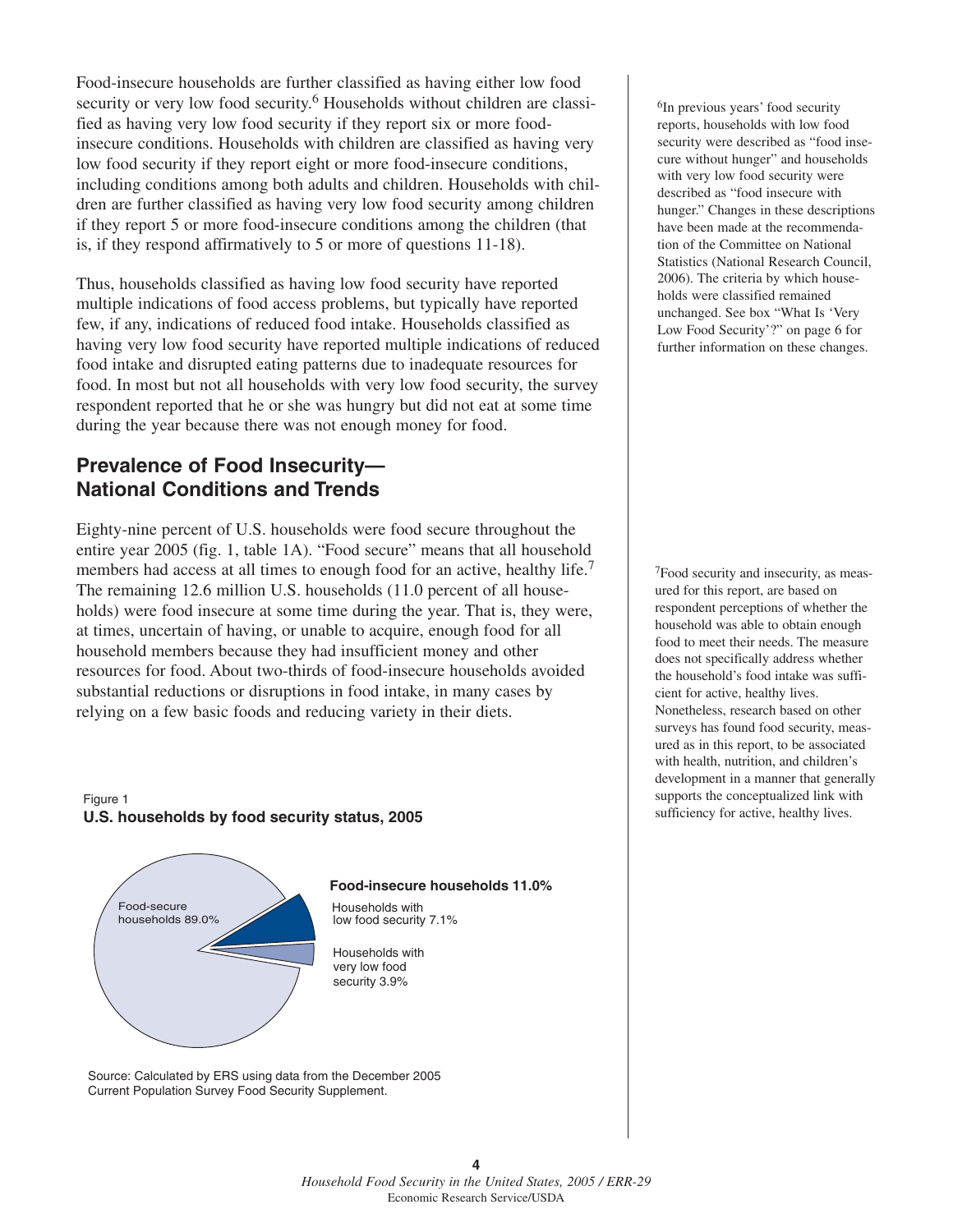| Table 1A                                                                      |  |  |
|-------------------------------------------------------------------------------|--|--|
| Prevalence of food security and food insecurity in U.S. households, 1998-2005 |  |  |

|                                                                      |                    |         |               | Food insecurity |         |        |                   |          |               |  |  |
|----------------------------------------------------------------------|--------------------|---------|---------------|-----------------|---------|--------|-------------------|----------|---------------|--|--|
|                                                                      |                    |         |               |                 |         |        |                   | Very low |               |  |  |
| Unit                                                                 | Total <sup>1</sup> |         | Food security | All             |         |        | Low food security |          | food security |  |  |
|                                                                      | 1,000              | 1,000   | Percent       | 1,000           | Percent | 1,000  | Percent           | 1,000    | Percent       |  |  |
| Households:                                                          |                    |         |               |                 |         |        |                   |          |               |  |  |
| 1998                                                                 | 103,309            | 91,121  | 88.2          | 12,188          | 11.8    | 8,353  | 8.1               | 3,835    | 3.7           |  |  |
| 1999                                                                 | 104,684            | 94,154  | 89.9          | 10,529          | 10.1    | 7,420  | 7.1               | 3,109    | 3.0           |  |  |
| 2000                                                                 | 106,043            | 94,942  | 89.5          | 11,101          | 10.5    | 7,786  | 7.3               | 3,315    | 3.1           |  |  |
| 2001                                                                 | 107,824            | 96,303  | 89.3          | 11,521          | 10.7    | 8,010  | 7.4               | 3,511    | 3.3           |  |  |
| 2002                                                                 | 108,601            | 96,543  | 88.9          | 12,058          | 11.1    | 8,259  | 7.6               | 3,799    | 3.5           |  |  |
| 2003                                                                 | 112,214            | 99,631  | 88.8          | 12,583          | 11.2    | 8,663  | 7.7               | 3,920    | 3.5           |  |  |
| 2004                                                                 | 112,967            | 99,473  | 88.1          | 13,494          | 11.9    | 9,045  | 8.0               | 4,449    | 3.9           |  |  |
| 2005                                                                 | 114,437            | 101,851 | 89.0          | 12,586          | 11.0    | 8,158  | 7.1               | 4,428    | 3.9           |  |  |
| All individuals (by food security status of household): <sup>2</sup> |                    |         |               |                 |         |        |                   |          |               |  |  |
| 1998                                                                 | 268,366            | 232,219 | 86.5          | 36,147          | 13.5    | 26,290 | 9.8               | 9,857    | 3.7           |  |  |
| 1999                                                                 | 270,318            | 239,304 | 88.5          | 31,015          | 11.5    | 23,237 | 8.6               | 7,779    | 2.9           |  |  |
| 2000                                                                 | 273,685            | 240,454 | 87.9          | 33,231          | 12.1    | 24,708 | 9.0               | 8,523    | 3.1           |  |  |
| 2001                                                                 | 276,661            | 243,019 | 87.8          | 33,642          | 12.2    | 24,628 | 8.9               | 9,014    | 3.3           |  |  |
| 2002                                                                 | 279,035            | 244,133 | 87.5          | 34,902          | 12.5    | 25,517 | 9.1               | 9,385    | 3.4           |  |  |
| 2003                                                                 | 286,410            | 250,155 | 87.3          | 36,255          | 12.7    | 26,622 | 9.3               | 9,633    | 3.4           |  |  |
| 2004                                                                 | 288,603            | 250,407 | 86.8          | 38,196          | 13.2    | 27,535 | 9.5               | 10,661   | 3.7           |  |  |
| 2005                                                                 | 291,501            | 256,373 | 87.9          | 35,128          | 12.1    | 24,349 | 8.4               | 10,779   | 3.7           |  |  |
| Adults (by food security status of household): <sup>2</sup>          |                    |         |               |                 |         |        |                   |          |               |  |  |
| 1998                                                                 | 197,084            | 174,964 | 88.8          | 22,120          | 11.2    | 15,632 | 7.9               | 6,488    | 3.3           |  |  |
| 1999                                                                 | 198,900            | 179,960 | 90.5          | 18,941          | 9.5     | 13,869 | 7.0               | 5,072    | 2.5           |  |  |
| 2000                                                                 | 201,922            | 181,586 | 89.9          | 20,336          | 10.1    | 14,763 | 7.3               | 5,573    | 2.8           |  |  |
| 2001                                                                 | 204,340            | 183,398 | 89.8          | 20,942          | 10.2    | 14,879 | 7.3               | 6,063    | 3.0           |  |  |
| 2002                                                                 | 206,493            | 184,718 | 89.5          | 21,775          | 10.5    | 15,486 | 7.5               | 6,289    | 3.0           |  |  |
| 2003                                                                 | 213,441            | 190,451 | 89.2          | 22,990          | 10.8    | 16,358 | 7.7               | 6,632    | 3.1           |  |  |
| 2004                                                                 | 215,564            | 191,236 | 88.7          | 24,328          | 11.3    | 16,946 | 7.9               | 7,382    | 3.4           |  |  |
| 2005                                                                 | 217,897            | 195,172 | 89.6          | 22,725          | 10.4    | 15,146 | 7.0               | 7,579    | 3.5           |  |  |

1Totals exclude households whose food security status is unknown because they did not give a valid response to any of the questions in the food security scale. In 2005, these represented 395,000 households (0.3 percent of all households.)

<sup>2</sup>The food security survey measures food security status at the household level. Not all individuals residing in food-insecure households were directly affected by the households' food insecurity. Similarly, not all individuals in households classified as having very low food security were subject to the reductions in food intake and disruptions in eating patterns that characterize this condition. Young children, in particular, are often protected from effects of the households' food insecurity.

Sources: Calculated by ERS using data from the August 1998, April 1999, September 2000, December 2001, December 2002, December 2003, December 2004, and December 2005 Current Population Survey Food Security Supplements.

But 4.4 million households (3.9 percent of all U.S. households) had very low food security—that is, they were food insecure to the extent that eating patterns of one or more household members were disrupted and their food intake reduced, at least some time during the year, because they couldn't afford enough food.

Children in most food-insecure households—even in households with very low food security—were protected from substantial reductions in food intake. However, in some 270,000 households (0.7 percent of households with children), one or more children were also subject to reduced food intake and disrupted eating patterns at some time during the year (table 1B). In some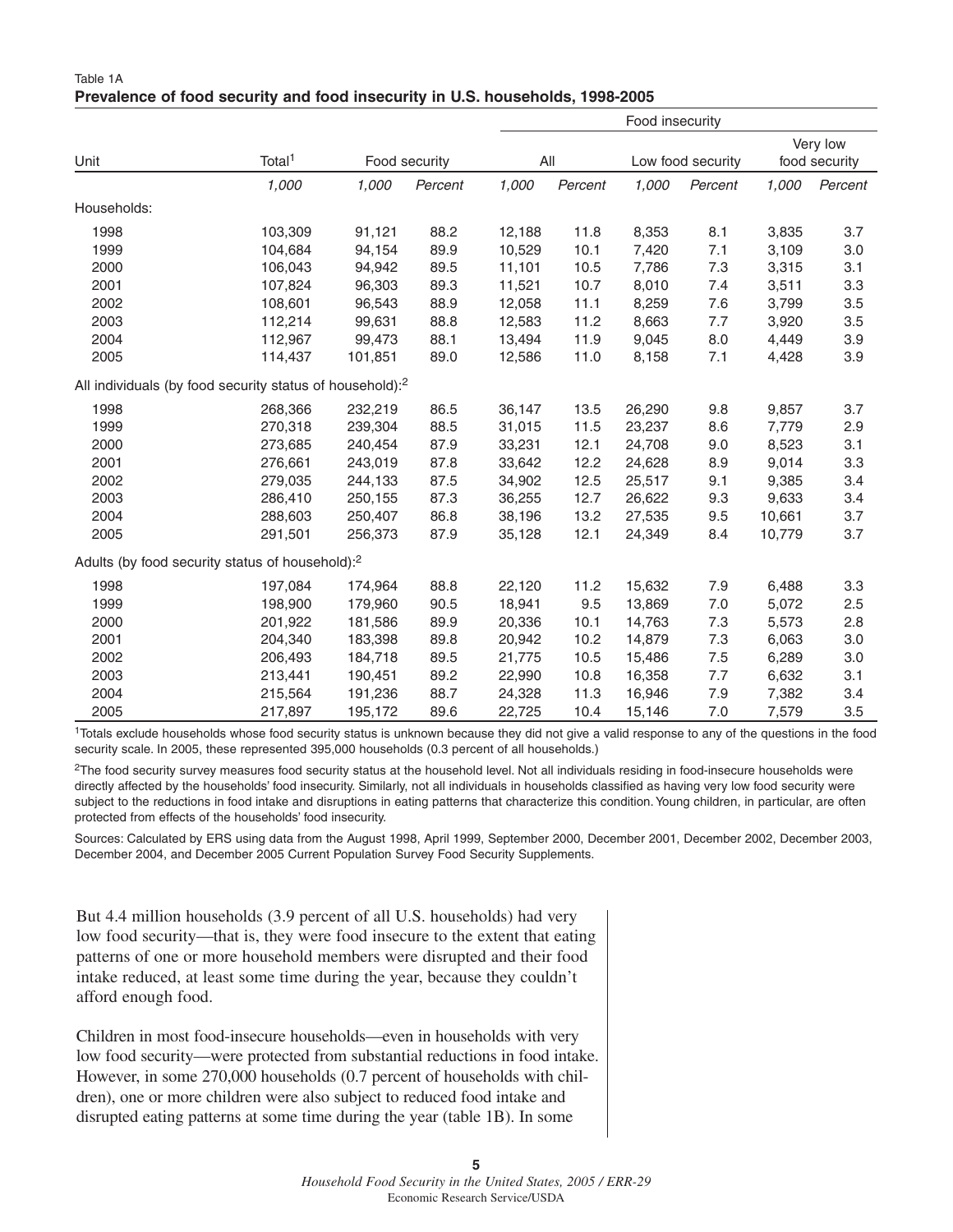#### **What Is "Very Low Food Security"?**

In this year's report, USDA has introduced new language to describe ranges of severity of food insecurity. The labels "low food security" and "very low food security" have replaced "food insecurity without hunger" and "food insecurity with hunger," respectively. USDA made these changes in response to recommendations by an expert panel convened at USDA's request by the Committee on National Statistics (CNSTAT) of the National Academies. Even though new labels have been introduced, the methods used to assess households' food security have remained unchanged, so statistics for 2005 are directly comparable with those for 2004 and earlier years for the corresponding categories. (See appendix B for further information on the history and development of the food security measurement methods.)

USDA requested the review by CNSTAT to ensure that the measurement methods USDA uses to assess households' access—or lack of access—to adequate food and the language used to describe those conditions are conceptually and operationally sound and that they convey useful and relevant information to policy officials and the public. The panel convened by CNSTAT to conduct this study included economists, sociologists, nutritionists, statisticians, and other researchers. One of the central issues the CNSTAT panel addressed was whether the concepts and definitions underlying the measurement methods—especially the concept and definition of hunger and the relationship between hunger and food insecurity—were appropriate for the policy context in which food security statistics are used.

The CNSTAT panel:

- $\bullet$ recommended that USDA continue to measure and monitor food insecurity regularly in a household survey
- $\bullet$ affirmed the appropriateness of the general methodology currently used to measure food insecurity
- $\bullet$  suggested several ways in which the methodology might be refined (contingent on confirmatory research). Research on these issues is currently underway at ERS.

The CNSTAT panel recommended that USDA make a clear and explicit distinction between food insecurity and hunger. Food insecurity—the condition assessed in the food security survey and represented in the statistics in this report—is a household-level economic and social condition of limited or uncertain access to adequate food. Hunger is an individuallevel physiological condition that may result from food insecurity. The word "hunger," the panel stated in its final report, "...should refer to a potential consequence of food insecurity that, because of prolonged, involuntary lack of food, results in discomfort, illness, weakness, or pain that goes beyond the usual uneasy sensation." To measure hunger in this sense would require collection of more detailed and extensive information on physiological experiences of individual household members than could be accomplished effectively in the context of the household-based and labor force-oriented CPS. The panel recommended, therefore, that new methods be developed to measure hunger and that a national assessment of hunger be conducted using an appropriate survey of individuals rather than a survey of households.

The CNSTAT panel recommended that USDA consider alternate labels to convey the severity of food insecurity without using the word "hunger," since hunger is not adequately assessed in the food security survey. USDA concurs with this recommendation and, accordingly, has introduced the new labels "low food security" and "very low food security."

The defining characteristic of very low food security is that, at times during the year, the food intake of household members was reduced and their normal eating patterns were disrupted because the household lacked money and other resources for food. Very low food security can be characterized in terms of the conditions that households in this category reported in the food security survey. In the 2005 survey, households classified as having very low food security (representing an estimated 4.4 million households nationwide) reported the following specific conditions:

- $\bullet$  98 percent reported having worried that their food would run out before they got money to buy more.
- $\bullet$ 96 percent reported that the food they bought just did not last and they did not have money to get more.
- $\bullet$ 94 percent reported that they could not afford to eat balanced meals.
- $\bullet$  96 percent reported that an adult had cut the size of meals or skipped meals because there was not enough money for food; 86 percent reported that this had occurred in 3 or more months.
- $\bullet$  In 94 percent, respondents reported that they had eaten less than they felt they should because there was not enough money

*—Continued on next page*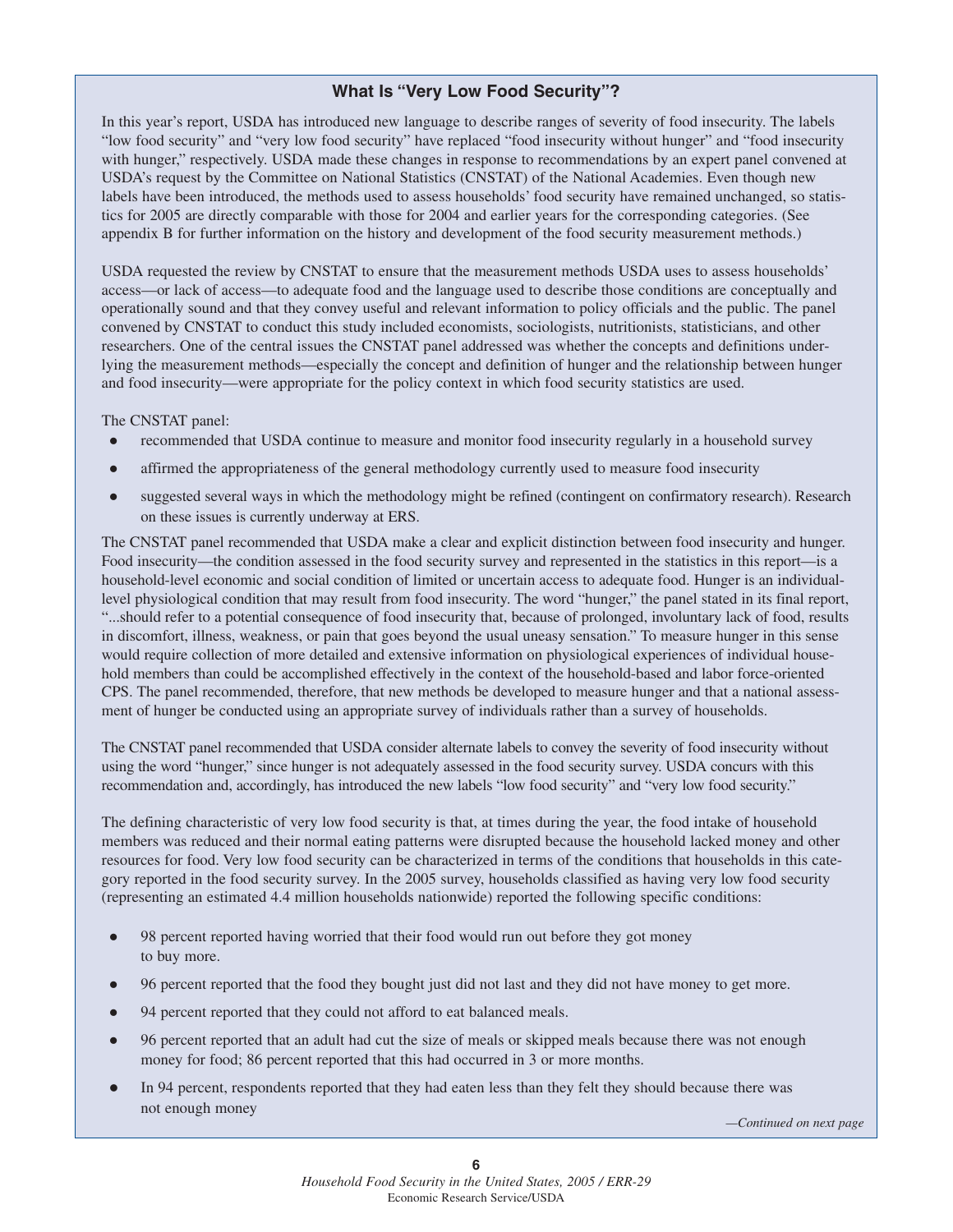#### *—Continued from previous page*

- $\bullet$  In 60 percent, respondents reported that they had been hungry but did not eat because they could not afford enough food.
- $\bullet$ In 44 percent, respondents reported having lost weight because they did not have enough money for food.
- $\bullet$  31 percent reported that an adult did not eat for a whole day because there was not enough money for food; 22 percent reported that this had occurred in 3 or more months.

 $\bullet$  All of those without children reported at least six of these conditions, and 64 percent reported seven or more. (Conditions in households with children were similar, but the reported food insecure conditions of both adults and children were taken into account.)

A summary of the CNSTAT panel's report, *Food Insecurity and Hunger in the United States: An Assessment of the Measure*, and link to the full text are available at: www.ers.usda.gov/Briefing/FoodSecurity/NASsummary.htm.

#### **Percentage of households reporting indicators of adult food insecurity, by food security status, 2005**



Food Security Supplement.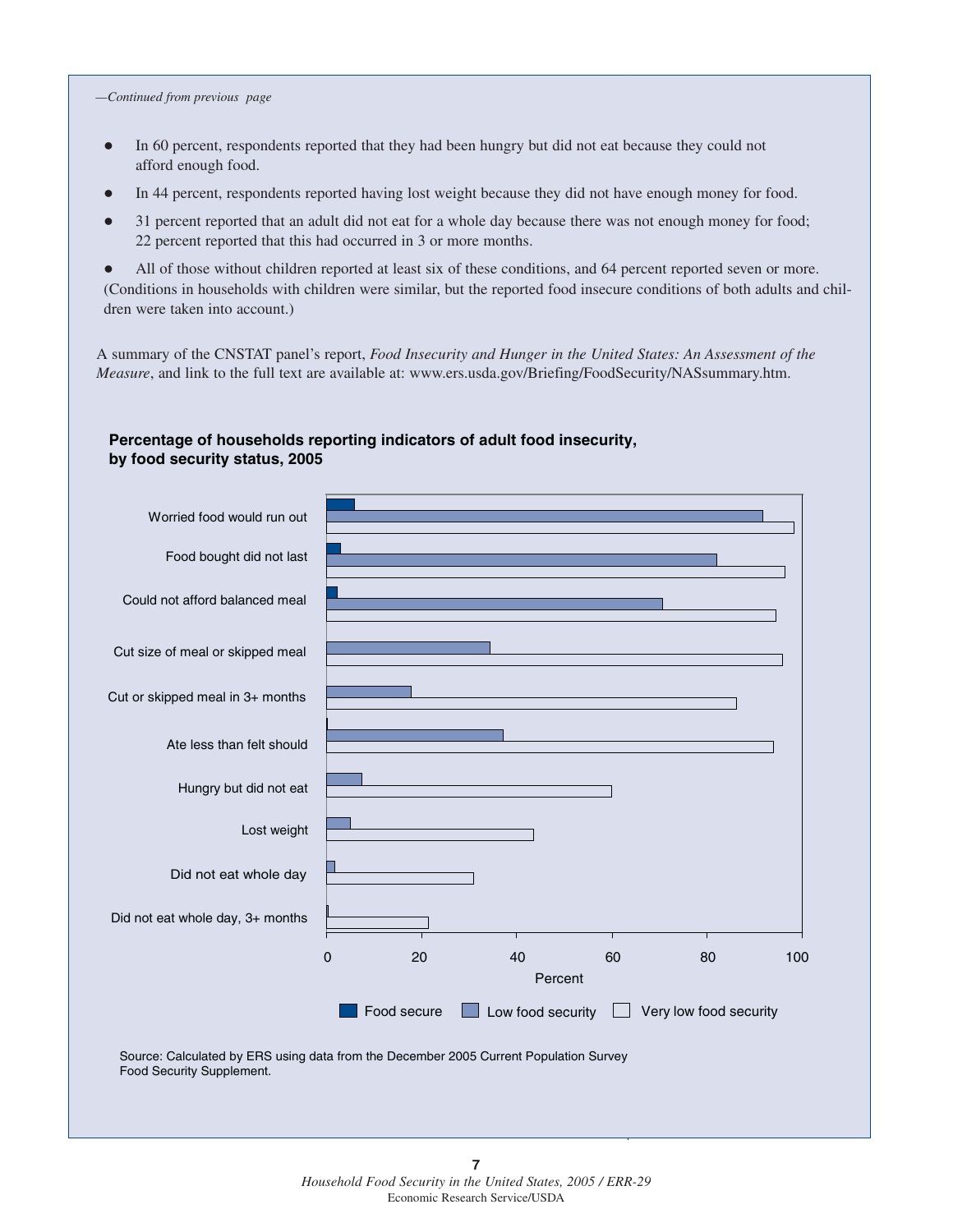#### Table 1B **Prevalence of food security and food insecurity in households with children, 1998-2005**

|                                                               | Low or very low    |        |               |                     |                    |       |                        |  |  |  |
|---------------------------------------------------------------|--------------------|--------|---------------|---------------------|--------------------|-------|------------------------|--|--|--|
|                                                               |                    |        |               | food security among |                    |       | Very low food security |  |  |  |
| Unit                                                          | Total <sup>1</sup> |        | Food security |                     | adults or children |       | among children         |  |  |  |
|                                                               | 1,000              | 1,000  | Percent       | 1,000               | Percent            | 1,000 | Percent                |  |  |  |
| Households with children:                                     |                    |        |               |                     |                    |       |                        |  |  |  |
| 1998                                                          | 38,036             | 31,335 | 82.4          | 6,701               | 17.6               | 331   | 0.9                    |  |  |  |
| 1999                                                          | 37,884             | 32,290 | 85.2          | 5,594               | 14.8               | 219   | .6                     |  |  |  |
| 2000                                                          | 38,113             | 31,942 | 83.8          | 6,171               | 16.2               | 255   | .7                     |  |  |  |
| 2001                                                          | 38,330             | 32,141 | 83.9          | 6,189               | 16.1               | 211   | $\cdot 6$              |  |  |  |
| 2002                                                          | 38,647             | 32,267 | 83.5          | 6,380               | 16.5               | 265   | .7                     |  |  |  |
| 2003                                                          | 40,286             | 33,575 | 83.3          | 6,711               | 16.7               | 207   | .5                     |  |  |  |
| 2004                                                          | 39,990             | 32,967 | 82.4          | 7,023               | 17.6               | 274   | .7                     |  |  |  |
| 2005                                                          | 39,601             | 33,404 | 84.4          | 6,197               | 15.6               | 270   | .7                     |  |  |  |
| Children (by food security status of household): <sup>2</sup> |                    |        |               |                     |                    |       |                        |  |  |  |
| 1998                                                          | 71,282             | 57,255 | 80.3          | 14,027              | 19.7               | 716   | 1.0                    |  |  |  |
| 1999                                                          | 71,418             | 59,344 | 83.1          | 12,074              | 16.9               | 511   | .7                     |  |  |  |
| 2000                                                          | 71,763             | 58,867 | 82.0          | 12,896              | 18.0               | 562   | .8                     |  |  |  |
| 2001                                                          | 72,321             | 59,620 | 82.4          | 12,701              | 17.6               | 467   | .6                     |  |  |  |
| 2002                                                          | 72,542             | 59,415 | 81.9          | 13,127              | 18.1               | 567   | .8                     |  |  |  |
| 2003                                                          | 72,969             | 59,704 | 81.8          | 13,265              | 18.2               | 420   | .6                     |  |  |  |
| 2004                                                          | 73,039             | 59,171 | 81.0          | 13,868              | 19.0               | 545   | .7                     |  |  |  |
| 2005                                                          | 73,604             | 61,201 | 83.1          | 12,403              | 16.9               | 606   | .8                     |  |  |  |

1Totals exclude households whose food security status is unknown because they did not give a valid response to any of the questions in the food security scale. In 2005, these represented 129,000 households (0.3 percent of all households with children.)

<sup>2</sup>The food security survey measures food security status at the household level. Not all children residing in food-insecure households were directly affected by the households' food insecurity. Similarly, not all children in households classified as having very low food security among children were subject to the reductions in food intake or disruptions in eating patterns that characterize this condition. Young children, in particular, are often protected from effects of the households' food insecurity.

Sources: Calculated by ERS using data from the August 1998, April 1999, September 2000, December 2001, December 2002, December 2003, December 2004, and December 2005 Current Population Survey Food Security Supplements.

households with very low food security among children, only older children may have been subjected to the more severe effects of food insecurity while younger children were protected from those effects.

When interpreting food security statistics, it is important to keep in mind that households are classified as having low or very low food security if they experienced the condition at any time during the previous 12 months. The prevalence of these conditions on any given day is far below the corresponding annual prevalence. For example, the prevalence of very low food security on an average day during the 30-day period from mid-November to mid-December 2005 is estimated to have been between 0.5 and 0.7 percent of households (531,000 to 797,000 households), or about 12 to 18 percent of the annual rate (see box, "When Food Insecurity Occurs in U.S. Households, It Is Usually Recurrent but not Chronic").

The prevalence of food insecurity declined from 11.9 percent of households in 2004 to 11.0 percent in 2005, about the same level as in 2002. The prevalence of very low food security, however, remained at 3.9 percent of households, unchanged from 2004. The prevalence of very low food security among children remained unchanged at 0.7 percent of households with children. This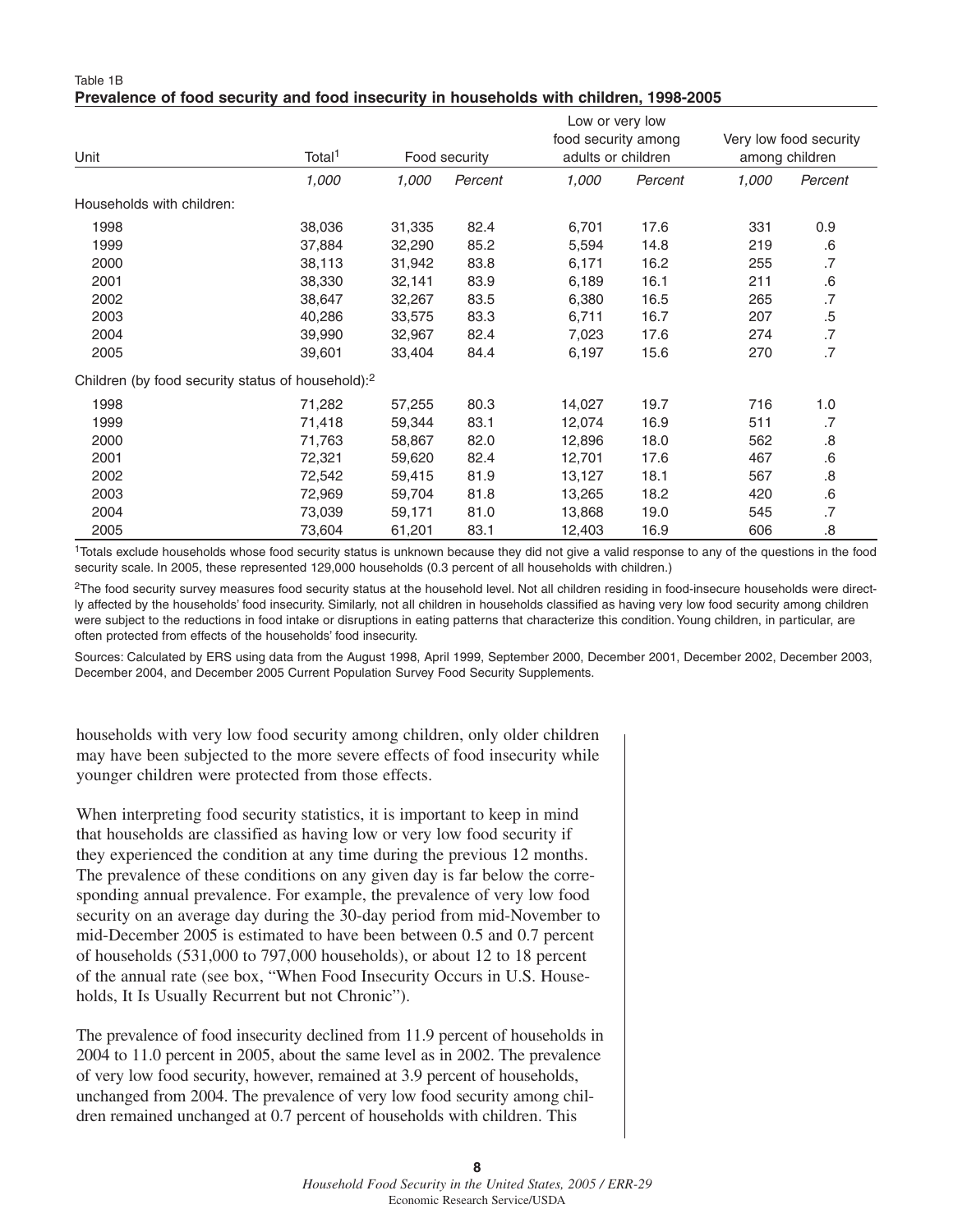#### **When Food Insecurity Occurs in U.S. Households, It Is Usually Recurrent but not Chronic**

When households experience very low food security in the United States, the resulting instances of reduced food intake and disrupted eating patterns are usually occasional or episodic but are not usually chronic. The food security measurement methods used in this report are designed to register these occasional or episodic occurrences. The questions used to assess households' food security status ask whether a condition, experience, or behavior occurred at any time in the past 12 months, and households can be classified as having very low food security based on a single, severe episode during the year. It is important to keep this in mind when interpreting food insecurity statistics.

Analysis of additional information collected in the food security survey on how frequently various food-insecure conditions occurred during the year, whether they occurred during the 30 days prior to the survey, and, if so, on how many days provide further insight into the frequency and duration of food insecurity in U.S. households. These analyses reveal that in 2005:

- $\bullet$  About one-third of the households with very low food security at any time during the year experienced the associated conditions rarely or occasionally—in only 1 or 2 months of the year. For two-thirds, the conditions were recurring, experienced in 3 or more months of the year.
- $\bullet$  For about one-fifth of food-insecure households and 30 percent of those with very low food security, occurrence of the associated conditions was frequent or chronic. That is, they occurred often, or in almost every month.
- $\bullet$  On average, households that were food insecure at some time during the year were food insecure in 6 months during the year (see appendix E). During the 30-day period ending

in mid-December 2005, 6.7 million households (5.9 percent) were food insecure—about 53 percent of the number that were food insecure at any time during the year.

- $\bullet$  On average, households with very low food security at some time during the year experienced the associated conditions in 7 months during the year (see appendix E). During the 30-day period ending in mid-December 2005, 2.5 million households (2.2 percent) had very low food security—about 57 percent of the number with very low food security at any time during the year.
- $\bullet$  Most households that had very low food security at some time during a month experienced the associated conditions in 1 to 7 days of the month. The average daily prevalence of very low food security during the 30-day period ending in mid-December 2005 was probably between 531,000 and 797,000 households (0.5 to 0.7 percent of all households)—about 12 to 18 percent of the annual prevalence.
- $\bullet$  The daily prevalence of very low food security among children during the 30-day period ending in early December 2005 was probably between 32,000 and 43,000 households (0.08 to 0.11 percent of households with children)—about 12 to 16 percent of the annual prevalence.

Omitting homeless families and individuals from these daily statistics biases them downward, and the bias may be substantial.

(Appendix A provides information on how often conditions indicating food insecurity occurred as reported by respondents to the December 2005 food security survey. See Nord et al., 2000, for more information about the frequency of food insecurity.)



#### **Prevalence of food insecurity and very low food security, by reference period**

NA = Estimate of average daily occurrence not available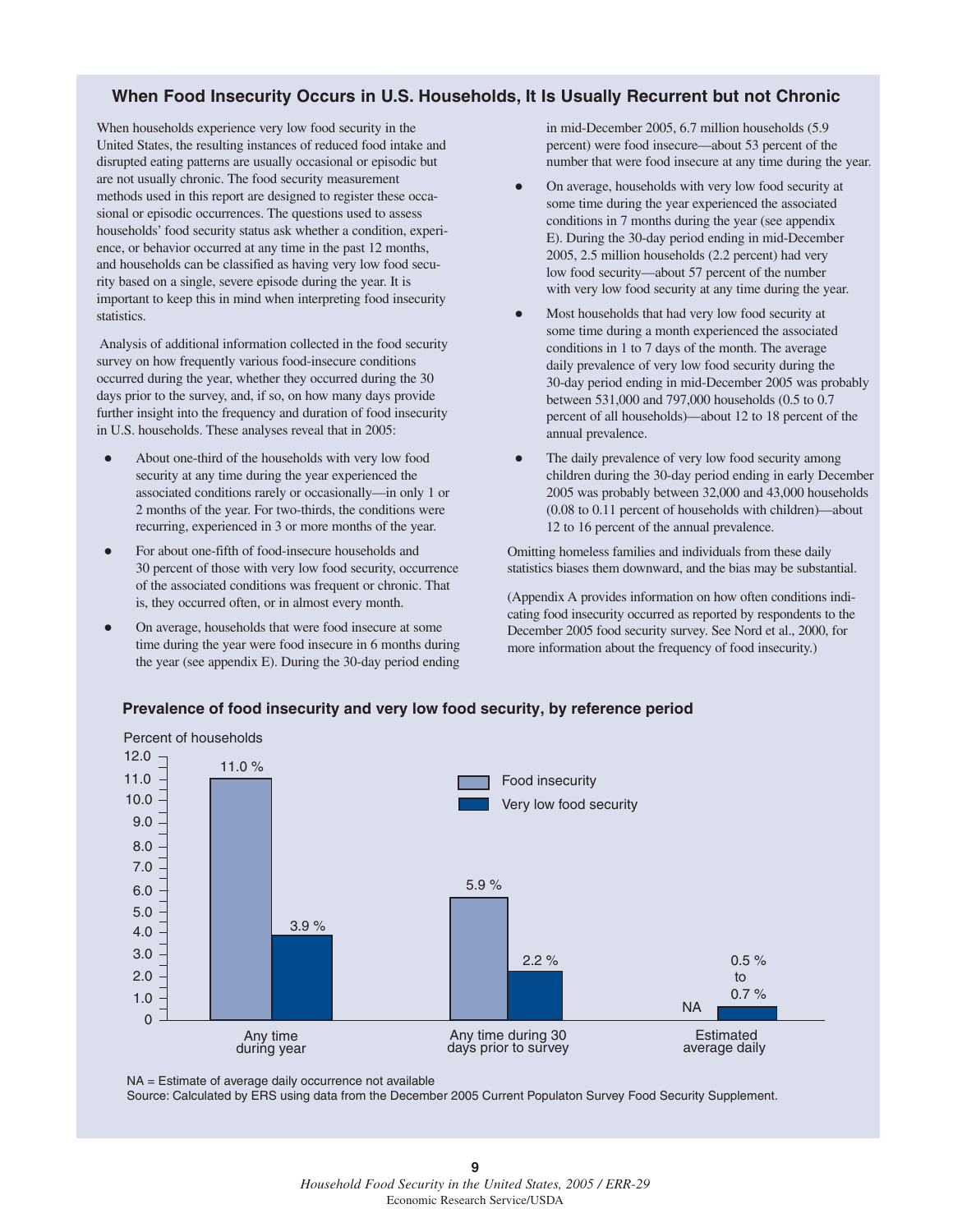#### **Trends in prevalence of food insecurity in U.S. households, 1995-2005** Figure 2

Percent of households



Source: Calculated by ERS based on Current Population Survey Food Security Supplement data.

rate has remained in the range of 0.5 to 0.7 percent (with no statistically significant changes) since 1999.

The 2005 decline in the prevalence rate of food insecurity reversed an upward trend from 1999 to 2004 and brought the rate back below the level at which it was first measured in 1995 (fig. 2).<sup>8</sup> The prevalence of very low food security was also at about the 1995 level. From 1995 to 2000, the prevalence rates reflect a 2-year cyclical component that is associated with data collection schedules (Cohen et al., 2002a). The CPS food security surveys over this period were conducted in April in odd-numbered years and August or September in even-numbered years. Measured prevalence of food insecurity was higher in the August/September collections, suggesting a seasonal response effect. Beginning in 2001, the survey has been conducted in early December. Data collection is planned to continue in December in future years, which will avoid further problems of seasonality effects in interpreting annual changes.<sup>9</sup>

## **Prevalence of Food Insecurity—Conditions and Trends by Selected Household Characteristics**

The prevalence of food insecurity varied considerably among household types (table 2). Rates of food insecurity were well below the national average of 11.0 percent for households with more than one adult and no children  $(6.7 \text{ percent})$  and for households with elderly persons  $(6.0 \text{ percent})$ .<sup>10</sup> Rates of food insecurity substantially higher than the national average were registered by the following groups:

 $\bullet$  households with incomes below the official poverty line  $(36.0 \text{ percent})$ ,<sup>11</sup>

8Because of changes in screening procedures used to reduce respondent burden, food security statistics from 1995-97 are not directly comparable with those from 1998-2005. Figure 2 presents statistics for the years 1995- 2005, adjusted to be comparable across all years, as well as statistics for 1998-2005 based on data as collected. See Andrews et al. (2000) and Ohls et al. (2001) for detailed information about questionnaire screening and adjustments for comparability.

<sup>9</sup>A smaller food security survey was also conducted in April 2001 to provide a baseline for assessing seasonal effects of data collection in December. Comparison of food security statistics from the April 2001 survey with those from April 1999 and December 2001 suggest that seasonal effects in early December were similar to those in April (Nord et al., 2002a).

10"Elderly" in this report refers to persons age 65 and older.

11The Federal poverty line was \$19,806 for a family of four in 2005.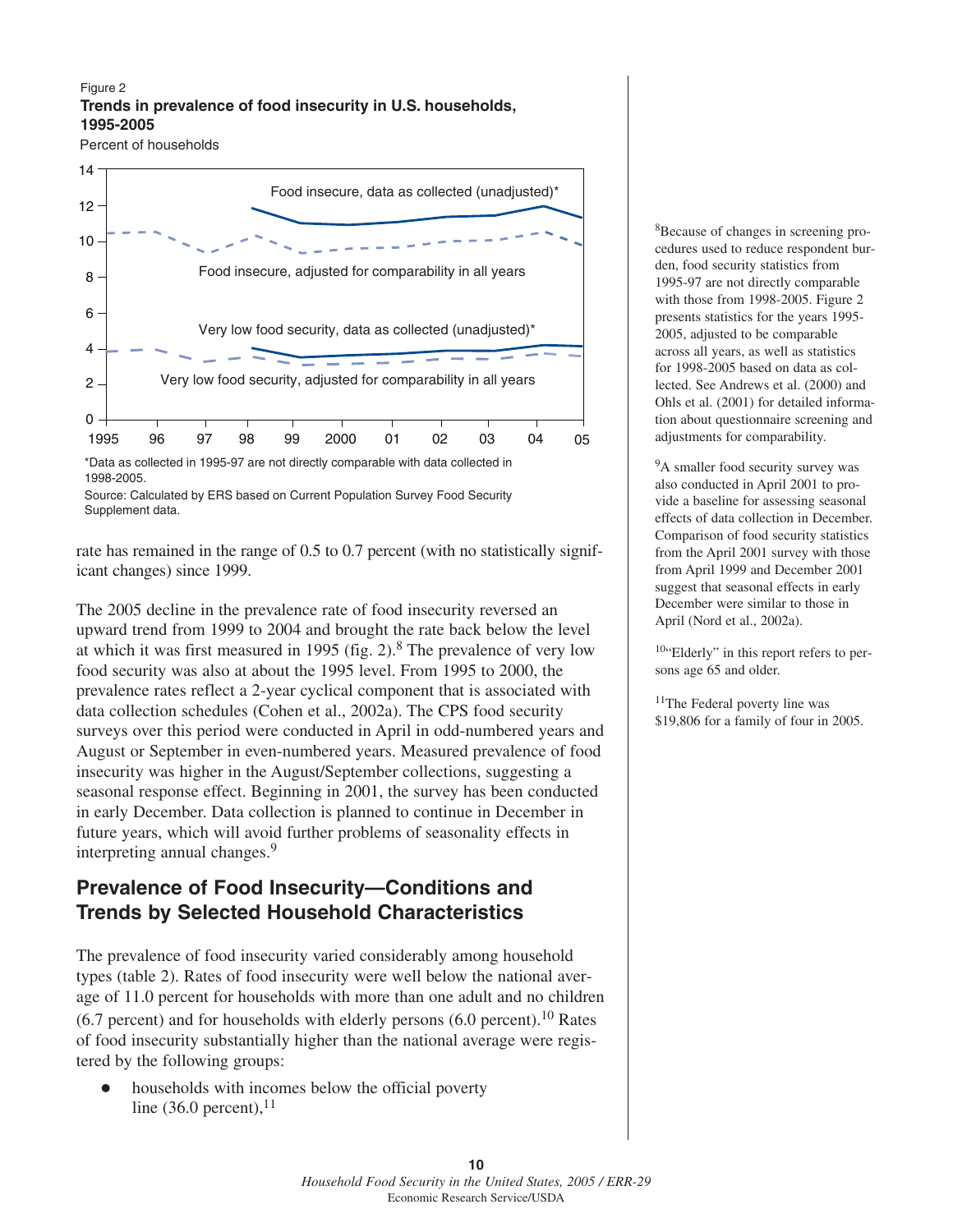| Table 2                                                                                     |  |  |
|---------------------------------------------------------------------------------------------|--|--|
| Prevalence of food security and food insecurity by selected household characteristics, 2005 |  |  |

|                                         |                    |         |               | Food insecurity |         |       |                   |       |                        |
|-----------------------------------------|--------------------|---------|---------------|-----------------|---------|-------|-------------------|-------|------------------------|
| Category                                | Total <sup>1</sup> |         | Food security |                 | All     |       | Low food security |       | Very low food security |
|                                         | 1,000              | 1,000   | Percent       | 1,000           | Percent | 1,000 | Percent           | 1,000 | Percent                |
| All households                          | 114,437            | 101,851 | 89.0          | 12,586          | 11.0    | 8,158 | 7.1               | 4,428 | 3.9                    |
| Household composition:                  |                    |         |               |                 |         |       |                   |       |                        |
| With children $<$ 18                    | 39,601             | 33,404  | 84.4          | 6,197           | 15.6    | 4,580 | 11.6              | 1,617 | 4.1                    |
| With children $<$ 6                     | 17,615             | 14,671  | 83.3          | 2,944           | 16.7    | 2,265 | 12.9              | 679   | 3.9                    |
| Married-couple families                 | 26,776             | 24,130  | 90.1          | 2,646           | 9.9     | 2,040 | 7.6               | 606   | 2.3                    |
| Female head, no spouse                  | 9,659              | 6,680   | 69.2          | 2,979           | 30.8    | 2,143 | 22.2              | 836   | 8.7                    |
| Male head, no spouse                    | 2,536              | 2,082   | 82.1          | 454             | 17.9    | 315   | 12.4              | 139   | 5.5                    |
| Other household with child <sup>2</sup> | 630                | 510     | 81.0          | 120             | 19.0    | 83    | 13.2              | 37    | 5.9                    |
| With no children $<$ 18                 | 74,836             | 68,448  | 91.5          | 6,388           | 8.5     | 3,577 | 4.8               | 2,811 | 3.8                    |
| More than one adult                     | 44,267             | 41,306  | 93.3          | 2,961           | 6.7     | 1,799 | 4.1               | 1,162 | 2.6                    |
| Women living alone                      | 17,019             | 15,147  | 89.0          | 1,872           | 11.0    | 1,008 | 5.9               | 864   | 5.1                    |
| Men living alone                        | 13,550             | 11,996  | 88.5          | 1,554           | 11.5    | 770   | 5.7               | 784   | 5.8                    |
| With elderly                            | 26,609             | 25,017  | 94.0          | 1,592           | 6.0     | 1,105 | 4.2               | 487   | 1.8                    |
| Elderly living alone                    | 10,749             | 10,063  | 93.6          | 686             | 6.4     | 473   | 4.4               | 213   | 2.0                    |
| Race/ethnicity of households:           |                    |         |               |                 |         |       |                   |       |                        |
| White non-Hispanic                      | 82,144             | 75,444  | 91.8          | 6,700           | 8.2     | 4,305 | 5.2               | 2,395 | 2.9                    |
| Black non-Hispanic                      | 13,732             | 10,658  | 77.6          | 3,074           | 22.4    | 1,894 | 13.8              | 1,180 | 8.6                    |
| Hispanic <sup>3</sup>                   | 12,397             | 10,176  | 82.1          | 2,221           | 17.9    | 1,559 | 12.6              | 662   | 5.3                    |
| Other                                   | 6,164              | 5,573   | 90.4          | 591             | 9.6     | 400   | 6.5               | 191   | 3.1                    |
| Household income-to-poverty ratio:      |                    |         |               |                 |         |       |                   |       |                        |
| Under 1.00                              | 12,646             | 8,098   | 64.0          | 4,548           | 36.0    | 2,836 | 22.4              | 1,712 | 13.5                   |
| <b>Under 1.30</b>                       | 17,264             | 11,526  | 66.8          | 5,738           | 33.2    | 3,555 | 20.6              | 2,183 | 12.6                   |
| Under 1.85                              | 27,205             | 19,515  | 71.7          | 7,690           | 28.3    | 4,813 | 17.7              | 2,877 | 10.6                   |
| 1.85 and over                           | 65,030             | 61,621  | 94.8          | 3,409           | 5.2     | 2,327 | 3.6               | 1,082 | 1.7                    |
| Income unknown                          | 22,202             | 20,717  | 93.3          | 1,485           | 6.7     | 1,017 | 4.6               | 468   | 2.1                    |
| Area of residence: <sup>4</sup>         |                    |         |               |                 |         |       |                   |       |                        |
| Inside metropolitan area                | 94,945             | 84,706  | 89.2          | 10,239          | 10.8    | 6,593 | 6.9               | 3,646 | 3.8                    |
| In principal cities <sup>5</sup>        | 31,708             | 27,429  | 86.5          | 4,279           | 13.5    | 2,661 | 8.4               | 1,618 | 5.1                    |
| Not in principal cities                 | 46,998             | 42,932  | 91.3          | 4,066           | 8.7     | 2,686 | 5.7               | 1,380 | 2.9                    |
| Outside metropolitan area               | 19,492             | 17,146  | 88.0          | 2,346           | 12.0    | 1,565 | 8.0               | 781   | 4.0                    |
| Census geographic region:               |                    |         |               |                 |         |       |                   |       |                        |
| Northeast                               | 21,196             | 19,272  | 90.9          | 1,924           | 9.1     | 1,338 | 6.3               | 586   | 2.8                    |
| Midwest                                 | 26,387             | 23,454  | 88.9          | 2,933           | 11.1    | 1,859 | $7.0$             | 1,074 | 4.1                    |
| South                                   | 41,653             | 36,650  | 88.0          | 5,003           | 12.0    | 3,173 | 7.6               | 1,830 | 4.4                    |
| West                                    | 25,202             | 22,475  | 89.2          | 2,727           | 10.8    | 1,789 | 7.1               | 938   | 3.7                    |

<sup>1</sup>Totals exclude households whose food security status is unknown because they did not give a valid response to any of the questions in the food security scale. In 2005, these represented 395,000 households (0.3 percent of all households.)

2Households with children in complex living arrangements, e.g., children of other relatives or unrelated roommate or boarder.

<sup>3</sup>Hispanics may be of any race.

4Metropolitan area residence is based on 2003 Office of Management and Budget delineation. Prevalence rates by area of residence are comparable with those for 2004 but are not precisely comparable with those of earlier years.

<sup>5</sup>Households within incorporated areas of the largest cities in each metropolitan area. Residence inside or outside of principal cities is not identified for about 17 percent of households in metropolitan statistical areas.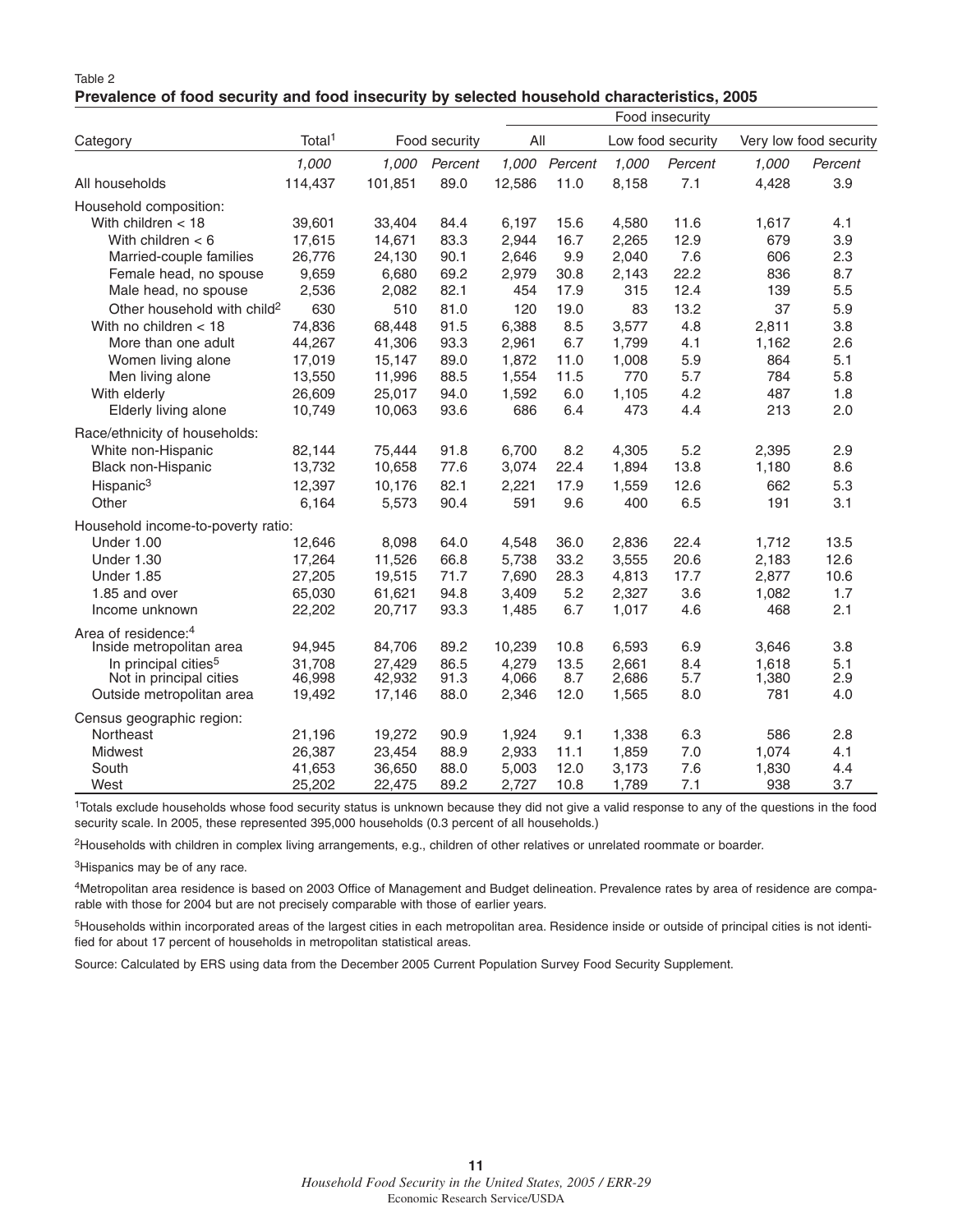- $\bullet$  households with children, headed by a single woman (30.8 percent) or a single man (17.9 percent),
- $\bullet$ Black households (22.4 percent), and
- $\bullet$ Hispanic households (17.9 percent).

Overall, households with children reported food insecurity at about double the rate for households without children (15.6 vs. 8.5 percent).<sup>12</sup> Among households with children, those headed by a married couple showed the lowest rate of food insecurity (9.9 percent).

The prevalence rates of food insecurity for households located in principal cities of metropolitan areas (13.5 percent) and nonmetropolitan areas (12.0 percent) substantially exceeded the rate for households in suburbs and other metropolitan areas outside principal cities  $(8.7 \text{ percent})$ .<sup>13</sup> Regionally, the prevalence of food insecurity was higher than the national average in the South (12.0 percent) and lower than the national average in the Northeast (9.1 percent), while prevalence rates in the Midwest (11.1 percent) and West (10.8 percent) were near the national average.

The prevalence rates of very low food security in various types of households followed a pattern similar to that observed for food insecurity. Rates were lowest for married couples with children (2.3 percent), multiple-adult households with no children (2.6 percent), and households with elderly persons (1.8 percent). Very low food security was more prevalent than the national average (3.9 percent) among families with children headed by a single woman (8.7 percent) or a single man (5.5 percent), women living alone (5.1 percent), men living alone (5.8 percent), Black and Hispanic households (8.6 and 5.3 percent, respectively), households with incomes below the poverty line (13.5 percent), and households living in principal cities of metropolitan areas (5.1 percent).

Very low food security among children was least prevalent in marriedcouple households, White non-Hispanic households, and households with incomes above 185 percent of the poverty line (table 3). Children in households headed by a single woman were more likely to experience very low food security, as were children in households with incomes below 185 percent of the poverty line.

The improvement in food security from 2004 to 2005 appears to have affected primarily households with children (fig. 3). The prevalence of food insecurity declined by statistically significant increments for all households with children, households with children under age 6, and households with children headed by a married couple or a single man. The change for households without children was not statistically significant. Food insecurity improved for households with incomes below 185 percent of the poverty line, in principal cities of metropolitan areas, and in the South and West census regions. The only statistically significant change in the prevalence of very low food security was a decline for households headed by minorities other than Blacks or Hispanics (fig. 4). That category included American Indians, Native Alaskans, Asians, Hawaiians, Pacific Islanders, and persons who identified themselves as of more than one race. Changes in other categories were within a range that could have resulted from sampling variation.

<sup>12</sup>The higher rate of food insecurity for households with children results, in part, from a difference in the measures applied to households with and without children. Responses to questions about children as well as adults are considered in assessing the food security status of households with children, but for both types of households, a total of three indications of food insecurity is required for classification as food insecure. Even with the childreferenced questions omitted from the scale, however, households with children were 47 percent more likely to be food insecure than were households without children. This measurement issue does not bias comparisons of very low food security because a higher threshold is applied to households with children, consistent with the larger number of questions taken into consideration.

13Revised metropolitan statistical areas (MSAs) and principal cities within them were delineated by the Office of Management and Budget in 2003 based on revised standards developed by the U.S. Census Bureau in collaboration with other Federal agencies. Food security prevalence statistics by area of residence are comparable with those for 2004, but are not precisely comparable with those for earlier years. Principal cities include the incorporated areas of the largest city in each MSA and other cities in the MSA that meet specified criteria based on population size and commuting patterns.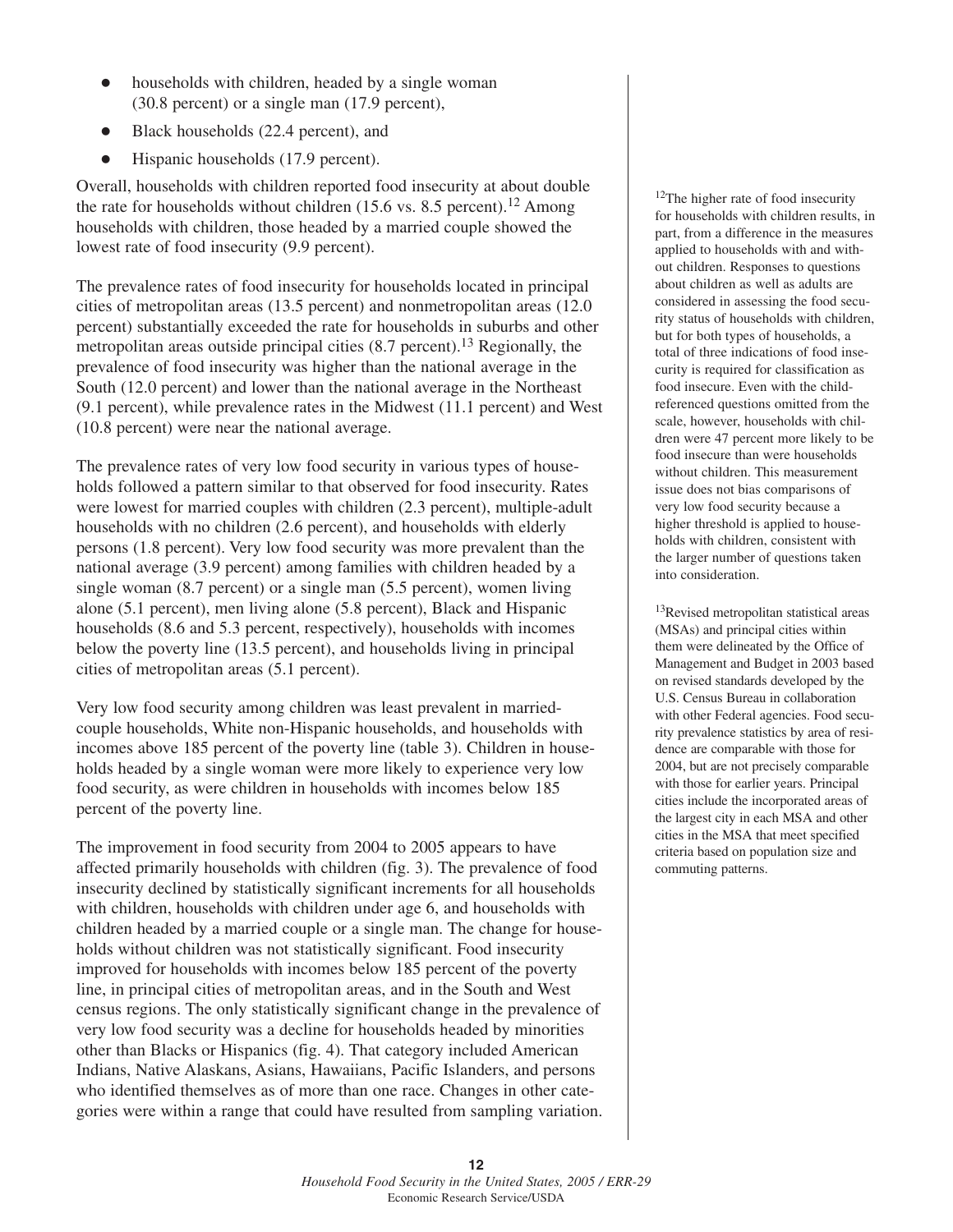| Category                                               | Total <sup>1</sup> |         | Food-secure<br>households |        | Food-insecure<br>households <sup>2</sup> | Households with very<br>low food security<br>among children |           |
|--------------------------------------------------------|--------------------|---------|---------------------------|--------|------------------------------------------|-------------------------------------------------------------|-----------|
|                                                        | 1,000              | 1,000   | Percent                   | 1,000  | Percent                                  | 1,000                                                       | Percent   |
| All households with children<br>Household composition: | 39,601             | 33,404  | 84.4                      | 6,197  | 15.6                                     | 270                                                         | 0.7       |
| With children $< 6$                                    | 17,615             | 14,671  | 83.3                      | 2,944  | 16.7                                     | 94                                                          | $.5\,$    |
| Married-couple families                                | 26,776             | 24,130  | 90.1                      | 2,646  | 9.9                                      | 98                                                          | .4        |
| Female head, no spouse                                 | 9,659              | 6,681   | 69.2                      | 2,978  | 30.8                                     | 153                                                         | 1.6       |
| Male head, no spouse                                   | 2,536              | 2,082   | 82.1                      | 454    | 17.9                                     | 19                                                          | .7        |
| Other household with child <sup>3</sup>                | 630                | 511     | 81.1                      | 119    | 18.9                                     | $\overline{0}$                                              | 0.0       |
| Race/ethnicity of households:                          |                    |         |                           |        |                                          |                                                             |           |
| White non-Hispanic                                     | 24,962             | 22,020  | 88.2                      | 2,942  | 11.8                                     | 111                                                         | .4        |
| Black non-Hispanic                                     | 5,499              | 3,995   | 72.6                      | 1,504  | 27.4                                     | 84                                                          | 1.5       |
| Hispanic <sup>4</sup>                                  | 6,722              | 5,267   | 78.4                      | 1,455  | 21.6                                     | 63                                                          | $.9\,$    |
| Other                                                  | 2,417              | 2,121   | 87.8                      | 296    | 12.2                                     | 11                                                          | .5        |
| Household income-to-poverty ratio:                     |                    |         |                           |        |                                          |                                                             |           |
| <b>Under 1.00</b>                                      | 5,619              | 3,246   | 57.8                      | 2,373  | 42.2                                     | 138                                                         | 2.5       |
| <b>Under 1.30</b>                                      | 7,424              | 4,408   | 59.4                      | 3,016  | 40.6                                     | 158                                                         | 2.1       |
| <b>Under 1.85</b>                                      | 11,753             | 7,733   | 65.8                      | 4,020  | 34.2                                     | 182                                                         | 1.5       |
| 1.85 and over                                          | 21,522             | 20,008  | 93.0                      | 1,514  | 7.0                                      | 62                                                          | .3        |
| Income unknown                                         | 6,326              | 5,663   | 89.5                      | 663    | 10.5                                     | 26                                                          | .4        |
| Area of residence: <sup>5</sup>                        |                    |         |                           |        |                                          |                                                             |           |
| Inside metropolitan area                               | 33,286             | 28,140  | 84.5                      | 5,146  | 15.5                                     | 243                                                         | .7        |
| In principal cities <sup>6</sup>                       | 10,453             | 8,401   | 80.4                      | 2,052  | 19.6                                     | 114                                                         | 1.1       |
| Not in principal cities                                | 17,348             | 15,243  | 87.9                      | 2,105  | 12.1                                     | 89                                                          | $.5\,$    |
| Outside metropolitan area                              | 6,315              | 5,264   | 83.4                      | 1,051  | 16.6                                     | 27                                                          | .4        |
| Census geographic region:                              |                    |         |                           |        |                                          |                                                             |           |
| Northeast                                              | 7,074              | 6,148   | 86.9                      | 926    | 13.1                                     | 54                                                          | .8        |
| Midwest                                                | 9,006              | 7,604   | 84.4                      | 1,402  | 15.6                                     | 54                                                          | $\cdot 6$ |
| South                                                  | 14,318             | 11,949  | 83.5                      | 2,369  | 16.5                                     | 86                                                          | .6        |
| West                                                   | 9,203              | 7,701   | 83.7                      | 1,502  | 16.3                                     | 77                                                          | .8        |
| Individuals in households with children:               |                    |         |                           |        |                                          |                                                             |           |
| All individuals in households                          |                    |         |                           |        |                                          |                                                             |           |
| with children                                          | 158,515            | 133,972 | 84.5                      | 24,543 | 15.5                                     | 1,141                                                       | .7        |
| Adults in households                                   |                    |         |                           |        |                                          |                                                             |           |
| with children                                          | 84,911             | 72,770  | 85.7                      | 12,141 | 14.3                                     | 536                                                         | .6        |
| Children                                               | 73,604             | 61,201  | 83.1                      | 12,403 | 16.9                                     | 606                                                         | .8        |

1Totals exclude households whose food security status is unknown because they did not give a valid response to any of the questions in the food security scale. In 2005, these represented 129,000 households with children (0.3 percent.)

2Food-insecure households are those with low or very low food security among adults or children.

<sup>3</sup>Households with children in complex living arrangements, e.g., children of other relatives or unrelated roommate or boarder.

4Hispanics may be of any race.

5Metropolitan area residence is based on 2003 Office of Management and Budget delineation. Prevalence rates by area of residence are comparable with those for 2004 but are not precisely comparable with those of earlier years.

<sup>6</sup>Households within incorporated areas of the largest cities in each metropolitan area. Residence inside or outside of principal cities is not identified for about 17 percent of households in metropolitan statistical areas.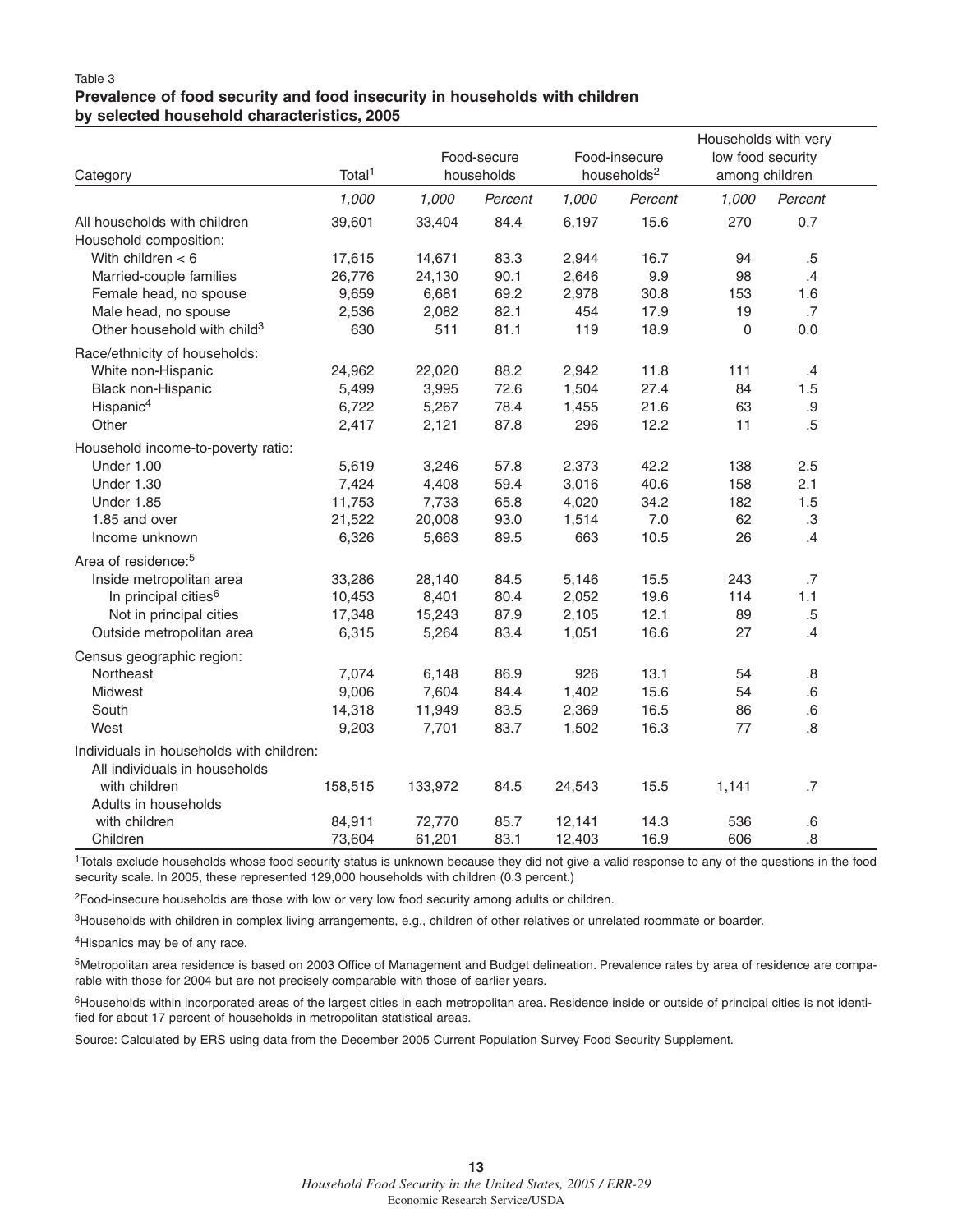#### **Prevalence of food insecurity, 2004 and 2005** Figure 3



Source: Calculated by ERS based on Current Populaton Survey Food Security Supplement data, December 2004 and December 2005.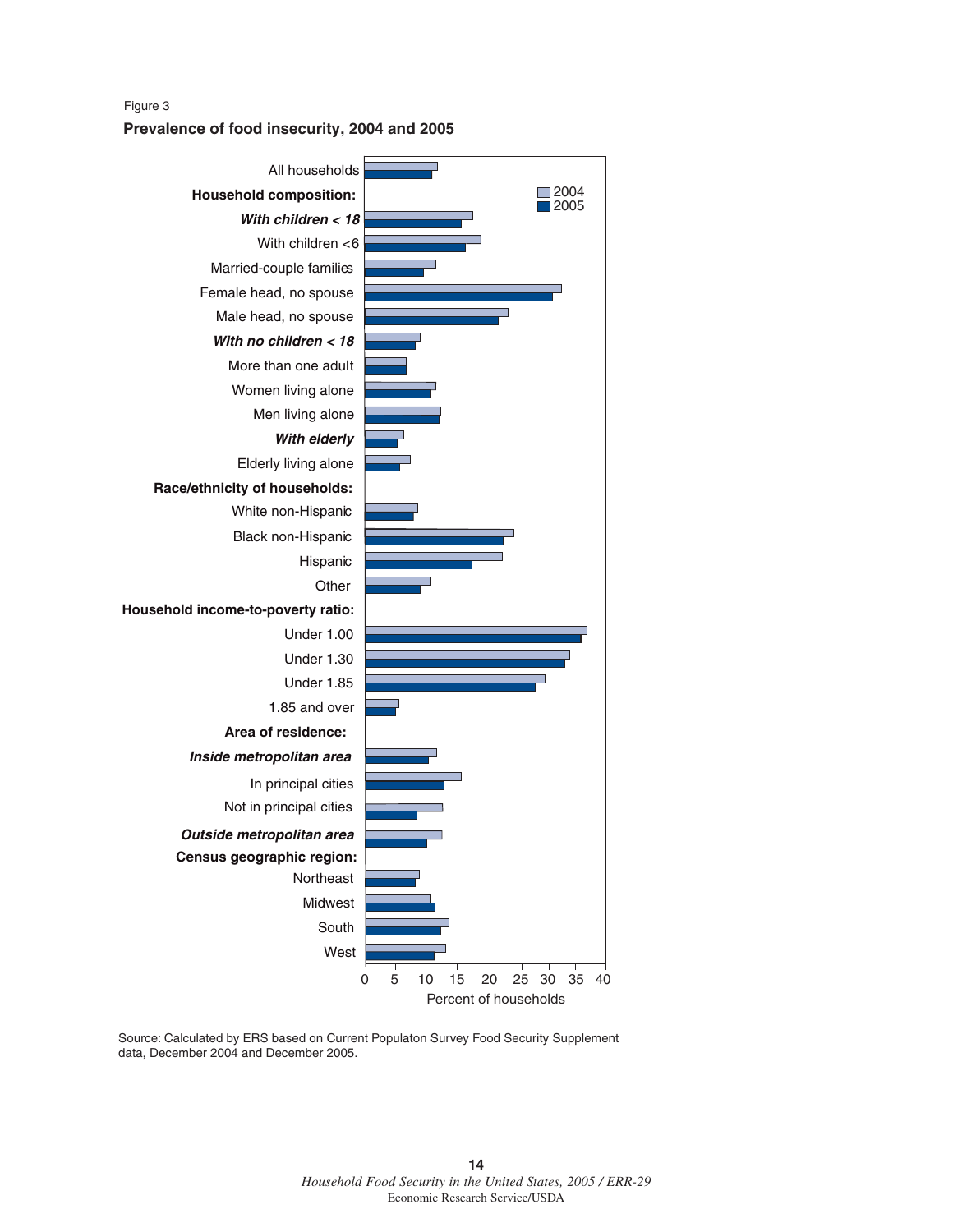#### Figure 4

**Prevalence of very low food security, 2004 and 2005**



Source: Calculated by ERS based on Current Population Survey Food Security Supplement data, December 2004 and December 2005.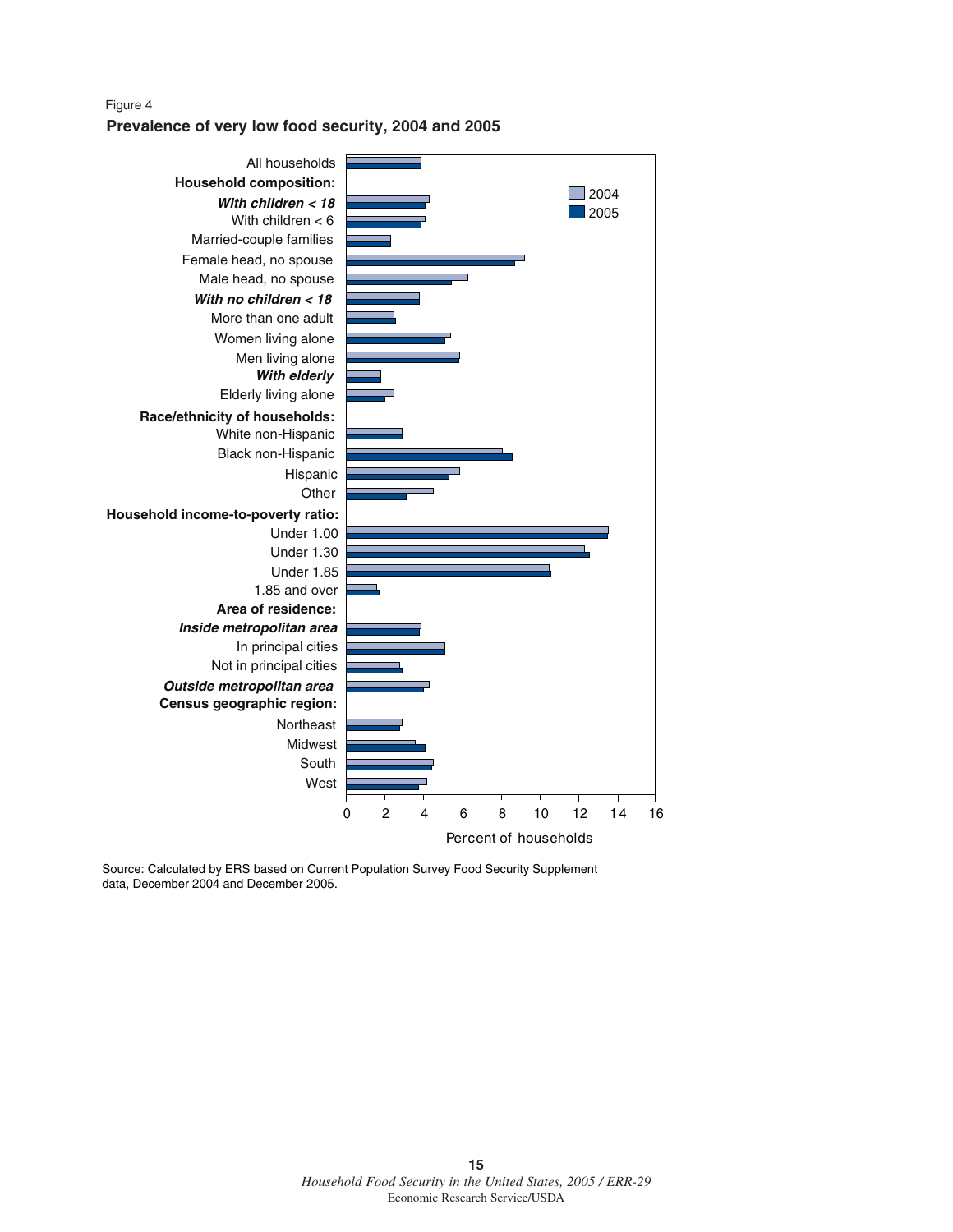## **Food Insecurity in Low-Income Households**

Food insecurity is by definition a condition that results from insufficient household resources. In 2005, food insecurity was more than five times as prevalent in households with annual incomes below 185 percent of the poverty line as in households with incomes above that range (table 2). However, many factors that might affect a household's food security (such as job loss, divorce, or other unexpected events) are not captured by an annual income measure. Some households experienced episodes of food insecurity, or even very low food security, even though their annual incomes were well above the poverty line (Nord and Brent, 2002; Gundersen and Gruber, 2001). On the other hand, many low-income households (including almost two-thirds of those with incomes below the official poverty line) were food secure.

Table 4 presents food security statistics for households with annual incomes below 130 percent of the poverty line.<sup>14</sup> One in three of these low-income households was food insecure, including 12.6 percent that had very low food security at times during the year. Low-income households with children were more likely to be food insecure than low-income households without children (40.6 percent vs. 27.7 percent), but were less likely to have very low food security (11.3 percent vs. 13.7 percent). Low-income households with children headed by a single woman were especially vulnerable to food insecurity (45.0 percent), although their rate of very low food security (12.2 percent) was near the average for all low-income households.

## **Number of Persons, by Household Food Security Status and Selected Household Characteristics**

The food security survey is designed to measure food security status at the household level. While it is informative to examine the number of persons residing in food-insecure households, these statistics should be interpreted carefully. In some households, different household members may have been affected differently by the households' food insecurity. Some members particularly young children—may have experienced only mild effects or none at all, while adults experienced severe effects. It is more precise, therefore, to describe these statistics as representing "persons living in foodinsecure households" rather than as representing "food-insecure persons." Similarly, "persons living in households with very low food security" is a more precise description than "persons with very low food security."

In 2005, 35.1 million people lived in food-insecure households (table 1A). They constituted 12.1 percent of the U.S. civilian noninstitutionalized population and included 22.7 million adults and 12.4 million children. Of these individuals, 7.6 million adults and 3.2 million children lived in households with very low food security, and 606,000 children (0.8 percent of U.S. children) lived in households with very low food security among children (table 1B). Tables 5 and 6 present estimates of the number of people and the number of children in the households in each food security status and household type.

<sup>14</sup>Households with income below 130 percent of the poverty line are eligible to receive food stamps, provided they meet other eligibility criteria. Children in these households are eligible for free meals in the National School Lunch and School Breakfast Programs.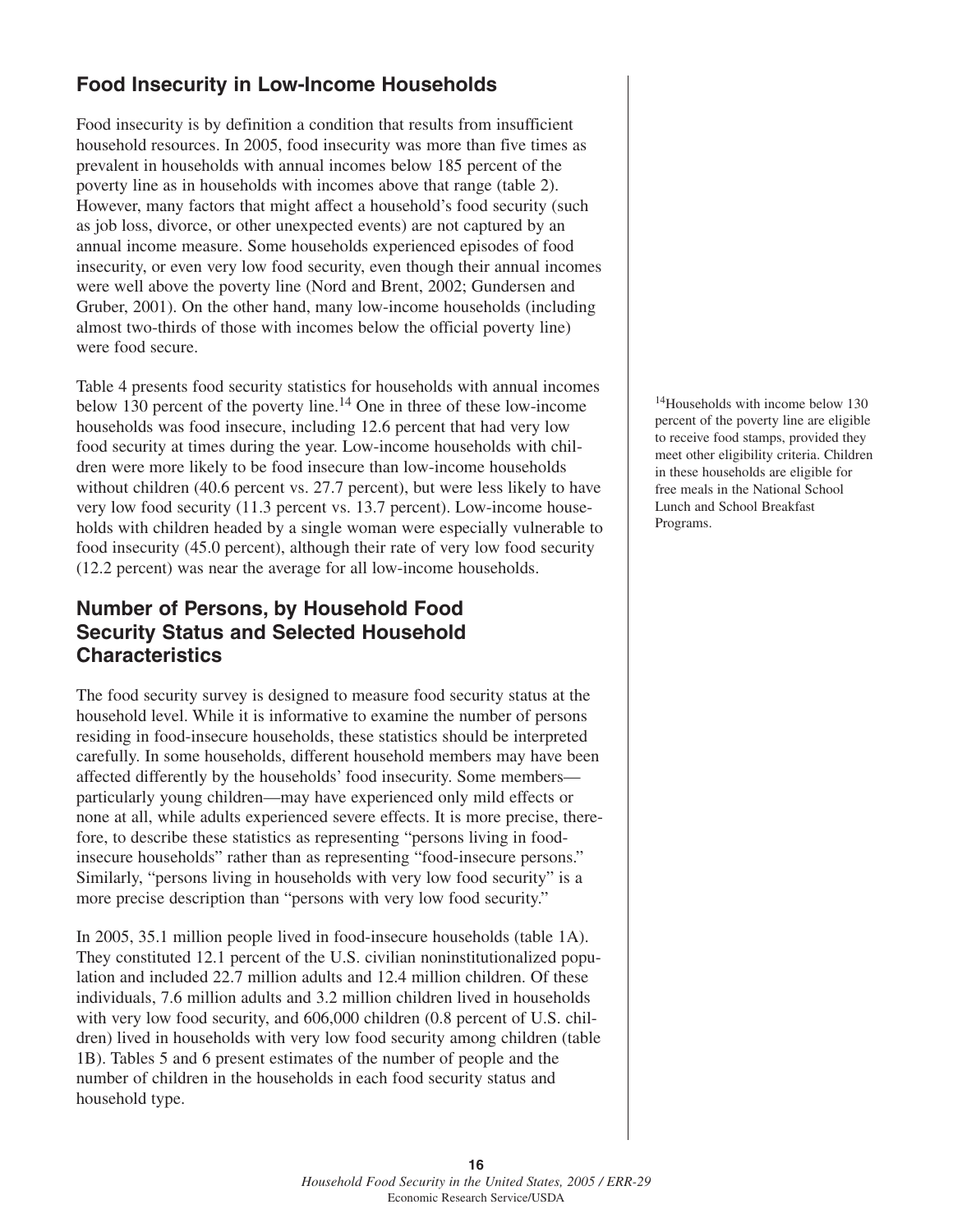#### **Prevalence of food security and food insecurity in households with income below 130 percent of the poverty line by selected household characteristics, 2005**

|                                          |                    |               |         | Food insecurity |         |        |                   |          |               |  |
|------------------------------------------|--------------------|---------------|---------|-----------------|---------|--------|-------------------|----------|---------------|--|
| Category                                 | Total <sup>1</sup> | Food security |         |                 | All     |        | Low food security | Very low | food security |  |
|                                          | 1,000              | 1,000         | Percent | 1,000           | Percent | 1,000  | Percent           | 1,000    | Percent       |  |
| All low-income households                | 17,264             | 11,526        | 66.8    | 5,738           | 33.2    | 3,555  | 20.6              | 2,183    | 12.6          |  |
| Household composition:                   |                    |               |         |                 |         |        |                   |          |               |  |
| With children $<$ 18                     | 7,424              | 4,409         | 59.4    | 3,015           | 40.6    | 2,176  | 29.3              | 839      | 11.3          |  |
| With children $<$ 6                      | 4,111              | 2,516         | 61.2    | 1,595           | 38.8    | 1,174  | 28.6              | 421      | 10.2          |  |
| Married-couple families                  | 2,995              | 1,927         | 64.3    | 1,068           | 35.7    | 785    | 26.2              | 283      | 9.4           |  |
| Female head, no spouse                   | 3,759              | 2,069         | 55.0    | 1,690           | 45.0    | 1,230  | 32.7              | 460      | 12.2          |  |
| Male head, no spouse                     | 539                | 326           | 60.5    | 213             | 39.5    | 127    | 23.6              | 86       | 16.0          |  |
| Other household with child <sup>2</sup>  | 131                | 86            | 65.6    | 45              | 34.4    | 34     | 26.0              | 11       | 8.4           |  |
| With no children $<$ 18                  | 9,841              | 7,118         | 72.3    | 2,723           | 27.7    | 1,379  | 14.0              | 1,344    | 13.7          |  |
| More than one adult                      | 3,728              | 2,734         | 73.3    | 994             | 26.7    | 548    | 14.7              | 446      | 12.0          |  |
| Women living alone                       | 3,819              | 2,841         | 74.4    | 978             | 25.6    | 479    | 12.5              | 499      | 13.1          |  |
| Men living alone                         | 2,295              | 1,545         | 67.3    | 750             | 32.7    | 352    | 15.3              | 398      | 17.3          |  |
| With elderly                             | 4,412              | 3,630         | 82.3    | 782             | 17.7    | 520    | 11.8              | 262      | 5.9           |  |
| Elderly living alone                     | 2,633              | 2,240         | 85.1    | 393             | 14.9    | 260    | 9.9               | 133      | 5.1           |  |
| Race/ethnicity of household:             |                    |               |         |                 |         |        |                   |          |               |  |
| White non-Hispanic                       | 8,829              | 6,133         | 69.5    | 2,696           | 30.5    | 1,569  | 17.8              | 1,127    | 12.8          |  |
| Black non-Hispanic                       | 3,883              | 2,338         | 60.2    | 1,545           | 39.8    | 948    | 24.4              | 597      | 15.4          |  |
| Hispanic <sup>3</sup>                    | 3,613              | 2,403         | 66.5    | 1,210           | 33.5    | 853    | 23.6              | 357      | 9.9           |  |
| Other                                    | 941                | 654           | 69.5    | 287             | 30.5    | 185    | 19.7              | 102      | 10.8          |  |
| Area of residence: <sup>4</sup>          |                    |               |         |                 |         |        |                   |          |               |  |
| Inside metropolitan area                 | 13,393             | 8,954         | 66.9    | 4,439           | 33.1    | 2,727  | 20.4              | 1,712    | 12.8          |  |
| In principal cities <sup>5</sup>         | 5,849              | 3,809         | 65.1    | 2,040           | 34.9    | 1,220  | 20.9              | 820      | 14.0          |  |
| Not in principal cities                  | 4,945              | 3,460         | 70.0    | 1,485           | 30.0    | 928    | 18.8              | 557      | 11.3          |  |
| Outside metropolitan area                | 3,872              | 2,573         | 66.5    | 1,299           | 33.5    | 828    | 21.4              | 471      | 12.2          |  |
| Census geographic region:                |                    |               |         |                 |         |        |                   |          |               |  |
| Northeast                                | 2,618              | 1,842         | 70.4    | 776             | 29.6    | 543    | 20.7              | 233      | 8.9           |  |
| Midwest                                  | 3,548              | 2,274         | 64.1    | 1,274           | 35.9    | 757    | 21.3              | 517      | 14.6          |  |
| South                                    | 7,346              | 4,893         | 66.6    | 2,453           | 33.4    | 1,502  | 20.4              | 951      | 12.9          |  |
| West                                     | 3,752              | 2,516         | 67.1    | 1,236           | 32.9    | 753    | 20.1              | 483      | 12.9          |  |
| Individuals in low-income                |                    |               |         |                 |         |        |                   |          |               |  |
| households (by food security             |                    |               |         |                 |         |        |                   |          |               |  |
| status of household):<br>All individuals | 46,149             | 29,591        | 64.1    | 16,558          | 35.9    | 11,087 | 24.0              | 5,471    | 11.9          |  |
| Adults                                   | 29,880             | 19,905        | 66.6    | 9,975           | 33.4    | 6,390  | 21.4              | 3,585    | 12.0          |  |
| Children                                 | 16,269             | 9,686         | 59.5    | 6,583           | 40.5    | 4,697  | 28.9              | 1,886    | 11.6          |  |
|                                          |                    |               |         |                 |         |        |                   |          |               |  |

1Totals exclude households whose income was not reported (about 19 percent of households), and those whose food security status is unknown because they did not give a valid response to any of the questions in the food security scale (0.6 percent of low-income households).

2Households with children in complex living arrangements, e.g., children of other relatives or unrelated roommate or boarder.

<sup>3</sup>Hispanics may be of any race.

4Metropolitan area residence is based on 2003 Office of Management and Budget delineation. Prevalence rates by area of residence are comparable with those for 2004 but are not precisely comparable with those of earlier years.

5Households within incorporated areas of the largest cities in each metropolitan area. Residence inside or outside of principal cities is not identified for about 19 percent of low-income households in metropolitan statistical areas.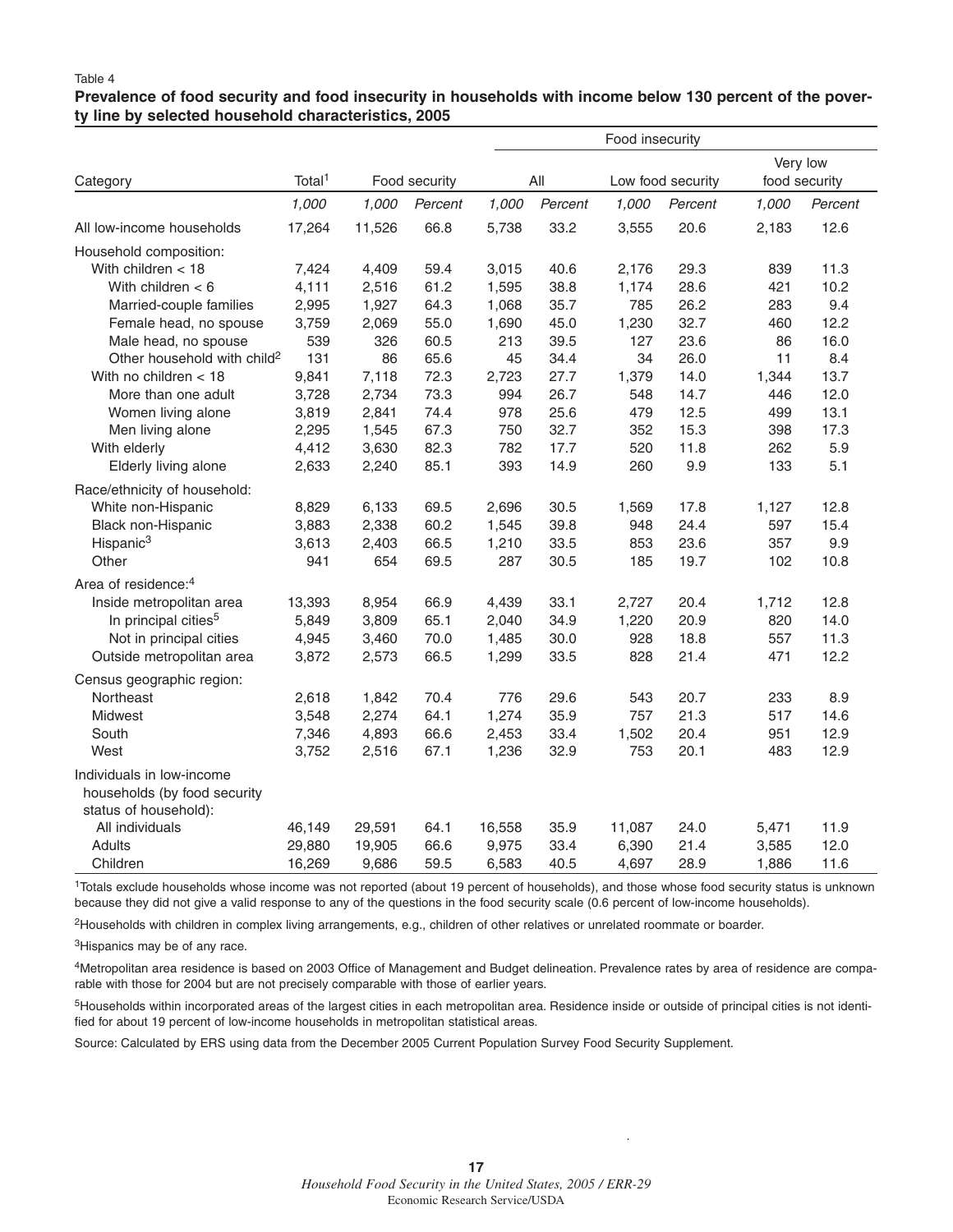#### **Number of individuals by food security status of households and selected household characteristics, 2005**

|                                         |                                                    | In food-insecure households |                                                |        |         |                                                 |         |        |         |
|-----------------------------------------|----------------------------------------------------|-----------------------------|------------------------------------------------|--------|---------|-------------------------------------------------|---------|--------|---------|
| Category                                | In food-secure<br>Total <sup>1</sup><br>households |                             | In households with<br>All<br>low food security |        |         | In households<br>with very low<br>food security |         |        |         |
|                                         | 1,000                                              | 1,000                       | Percent                                        | 1,000  | Percent | 1,000                                           | Percent | 1,000  | Percent |
| All individuals in households           | 291,501                                            | 256,373                     | 87.9                                           | 35,128 | 12.1    | 24,349                                          | 8.4     | 10,779 | 3.7     |
| Household composition:                  |                                                    |                             |                                                |        |         |                                                 |         |        |         |
| With children $<$ 18                    | 158,515                                            | 133,972                     | 84.5                                           | 24,543 | 15.5    | 18,231                                          | 11.5    | 6,312  | 4.0     |
| With children $<$ 6                     | 74,486                                             | 61,692                      | 82.8                                           | 12,794 | 17.2    | 9,810                                           | 13.2    | 2,984  | 4.0     |
| Married-couple families                 | 114,423                                            | 102,283                     | 89.4                                           | 12,140 | 10.6    | 9,247                                           | 8.1     | 2,893  | 2.5     |
| Female head, no spouse                  | 33,199                                             | 22,726                      | 68.5                                           | 10,473 | 31.5    | 7,612                                           | 22.9    | 2,861  | 8.6     |
| Male head, no spouse                    | 8,589                                              | 7,061                       | 82.2                                           | 1,528  | 17.8    | 1,079                                           | 12.6    | 449    | 5.2     |
| Other household with child <sup>2</sup> | 2,304                                              | 1,902                       | 82.6                                           | 402    | 17.4    | 293                                             | 12.7    | 109    | 4.7     |
| With no children $<$ 18                 | 132,986                                            | 122,402                     | 92.0                                           | 10,584 | 8.0     | 6,118                                           | 4.6     | 4,466  | 3.4     |
| More than one adult                     | 102,417                                            | 95,260                      | 93.0                                           | 7,157  | 7.0     | 4,339                                           | 4.2     | 2,818  | 2.8     |
| Women living alone                      | 17,019                                             | 15,147                      | 89.0                                           | 1,872  | 11.0    | 1,008                                           | 5.9     | 864    | 5.1     |
| Men living alone                        | 13,550                                             | 11,996                      | 88.5                                           | 1,554  | 11.5    | 770                                             | 5.7     | 784    | 5.8     |
| With elderly                            | 50,843                                             | 47,227                      | 92.9                                           | 3,616  | 7.1     | 2,636                                           | 5.2     | 980    | 1.9     |
| Elderly living alone                    | 10,749                                             | 10,063                      | 93.6                                           | 686    | 6.4     | 473                                             | 4.4     | 213    | 2.0     |
| Race/ethnicity of household:            |                                                    |                             |                                                |        |         |                                                 |         |        |         |
| White non-Hispanic                      | 198,318                                            | 181,234                     | 91.4                                           | 17,084 | 8.6     | 11,858                                          | 6.0     | 5,226  | 2.6     |
| Black non-Hispanic                      | 35,097                                             | 26,823                      | 76.4                                           | 8,274  | 23.6    | 5,372                                           | 15.3    | 2,902  | 8.3     |
| Hispanic <sup>3</sup>                   | 40,700                                             | 32,741                      | 80.4                                           | 7,959  | 19.6    | 5,840                                           | 14.3    | 2,119  | 5.2     |
| Other                                   | 17,386                                             | 15,575                      | 89.6                                           | 1,811  | 10.4    | 1,280                                           | 7.4     | 531    | 3.1     |
| Household income-to-poverty ratio:      |                                                    |                             |                                                |        |         |                                                 |         |        |         |
| Under 1.00                              | 33,880                                             | 20,841                      | 61.5                                           | 13,039 | 38.5    | 8,906                                           | 26.3    | 4,133  | 12.2    |
| <b>Under 1.30</b>                       | 46,149                                             | 29,591                      | 64.1                                           | 16,558 | 35.9    | 11,087                                          | 24.0    | 5,471  | 11.9    |
| <b>Under 1.85</b>                       | 73,231                                             | 51,047                      | 69.7                                           | 22,184 | 30.3    | 14,975                                          | 20.4    | 7,209  | 9.8     |
| 1.85 and over                           | 164,731                                            | 155,881                     | 94.6                                           | 8,850  | 5.4     | 6,446                                           | 3.9     | 2,404  | 1.5     |
| Income unknown                          | 53,539                                             | 49,445                      | 92.4                                           | 4,094  | 7.6     | 2,928                                           | 5.5     | 1,166  | 2.2     |
| Area of residence: <sup>4</sup>         |                                                    |                             |                                                |        |         |                                                 |         |        |         |
| Inside metropolitan area                | 243,242                                            | 214,297                     | 88.1                                           | 28,945 | 11.9    | 19,925                                          | 8.2     | 9,020  | 3.7     |
| In principal cities <sup>5</sup>        | 78,513                                             | 66,549                      | 84.8                                           | 11,964 | 15.2    | 7,993                                           | 10.2    | 3,971  | 5.1     |
| Not in principal cities                 | 124,560                                            | 112,931                     | 90.7                                           | 11,629 | 9.3     | 8,147                                           | 6.5     | 3,482  | 2.8     |
| Outside metropolitan area               | 48,259                                             | 42,076                      | 87.2                                           | 6,183  | 12.8    | 4,425                                           | 9.2     | 1,758  | 3.6     |
| Census geographic region:               |                                                    |                             |                                                |        |         |                                                 |         |        |         |
| Northeast                               | 53,812                                             | 48,454                      | 90.0                                           | 5,358  | 10.0    | 3,944                                           | 7.3     | 1,414  | 2.6     |
| Midwest                                 | 64,986                                             | 57,467                      | 88.4                                           | 7,519  | 11.6    | 5,186                                           | 8.0     | 2,333  | 3.6     |
| South                                   | 105,238                                            | 91,332                      | 86.8                                           | 13,906 | 13.2    | 9,382                                           | 8.9     | 4,524  | 4.3     |
| West                                    | 67,466                                             | 59,120                      | 87.6                                           | 8,346  | 12.4    | 5,837                                           | 8.7     | 2,509  | 3.7     |
|                                         |                                                    |                             |                                                |        |         |                                                 |         |        |         |

1Totals exclude individuals in households whose food security status is unknown because they did not give a valid response to any of the questions in the food security scale. In 2005, these represented 997,000 individuals (0.3 percent of all individuals.)

2Households with children in complex living arrangements, e.g., children of other relatives or unrelated roommate or boarder.

<sup>3</sup>Hispanics may be of any race.

4Metropolitan area residence is based on 2003 Office of Management and Budget delineation. Prevalence rates by area of residence are comparable with those for 2004 but are not precisely comparable with those of earlier years.

5Households within incorporated areas of the largest cities in each metropolitan area. Residence inside or outside of principal cities is not identified for about 17 percent of individuals living in metropolitan statistical areas.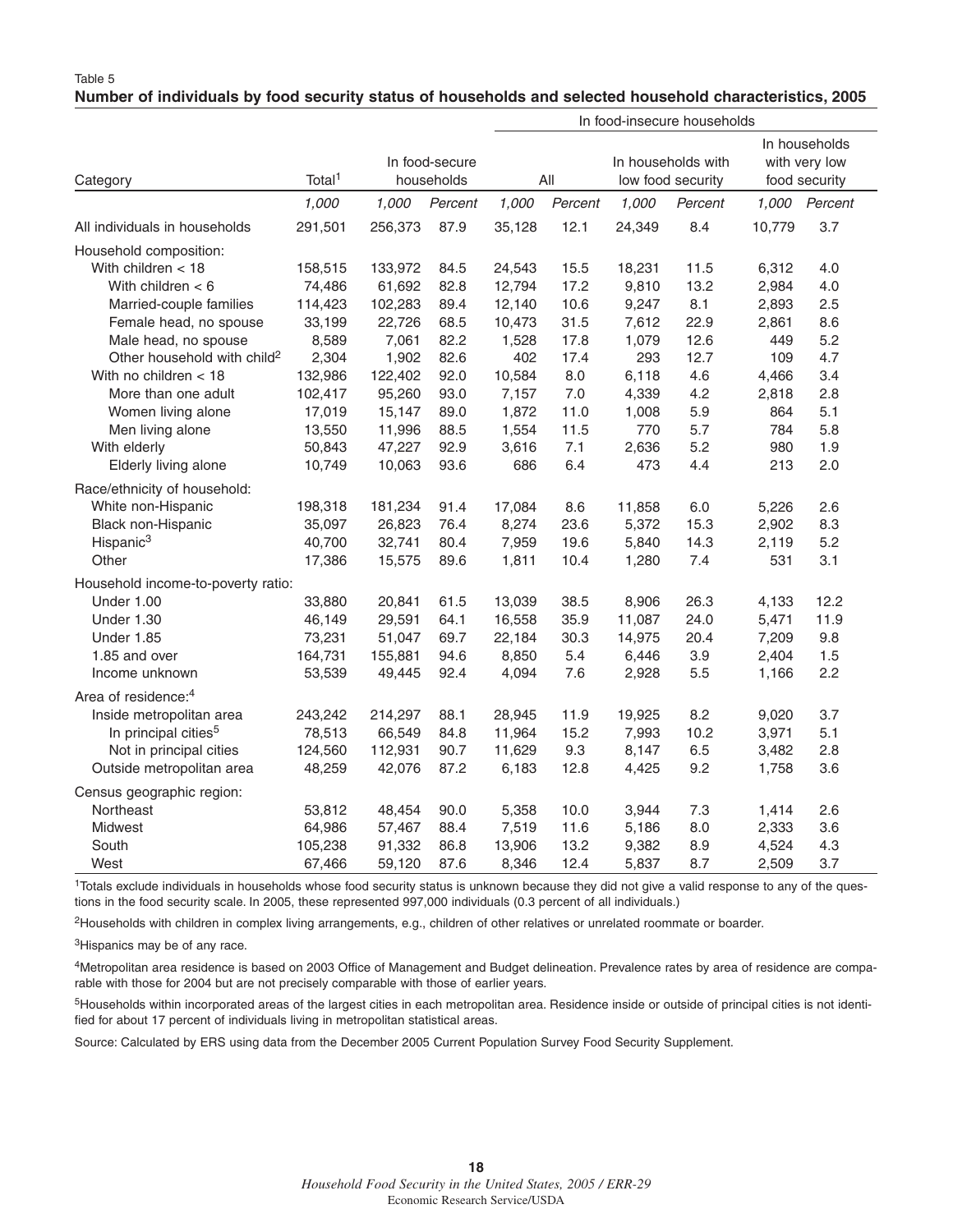|  |  |  |  | Number of children by food security status of households and selected household characteristics, 2005 |  |
|--|--|--|--|-------------------------------------------------------------------------------------------------------|--|
|  |  |  |  |                                                                                                       |  |

|                                         |                    |        |                |                         |                  | In households with<br>very low |         |  |
|-----------------------------------------|--------------------|--------|----------------|-------------------------|------------------|--------------------------------|---------|--|
|                                         |                    |        | In food-secure |                         | In food-insecure | food security                  |         |  |
| Category                                | Total <sup>1</sup> |        | households     | households <sup>2</sup> |                  | among children                 |         |  |
|                                         | 1,000              | 1,000  | Percent        | 1,000                   | Percent          | 1,000                          | Percent |  |
| All children                            | 73,604             | 61,201 | 83.1           | 12,403                  | 16.9             | 606                            | 0.8     |  |
| Household composition:                  |                    |        |                |                         |                  |                                |         |  |
| With children $<$ 6                     | 37,045             | 30,197 | 81.5           | 6,848                   | 18.5             | 310                            | 0.8     |  |
| Married-couple families                 | 51,322             | 45,537 | 88.7           | 5,785                   | 11.3             | 276                            | $.5\,$  |  |
| Female head, no spouse                  | 17,546             | 11,788 | 67.2           | 5,758                   | 32.8             | 304                            | 1.7     |  |
| Male head, no spouse                    | 3,797              | 3,097  | 81.6           | 700                     | 18.4             | 25                             | .7      |  |
| Other household with child <sup>3</sup> | 938                | 778    | 82.9           | 160                     | 17.1             | 0                              | 0.0     |  |
| Race/ethnicity of household:            |                    |        |                |                         |                  |                                |         |  |
| White non-Hispanic                      | 45,162             | 39,665 | 87.8           | 5,497                   | 12.2             | 219                            | $.5\,$  |  |
| Black non-Hispanic                      | 10,753             | 7,618  | 70.8           | 3,135                   | 29.2             | 202                            | 1.9     |  |
| Hispanic <sup>4</sup>                   | 13,352             | 10,194 | 76.3           | 3,158                   | 23.7             | 156                            | 1.2     |  |
| Other                                   | 4,338              | 3,725  | 85.9           | 613                     | 14.1             | 29                             | .7      |  |
| Household income-to-poverty ratio:      |                    |        |                |                         |                  |                                |         |  |
| <b>Under 1.00</b>                       | 12,135             | 6,983  | 57.5           | 5,152                   | 42.5             | 357                            | 2.9     |  |
| <b>Under 1.30</b>                       | 16,269             | 9,686  | 59.5           | 6,583                   | 40.5             | 417                            | 2.6     |  |
| <b>Under 1.85</b>                       | 24,404             | 15,862 | 65.0           | 8,542                   | 35.0             | 454                            | 1.9     |  |
| 1.85 and over                           | 37,827             | 35,250 | 93.2           | 2,577                   | 6.8              | 108                            | .3      |  |
| Income unknown                          | 11,373             | 10,089 | 88.7           | 1,284                   | 11.3             | 44                             | .4      |  |
| Area of residence: <sup>5</sup>         |                    |        |                |                         |                  |                                |         |  |
| Inside metropolitan area                | 62,032             | 51,654 | 83.3           | 10,378                  | 16.7             | 528                            | .9      |  |
| In principal cities <sup>6</sup>        | 19,671             | 15,479 | 78.7           | 4,192                   | 21.3             | 274                            | 1.4     |  |
| Not in principal cities                 | 32,499             | 28,301 | 87.1           | 4,198                   | 12.9             | 174                            | $.5\,$  |  |
| Outside metropolitan area               | 11,572             | 9,548  | 82.5           | 2,024                   | 17.5             | 77                             | .7      |  |
| Census geographic region:               |                    |        |                |                         |                  |                                |         |  |
| Northeast                               | 12,874             | 11,055 | 85.9           | 1,819                   | 14.1             | 126                            | 1.0     |  |
| <b>Midwest</b>                          | 16,271             | 13,701 | 84.2           | 2,570                   | 15.8             | 90                             | $.6\,$  |  |
| South                                   | 26,725             | 21,914 | 82.0           | 4,811                   | 18.0             | 197                            | .7      |  |
| West                                    | 17,734             | 14,531 | 81.9           | 3,203                   | 18.1             | 193                            | 1.1     |  |

<sup>1</sup>Totals exclude children in households whose food security status is unknown because they did not give a valid response to any of the questions in the food security scale. In 2005, these represented 253,000 children (0.3 percent.)

2Food-insecure households are those with low or very low food security among adults or children.

3Households with children in complex living arrangements, e.g., children of other relatives or unrelated roommate or boarder.

4Hispanics may be of any race.

5Metropolitan area residence is based on 2003 Office of Management and Budget delineation. Prevalence rates by area of residence are comparable with those for 2004, but are not precisely comparable with those of earlier years.

<sup>6</sup>Households within incorporated areas of the largest cities in each metropolitan area. Residence inside or outside of principal cities is not identified for about 16 percent of children living in metropolitan statistical areas.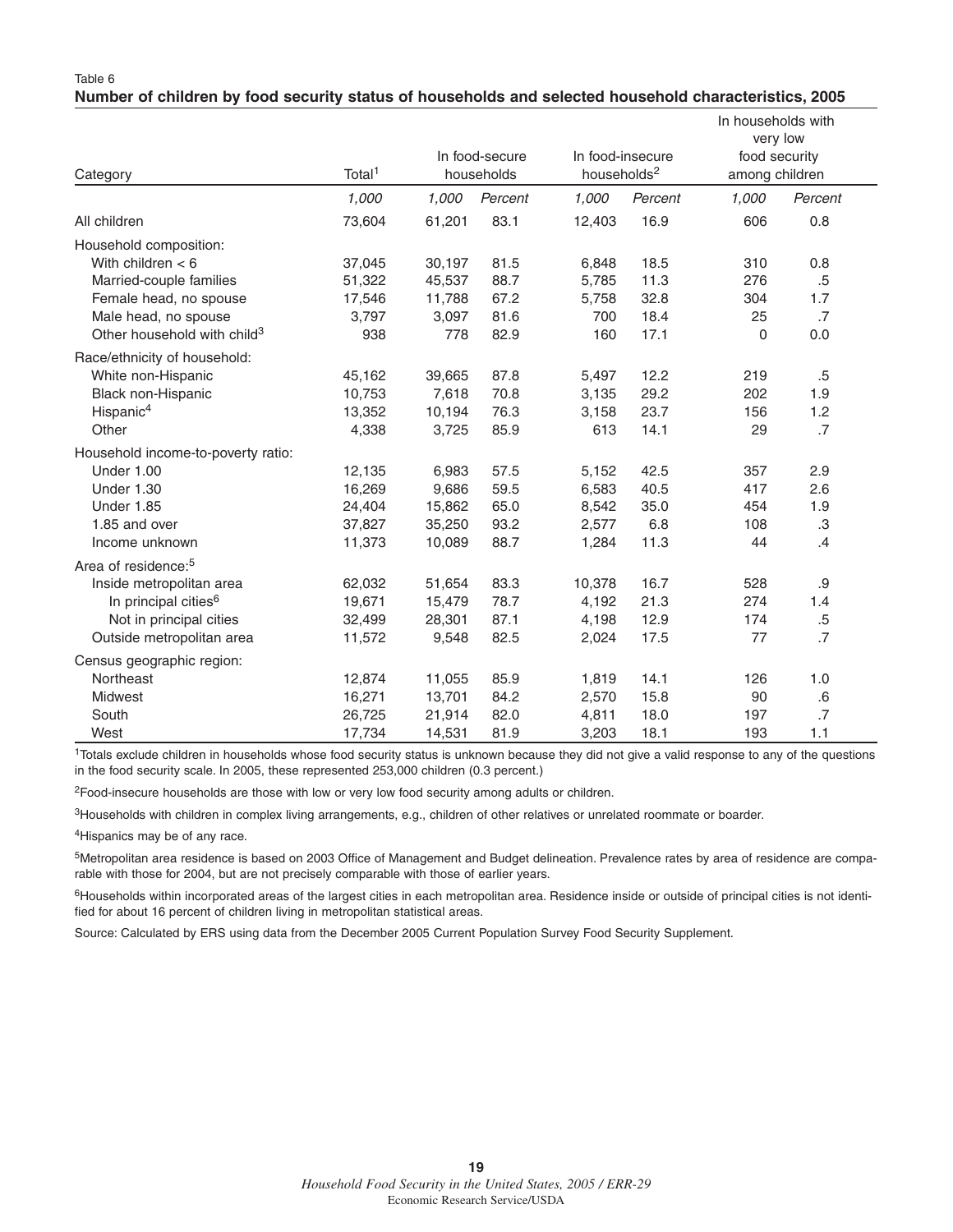## **Prevalence of Food Insecurity by State, Average 2003-05**

The prevalence of food insecurity varied considerably from State to State. Data for 3 years, 2003-05, were combined to provide more reliable statistics at the State level (table 7). Measured prevalence rates of food insecurity during this 3-year period ranged from 6.4 percent in North Dakota to 16.8 percent in New Mexico; measured prevalence rates of very low food security ranged from 1.9 percent in Delaware to 6.3 percent in South Carolina.

The margin of error for the State prevalence rates should be taken into consideration when interpreting these statistics and especially when comparing prevalence rates across States. The margin of error reflects sampling variation—the uncertainty associated with estimates that are based on information from a limited number of households in each State. The margins of error presented in table 7 indicate the range (above or below the estimated prevalence rate) within which the true prevalence rate is 90 percent likely to fall.

In some States, margins of error were larger than 2 percentage points for estimated prevalence rates of food insecurity and larger than 1 percentage point for estimated prevalence rates of very low food security. For example, considering the margin of error, it is not certain (statistically significant) that the rate of food insecurity was higher in New Mexico than in the States with the next seven highest prevalence rates of food insecurity.

Taking into account the margins of error of the State and U.S. estimates, the prevalence of food insecurity was higher (i.e., statistically significantly higher) than the national average in 11 States and lower than the national average in 20 States. In the remaining 19 States and the District of Columbia, differences from the national average were not statistically significant. The prevalence of very low food security was higher than the national average in 11 States, lower than the national average in 15 States, and not significantly different from the national average in 24 States and the District of Columbia.

The 2003-05 State-level food security statistics are compared with those for 2000-02 and 1996-98 in appendix D. The 1996-98 statistics originally published by ERS in *Prevalence of Food Insecurity and Hunger, by State, 1996-1998* (Nord et al., 1999) cannot be compared directly with those for later years because of changes over the years in screening procedures used to reduce respondent burden in the food security surveys. The 1996-98 statistics presented in appendix D have been adjusted for these screening differences.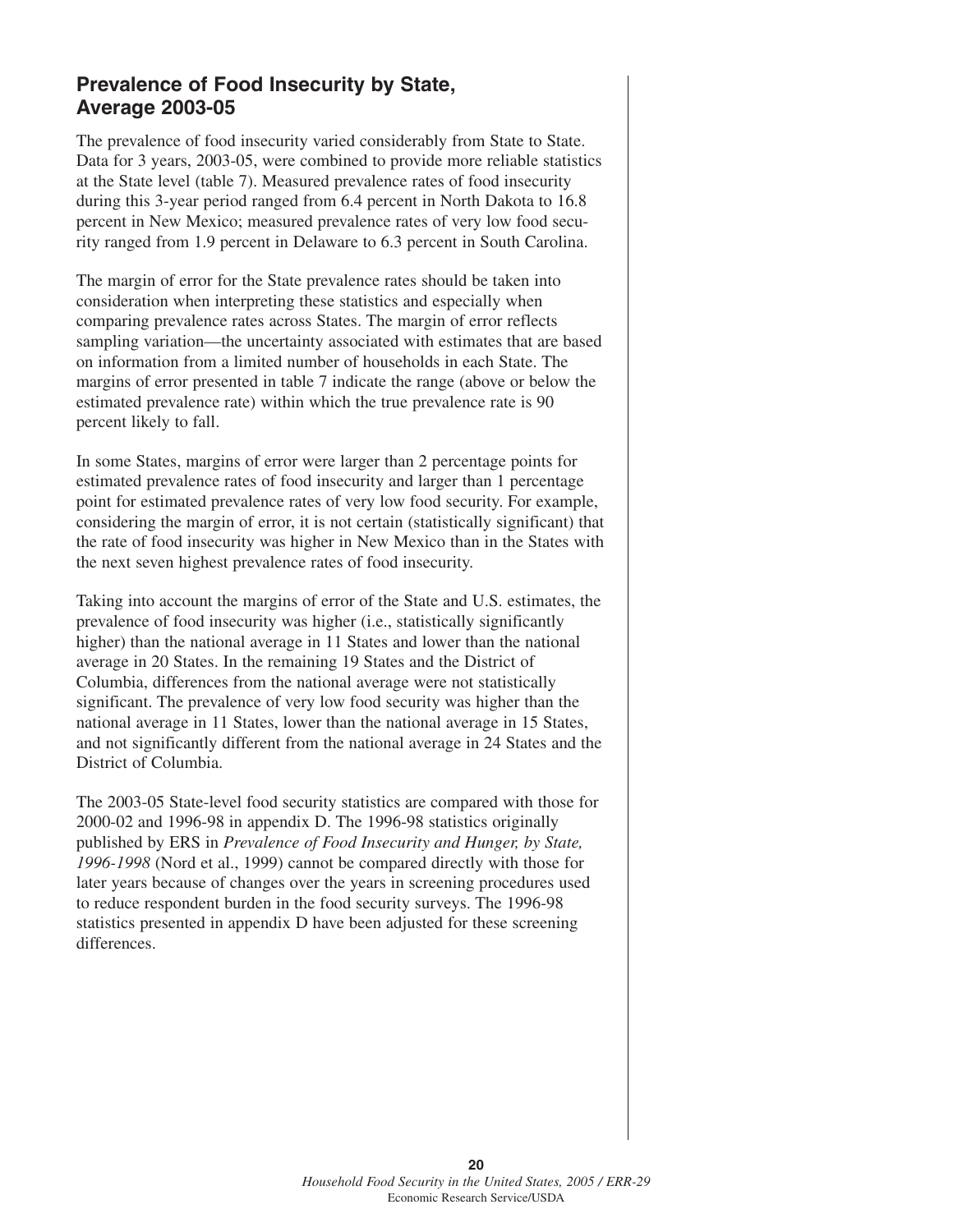| Table 7                                                                                                         |  |
|-----------------------------------------------------------------------------------------------------------------|--|
| Prevalence of household-level food insecurity and very low food security by State, average 2003-05 <sup>1</sup> |  |

| Food insecurity |                              |             |                                 |                              |            |                              |
|-----------------|------------------------------|-------------|---------------------------------|------------------------------|------------|------------------------------|
|                 | Number of households         |             | (low or very low food security) | Very low food security       |            |                              |
| State           | Average 2003-05 <sup>2</sup> | Interviewed | Prevalence                      | Margin of error <sup>3</sup> | Prevalence | Margin of error <sup>3</sup> |
|                 | Number                       | Number      | Percent                         | Percentage points            | Percent    | Percentage points            |
| U.S.            | 113,206,000                  | 142,185     | 11.4                            | 0.15                         | 3.8        | 0.15                         |
| AK              | 239,000                      | 1,837       | 12.2                            | 0.96                         | $4.9*$     | 1.08                         |
| AL              | 1,848,000                    | 1,874       | 12.3                            | 1.30                         | 3.4        | 0.69                         |
| AR              | 1,102,000                    | 1,762       | $14.7*$                         | 0.95                         | $5.6*$     | 0.59                         |
| AZ              | 2,130,000                    | 1,908       | 12.2                            | 2.01                         | 3.8        | 0.52                         |
| ${\sf CA}$      | 12,785,000                   | 9,712       | 11.7                            | 0.40                         | 3.6        | 0.28                         |
| CO              | 1,830,000                    | 2,958       | 12.0                            | 1.13                         | 3.9        | 0.54                         |
| CT              | 1,341,000                    | 2,582       | $8.2*$                          | 1.16                         | $2.6*$     | 0.64                         |
| DC              | 276,000                      | 1,900       | 11.4                            | 1.03                         | 3.8        | 0.90                         |
| DE              | 321,000                      | 2,015       | $6.6*$                          | 1.10                         | $1.9*$     | 0.55                         |
| FL              | 7,006,000                    | 5,946       | $9.4*$                          | 0.50                         | 3.5        | 0.48                         |
| GA              | 3,440,000                    | 2,522       | 12.4                            | 1.43                         | $5.1*$     | 0.68                         |
| HI              | 429,000                      | 1,748       | $7.8*$                          | 1.03                         | $2.8*$     | 0.75                         |
| IA              | 1,208,000                    | 2,737       | 10.9                            | 1.37                         | 3.5        | 0.73                         |
| ID              | 519,000                      | 1,738       | $14.1*$                         | 1.58                         | 3.7        | 0.66                         |
| IL              | 4,948,000                    | 4,671       | $9.1*$                          | 0.39                         | $3.2*$     | 0.44                         |
| IN              | 2,469,000                    | 2,629       | 11.1                            | 0.71                         | $4.1*$     | 0.34                         |
| KS              | 1,082,000                    | 2,432       | 12.3                            | 1.19                         | $4.6*$     | 0.53                         |
| KY              | 1,698,000                    | 2,031       | $12.8*$                         | 1.03                         | 4.2        | 0.85                         |
| LA              | 1,642,000                    | 1,366       | 12.8                            | 1.72                         | 3.6        | 0.94                         |
| MA              | 2,551,000                    | 2,482       | $7.8*$                          | 1.14                         | $3.0*$     | 0.43                         |
| MD              | 2,130,000                    | 2,780       | $9.4*$                          | 0.74                         | 3.6        | 0.47                         |
| ME              | 543,000                      | 2,956       | 12.3                            | 0.96                         | $4.6*$     | 0.61                         |
| MI              | 3,941,000                    | 3,731       | 11.5                            | 0.60                         | 4.1        | 0.76                         |
| ΜN              | 1,997,000                    | 3,118       | $7.7*$                          | 1.07                         | $3.0*$     | 0.54                         |
| <b>MO</b>       | 2,342,000                    | 2,480       | 11.7                            | 0.95                         | 4.0        | 0.30                         |
| <b>MS</b>       | 1,092,000                    | 1,326       | $16.5*$                         | 1.01                         | 4.4        | 0.81                         |
| MT              | 393,000                      | 1,727       | 11.2                            | 1.44                         | 4.6        | 1.16                         |
| <b>NC</b>       | 3,361,000                    | 3,041       | $13.2*$                         | 0.69                         | $4.5*$     | 0.63                         |
| <b>ND</b>       | 263,000                      | 2,147       | $6.4*$                          | 0.93                         | $2.2*$     | 0.45                         |
| <b>NE</b>       | 700,000                      | 2,362       | $10.3*$                         | 0.87                         | 4.0        | 0.57                         |
| <b>NH</b>       | 504,000                      | 2,651       | $6.5*$                          | 0.60                         | $2.2*$     | 0.71                         |
| NJ              | 3,203,000                    | 2,909       | $8.1*$                          | 1.30                         | $2.6*$     | 0.39                         |
| ΝM              | 747,000                      | 1,493       | $16.8*$                         | 2.76                         | $5.7*$     | 1.11                         |
| <b>NV</b>       | 869,000                      | 2,398       | $8.4*$                          | 0.68                         | $3.0*$     | 0.37                         |
| <b>NY</b>       | 7,448,000                    | 6,072       | $10.4*$                         | 0.46                         | $3.1*$     | 0.31                         |
| OH              | 4,582,000                    | 4,325       | $12.6*$                         | 0.79                         | 3.8        | 0.46                         |
| OK              | 1,419,000                    | 1,884       | $14.6*$                         | 1.69                         | $4.8*$     | 0.59                         |
| OR              | 1,421,000                    | 2,125       | 11.9                            | 1.19                         | 3.9        | 0.73                         |
| PA              | 4,907,000                    | 4,894       | $9.8*$                          | 0.77                         | $2.9*$     | 0.27                         |
| $\mathsf{RI}$   | 426,000                      | 2,411       | 12.4                            | 1.34                         | 4.1        | 0.59                         |
| SC              | 1,647,000                    | 1,931       | $15.5*$                         | 1.52                         | $6.3*$     | 1.06                         |
| SD              | 319,000                      | 2,384       | $9.5*$                          | 1.04                         | $3.2*$     | 0.39                         |
| <b>TN</b>       | 2,378,000                    | 1,877       | 13.0                            | 1.80                         | 4.2        | 1.07                         |
| <b>TX</b>       | 8,243,000                    | 6,217       | $16.0*$                         | 0.69                         | $5.1*$     | 0.22                         |
| UT              | 782,000                      | 1,715       | $14.5*$                         | 1.84                         | 5.1        | 1.70                         |
| VA              | 2,784,000                    | 2,647       | $8.4*$                          | 0.83                         | $2.7*$     | 0.52                         |
| VT              | 257,000                      | 2,159       | $9.5*$                          | 0.93                         | 3.9        | 0.91                         |
| <b>WA</b>       | 2,459,000                    | 2,602       | 11.2                            | 1.14                         | 3.9        | 0.58                         |
| WI              | 2,245,000                    | 2,976       | $9.5*$                          | 1.08                         | $2.7*$     | 0.66                         |
| WV              | 734,000                      | 1,918       | $8.9*$                          | 1.08                         | 3.0        | 0.91                         |
| <b>WY</b>       | 204,000                      | 2,079       | 11.1                            | 0.84                         | 4.1        | 0.51                         |

\*Difference from U.S. average was statistically significant with 90-percent confidence (t > 1.645).

<sup>1</sup>Prevalence rates for 1996-98 reported in Prevalence of Food Insecurity and Hunger, by State, 1996-1998 (Nord et al., 1999) are not directly comparable with the rates reported here because of differences in screening procedures in the CPS Food Security Supplements from 1995 to 1998. Comparable statistics for the earlier period are presented in appendix D.

<sup>2</sup>Totals exclude households whose food security status is unknown because they did not give a valid response to any of the questions in the food security scale. These represented about 0.3 percent of all households in each year.

3Margin of error with 90-percent confidence (1.645 times the standard error of the estimated prevalence rate)

Source: Prepared by ERS using data from the December 2003, December 2004, and December 2005 Current Population Survey Food Security Supplements.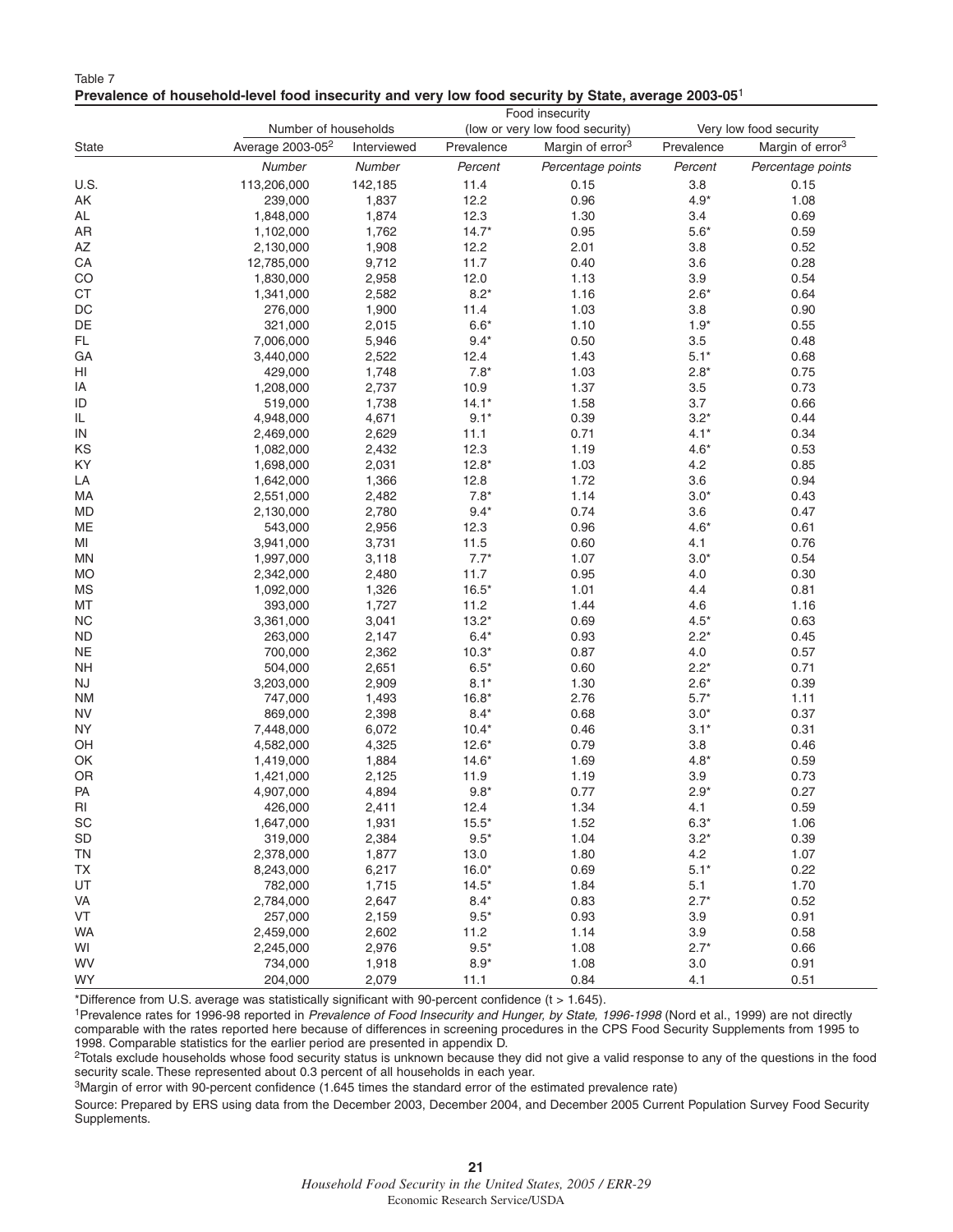## **Household Spending on Food**

This section provides information on how much households spent on food, as reported in the December 2005 food security survey. Food insecurity is a condition that arises specifically from lack of money and other resources to acquire food. In most households, the majority of food consumed by household members is purchased—either from supermarkets or grocery stores to be eaten at home, or from cafeterias, restaurants, or vending machines to be eaten outside the home. The amount of money that a household spends on food, therefore, provides insight into how adequately it is meeting its food needs.<sup>15</sup> When households reduce food spending below some minimum level because of constrained resources, various aspects of food insecurity such as disrupted eating patterns and reduced food intake may result.

## **Methods**

The household food expenditure statistics in this report are based on usual weekly spending for food, as reported by respondents after they were given a chance to reflect on the household's actual food spending during the previous week.<sup>16</sup> Respondents were first asked to report the amounts of money their households had spent on food in the week prior to the interview (including any purchases made with food stamps) at: (a) supermarkets and grocery stores; (b) stores other than supermarkets and grocery stores such as meat markets, produce stands, bakeries, warehouse clubs, and convenience stores; (c) restaurants, fast-food places, cafeterias, and vending machines; and (d) any other kind of place. $17$ 

Total spending for food, based on responses to this series of questions, was verified with the respondent, and the respondent was then asked how much the household usually spent on food during a week. Earlier analyses by ERS researchers found that food expenditures estimated from data collected by this method were consistent with estimates from the Consumer Expenditure Survey (CES)—the principal source of data on U.S. household expenditures for goods and services (Oliveira and Rose, 1996).

Food spending was adjusted for household size and composition in two ways. The first adjustment was calculated by dividing each household's usual weekly food spending by the number of persons in the household, yielding the "usual weekly food spending per person" for that household. The second adjustment accounts more precisely for the different food needs of households by comparing each household's usual food spending to the estimated cost of the Thrifty Food Plan for that household in December 2005.

The Thrifty Food Plan—developed by USDA—serves as a national standard for a nutritious, low-cost diet. It represents a set of "market baskets" of food that people of specific ages and genders could consume at home to maintain a healthful diet that meets current dietary standards, taking into account the food consumption patterns of U.S. households.18 Each household's reported usual weekly food spending was divided by the cost of the

<sup>15</sup>Food spending is only an indirect indicator of food consumption. It understates food consumption in households that receive food from in-kind programs, such as the National School Lunch and School Breakfast Programs, the Special Supplemental Nutrition Program for Women, Infants, and Children (WIC), meal programs for children in child care and for the elderly, and private charitable organizations. (Purchases with food stamps, however, are counted as food spending in the CPS food security survey.) Food spending also understates food consumption in households that acquire a substantial part of their food supply through gardening, hunting, or fishing, as well as in households that eat more meals at friends' or relatives' homes than they provide to friends or relatives. (Food spending overstates food consumption in households with the opposite characteristics.) Food spending also understates food consumption in geographical areas with relatively low food prices and overstates consumption in areas with high food prices.

16In CPS food security surveys, median reported food spending in the previous week is somewhat higher than median reported usual food spending. This finding was consistent across the various years in which the survey was conducted and across different household types. The reasons for this difference are under study. Pending outcomes of this research, analysts should be aware of a possible downward bias on food spending statistics based on "usual" food spending data.

<sup>17</sup>For spending in the first two categories of stores, respondents were also asked how much of the amount was for "nonfood items such as pet food, paper products, detergents, or cleaning supplies." These amounts are not included in calculating spending for food.

18The Thrifty Food Plan, in addition to its use as a research tool, is used as a basis for setting the maximum benefit amounts of the Food Stamp Program. (See appendix C for further information on the Thrifty Food Plan and estimates of the weekly cost of the Thrifty Food Plan and three other USDA food plans for each age-gender group.)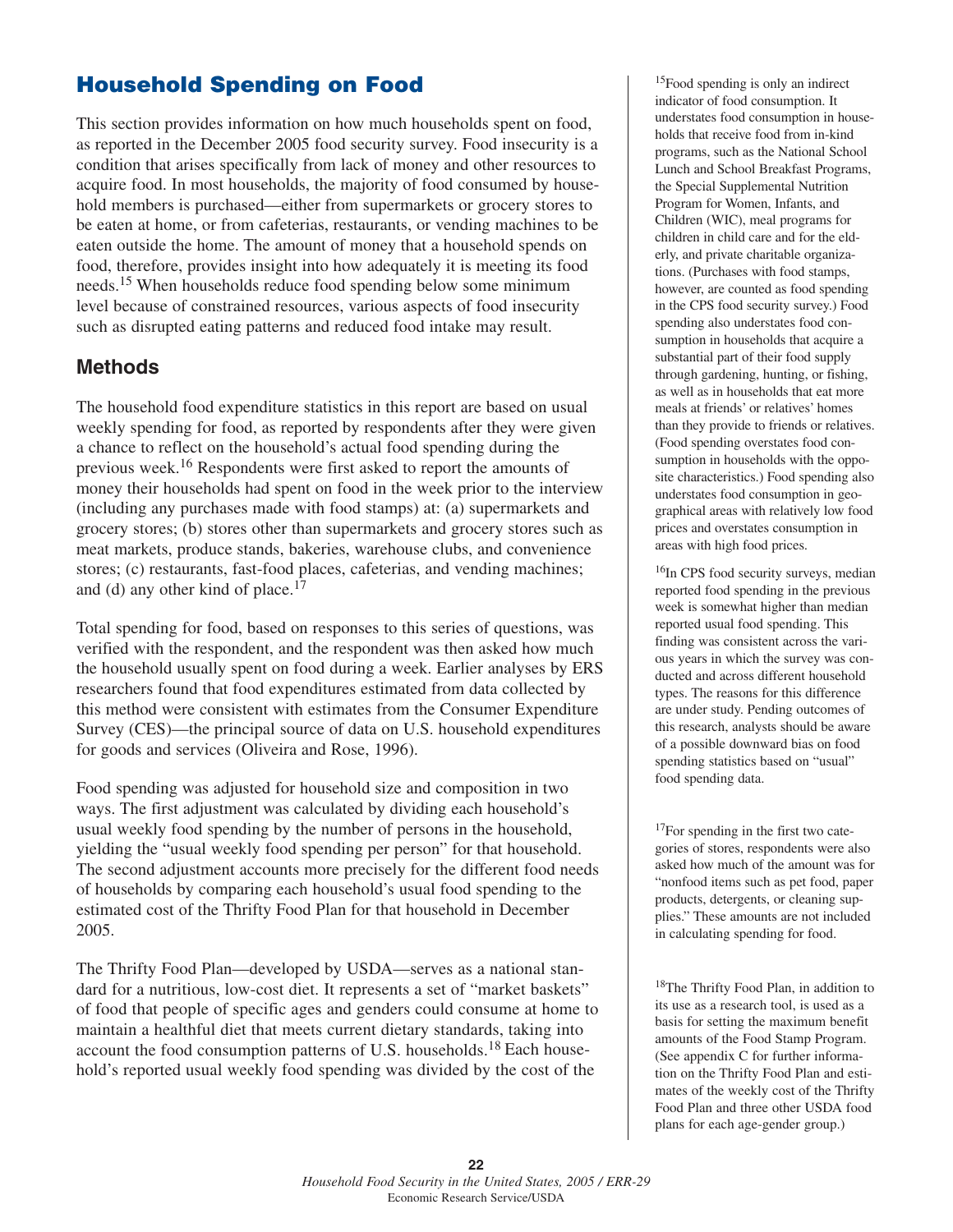Thrifty Food Plan for that household, calculated based on the age and gender of each household member and the number of persons in the household (see table  $C-1$ ).<sup>19</sup>

The medians of the two food spending measures (spending per person per week and spending relative to the cost of the Thrifty Food Plan) were estimated at the national level and for households in various categories to represent the usual weekly food spending of the typical household in each category. Medians are reported rather than averages because medians are not unduly affected by the few unexpectedly high values of usual food spending that are believed to be reporting errors or data entry errors. Thus, the median better reflects what a typical household spent.

Data were weighted using food security supplement weights provided by the Census Bureau so that the interviewed households would represent all households in the United States. About 7 percent of households interviewed in the CPS food security survey did not respond to the food spending questions and were excluded from the analysis. As a result, the total number of households represented in tables 8 and 9 is somewhat smaller than that in tables 1 and 2.

## **Food Expenditures, by Selected Household Characteristics**

In 2005, the typical U.S. household spent \$40 per person each week for food (table 8). Median household food spending relative to the cost of the Thrifty Food Plan was 1.26. That is, the typical household usually spent 26 percent more on food than the cost of the Thrifty Food Plan for its household type. Median spending for food relative to the cost of the Thrifty Food Plan in 2005 was statistically unchanged from the 2004 level (1.25).

Households with children under age 18 generally spent less for food, relative to the Thrifty Food Plan, than those without children. The typical household with children spent 13 percent more than the cost of the Thrifty Food Plan, while the typical household with no children spent 38 percent more than the cost of the Thrifty Food Plan. Median food expenditures relative to the Thrifty Food Plan were lower for single females with children (1.04) and for single males with children (1.06) than for married couples with children (1.16). Median food expenditures relative to the Thrifty Food Plan were highest for men living alone (1.60).

Median food expenditures relative to the Thrifty Food Plan were lower for Black households (1.04) and Hispanic households (1.09) than for non-Hispanic White households (1.35). This pattern is consistent with the lower average incomes and higher poverty rates of these racial and ethnic minorities.

As expected, higher income households spent more money on food than lower income households.20 The typical household with income below the poverty line spent about 5 percent less than the cost of the Thrifty Food Plan, while the typical household with income above 185 percent of the poverty line spent 41 percent more than the cost of the Thrifty Food Plan.

<sup>19</sup>Thrifty Food Plan costs are estimated separately for Alaska and Hawaii using adjustment factors calculated from USDA's Thrifty Food Plan costs for those States for the second half of 2003.

20However, food spending does not rise proportionately with income increases, so high-income households actually spend a smaller *proportion* of their income on food than do lowincome households.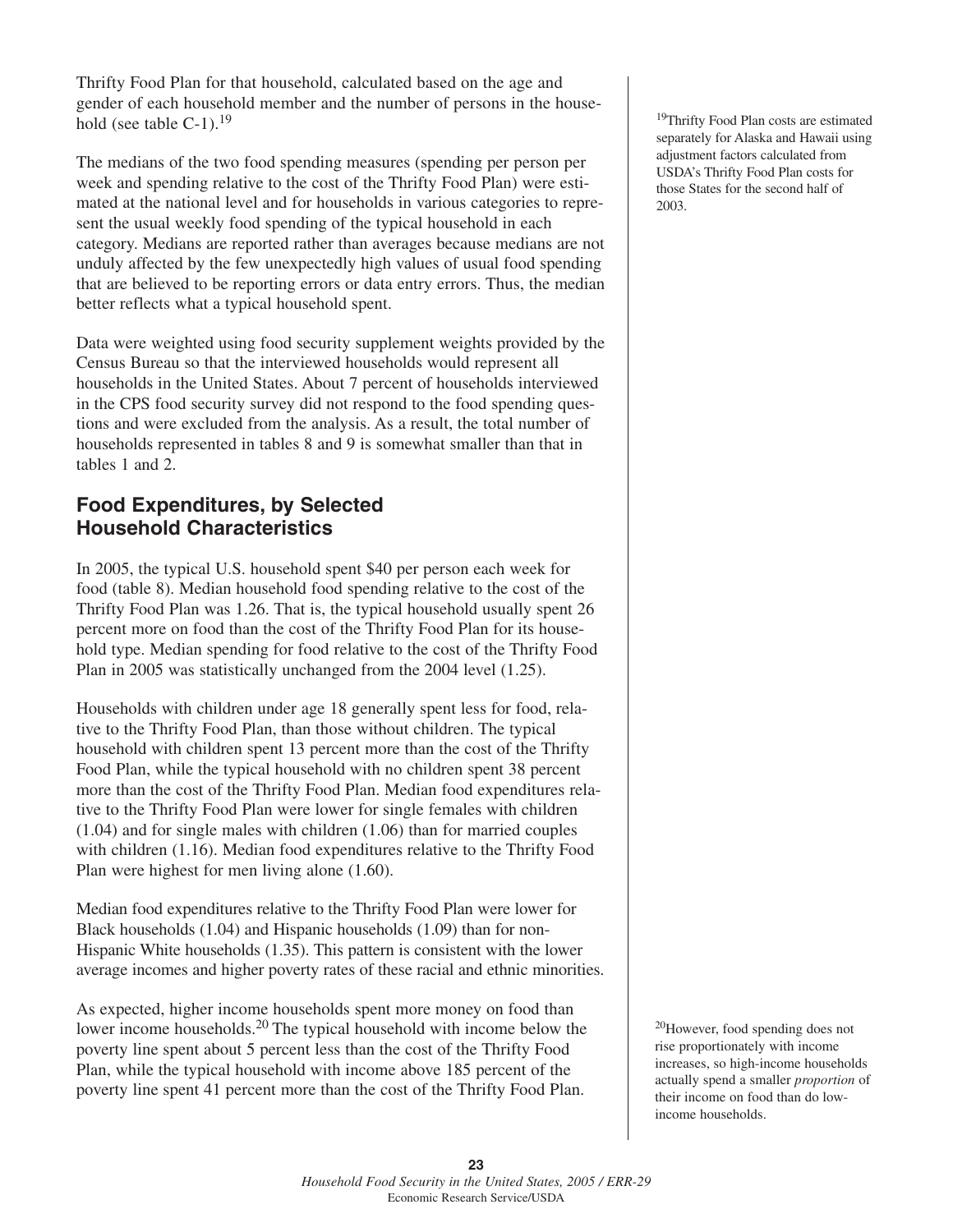#### Table 8

|  | Weekly household food spending per person and relative to the cost of the Thrifty Food Plan (TFP), 2005 |  |  |  |
|--|---------------------------------------------------------------------------------------------------------|--|--|--|

|                                         |                                   | Median weekly food spending |                         |  |
|-----------------------------------------|-----------------------------------|-----------------------------|-------------------------|--|
| Category                                | Number of households <sup>1</sup> | Per person                  | Relative to cost of TFP |  |
|                                         | 1,000                             | <b>Dollars</b>              | Ratio                   |  |
| All households                          | 106,857                           | 40.00                       | 1.26                    |  |
| Household composition:                  |                                   |                             |                         |  |
| With children $<$ 18                    | 37,632                            | 33.33                       | 1.13                    |  |
| At least one child $<$ 6                | 16,872                            | 30.00                       | 1.12                    |  |
| Married-couple families                 | 25,427                            | 33.33                       | 1.16                    |  |
| Female head, no spouse                  | 9,227                             | 30.00                       | 1.04                    |  |
| Male head, no spouse                    | 2,370                             | 33.33                       | 1.06                    |  |
| Other household with child <sup>2</sup> | 608                               | 33.33                       | 1.13                    |  |
| With no children $<$ 18                 | 69,226                            | 50.00                       | 1.38                    |  |
| More than one adult                     | 41,027                            | 45.00                       | 1.34                    |  |
| Women living alone                      | 15,561                            | 50.00                       | 1.38                    |  |
| Men living alone                        | 12,637                            | 60.00                       | 1.60                    |  |
| With elderly                            | 23,831                            | 40.00                       | 1.19                    |  |
| Elderly living alone                    | 9,491                             | 45.00                       | 1.24                    |  |
| Race/ethnicity of household:            |                                   |                             |                         |  |
| White non-Hispanic                      | 76,944                            | 45.00                       | 1.35                    |  |
| Black non-Hispanic                      | 12,511                            | 33.33                       | 1.04                    |  |
| Hispanic <sup>3</sup>                   | 11,686                            | 33.33                       | 1.09                    |  |
| Other                                   | 5,716                             | 40.00                       | 1.23                    |  |
| Household income-to-poverty ratio:      |                                   |                             |                         |  |
| <b>Under 1.00</b>                       | 12,079                            | 30.00                       | 0.95                    |  |
| <b>Under 1.30</b>                       | 16,487                            | 30.00                       | 0.96                    |  |
| <b>Under 1.85</b>                       | 26,010                            | 30.00                       | 0.98                    |  |
| 1.85 and over                           | 62,618                            | 49.00                       | 1.41                    |  |
| Income unknown                          | 18,229                            | 40.00                       | 1.23                    |  |
| Area of residence: <sup>4</sup>         |                                   |                             |                         |  |
| Inside metropolitan area                | 88,562                            | 42.00                       | 1.32                    |  |
| In principal cities <sup>5</sup>        | 29,425                            | 42.50                       | 1.31                    |  |
| Not in principal cities                 | 43,865                            | 43.33                       | 1.35                    |  |
| Outside metropolitan area               | 18,296                            | 37.50                       | 1.12                    |  |
| Census geographic region:               |                                   |                             |                         |  |
| Northeast                               | 19,592                            | 42.50                       | 1.35                    |  |
| Midwest                                 | 24,634                            | 38.50                       | 1.19                    |  |
| South                                   | 38,927                            | 40.00                       | 1.25                    |  |
| West                                    | 23,704                            | 45.00                       | 1.36                    |  |

1Totals exclude households that did not answer the questions about spending on food. These represented 6.9 percent of all households. 2Households with children in complex living arrangements, e.g., children of other relatives or unrelated roommate or boarder. 3Hispanics may be of any race.

4Metropolitan area residence is based on 2003 Office of Management and Budget delineation. Food spending statistics by area of residence are comparable with those for 2004, but are not precisely comparable with those of earlier years.

<sup>5</sup>Households within incorporated areas of the largest cities in each metropolitan area. Residence inside or outside of principal cities is not identified for about 17 percent of households in metropolitan statistical areas.

Source: Calculated by ERS using data from the December 2005 Current Population Survey Food Security Supplement.

Median food spending relative to the cost of the Thrifty Food Plan for households outside metropolitan areas was 1.12, compared with 1.32 for households inside metropolitan areas. Median spending on food by households in the Midwest (1.19) and South (1.25) was slightly lower than that for households in the other census regions.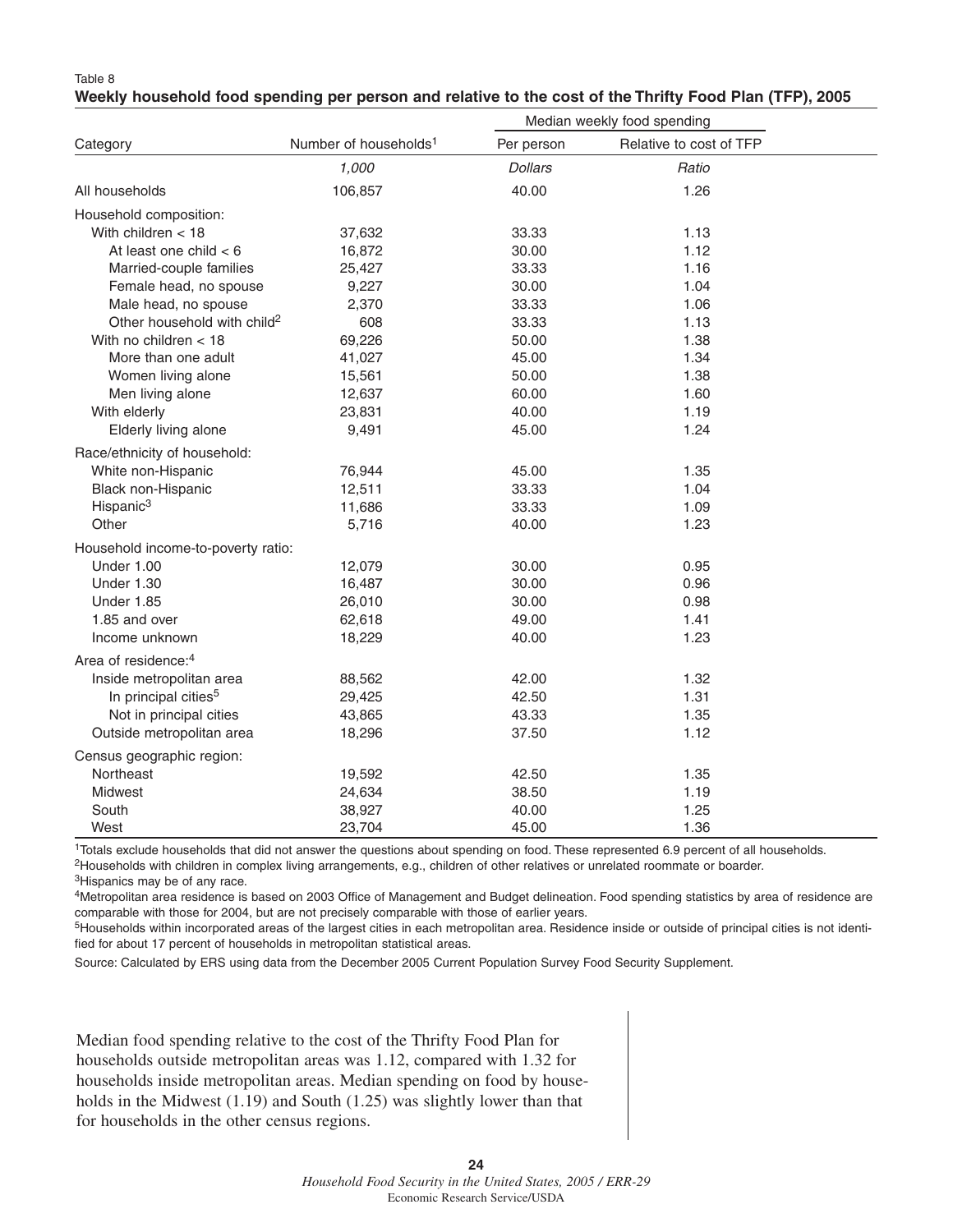## **Food Expenditures and Household Food Security**

Food-secure households typically spent more on food than food-insecure households. Median food spending relative to the cost of the Thrifty Food Plan was 1.33 among food-secure households, compared with 0.99 among food-insecure households (table 9). Thus, the typical food-secure household spent 34 percent more for food than the typical household of the same size and composition that was food insecure.

The relationship between food expenditures and food security was consistent across household structure, race/ethnicity, income, metropolitan residence, and geographic region (table 10). For every household type, median food spending relative to the cost of the Thrifty Food Plan was higher for food-secure than food-insecure households. This was true even for households within the same income category. For example, among households with incomes below the poverty line, median food spending relative to the cost of the Thrifty Food Plan was 0.88 for food-insecure households, compared with 0.97 for food-secure households. Furthermore, median food spending by food-secure households was at, or higher than, the cost of the Thrifty Food Plan for every category except those with incomes below 130 percent of the poverty line.

Although the *relationship* between food expenditures and food security was consistent, the *levels* of food expenditure varied substantially across household types, even within the same food security status. For food-insecure households, food expenditures of typical households in most categories were close to the cost of the Thrifty Food Plan, but there were some notable exceptions. Food insecure individuals living alone—especially men living alone—spent substantially more on food than the cost of the Thrifty Food Plan for their age and gender. Food-insecure households with incomes above 185 percent of the poverty line also registered median food expenditures substantially higher than the cost of the Thrifty Food Plan.<sup>21</sup>

21ERS analysis has found that the experiences of food insecurity of higher and middle-income households are, disproportionately, occasional and of short duration (Nord et al., 2000). Their food expenditures during those food-insecure periods may have been lower than the amount they reported as their "usual" weekly spending for food.

#### Table 9

#### **Weekly household food spending per person and relative to the cost of the Thrifty Food Plan (TFP) by food security status, 2005**

|                                        |                                   | Median weekly food spending |                            |  |
|----------------------------------------|-----------------------------------|-----------------------------|----------------------------|--|
| Category                               | Number of households <sup>1</sup> | Per person                  | Relative to<br>cost of TFP |  |
|                                        | 1.000                             | <b>Dollars</b>              | Ratio                      |  |
| All households                         | 106,857                           | 40.00                       | 1.26                       |  |
| Food security status:                  |                                   |                             |                            |  |
| Food-secure households                 | 94,559                            | 42.50                       | 1.33                       |  |
| Food-insecure households               | 12.112                            | 30.00                       | 0.99                       |  |
| Households with low food security      | 7,856                             | 30.00                       | 0.99                       |  |
| Households with very low food security | 4,256                             | 32.50                       | 0.99                       |  |

<sup>1</sup>Total for all households excludes households that did not answer the questions about spending on food. These represented 6.9 percent of all households. Totals in the bottom section also exclude households that did not answer any of the questions in the food security scale.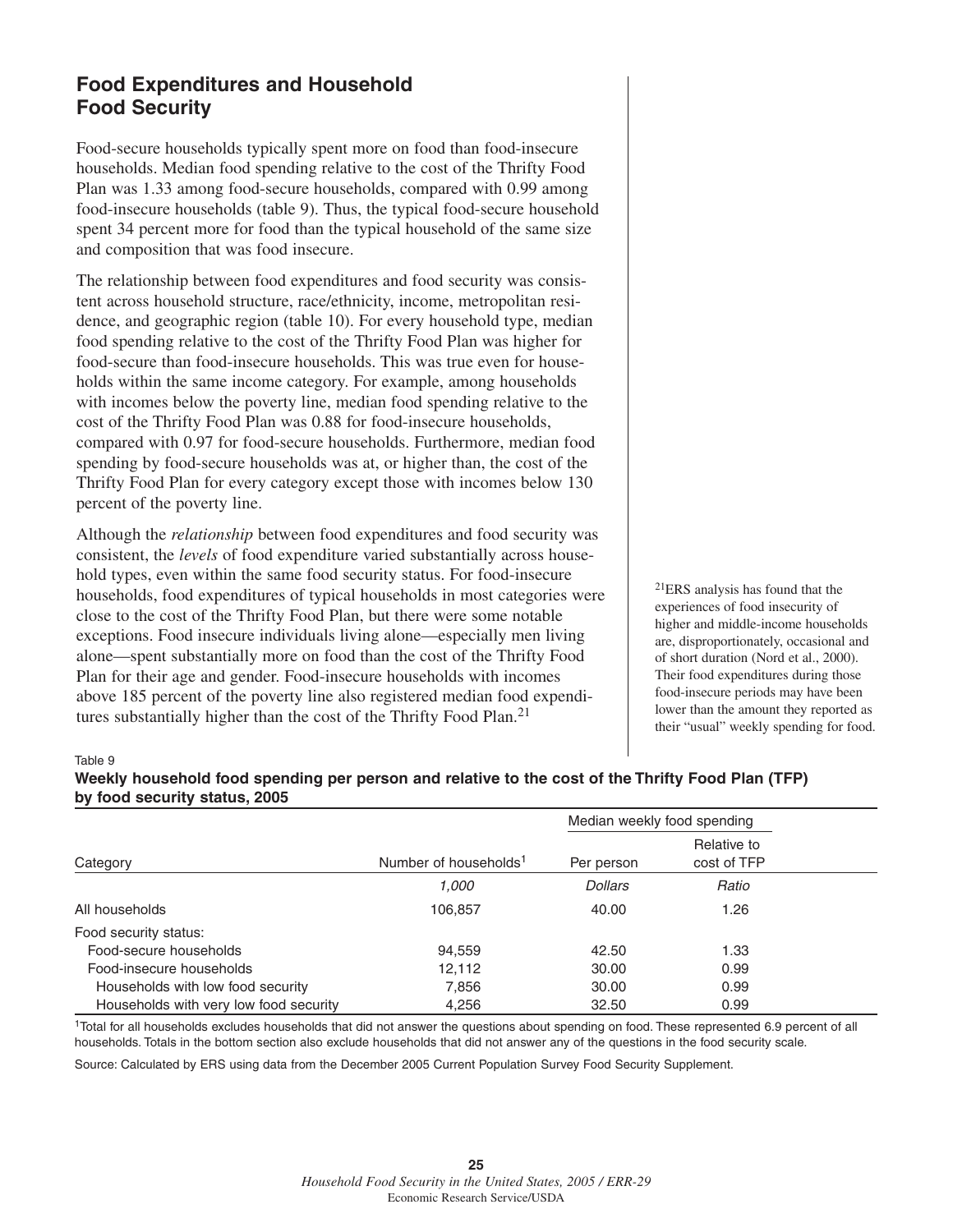#### Table 10

#### **Weekly household food spending relative to the cost of the Thrifty Food Plan (TFP) by food security status and selected household characteristics, 2005**

|                                         | Median weekly food spending relative to TFP <sup>1</sup> |               |  |  |
|-----------------------------------------|----------------------------------------------------------|---------------|--|--|
| Category                                | Food secure                                              | Food insecure |  |  |
|                                         | Ratio                                                    |               |  |  |
| All households                          | 1.33                                                     | 0.99          |  |  |
| Household composition:                  |                                                          |               |  |  |
| With children $<$ 18                    | 1.16                                                     | .95           |  |  |
| At least one child $<$ 6                | 1.15                                                     | .93           |  |  |
| Married-couple families                 | 1.19                                                     | .92           |  |  |
| Female head, no spouse                  | 1.09                                                     | .95           |  |  |
| Male head, no spouse                    | 1.07                                                     | .96           |  |  |
| Other household with child <sup>2</sup> | 1.14                                                     | <b>NA</b>     |  |  |
| With no children $<$ 18                 | 1.38                                                     | 1.05          |  |  |
| More than one adult                     | 1.40                                                     | .94           |  |  |
| Women living alone                      | 1.38                                                     | 1.10          |  |  |
| Men living alone                        | 1.62                                                     | 1.23          |  |  |
| With elderly                            | 1.19                                                     | .94           |  |  |
| Elderly living alone                    | 1.30                                                     | 1.10          |  |  |
| Race/ethnicity of households:           |                                                          |               |  |  |
| White non-Hispanic                      | 1.38                                                     | 1.03          |  |  |
| Black non-Hispanic                      | 1.08                                                     | .95           |  |  |
| Hispanic <sup>3</sup>                   | 1.13                                                     | .96           |  |  |
| Other                                   | 1.29                                                     | .90           |  |  |
| Household income-to-poverty ratio:      |                                                          |               |  |  |
| <b>Under 1.00</b>                       | .97                                                      | .88           |  |  |
| <b>Under 1.30</b>                       | .98                                                      | .89           |  |  |
| <b>Under 1.85</b>                       | 1.00                                                     | .93           |  |  |
| 1.85 and over                           | 1.41                                                     | 1.16          |  |  |
| Income unknown                          | 1.25                                                     | .98           |  |  |
| Area of residence: <sup>4</sup>         |                                                          |               |  |  |
| Inside metropolitan area                | 1.36                                                     | 1.01          |  |  |
| In principal cities <sup>5</sup>        | 1.36                                                     | 1.00          |  |  |
| Not in principal cities                 | 1.38                                                     | 1.04          |  |  |
| Outside metropolitan area               | 1.13                                                     | .89           |  |  |
|                                         |                                                          |               |  |  |
| Census geographic region:               |                                                          |               |  |  |
| Northeast                               | 1.38                                                     | 1.04          |  |  |
| Midwest                                 | 1.22                                                     | .98           |  |  |
| South                                   | 1.30                                                     | .95           |  |  |
| West                                    | 1.38                                                     | 1.05          |  |  |

1Statistics exclude households that did not answer the questions about spending on food and those that did not provide valid responses to any of the questions on food security. These represented 6.9 percent of all households.

2Households with children in complex living arrangements, e.g., children of other relatives or unrelated roommate or boarder.

3Hispanics may be of any race.

4Metropolitan area residence is based on 2003 Office of Management and Budget delineation. Food spending statistics by area of residence are comparable with those for 2004 but are not precisely comparable with those of earlier years.

5Households within incorporated areas of the largest cities in each metropolitan area. Residence inside or outside of principal cities is not identified for about 17 percent of households in metropolitan statistical areas.

NA = Median not reported; fewer than 100 interviewed households in the category. Source: Calculated by ERS using data from the December 2005 Current Population Survey Food Security Supplement.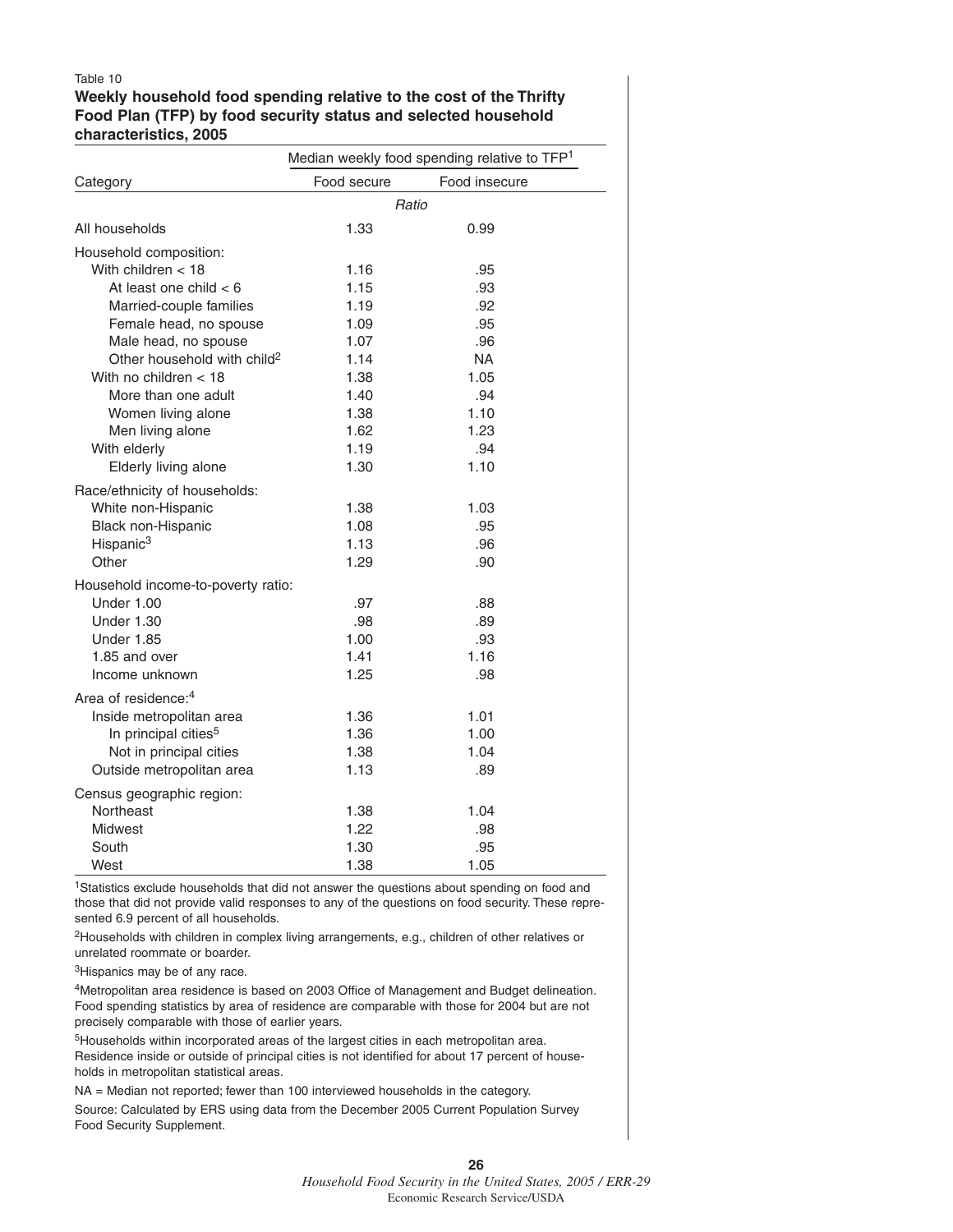## **Use of Federal and Community Food Assistance Programs**

Households with limited resources employ a variety of methods to help meet their food needs. Some participate in one or more of the Federal food assistance programs or obtain food from emergency food providers in their communities to supplement the food they purchase. Households that turn to Federal and community food assistance programs typically do so because they are having difficulty in meeting their food needs. The use of such programs by low-income households and the relationship between their food security status and use of food assistance programs provide insight into the extent of their difficulties in obtaining enough food and the ways they cope with those difficulties.

This section presents information about the food security status and food expenditures of households that participated in the three largest Federal food assistance programs and the two most common community food assistance programs. (See box on p. 28, "Federal and Community Food Assistance Programs.") It also provides information about the extent to which foodinsecure households participated in these programs and about the characteristics of households that obtained food from community food pantries. Total participation in the Federal food assistance programs, participation rates of eligible households in those programs, and characteristics of participants in those programs are not described in this report. Extensive information on those topics is available from the USDA's Food and Nutrition Service.<sup>22</sup>

## **Methods**

The December 2005 CPS food security survey included a number of questions about the use of Federal and community-based food assistance programs. All households with incomes below 185 percent of the Federal poverty threshold were asked these questions. In order to minimize the burden on respondents, households with incomes above that range were not asked the questions unless they indicated some level of difficulty in meeting their food needs on preliminary screener questions (listed in footnote 5). The questions analyzed in this section are:

- $\bullet$  "During the past 12 months…did anyone in this household get food stamp benefits, that is, either food stamps or a food-stamp benefit card?" Households that responded affirmatively were then asked in which months they received food stamp benefits and on what date they last received them. Information from these three questions was combined to identify households that received food stamps in the 30 days prior to the survey.
- $\bullet$  "During the past 30 days, did any children in the household…receive free or reduced-cost lunches at school?" (Only households with children between the ages of 5 and 18 were asked this question.)
- $\bullet$  "During the past 30 days, did any women or children in this household get food through the WIC program?" (Only households with a child age 0-5 or a woman age 15-45 were asked this question.)

22Information on Federal food and nutrition assistance programs, including participation rates and characteristics of participants, is available from the Food and Nutrition Service website at www.fns.usda.gov. Additional research findings on the operation and effectiveness of these programs are available from the ERS website at www.ers.usda.gov/briefing/foodnutritionassistance.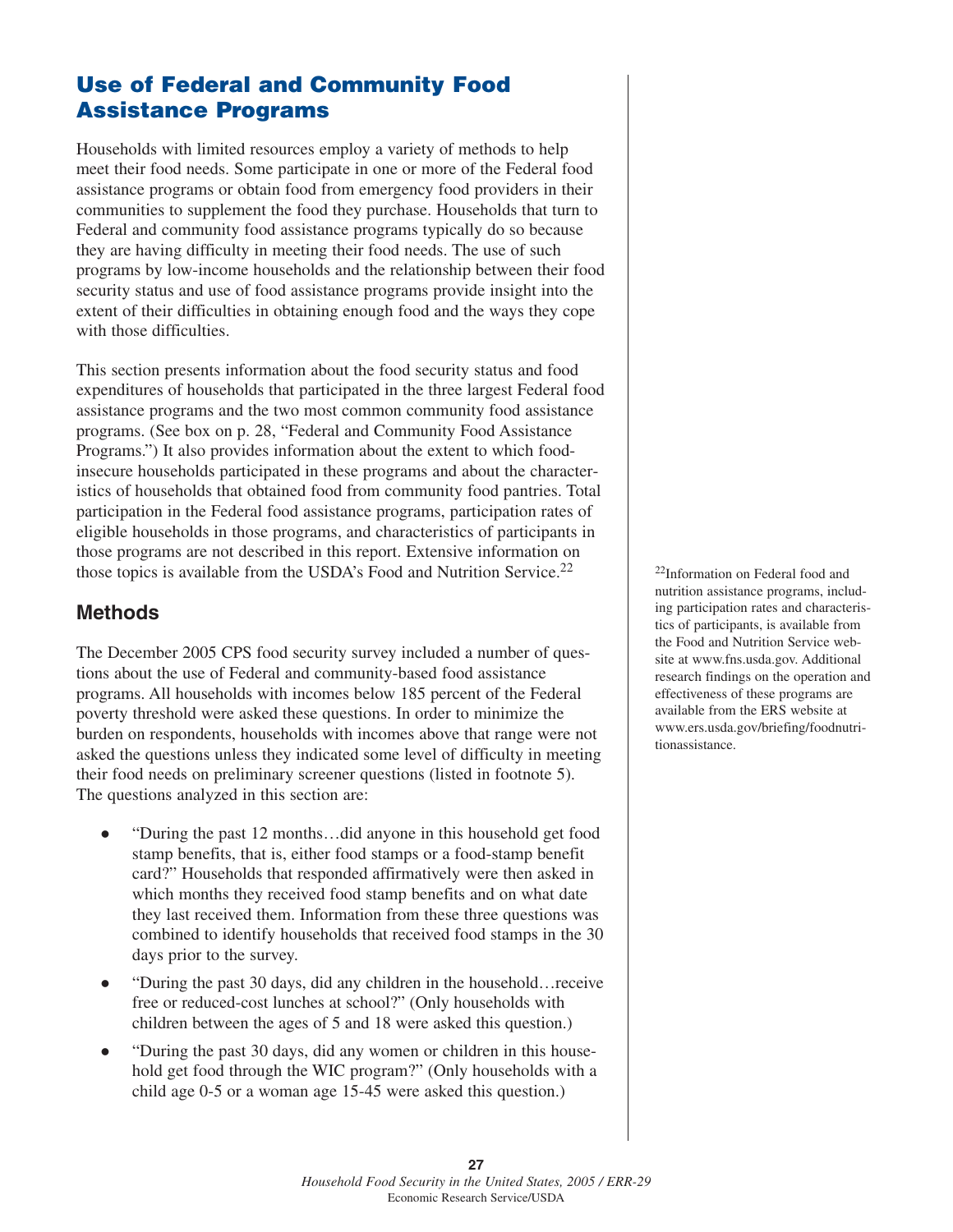#### **Federal and Community Food Assistance Programs**

#### *Federal Food Assistance Programs*

USDA's Food and Nutrition Service (FNS) administers 15 domestic food and nutrition assistance programs. The three largest programs are:

- $\bullet$  The Food Stamp Program (FSP). The program provides benefits, through electronic benefit transfers or paper coupons, to eligible low-income households. Clients qualify for the program based on available household income, assets, and certain basic expenses. Food stamps can be used to purchase food from eligible retailers. In an average month of fiscal year 2005, the FSP provided benefits to 25.7 million people in the United States, totaling over \$28 bil lion for the year. The average benefit was about \$93 per person per month.
- $\bullet$  The National School Lunch Program (NSLP). The program operates in about 100,000 public and nonprofit private schools and residential child-care institutions. All meals served under the program receive Federal subsidies, and free or reduced-price lunches are available to low-income students. In 2005, the program provided lunches to an average of more than 29 million children each school day. About 60 percent of the lunches served in 2005 were free or reduced-price.
- $\bullet$  The Special Supplemental Nutrition Program for Women, Infants, and Children (WIC). The program is a federally funded preventive nutrition program that provides grants to States to support distribution of supplemental foods, health care referrals, and nutrition education for low-income pregnant, breastfeeding, and nonbreastfeeding postpartum women, for infants in low-income families, and for children under age 5 in low-income families who are found to be at nutritional risk. Most State WIC programs provide vouchers that participants use to acquire supplemental food packages at authorized food stores. In fiscal year 2005, WIC served an average 8 million participants per month with an average monthly benefit of about \$38 per person.

#### *Community Food-Assistance Providers*

Food pantries and emergency kitchens are the main direct providers of emergency food assistance. These agencies are locally based and rely heavily on volunteers. The majority of them are affiliated with faith-based organizations. (See Ohls et al., 2002, for more information.) Most of the food distributed by food pantries and emergency kitchens comes from local resources, but USDA supplements these resources through The Emergency Food Assistance Program (TEFAP). In 2005, TEFAP supplied 476 million pounds of commodities to community emergency food providers. Over half of all food pantries and emergency kitchens received TEFAP commodities in 2000, and these commodities accounted for about 14 percent of all food distributed by them (Ohls et al., 2002). Pantries and kitchens play different roles, as follows:

- $\bullet$  Food pantries distribute unprepared foods for offsite use. An estimated 32,737 pantries operated in 2000 (the last year for which nationally representative statistics are available) distributed, on average, 239 million pounds of food per month. Households using food pantries received an average of 38.2 pounds of food per visit.
- $\bullet$  Emergency kitchens (sometimes referred to as soup kitchens) provide individuals with prepared food to eat at the site. In 2000, an estimated 5,262 emergency kitchens served a total of 474,000 meals on an average day.
- $\bullet$  "In the last 12 months, did you or other adults in your household ever get emergency food from a church, a food pantry, or food bank?" The use of these resources any time during the previous 12 months is referred to in the rest of this section as "food pantry use." Households that reported using a food pantry in the last 12 months were asked, "How often did this happen—almost every month, some months but not every month, or in only 1 or 2 months?" Households reporting that they did not use a food pantry in the last 12 months were asked, "Is there a church, food pantry, or food bank in your community where you could get emergency food if you needed it?"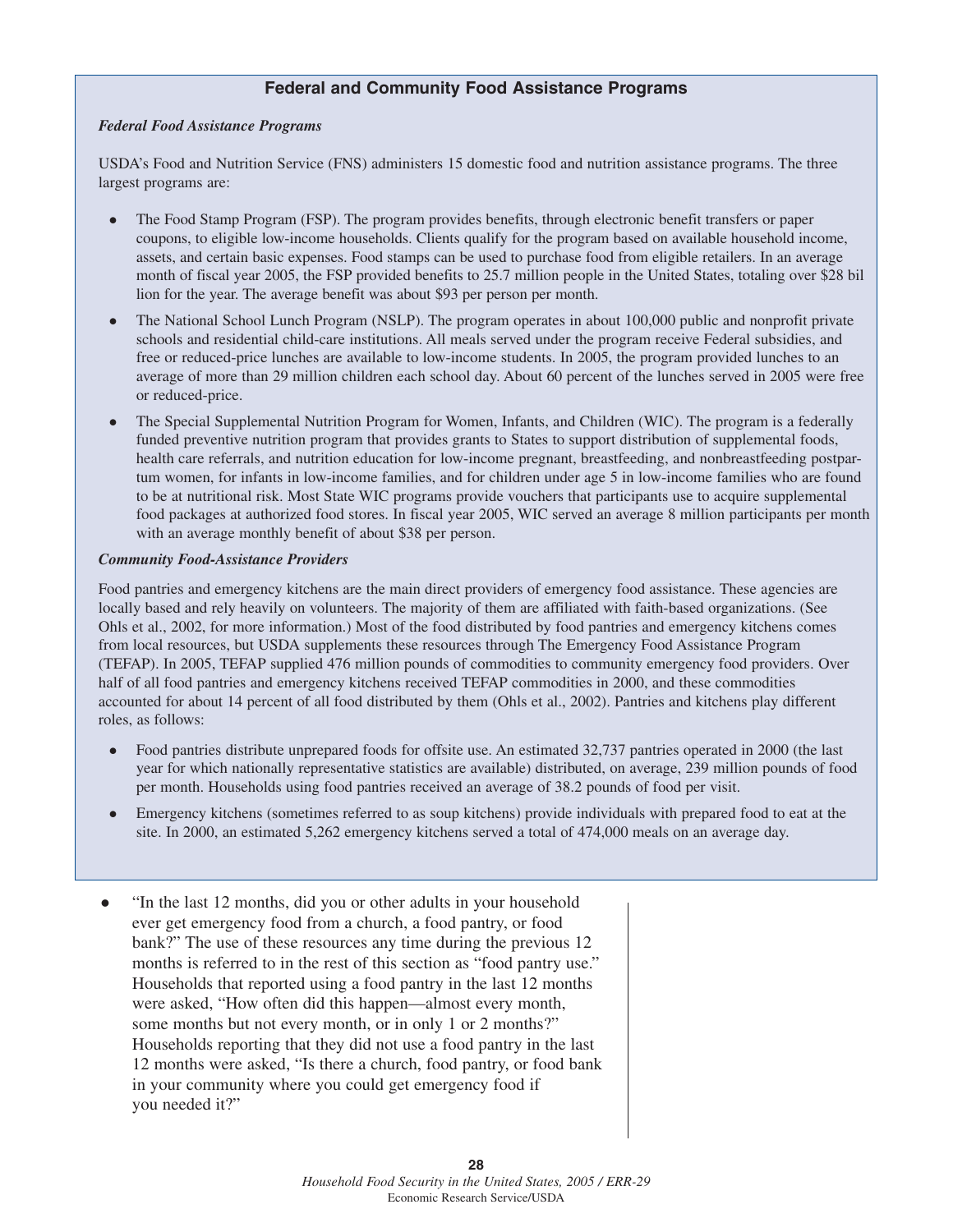$\bullet$  "In the last 12 months, did you or other adults in your household ever eat any meals at a soup kitchen?" The use of this resource is referred to as "use of an emergency kitchen" in the following discussion.

Prevalence rates of food security, food insecurity, and very low food security, as well as median food expenditures relative to the cost of the Thrifty Food Plan, were calculated for households reporting use of each food assistance provider and for comparison groups of nonparticipating households with incomes and household compositions similar to those of food assistance recipients. Statistics for participating households excluded households with incomes above the ranges specified for the comparison groups.<sup>23</sup> The proportions of food-insecure households participating in each of the three largest Federal food assistance programs—the Food Stamp Program, National School Lunch Program, and WIC—were calculated, as well as the proportion that participated in any of the three programs. These analyses were restricted to households with annual incomes below 185 percent of the poverty line because most households with incomes above this range were not asked whether they participated in these programs.

The numbers and proportions of households using food pantries and emergency kitchens were calculated at the national level, and the proportions of households in selected categories that used food pantries were calculated. Households were assumed not to have used these resources if they had incomes above 185 percent of the poverty line and gave no indication of food insecurity on either of two preliminary screener questions (listed in footnote 5). Analysis (not shown) indicated that this assumption resulted in only a negligible under-estimate of numbers of households that used these facilities.

Estimates of the proportion of households using emergency kitchens based on the CPS food security surveys almost certainly understate the proportion of the population that actually uses these providers. The CPS selects households to interview from an address-based list and therefore interviews only persons who occupy housing units. People who are homeless at the time of the survey are not included in the sample, and those in tenuous housing arrangements (for instance, temporarily doubled up with another family) also may be missed. These two factors—exclusion of the homeless and underrepresentation of those who are tenuously housed—bias estimates of emergency kitchen use downward, especially among certain subgroups of the population. This is much less true for food pantry users because they need cooking facilities to make use of items from a food pantry.24 Therefore, detailed analyses in this section focus primarily on the use of food pantries.

Finally, among households that participated in the three largest Federal food programs, the proportions who also obtained food from food pantries and emergency kitchens were calculated. This analysis was restricted to households with annual incomes below 185 percent of the poverty line.

Data for all calculations were weighted using food security supplement weights. These weights, provided by the Census Bureau, are based on sampling probabilities and enable the interviewed households to statistically represent all civilian households in the United States.

23Some program participants reported incomes that were higher than the program eligibility criteria. They may have had incomes below the eligibility threshold during part of the year, or subfamilies within the household may have had incomes low enough to have been eligible.

24Previous studies of emergency kitchen users and food pantry users confirm these assumptions. For example, a nationally representative survey of people who use food pantries and emergency kitchens found that about 36 percent of emergency kitchen clients and 8 percent of households that received food from food pantries were homeless in 2001 (Briefel et al., 2003).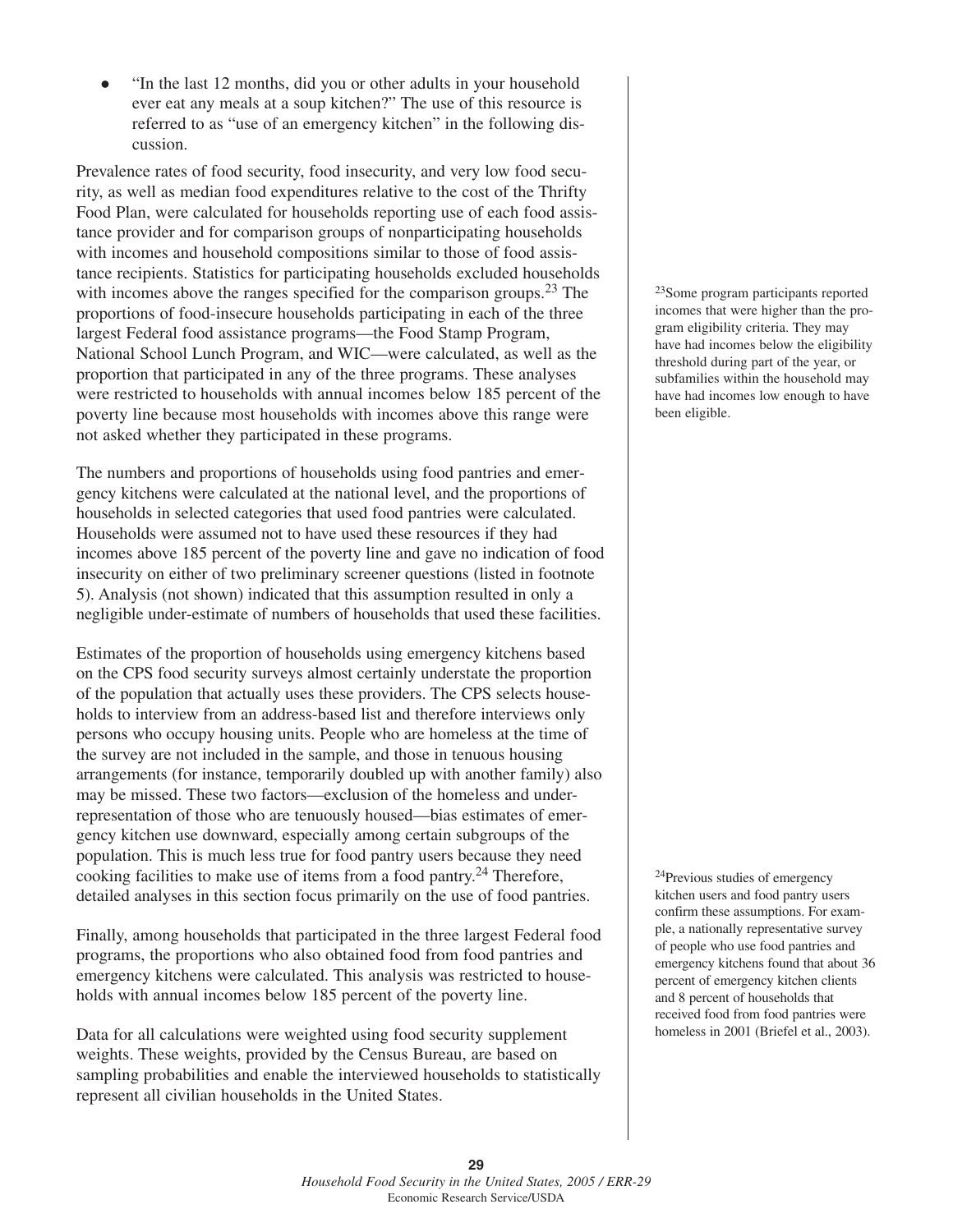## **Food Security and Food Spending of Households That Received Food Assistance**

The relationship between food security and the use of food assistance programs is complex. There are reasons to expect that households that report using food assistance programs in a one-time survey can either be more food secure or less food secure than low-income households not using food assistance. Since these programs provide food and other resources to reduce the severity of food insecurity, households are expected to be more food secure after receiving program benefits than before doing so. On the other hand, it is the more food-insecure households, having greater difficulty meeting their food needs, that seek assistance from the programs.<sup>25</sup> Nearly half of food stamp households and around 40 percent of households that received free or reduced-cost school lunches or WIC were food insecure (table 11). The prevalence rates of very low food security among households participating in the Food Stamp Program or receiving free or reduced-cost school lunches were about twice those of nonparticipating households in the same income ranges and with similar household composition. About 68 percent of households that obtained emergency food from community food pantries were food insecure, and one in three had very low food security. For those who ate meals at emergency kitchens, rates of food insecurity were even higher.

A possible complicating factor in the preceding analysis is that food insecurity was measured over a 12-month period. An episode of food insecurity may have occurred at a different time during the year than the use of a specific food assistance program. A similar analysis using a 30-day measure of food insecurity largely overcomes this potential problem because measured food insecurity and reported use of food assistance programs are more likely to refer to contemporaneous conditions when both are referenced to the previous 30 days. That analysis (see appendix E and table E-2) found associations between prevalence rates of food insecurity and the use of food assistance programs that were generally similar to those in table 11.

Households that received food assistance also spent less for food than nonrecipient households (table 12). $26$  Typical (median) food expenditures of households that received food stamps were 90 percent of the cost of the Thrifty Food Plan.<sup>27</sup> The corresponding statistics were 88 percent for households with children who received free or reduced-price school lunches, 90 percent for households receiving WIC, and 87 percent for households that received emergency food from food pantries. Typical food expenditures for nonparticipating households in these various programs' eligible income ranges were higher than those of participating households.

## **Participation in Federal Food Assistance Programs by Food-Insecure Households**

Somewhat more than half (55.6 percent) of food-insecure households received assistance from at least one of the three largest Federal food assistance programs during the month prior to the December 2005 food security survey (table 13). The largest share of food-insecure households was

25This "self-selection" effect is evident in the association between food security and food program participation that is observed in the food security survey. Participating households were less food secure than similar nonparticipating households. More complex analysis using methods to account for this self-targeting is required to assess the extent to which the programs improve food security (see Wilde and Nord, 2005; Gundersen and Oliveira, 2001; Gundersen and Gruber, 2001; Nelson and Lurie, 1998).

<sup>26</sup>Food purchased with food stamps is included in household food spending as calculated here. However, the value of school lunches and food obtained with WIC vouchers is not included. Food from these sources supplemented the food purchased by many of these households.

27The maximum benefit for food stamp households is approximately equal to the cost of the Thrifty Food Plan. About 31 percent of the FSP caseload receives the maximum benefit. Households with countable income receive less.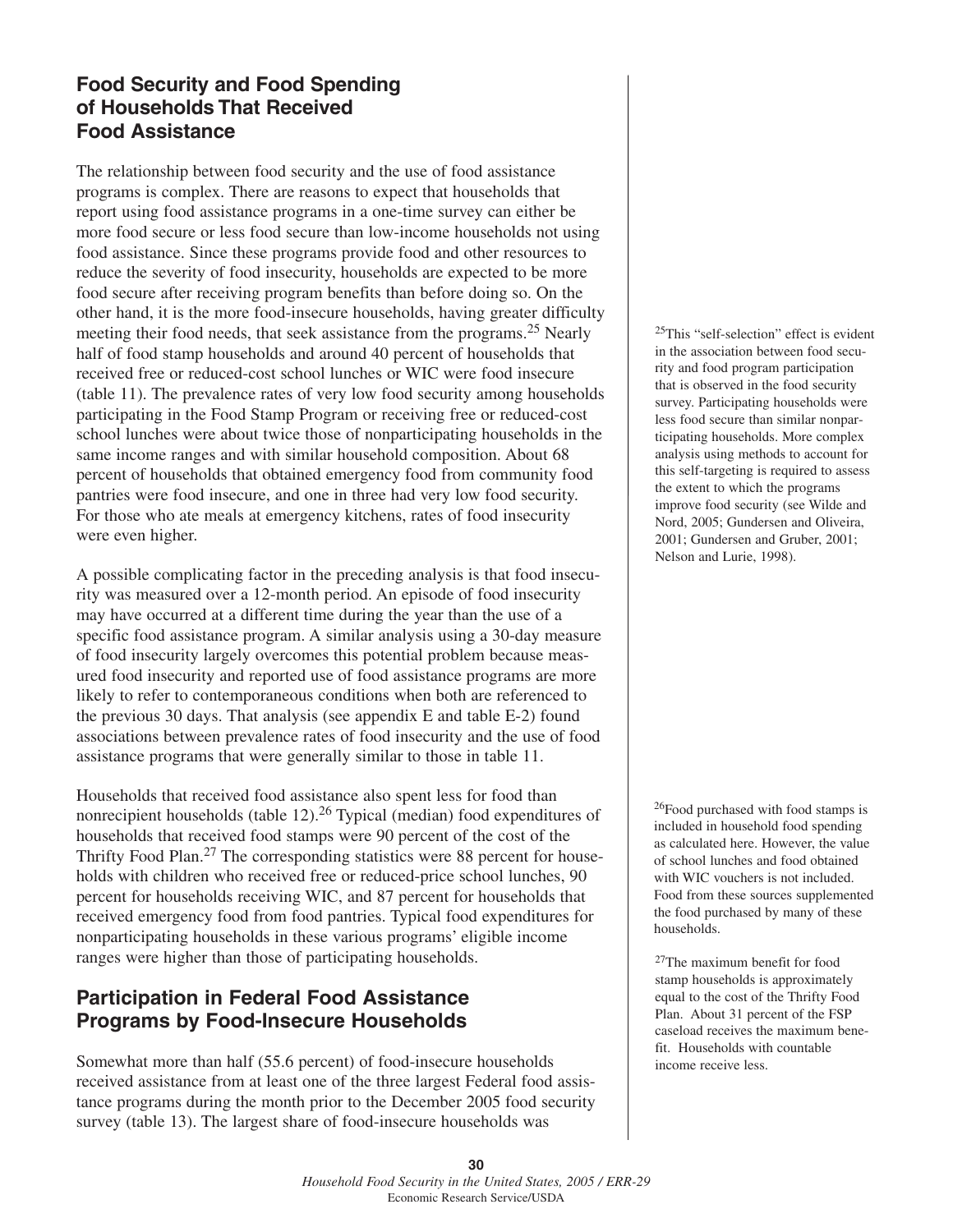#### Table 11

#### **Prevalence of food security and food insecurity by participation in selected Federal and community food assistance programs, 2005**

| Food insecurity                                                                                                                        |               |              |                   |                           |
|----------------------------------------------------------------------------------------------------------------------------------------|---------------|--------------|-------------------|---------------------------|
| Category                                                                                                                               | Food security | All          | Low food security | Very low<br>food security |
|                                                                                                                                        |               |              | Percent           |                           |
| Income less than 130 percent of poverty line:<br>Received food stamps previous 30 days<br>Did not receive food stamps previous 30 days | 49.5<br>73.6  | 50.5<br>26.4 | 31.5<br>16.3      | 19.1<br>10.1              |
| Income less than 185 percent of poverty line;<br>school-age children in household:<br>Received free or reduced-price school lunch      |               |              |                   |                           |
| previous 30 days<br>Did not receive free or reduced-price school lunch<br>previous 30 days                                             | 56.7<br>77.4  | 43.3<br>22.6 | 30.7<br>16.5      | 12.5<br>6.1               |
| Income less than 185 percent of poverty line;<br>children under age 5 in household:<br>Received WIC previous 30 days                   | 60.5          | 39.5         | 29.3              | 10.2                      |
| Did not receive WIC previous 30 days                                                                                                   | 71.7          | 28.3         | 21.1              | 7.2                       |
| Income less than 185 percent of poverty line:<br>Received emergency food from food pantry                                              |               |              |                   |                           |
| previous 12 months<br>Did not receive emergency food from food pantry                                                                  | 32.3          | 67.7         | 33.9              | 33.8                      |
| previous 12 months<br>Ate meal at emergency kitchen                                                                                    | 76.7          | 23.3         | 15.6              | 7.6                       |
| previous 12 months<br>Did not eat meal at emergency kitchen                                                                            | 27.7          | 72.3         | 26.1              | 46.2                      |
| previous 12 months                                                                                                                     | 72.5          | 27.5         | 17.5              | 10.0                      |

Source: Calculated by ERS using data from the December 2005 Current Population Survey Food Security Supplement.

#### Table 12

#### **Weekly household food spending relative to the cost of the Thrifty Food Plan (TFP) by participation in selected Federal and community food assistance programs, 2005**

| Category                                                                         | Median weekly food spending relative to cost of the TFP |  |  |
|----------------------------------------------------------------------------------|---------------------------------------------------------|--|--|
|                                                                                  | Ratio                                                   |  |  |
| Income less than 130 percent of poverty line:                                    |                                                         |  |  |
| Received food stamps previous 30 days                                            | 0.90                                                    |  |  |
| Did not receive food stamps previous 30 days                                     | .97                                                     |  |  |
| Income less than 185 percent of poverty line; school-age children in household:  |                                                         |  |  |
| Received free or reduced-price school lunch previous 30 days                     | .88                                                     |  |  |
| Did not receive free or reduced-price school lunch previous 30 days              | .90                                                     |  |  |
| Income less than 185 percent of poverty line; children under age 5 in household: |                                                         |  |  |
| Received WIC previous 30 days                                                    | .90                                                     |  |  |
| Did not receive WIC previous 30 days                                             | .94                                                     |  |  |
| Income less than 185 percent of poverty line:                                    |                                                         |  |  |
| Received emergency food from food pantry previous 12 months                      | .87                                                     |  |  |
| Did not receive emergency food from food pantry previous 12 months               | .99                                                     |  |  |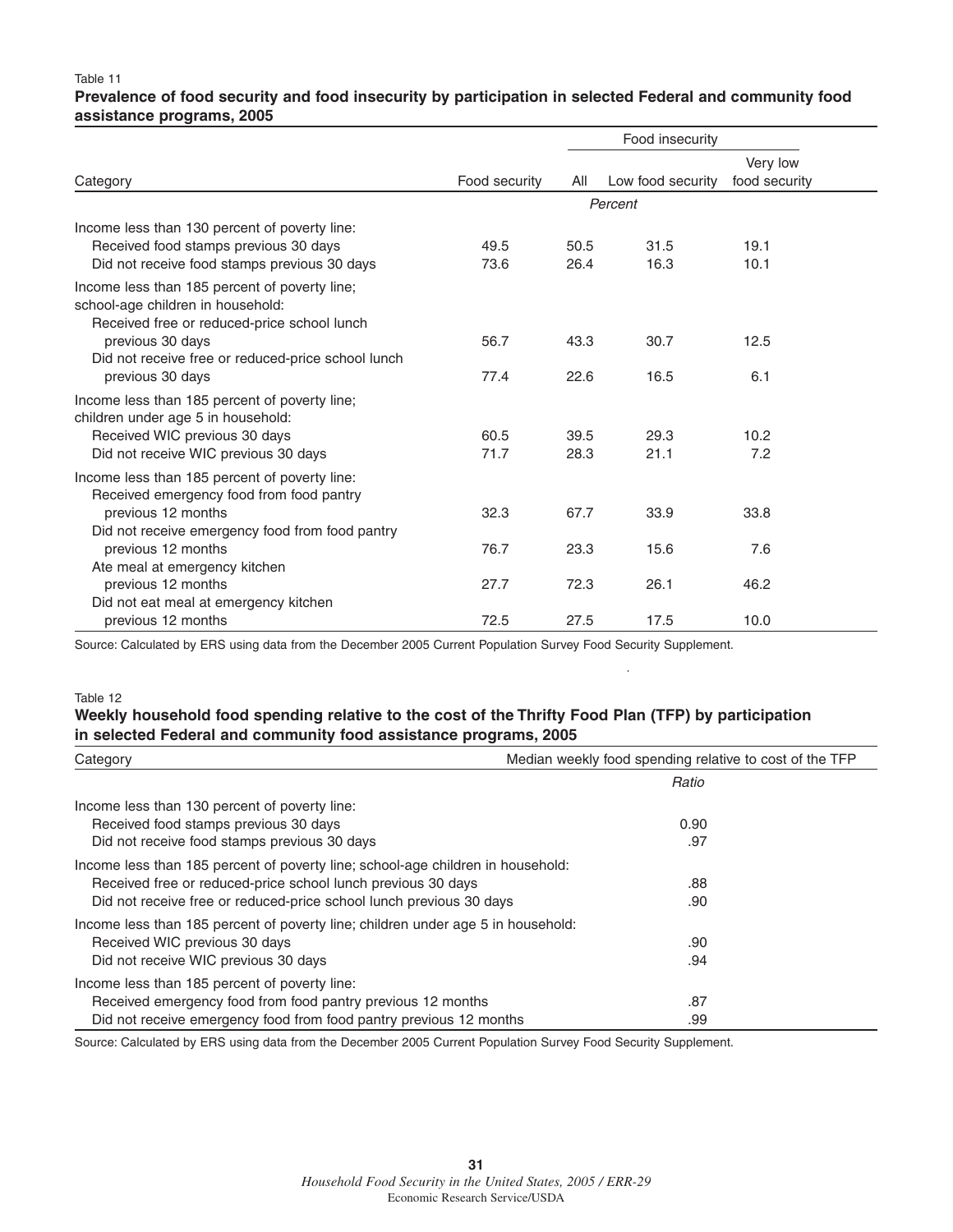#### Table 13 **Participation of food-insecure households in selected Federal food assistance programs, 2005**

| Program                            | Share of food-insecure households<br>that participated in the program<br>during the previous 30 days <sup>1</sup> | Share of households with very low<br>food security that participated in the<br>program during the previous 30 days <sup>1</sup> |
|------------------------------------|-------------------------------------------------------------------------------------------------------------------|---------------------------------------------------------------------------------------------------------------------------------|
|                                    | Percent                                                                                                           |                                                                                                                                 |
| Food stamps                        | 35.6                                                                                                              | 35.9                                                                                                                            |
| Free or reduced-price school lunch | 32.8                                                                                                              | 25.3                                                                                                                            |
| <b>WIC</b>                         | 12.6                                                                                                              | 8.7                                                                                                                             |
| Any of the three programs          | 55.6                                                                                                              | 50.9                                                                                                                            |
| None of the three programs         | 44.4                                                                                                              | 49.1                                                                                                                            |

1Analysis is restricted to households with annual incomes less than 185 percent of the poverty line because most households with incomes above that range were not asked whether they participated in food assistance programs.

Source: Calculated by ERS using data from the December 2005 Current Population Survey Food Security Supplement.

reached by the Food Stamp Program (35.6 percent), followed by the National School Lunch Program (32.8 percent) and the WIC program (12.6 percent).<sup>28</sup> Half of households classified as having very low food security participated in one or more of the three largest Federal food assistance programs, and the largest share of these (35.9 percent) participated in the Food Stamp Program.<sup>29</sup>

## **Use of Food Pantries and Emergency Kitchens**

Some 4 million households (3.5 percent of all households) obtained emergency food from food pantries one or more times during the 12-month period ending in December 2005 (table 14). A much smaller number— 638,000 households (0.6 percent)—had members who ate one or more meals at an emergency kitchen. (See box on page 28 for descriptions of these facilities.) Households that obtained food from food pantries included 6.9 million adults and 4.1 million children. Of the households that reported having obtained food from a food pantry in the last 12 months, 48 percent reported that this had occurred in only 1 or 2 months; 21 percent reported that it had occurred in almost every month; and the remaining 31 percent reported that it had occurred in "some months, but not every month" (analysis not shown).

## **Use of Food Pantries and Emergency Kitchens, by Food Security Status**

Use of food pantries and emergency kitchens was strongly associated with food insecurity. Food-insecure households were 17 times as likely as foodsecure households to have obtained food from a food pantry, and 19 times as likely as food-secure households to have eaten a meal at an emergency kitchen (table 14). Furthermore, among food-insecure households, those with very low food security were considerably more likely to have used a food pantry or an emergency kitchen than were those with low food security.

A large majority (78 percent) of food-insecure households, and even of households with very low food security (71 percent), did not use a food pantry at any time during the previous year. In some cases, this was because 28These statistics may be biased downward somewhat. It is known from comparisons between household survey data and administrative records that food program participation is underreported by household survey respondents, including those in the CPS. This is probably true for foodinsecure households as well, although the extent of underreporting by these households is not known. Statistics are based on the subsample of households with annual incomes below 185 percent of the poverty line. Not all these households were eligible for certain of the programs. (For example, those without pregnant women or children and with incomes above 130 percent of poverty would not have been eligible for any of the programs.)

29The statistics in table 13 were also calculated for households that were food insecure during the 30-day period prior to the survey. In principle, that analysis is preferable because food security status and use of programs are more certainly contemporaneous than when food insecurity is assessed over a 12-month period. However, the results differed only slightly from those in table 13 and are not presented separately.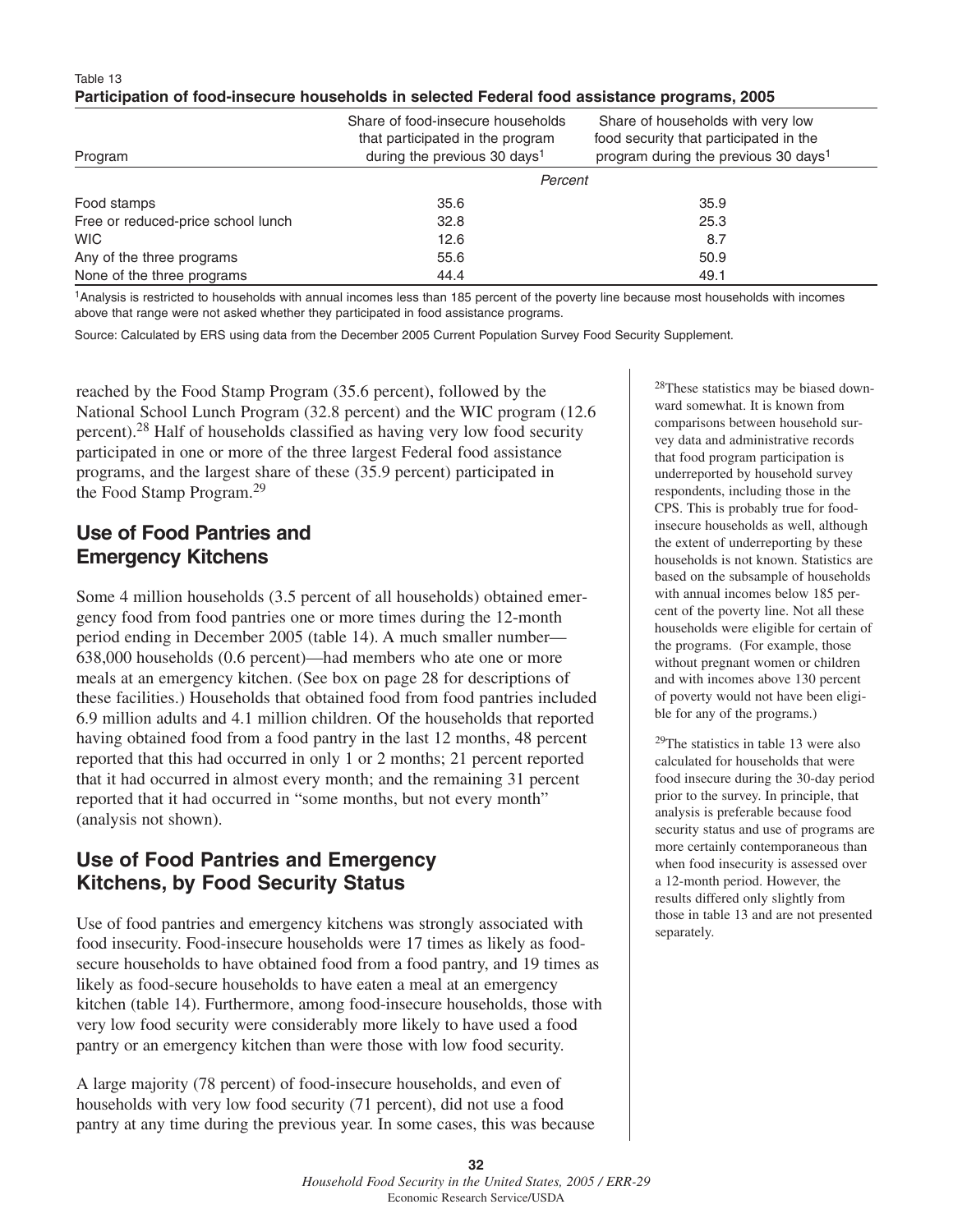#### Table 14 **Use of food pantries and emergency kitchens, 2005**

|                                        | <b>Pantries</b>    |              |         | Kitchens           |       |         |  |  |
|----------------------------------------|--------------------|--------------|---------|--------------------|-------|---------|--|--|
| Category                               | Total <sup>1</sup> | <b>Users</b> |         | Total <sup>1</sup> | Users |         |  |  |
|                                        | 1,000              | 1.000        | Percent | 1,000              | 1.000 | Percent |  |  |
| All households                         | 114,121            | 3.975        | 3.5     | 114.188            | 638   | 0.56    |  |  |
| All persons in households              | 290.644            | 10.989       | 3.8     | 290,842            | 1.386 | .48     |  |  |
| Adults in households                   | 217.331            | 6,923        | 3.2     | 217.471            | 1.007 | .46     |  |  |
| Children in households                 | 73.314             | 4.066        | 5.5     | 73.371             | 378   | .52     |  |  |
| Households by food security status:    |                    |              |         |                    |       |         |  |  |
| Food secure households                 | 101,578            | 1.281        | 1.3     | 101.593            | 189   | .19     |  |  |
| Food insecure households               | 12.432             | 2.679        | 21.5    | 12.464             | 442   | 3.55    |  |  |
| Households with low food security      | 8.048              | 1.391        | 17.3    | 8.067              | 156   | 1.93    |  |  |
| Households with very low food security | 4.384              | 1.288        | 29.4    | 4.397              | 286   | 6.50    |  |  |

1Totals exclude households that did not answer the question about food pantries or emergency kitchens. Totals in the bottom section also exclude households that did not answer any of the questions in the food security scale.

Source: Calculated by ERS using data from the December 2005 Current Population Survey Food Security Supplement.

there was no food pantry available or because the household believed there was none available. Among food-insecure households that did not use a food pantry, 25 percent reported that there was no such resource in their community, and an additional 20 percent said they did not know if there was one. Nevertheless, even among food-insecure households that knew there was a food pantry in their community, only 33 percent availed themselves of it.

About 32 percent of households that used food pantries and emergency kitchens were classified as food secure. Statistics not shown in table 14 indicate that almost half (49 percent) of these food-secure households did, however, report some concerns or difficulties in obtaining enough food by responding positively to 1 or 2 of the 18 indicators of food insecurity, indicating marginal food security. (A household must report occurrence of at least three of the indicators to be classified as food insecure; see appendix A). The proportions using food pantries and emergency kitchens were much higher among households with marginal food security (those that reported one or two indicators of food insecurity) than among households with high food security (those that reported no indicators of food insecurity)—10 times as high for food pantry use and 6 times as high for use of emergency kitchens.

## **Use of Food Pantries, by Selected Household Characteristics**

The use of food pantries varied considerably by household structure and by race and ethnicity (table 15). Households with children were nearly twice as likely as those without children to use food pantries (4.8 percent compared with 2.8 percent). Food pantry use was especially high among femaleheaded households with children (10.5 percent), while use by married couples with children (2.7 percent) and households with elderly members (2.3 percent) was lower than the national average. Use of food pantries was higher among Blacks (7.8 percent) and Hispanics (3.9 percent) than among non-Hispanic Whites (2.7 percent), consistent with the higher rates of poverty and food insecurity of these minorities. In spite of their lower use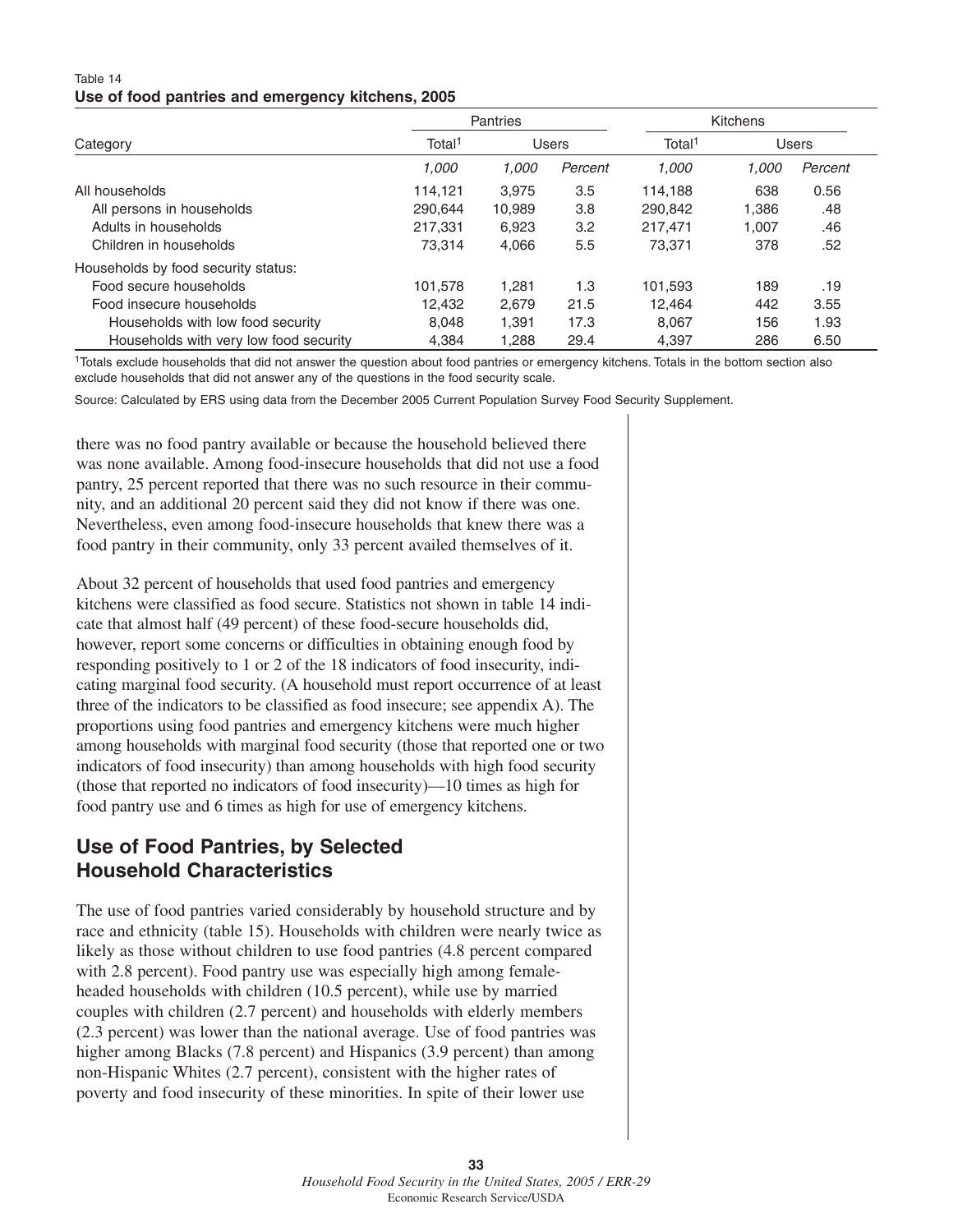rate, non-Hispanic Whites comprised a majority (55 percent) of food-pantry users because of their larger share in the general population.

About 16 percent of households with incomes below the poverty line received food from food pantries, compared with 0.9 percent of households with incomes above 185 percent of the poverty line.<sup>30</sup> Among households with incomes above the poverty line but below 185 percent of the poverty line, 1.0 million (3.0 million less 2.0 million) used food pantries in 2005, comprising 25 percent of all households using food pantries and 6.9 percent of households in that income range.

Use of food pantries was higher in principal cities of metropolitan areas (4.3 percent) and in nonmetropolitan areas (4.3 percent) than in metropolitan areas outside of central cities (2.4 percent). There was not a large regional variation in the use of food pantries, although use was somewhat more common in the West (3.9 percent) and the Midwest (3.8 percent).

## **Combined Use of Federal and Community Food Assistance**

Both Federal and community food assistance programs are important resources for low-income households. To design and manage these programs so that they function together effectively as a nutrition safety net, it is important to know how they complement and supplement each other. The extent to which households that participate in Federal food assistance programs also receive assistance from community food assistance programs provides information about these relationships.

Just over one in four (27.0 percent) of the households that received food stamps in the month prior to the survey also obtained food from a food pantry at some time during the year (table 16). These households comprised 48.6 percent of all households that reported using a food pantry. Food pantry use was somewhat less common among households with members who participated in the National School Lunch Program (17.5 percent) and the WIC Program (17.8 percent), reflecting the higher income-eligibility criteria of these programs. A sizeable majority of food pantry users (66.2 percent) received food from at least one of the three largest Federal food assistance programs. The remainder of food pantry users (33.8 percent) did not participate in any of these Federal programs.

Only small proportions (from 1 to 4 percent) of households that received assistance from the three largest Federal food assistance programs reported that any household member had eaten a meal at an emergency kitchen during the 12 months prior to the survey. Nevertheless, these households comprised a sizeable share of emergency kitchen users in the housed population. Among households with incomes less than 185 percent of the poverty line who reported that someone in the household ate one or more meals at an emergency kitchen, 49.3 percent received food stamps, 18.2 percent received free or reduced-cost meals in the National School Lunch Program, 9.2 percent received WIC benefits, and 59.7 percent participated in at least one of these three programs. These statistics probably overstate the actual

30Use of food pantries by households with incomes higher than 1.85 times the poverty line was probably slightly underreported by the CPS food security survey. Households in this income range were not asked the question about using a food pantry unless they had indicated some level of food stress on at least one of two preliminary screener questions (listed in footnote 5). However, analysis of the use of food pantries by households at different income levels below 1.85 times the poverty line (and thus not affected by the screen) indicates that the screening had only a small effect on the estimate of food pantry use by households with incomes above that range.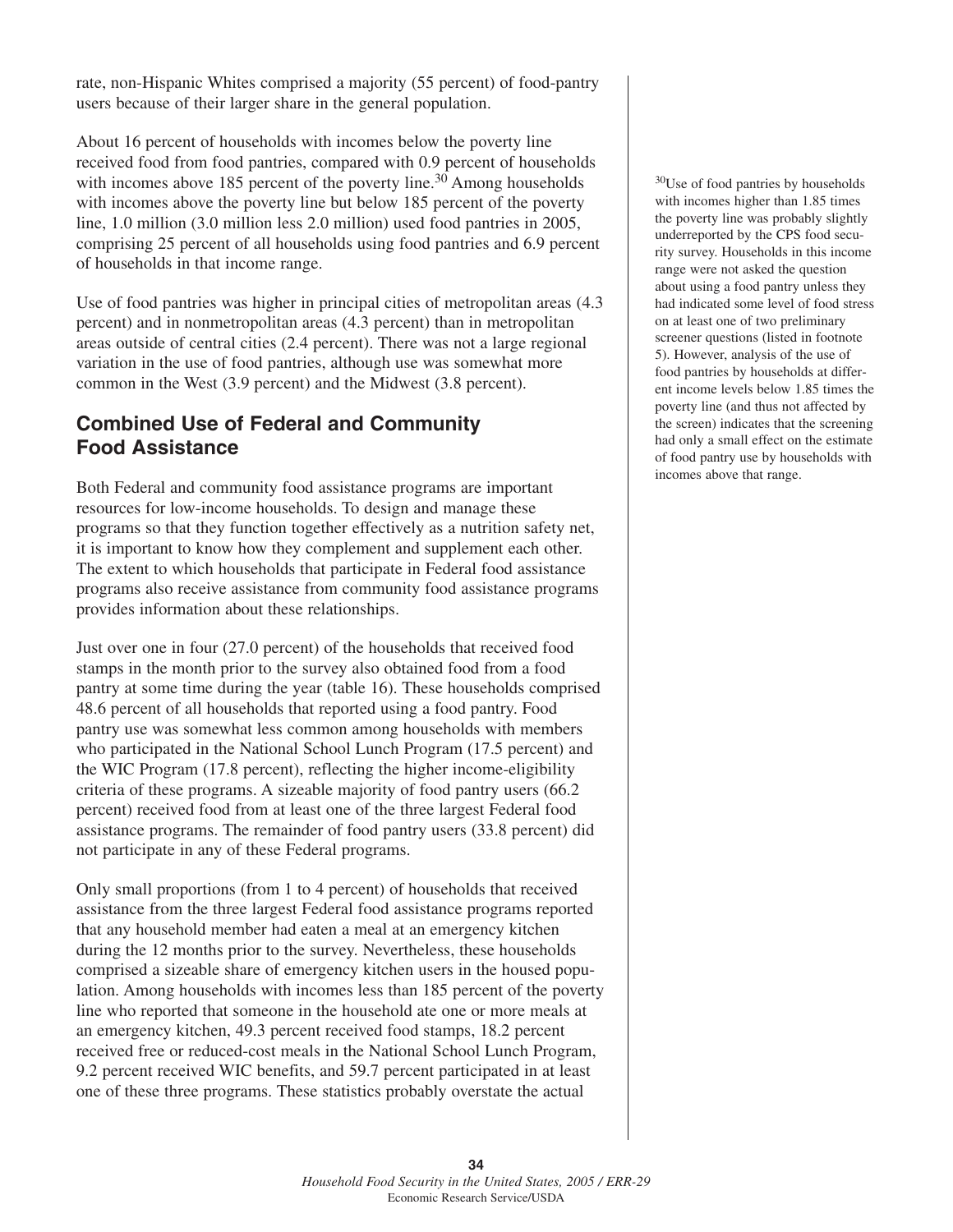| Table 15 |  |  |                                                                  |  |
|----------|--|--|------------------------------------------------------------------|--|
|          |  |  | Use of food pantries by selected household characteristics, 2005 |  |

| Category                                | Total <sup>1</sup> |       | Pantry users |  |  |
|-----------------------------------------|--------------------|-------|--------------|--|--|
|                                         | 1,000              | 1,000 | Percent      |  |  |
| All households                          | 114,121            | 3,975 | 3.5          |  |  |
| Household composition:                  |                    |       |              |  |  |
| With children $<$ 18                    | 39,454             | 1,903 | 4.8          |  |  |
| At least one child $< 6$                | 17,548             | 943   | 5.4          |  |  |
| Married-couple families                 | 26,732             | 713   | 2.7          |  |  |
| Female head, no spouse                  | 9,568              | 1,008 | 10.5         |  |  |
| Male head, no spouse                    | 2,526              | 116   | 4.6          |  |  |
| Other household with child <sup>2</sup> | 628                | 67    | 10.7         |  |  |
| With no children $<$ 18                 | 74,667             | 2,072 | 2.8          |  |  |
| More than one adult                     | 44,202             | 880   | 2.0          |  |  |
| Women living alone                      | 16,964             | 690   | 4.1          |  |  |
| Men living alone                        | 13,501             | 502   | 3.7          |  |  |
| With elderly                            | 26,517             | 608   | 2.3          |  |  |
| Elderly living alone                    | 10,701             | 333   | 3.1          |  |  |
| Race/ethnicity of households:           |                    |       |              |  |  |
| White non-Hispanic                      | 82,001             | 2,185 | 2.7          |  |  |
| Black non-Hispanic                      | 13,651             | 1,069 | 7.8          |  |  |
| Hispanic <sup>3</sup>                   | 12,314             | 477   | 3.9          |  |  |
| Other                                   | 6,155              | 244   | 4.0          |  |  |
| Household income-to-poverty ratio:      |                    |       |              |  |  |
| Under 1.00                              | 12,527             | 2,007 | 16.0         |  |  |
| Under 1.30                              | 17,116             | 2,448 | 14.3         |  |  |
| Under 1.85                              | 26,984             | 3,004 | 11.1         |  |  |
| 1.85 and over                           | 65,003             | 566   | 0.9          |  |  |
| Income unknown                          | 22,133             | 406   | 1.8          |  |  |
| Area of residence: <sup>4</sup>         |                    |       |              |  |  |
| Inside metropolitan area                | 94,660             | 3,144 | 3.3          |  |  |
| In principal cities <sup>5</sup>        | 31,558             | 1,372 | 4.3          |  |  |
| Not in principal cities                 | 46,892             | 1,129 | 2.4          |  |  |
| Outside metropolitan area               | 19,461             | 831   | 4.3          |  |  |
| Census geographic region:               |                    |       |              |  |  |
| Northeast                               | 21,144             | 624   | 3.0          |  |  |
| Midwest                                 | 26,310             | 1,039 | 3.9          |  |  |
| South                                   | 41,548             | 1,352 | 3.3          |  |  |
| West                                    | 25,119             | 960   | 3.8          |  |  |

<sup>1</sup>Totals exclude households that did not answer the question about getting food from a food pantry. They represented 0.6 percent of all households.

<sup>2</sup>Households with children in complex living arrangements, e.g., children of other relatives or unrelated roommate or boarder.

<sup>3</sup>Hispanics may be of any race..

4Metropolitan area residence is based on 2003 Office of Management and Budget delineation. Food pantry statistics by area of residence are comparable with those for 2004 but are not precisely comparable with those of earlier years.

<sup>5</sup>Households within incorporated areas of the largest cities in each metropolitan area. Residence inside or outside of principal cities is not identified for about 17 percent of households in metropolitan statistical areas.

Source: Calculated by ERS using data from the December 2005 Current Population Survey Food Security Supplement.

 $\bar{z}$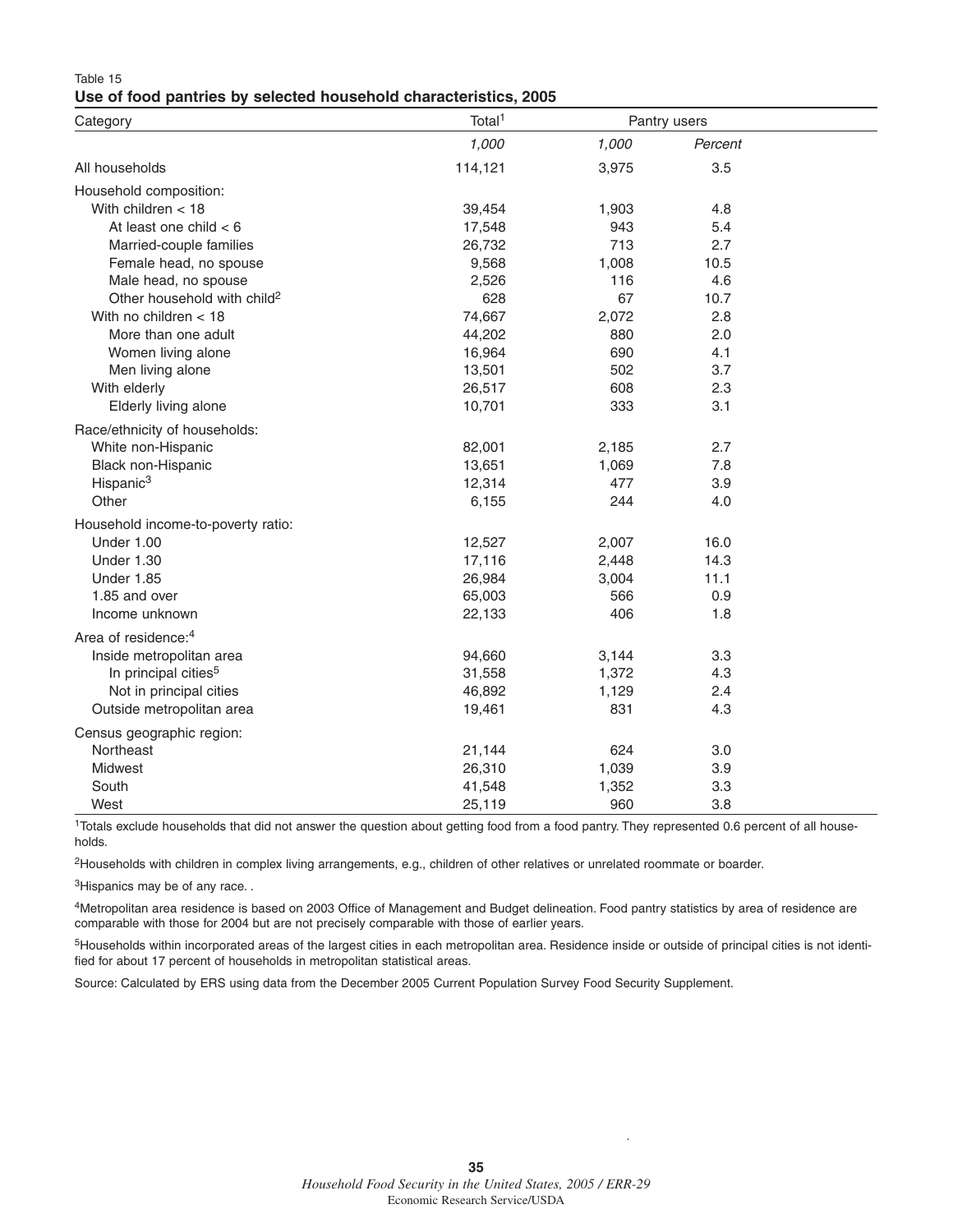#### Table 16 **Combined use of Federal and community food assistance programs by low-income households, <sup>1</sup> 2005**

| Category                                    | Share of category<br>that obtained food<br>from food pantry | Share of food<br>pantry users<br>in category | Share of category<br>that ate meal at<br>emergency kitchen | Share of<br>emergency<br>kitchen users<br>in category |
|---------------------------------------------|-------------------------------------------------------------|----------------------------------------------|------------------------------------------------------------|-------------------------------------------------------|
|                                             |                                                             |                                              | Percent                                                    |                                                       |
| Received food stamps previous 30 days       | 27.0                                                        | 48.6                                         | 4.2                                                        | 49.3                                                  |
| Received free or reduced-price school lunch |                                                             |                                              |                                                            |                                                       |
| previous 30 days                            | 17.5                                                        | 33.5                                         | 1.5                                                        | 18.2                                                  |
| Received WIC previous 30 days               | 17.8                                                        | 14.4                                         | 1.7                                                        | 9.2                                                   |
| Participated in one or more of the three    |                                                             |                                              |                                                            |                                                       |
| Federal programs                            | 20.5                                                        | 66.2                                         | 2.8                                                        | 59.7                                                  |
| Did not participate in any of the three     |                                                             |                                              |                                                            |                                                       |
| Federal programs                            | 5.9                                                         | 33.8                                         | 1.1                                                        | 40.3                                                  |

1Analysis is restricted to households with annual incomes less than 185 percent of the poverty line because most households with incomes above that range were not asked whether they participated in food assistance programs.

Source: Calculated by ERS using data from the December 2005 Current Population Survey Food Security Supplement.

shares of emergency kitchen users who participate in the Federal food assistance programs, however. The households most likely to be underrepresented in the food security survey—those homeless or tenuously housed—are also less likely than other households to participate in the Federal food assistance programs.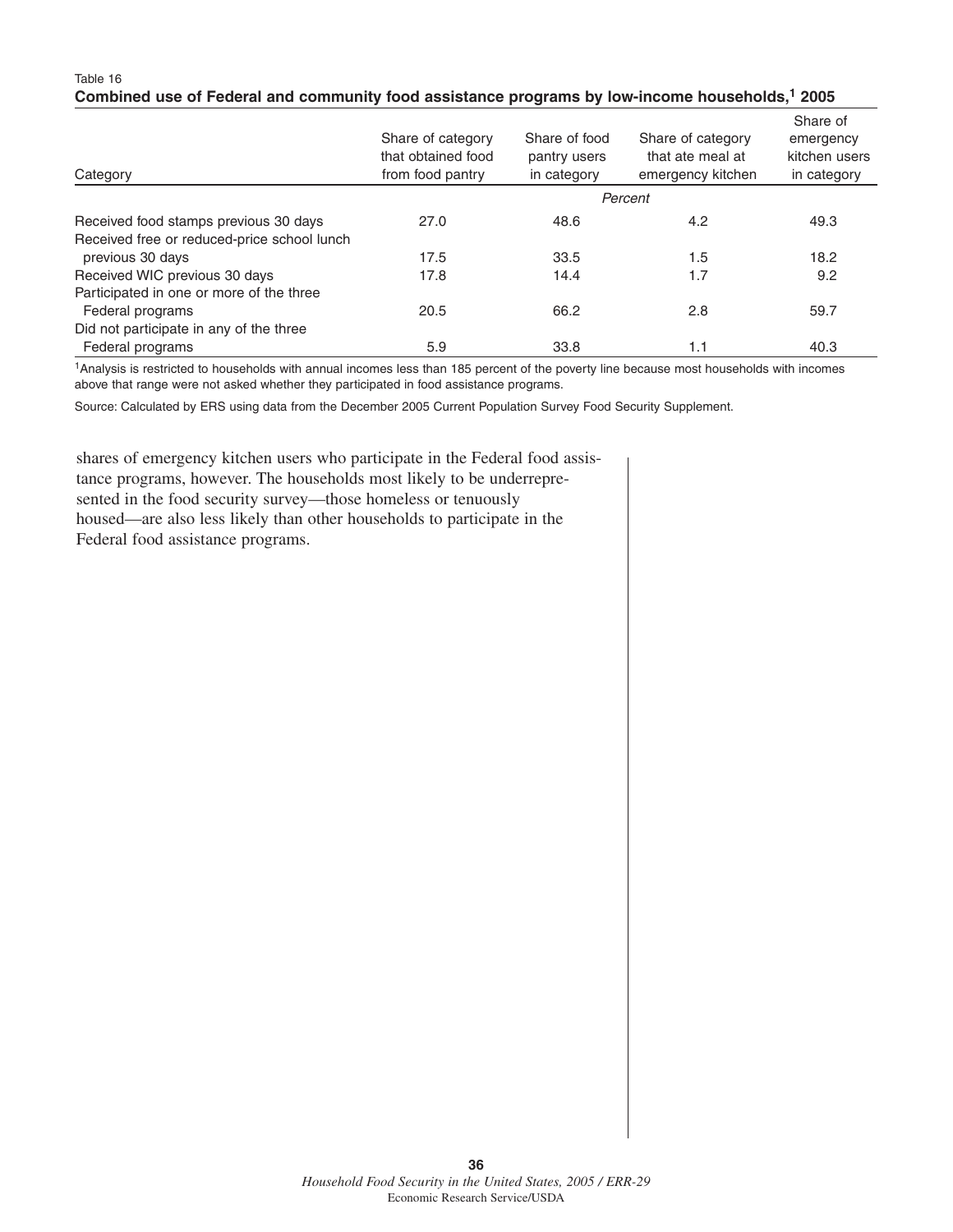## **References**

Anderson, S.A. (ed.). 1990. "Core Indicators of Nutritional State for Difficult-To-Sample Populations," *Journal of Nutrition* 120(11S):1557-1600. Report by the Life Sciences Research Office, Federation of American Societies for Experimental Biology, for the American Institute of Nutrition.

Andrews, Margaret, Gary Bickel, and Steven Carlson. 1998. "Household Food Security in the United States in 1995: Results From the Food Security Measurement Project," *Family Economics and Nutrition Review* 11(1&2):17-28, USDA, Center for Nutrition Policy and Promotion.

Andrews, Margaret, Mark Nord, Gary Bickel, and Steven Carlson. 2000. *Household Food Security in the United States,1999*. FANRR-8, USDA, Economic Research Service. Available at: www.ers.usda.gov/publications/fanrr8

Bickel, G., M. Andrews, and S. Carlson. 1998. "The Magnitude of Hunger: A New National Measure of Food Security," *Topics in Clinical Nutrition* 13(4):15-30.

Bickel, G., S. Carlson, and M. Nord. 1999. *Household Food Security in the United States 1995-1998: Advance Report*. USDA, Food and Nutrition Service. Available at: www.fns.usda.gov/oane/menu/published/foodsecurity/foodsec98.pdf

Bickel, G., M. Nord, C. Price, W.L. Hamilton, and J.T. Cook. 2000. *Guide to Measuring Household Food Security, Revised 2000*. USDA, Food and Nutrition Service. Available at: www.fns.usda.gov/fsec/files/fsguide.pdf

Briefel, R., J. Jacobson, N. Clusen, T. Zavitsky, M. Satake, B. Dawsen, and R. Cohen. 2003. *The Emergency Food Assistance System—Findings From the Client Survey*. E-FAN-03-007, prepared by Mathematica Policy Research, Inc., for USDA, Economic Research Service. Available at: www.ers.usda.gov/publications/efan03007

Carlson, S.J., M.S. Andrews, and G.W. Bickel. 1999. "Measuring Food Insecurity and Hunger in the United States: Development of a National Benchmark Measure and Prevalence Estimates," *The Journal of Nutrition* 129:510S-516S.

Citro, Constance F., and Robert T. Michael (eds.). 1995. *Measuring Poverty: A New Approach*. Washington, DC: National Academy Press.

Cohen, Barbara, Mark Nord, Robert Lerner, James Parry, and Kenneth Yang. 2002a. *Household Food Security in the United States, 1998 and 1999: Technical Report*. E-FAN-02-010, prepared by IQ Solutions and USDA, Economic Research Service. Available at: www.ers.usda.gov/publications/efan02010/

Cohen, Barbara, James Parry, and Kenneth Yang. 2002b. *Household Food Security in the United States, 1998 and 1999: Detailed Statistical Report*.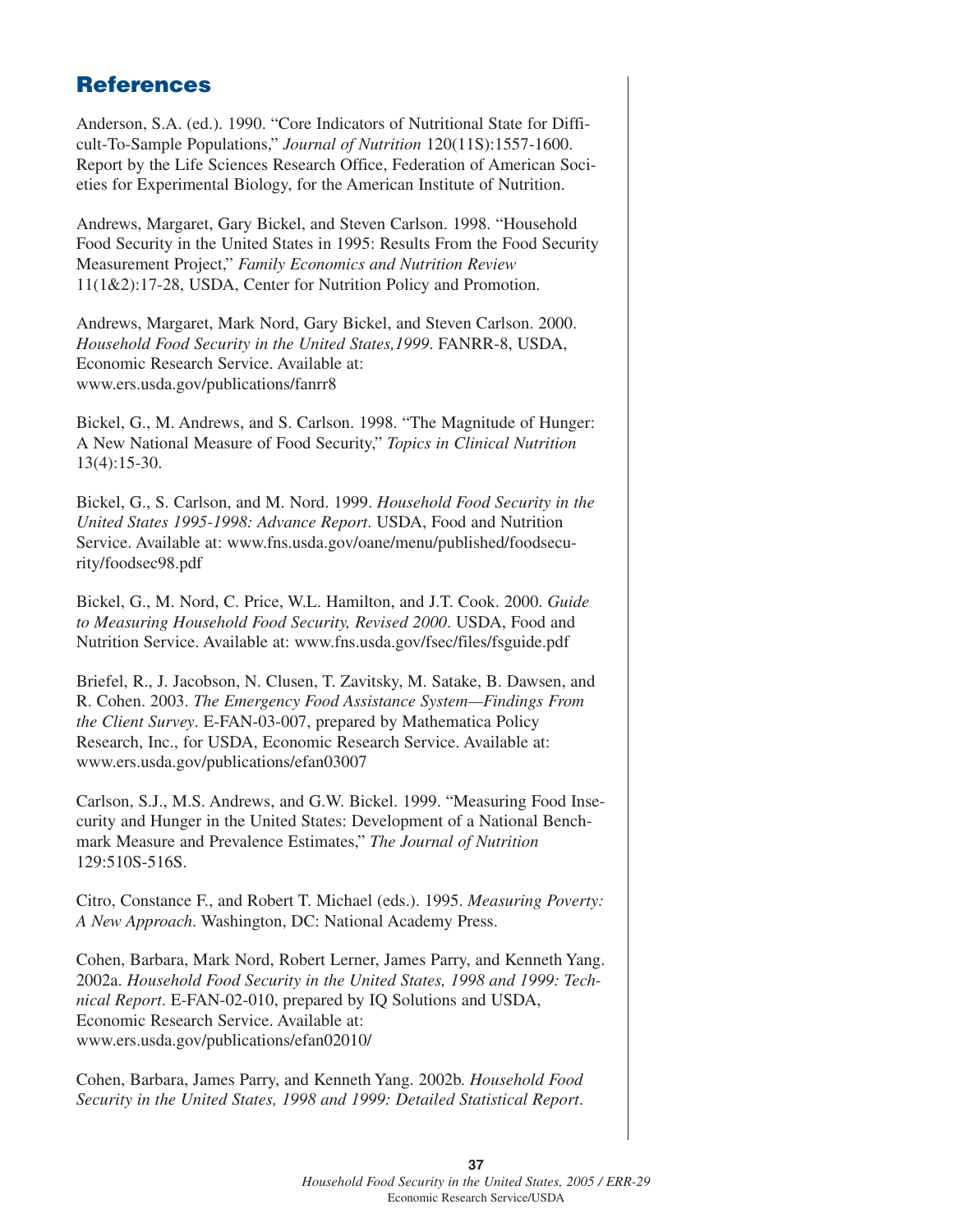E-FAN-02-011, prepared by IQ Solutions and USDA, Economic Research Service. Available at: www.ers.usda.gov/publications/efan02011/

Gundersen, Craig, and Joseph Gruber. 2001. "The Dynamic Determinants of Food Insecurity," Margaret Andrews and Mark Prell (eds.), *Second Food Security Measurement and Research Conference, Volume II: Papers.* FANRR-11-2, pp. 92-110. USDA, Economic Research Service. Available at: www.ers.usda.gov/publications/fanrr11-2

Gundersen, Craig, and Victor Oliveira. 2001. "The Food Stamp Program and Food Insufficiency," *American Journal of Agricultural Economics* 83(4):875-87.

Hamilton, W.L., J.T. Cook, W.W. Thompson, L.F. Buron, E.A. Frongillo, Jr., C.M. Olson, and C.A. Wehler. 1997a. *Household Food Security in the United States in 1995: Summary Report of the Food Security Measurement Project*. Prepared for USDA, Food and Consumer Service. Available at: http://www.fns.usda.gov/oane/menu/published/foodsecurity/sumrpt.pdf

Hamilton, W.L., J.T. Cook, W.W. Thompson, L.F. Buron, E.A. Frongillo, Jr., C.M. Olson, and C.A. Wehler. 1997b. *Household Food Security in the United States in 1995: Technical Report*. Prepared for USDA, Food and Consumer Service. Available at: www.fns.usda.gov/oane/menu/published/foodsecurity/tech\_rpt.pdf

Kerr, Richard L., Betty B. Peterkin, Andrea J. Blum, and Linda E. Cleveland. 1984. "USDA 1983 Thrifty Food Plan," *Family Economics Review* No. 1.

National Research Council. 2006. *Food Insecurity and Hunger in the United States: An Assessment of the Measure*. Committee on National Statistics, Panel to Review the U.S. Department of Agriculture's Measurement of Food Insecurity and Hunger, Gooloo S. Wunderlich and Janet L. Norwood (eds.). Washington, DC: The National Academies Press.

Nelson, K., M. Brown, and N. Lurie. 1998. "Hunger in an Adult Patient Population," *Journal of the American Medical Association* 279:1211-14.

Nord, Mark. 2002. *A 30-Day Food Security Scale for Current Population Survey Food Security Supplement Data*. E-FAN-02-015, USDA, Economic Research Service. Available at: www.ers.usda.gov/publications/efan02015

Nord, Mark, Margaret Andrews, and Steven Carlson. 2002a. *Household Food Security in the United States, 2001*. FANRR-29, USDA, Economic Research Service. Available at: www.ers.usda.gov/publications/fanrr29

Nord, Mark, Margaret Andrews, and Steven Carlson. 2003. *Household Food Security in the United States, 2002*. FANRR-35, USDA, Economic Research Service. Available at: www.ers.usda.gov/publications/fanrr35

Nord, Mark, Margaret Andrews, and Steven Carlson. 2004. *Household Food Security in the United States, 2003*. FANRR-42, USDA, Economic Research Service. Available at: www.ers.usda.gov/publications/fanrr42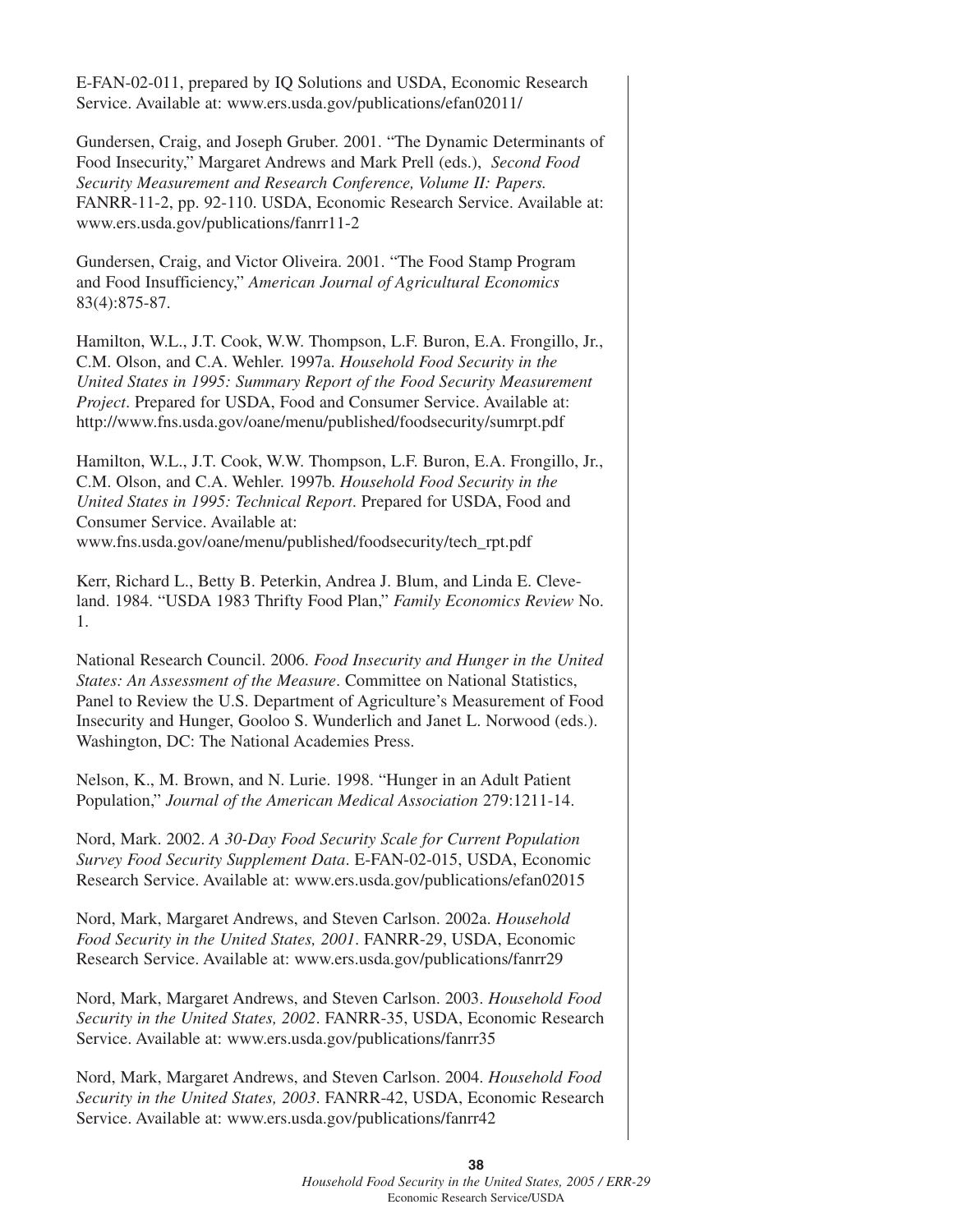Nord, Mark, Margaret Andrews, and Steven Carlson. 2005. Household Food Security in the United States, 2004. ERR-11, USDA, Economic Research Service. Available at: www.ers.usda.gov/publications/err11

Nord, Mark, Margaret Andrews, and F. Joshua Winicki. 2000. "Frequency and Duration of Food Insecurity and Hunger in U.S. Households." Paper presented at the Fourth International Conference on Dietary Assessment Methods, Tucson, AZ, Sept. 17-20, 2000.

Nord, Mark, and Gary Bickel. 2002. *Measuring Children's Food Security in U.S. Households, 1995-99*. FANRR- 25, USDA, Economic Research Service. Available at: www.ers.usda.gov/publications/fanrr25

Nord, Mark, and and C. Philip Brent. 2002. *Food Insecurity in Higher Income Households*. E-FAN-02-016, USDA, Economic Research Service. Available at: www.ers.usda.gov/publications/efan02016

Nord, M., K. Jemison, and G.W. Bickel. 1999. *Prevalence of Food Insecurity and Hunger by State, 1996-1998*. FANRR-2, USDA, Economic Research Service. Available at: www.ers.usda.gov/publications/fanrr2

Nord, Mark, Nader Kabbani, Laura Tiehen, Margaret Andrews, Gary Bickel, and Steven Carlson. 2002b. *Household Food Security in the United States*, 2000. FANRR-21, USDA, Economic Research Service. Available at: www.ers.usda.gov/publications/fanrr21

Nord, Mark, and Kathleen Romig. 2006. "Hunger in the Summer: Seasonal Food Insecurity and the National School Lunch and Summer Food Service Programs," *Journal of Children and Poverty*, Vol. 12, No. 2, pp. 141-158.

Ohls, James, Larry Radbill, and Allen Schirm. 2001. *Household Food Security in the United States,1995 -1997: Technical Issues and Statistical Report*. Prepared by Mathematic Policy Research, Inc., for USDA, Food and Nutrition Service. Available at: www.fns.usda.gov/oane/MENU/Published/Food-Security/FoodSecurityTech.pdf

Ohls, James, Fazana Saleem-Ismail, Rhoda Cohen, and Brenda Cox. 2002. *The Emergency Food Assistance System Study—Findings from the Provider Survey, Volume II: Final Report.* FANRR-16-2, prepared by Mathematica Policy Research, Inc., for USDA, Economic Research Service. Available at: www.ers.usda.gov/publications/fanrr16-2

Oliveira, Victor, and Donald Rose. 1996. *Food Expenditure Estimates From the 1995 CPS Food Security Supplement: How Do They Compare with the Consumer Expenditure Survey?* Staff Report No. AGES9617, USDA, Economic Research Service.

Olson, C.M. (ed.). 1999. Symposium: Advances in Measuring Food Insecurity and Hunger in the U.S. Sponsored by the American Society for Nutritional Sciences as part of Experimental Biology 98, Apr. 1998, San Francisco, CA. Published as supplement to *Journal of Nutrition* 129:504S-528S. Available at: www.nutrition.org/content/vol129/issue2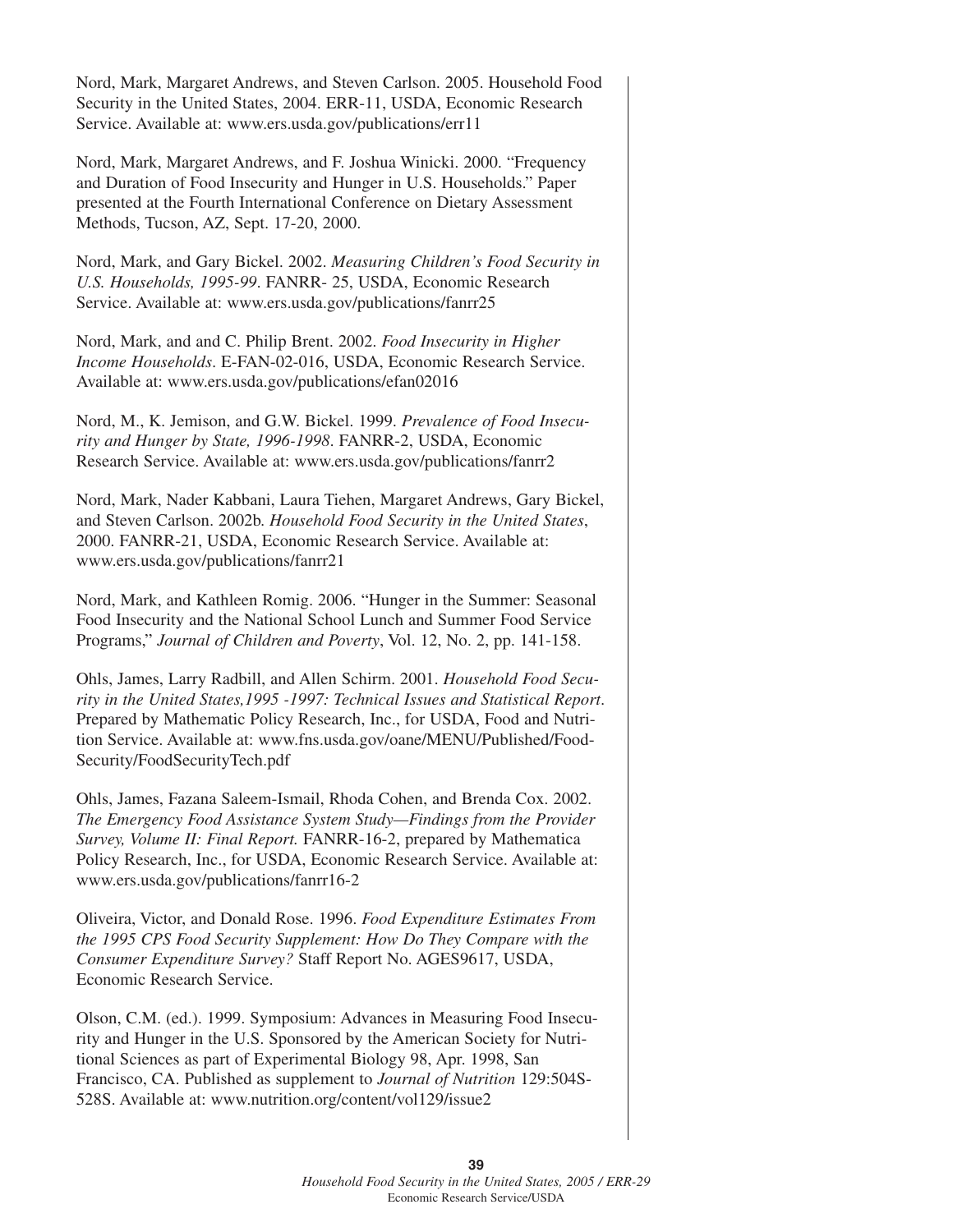Price, C., W.L. Hamilton, and J.T. Cook. 1997. *Household Food Security in the United States in 1995: Guide to Implementing the Core Food Security Module*. Report prepared for USDA, Food and Consumer Service.

Radimer, Kathy L., and Mark Nord. 2005. "Associations of Household, Adult, and Child Food Security with Health Conditions: National Health and Nutrition Examination Survey (NHANES) 1999-2002," presentation at the Experimental Biology annual research conference San Diego, CA, March 31-April 5, 2005.

U.S. Department of Agriculture, Center for Nutrition Policy and Promotion. 1999. *The Thrifty Food Plan*, 1999.

U.S. Department of Agriculture, Food and Consumer Service, Office of Analysis and Evaluation. 1995. *Food Security Measurement and Research Conference: Papers and Proceedings.*

Wilde, Parke, and Mark Nord. 2005. "The Effect of Food Stamps on Food Security: A Panel Data Approach," *Review of Agricultural Economics* 27(3):425-432.

Wilde, Parke E., and Jerusha N. Peterman. 2006. "Individual Weight Change is Associated with Household Food Security Status," *Journal of Nutrition* 136:1395-1400.

Winicki, Joshua, and Kyle Jemison. 2003. "Food Insecurity and Hunger in the Kindergarten Classroom: Its Effect on Learning and Growth," *Contemporary Economic Policy* 21(2): 145-156.

Wright, B.D. 1977. *Solving Measurement Problems with the Rasch Model*. Mesa Psychometric Laboratory, The University of Chicago, College of Education, Chicago, IL. Available at: www.rasch.org/memos.htm

Wright, B.D. 1983. *Fundamental Measurement in Social Science and Education.* Mesa Psychometric Laboratory, The University of Chicago, College of Education, Chicago, IL. Available at: www.rasch.org/memos.htm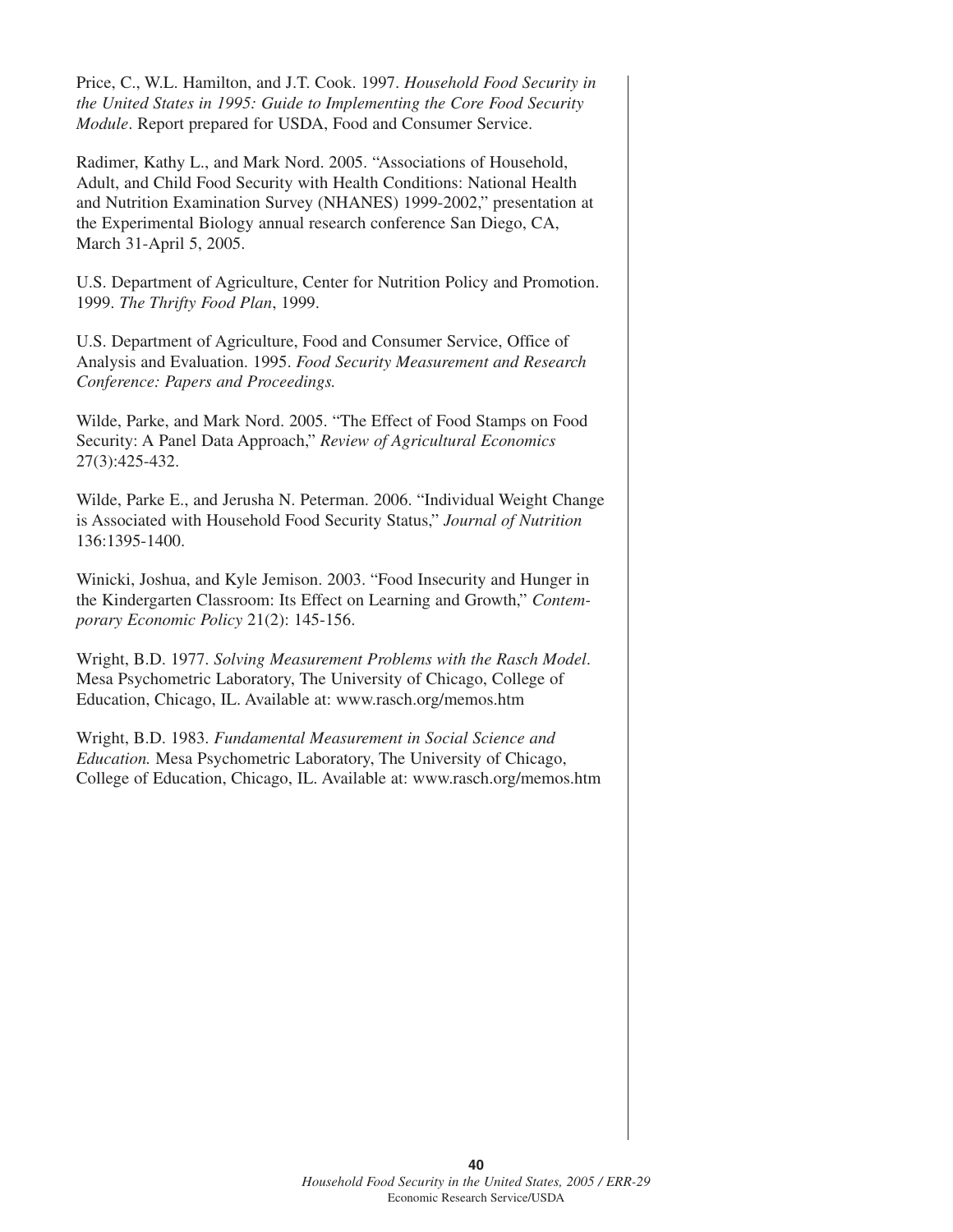## **Appendix A. Household Responses to Questions in the Food Security Scale**

The 18 questions from which the food security measure is calculated ask about conditions, experiences, and behaviors that characterize a wide range of severity of food insecurity. One way the range of severity represented by the questions is observed is in the percentages of households that respond affirmatively to the various questions. For example, the condition described by the least severe question, *We worried whether our food would run out before we got money to buy more*, was reported by 15.6 percent of households in 2005 (table A-1). *Adults cutting the size of meals or skipping meals because there wasn't enough money for food* was reported by 6.2 percent of households. The most severe item, *children not eating for a whole day because there wasn't enough money for food*, was reported by 0.1 percent of households with children. (See box on page 3 for the complete wording of these questions.)

The two least severe questions refer to uncertainty about having enough food and the experience of running out of food. The remaining 16 items indicate reductions in quality, variety, or desirability of diets, increasingly severe disruptions of normal eating patterns, and reductions in food intake. Three or more affirmative responses are required for a household to be classified as food insecure. Thus, all households with that classification affirmed at least one item indicating reduced diet quality, disruption of normal eating patterns, or reduction in food intake. Most food-insecure households reported multiple indicators of these conditions (table A-2).

A large majority of food-secure households (74.3 percent of all households with children and 84.9 percent of those without children) reported no problems or concerns in meeting their food needs. However, households that reported only one or two indications of food insecurity (10.0 percent of households with children and 6.6 percent of households without children) are also classified as food secure. Most of these households affirmed one or both of the first two items, indicating uncertainty about having enough food or about exhausting their food supply, but did not indicate actual disruptions of normal eating patterns or reductions in food intake.

Although these households are classified as food secure, the food security of some of them may have been tenuous at times, especially in the sense that they lacked "assured ability to acquire acceptable foods in socially acceptable ways," a condition that the Life Sciences Research Office includes in its definition of food insecurity (Anderson, 1990, p. 1598). Research examining health and children's development in households that affirm just one or two food insecurity indicators is ongoing. Findings to date indicate that outcomes in these marginally food-secure households are either intermediate between those in fully food-secure and food-insecure households or more closely resemble those in food-insecure households (Radimer and Nord, 2005; Winicki and Jemison, 2003; Wilde and Peterman, 2006).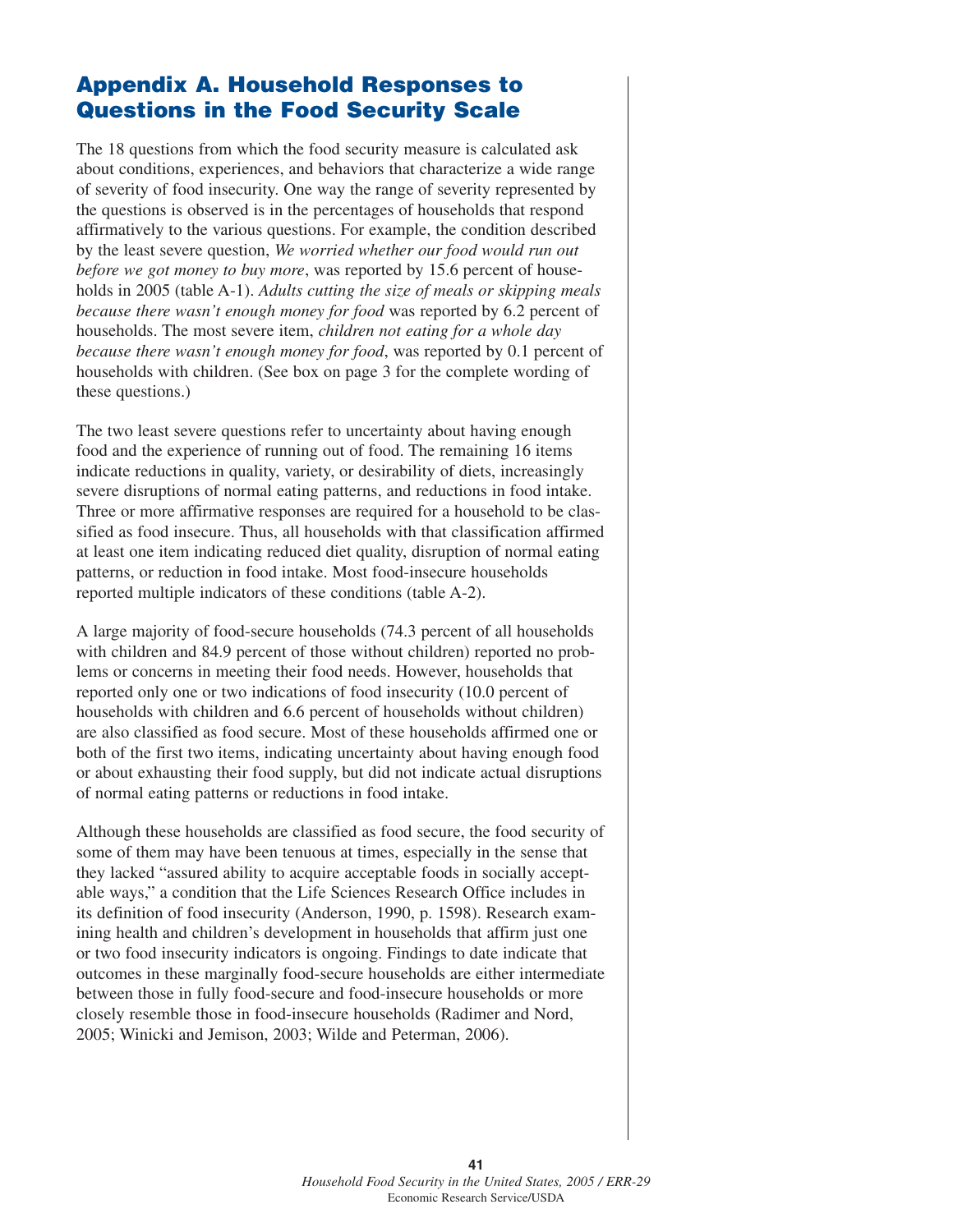#### Table A-1 **Responses to items in the food security scale, 2002-051**

|                                                                  | Households affirming item <sup>2</sup> |         |      |           |  |
|------------------------------------------------------------------|----------------------------------------|---------|------|-----------|--|
| Scale item <sup>3</sup>                                          | 2002                                   | 2003    | 2004 | 2005      |  |
|                                                                  |                                        | Percent |      |           |  |
| Household items:                                                 |                                        |         |      |           |  |
| Worried food would run out before (I/we) got money to buy more   | 15.6                                   | 15.7    | 16.6 | 15.6      |  |
| Food bought didn't last and (I/we) didn't have money to get more | 12.4                                   | 12.3    | 13.1 | 12.2      |  |
| Couldn't afford to eat balanced meals                            | 10.5                                   | 10.8    | 11.6 | 10.7      |  |
| Adult items:                                                     |                                        |         |      |           |  |
| Adult(s) cut size of meals or skipped meals                      | 6.0                                    | 6.2     | 6.6  | 6.2       |  |
| Respondent ate less than felt he/she should                      | 5.9                                    | 5.9     | 6.3  | 6.5       |  |
| Adult(s) cut size or skipped meals in 3 or more months           | 4.2                                    | 4.4     | 4.8  | 4.6       |  |
| Respondent hungry but didn't eat because couldn't afford         | 2.7                                    | 2.7     | 3.1  | 2.9       |  |
| Respondent lost weight                                           | 1.8                                    | 1.7     | 2.0  | 2.0       |  |
| Adult(s) did not eat for whole day                               | 1.2                                    | 1.2     | 1.3  | 1.3       |  |
| Adult(s) did not eat for whole day in 3 or more months           | .8                                     | .9      | 1.0  | .9        |  |
| Child items:                                                     |                                        |         |      |           |  |
| Relied on few kinds of low-cost food to feed child(ren)          | 16.5                                   | 16.1    | 17.1 | 14.7      |  |
| Couldn't feed child(ren) balanced meals                          | 8.9                                    | 8.9     | 9.8  | 8.5       |  |
| Child(ren) were not eating enough                                | 4.3                                    | 4.7     | 4.6  | 3.7       |  |
| Cut size of child(ren)'s meals                                   | 1.2                                    | 1.0     | 1.2  | 1.3       |  |
| Child(ren) were hungry                                           | .9                                     | .7      | 1.0  | .8        |  |
| Child(ren) skipped meals                                         | .7                                     | .4      | .6   | .6        |  |
| Child(ren) skipped meals in 3 or more months                     | .5                                     | .3      | .4   | .4        |  |
| Child(ren) did not eat for whole day                             | .1                                     | .1      | .1   | $\cdot$ 1 |  |

1Survey responses weighted to population totals.

<sup>2</sup>Households not responding to item are excluded from the denominator. Households without children are excluded from the denominator of child-referenced items.

<sup>3</sup>The actual wording of each item includes explicit reference to resource limitation, e.g., "...because (I was/we were) running out of money to buy food," or "…because there wasn't enough money for food."

Source: Calculated by ERS using data from the December 2002, December 2003, December 2004, and December 2005 Current Population Survey Food Security Supplements.

## **Frequency of Occurrence of Behaviors, Experiences, and Conditions That Indicate Food Insecurity**

Most of the questions used to calculate the food security scale also elicit information about how often the food-insecure behavior, experience, or condition occurred. The food security scale does not take all of this frequency-of-occurrence information into account, but analysis of these responses can provide insight into the frequency and duration of food insecurity. Frequency-of-occurrence information is collected in the CPS Food Security Supplements using two different methods (see box, "Questions Used To Assess the Food Security of Households in the CPS Food Security Survey," on page 3):

 $\bullet$  **Method 1:** A condition is described, and the respondent is asked whether this was often, sometimes, or never true for his or her household during the past 12 months.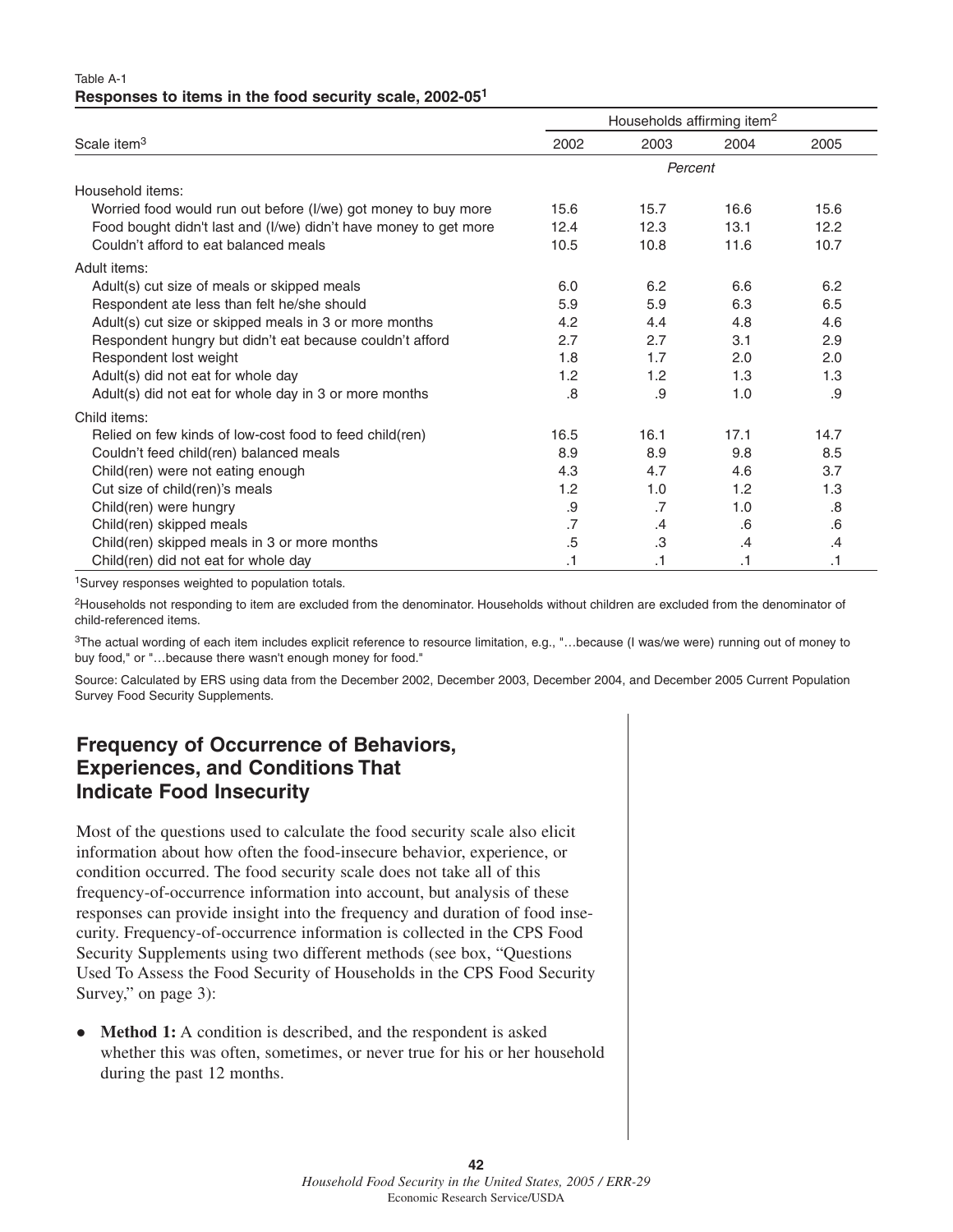| Panel A: Households with children                          |                                       |                                                     |                        |  |  |  |  |
|------------------------------------------------------------|---------------------------------------|-----------------------------------------------------|------------------------|--|--|--|--|
| Raw score<br>(number of food-insecure conditions reported) | Percent of<br>households <sup>1</sup> | Cumulative<br>percent of<br>households <sup>1</sup> | Food security status   |  |  |  |  |
| $\mathsf 0$                                                | 74.32                                 | 74.32                                               |                        |  |  |  |  |
| 1                                                          | 5.68                                  | 80.00                                               | Food secure            |  |  |  |  |
| 2                                                          | 4.35                                  | 84.35                                               | (84.35 percent)        |  |  |  |  |
| 3                                                          | 3.34                                  | 87.69                                               |                        |  |  |  |  |
| 4                                                          | 2.69                                  | 90.37                                               |                        |  |  |  |  |
| 5                                                          | 2.34                                  | 92.72                                               | Low food security      |  |  |  |  |
| 6                                                          | 1.91                                  | 94.62                                               | (11.57 percent)        |  |  |  |  |
| 7                                                          | 1.29                                  | 95.92                                               |                        |  |  |  |  |
| 8                                                          | 1.23                                  | 97.14                                               |                        |  |  |  |  |
| 9                                                          | .85                                   | 98.00                                               |                        |  |  |  |  |
| 10                                                         | .68                                   | 98.68                                               |                        |  |  |  |  |
| 11                                                         | .39                                   | 99.07                                               |                        |  |  |  |  |
| 12                                                         | .31                                   | 99.38                                               | Very low food security |  |  |  |  |
| 13                                                         | .25                                   | 99.63                                               | $(4.08$ percent)       |  |  |  |  |
| 14                                                         | .11                                   | 99.74                                               |                        |  |  |  |  |
| 15                                                         | .15                                   | 99.90                                               |                        |  |  |  |  |
| 16                                                         | .06                                   | 99.96                                               |                        |  |  |  |  |
| 17                                                         | .03                                   | 99.99                                               |                        |  |  |  |  |
| 18                                                         | .01                                   | 100.00                                              |                        |  |  |  |  |
|                                                            | Panel B: Households with no children  |                                                     |                        |  |  |  |  |
|                                                            |                                       | Cumulative                                          |                        |  |  |  |  |
| Raw score                                                  | Percent of                            | percent of                                          |                        |  |  |  |  |
| (number of food-insecure conditions reported)              | households <sup>1</sup>               | households <sup>1</sup>                             | Food security status   |  |  |  |  |
| $\pmb{0}$                                                  | 84.86                                 | 84.86                                               |                        |  |  |  |  |
| 1                                                          | 3.65                                  | 88.51                                               | Food secure            |  |  |  |  |
| 2                                                          | 2.95                                  | 91.46                                               | $(91.46$ percent)      |  |  |  |  |
| $\overline{3}$                                             | 2.44                                  | 93.91                                               |                        |  |  |  |  |
| 4                                                          | 1.28                                  | 95.19                                               | Low food security      |  |  |  |  |
| 5                                                          | 1.06                                  | 96.24                                               | $(4.78$ percent)       |  |  |  |  |
| 6                                                          | 1.33                                  | 97.58                                               |                        |  |  |  |  |
| $\overline{7}$                                             | 1.02                                  | 98.60                                               |                        |  |  |  |  |
| 8                                                          | .60                                   | 99.20                                               | Very low food security |  |  |  |  |
| 9                                                          | .31                                   | 99.51                                               | $(3.76$ percent)       |  |  |  |  |

#### Table A-2 **Percentage of households by food security raw score, 2005**

1Survey responses weighted to population totals.

Source: Calculated by ERS using data from the December 2005 Current Population Survey Food Security Supplement.

10 .49 100.00

 $\bullet$  **Method 2:** Respondents who answer "yes" to a yes/no question are asked, "How often did this happen—almost every month, some months but not every month, or in only 1 or 2 months?"

Table A-3 presents responses to each food security question broken down by reported frequency of occurrence for all households interviewed in the December 2005 survey. Questions using method 1 are presented in the top panel of the table and those using method 2 are presented in the bottom panel. Most households that responded affirmatively to method 1 questions reported that the behavior, experience, or condition occurred "sometimes," while 17 to 24 percent (depending on the specific question) reported that it occurred "often." For example, 3.6 percent of households reported that in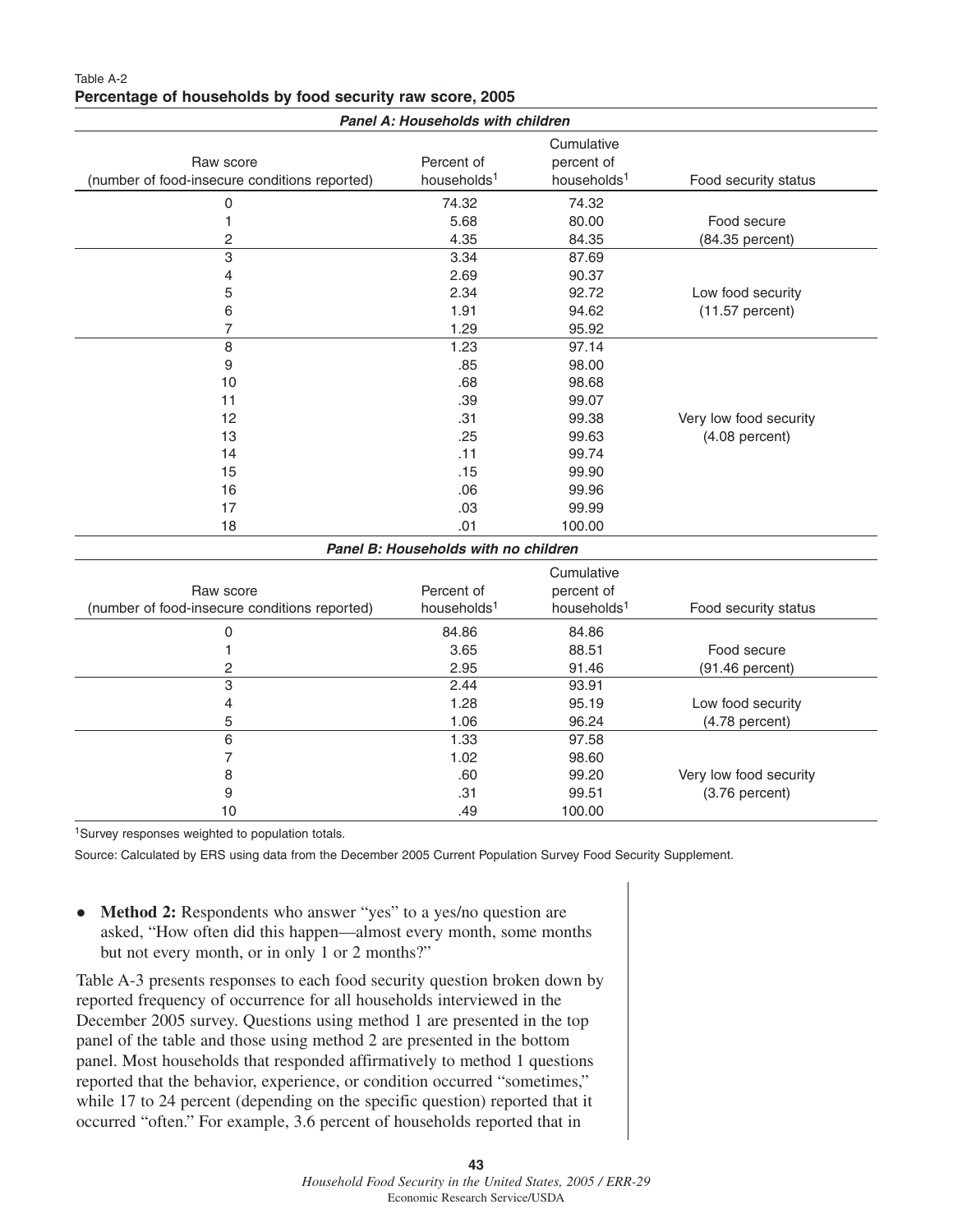the past 12 months they had often worried whether their food would run out before they got money to buy more, and 12.0 percent reported that this had occurred sometimes (but not often). Thus, a total of 15.6 percent of households reported that this had occurred at some time during the past 12 months and, of those, 23 percent reported that it had occurred often. (Note that calculations across some rows in table A-3 differ from tabled values because of rounding in each column.)

In response to method 2 questions, 23 to 31 percent of households that responded "yes" to the base question reported that the behavior, experience, or condition occurred "in almost every month;" 36 to 46 percent reported that it occurred in "some months, but not every month;" and 26 to 35 percent reported that it occurred "in only 1 or 2 months." For example, 6.2 percent of households reported that an adult cut the size of a meal or skipped a meal because there was not enough money for food. In response to the followup question asking how often this happened, 2.0 percent said that it happened in almost every month (i.e., 31 percent of those who responded "yes" to the base question), 2.6 percent said it happened in some months but not every month (42 percent of those who responded "yes" to the base question), and 1.6 percent said it happened in only 1 or 2 months (26 percent of those who responded "yes" to the base question).

Table A-4 presents the same frequency-of-occurrence response statistics for households classified as having very low food security. Almost all of these households responded affirmatively (either "often" or "sometimes") to the first four questions—questions that are sensitive to less severe aspects of food insecurity—and 39 to 49 percent of those who responded affirmatively reported that these conditions had occurred often during the past year. In response to method 2 questions, 31 to 44 percent of households that affirmed adult-referenced questions and 24 to 28 percent of households that affirmed child-referenced questions reported that the conditions had occurred in "almost every month."

### **Monthly and Daily Occurrence of Food-Insecure Conditions**

Respondents also reported whether the behaviors and experiences that indicate food insecurity had occurred during the 30 days prior to the survey. (Responses to these questions are used to assess the food security status of households during the 30-day period prior to the survey. Statistics based on this measure are reported in appendix E.) For seven of these behaviors and experiences, respondents also reported how many days the condition had occurred during that period. Responses to these questions are summarized in table A-5.

Most households that reported the occurrence of reduced food intake or being hungry during the 30 days prior to the survey reported that these conditions were of relatively short duration, although some households reported longer or more frequent spells. For example, of the 4 percent of households in which adults cut the size of meals or skipped meals during the previous 30 days because there wasn't enough money for food, 66 percent reported that this had occurred in 1 to 7 days, 14 percent reported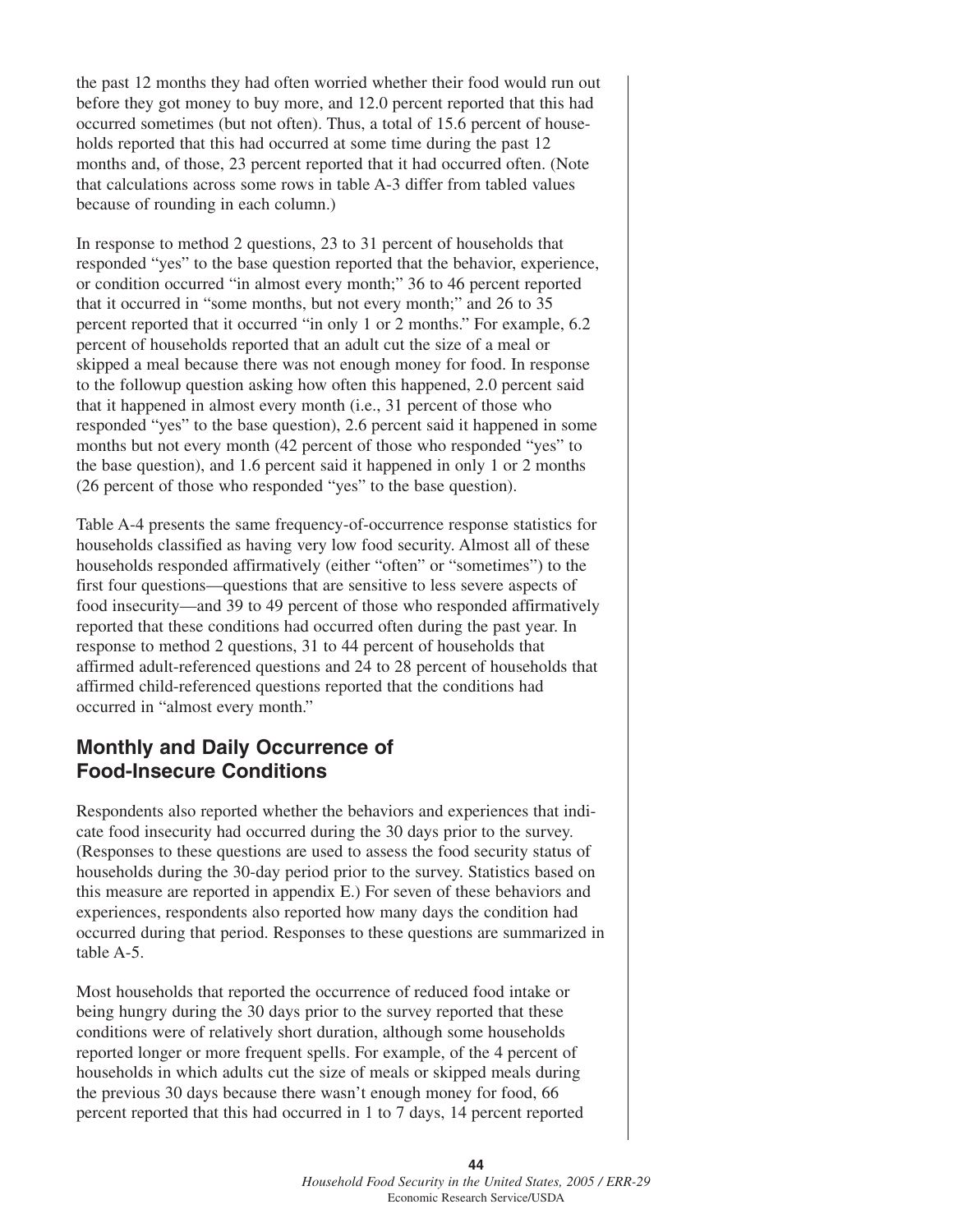#### Table A-3

#### **Frequency of occurrence of behaviors, experiences, and conditions indicating food insecurity reported by all U.S. households, 2005<sup>1</sup>**

|                                                                  |           |           |                             |                         | Frequency of occurrence |                        |                        |  |
|------------------------------------------------------------------|-----------|-----------|-----------------------------|-------------------------|-------------------------|------------------------|------------------------|--|
|                                                                  |           |           | Ever during                 |                         |                         |                        |                        |  |
| Condition <sup>2</sup>                                           |           |           | the year                    | Often                   | Sometimes               | Often                  | Sometimes              |  |
|                                                                  |           |           |                             |                         |                         |                        | Percent of             |  |
|                                                                  |           |           | -Percent of all households- |                         |                         |                        | "ever during the year" |  |
| Worried food would run out before (I/we) got money to buy more   |           |           | 15.6                        | 3.6                     | 12.0                    | 23                     | 77                     |  |
| Food bought didn't last and (I/we) didn't have money to get more |           |           | 12.2                        | 2.4                     | 9.9                     | 19                     | 81                     |  |
| Couldn't afford to eat balanced meals                            |           |           | 10.7                        | 2.6                     | 8.1                     | 24                     | 76                     |  |
| Relied on few kinds of low-cost food to feed child(ren)          |           |           | 14.7                        | 3.4                     | 11.3                    | 23                     | 77                     |  |
| Couldn't feed child(ren) balanced meals                          |           |           | 8.5                         | 1.5                     | 7.0                     | 17                     | 83                     |  |
| Child(ren) were not eating enough                                |           |           | 3.7                         | .7                      | 3.0                     | 19                     | 81                     |  |
|                                                                  |           |           |                             | Frequency of occurrence |                         |                        |                        |  |
|                                                                  |           |           | Some                        |                         |                         | Some                   |                        |  |
|                                                                  |           |           | months                      |                         |                         | months                 |                        |  |
|                                                                  | Ever      | Almost    | but not                     | In only                 | Almost                  | but not                | In only                |  |
|                                                                  | during    | every     | every                       | $1$ or $2$              | every                   | every                  | 1 or $2$               |  |
| Condition <sup>2</sup>                                           | the year  | month     | month                       | months                  | month                   | month                  | months                 |  |
|                                                                  |           |           |                             |                         |                         | Percent of             |                        |  |
|                                                                  |           |           | -Percent of all households- |                         |                         | "ever during the year" |                        |  |
| Adult(s) cut size of meals or skipped meals                      | 6.2       | 2.0       | 2.6                         | 1.6                     | 31                      | 42                     | 26                     |  |
| Respondent ate less than felt he/she should                      | 6.4       | 1.8       | 2.9                         | 1.7                     | 28                      | 45                     | 27                     |  |
| Respondent hungry but didn't eat                                 |           |           |                             |                         |                         |                        |                        |  |
| because couldn't afford                                          | 2.9       | .9        | 1.2                         | 0.8                     | 31                      | 41                     | 28                     |  |
| Respondent lost weight                                           | 2.0       | <b>NA</b> | <b>NA</b>                   | <b>NA</b>               | <b>NA</b>               | <b>NA</b>              | <b>NA</b>              |  |
| Adult(s) did not eat for whole day                               | 1.3       | .4        | .5                          | .5                      | 29                      | 36                     | 35                     |  |
| Cut size of child(ren)'s meals                                   | 1.3       | .3        | .6                          | .4                      | 26                      | 45                     | 29                     |  |
| Child(ren) were hungry                                           | .8        | .2        | .4                          | .3                      | 24                      | 43                     | 33                     |  |
| Child(ren) skipped meals                                         | .6        | .1        | .3                          | $\overline{2}$          | 23                      | 46                     | 31                     |  |
| Child(ren) did not eat for whole day                             | $\cdot$ 1 | <b>NA</b> | <b>NA</b>                   | <b>NA</b>               | <b>NA</b>               | <b>NA</b>              | <b>NA</b>              |  |

1Survey responses weighted to population totals. Households not responding to an item or not responding to the followup question about frequency of occurrence are excluded from the calculation of percentages for that item. Households without children are excluded from the calculation of percentages for child-referenced items.

<sup>2</sup>The actual wording of each item includes explicit reference to resource limitation, e.g., "...because (I was/we were) running out of money to buy food," or "…because there wasn't enough money for food."

NA = Frequency-of-occurrence information was not collected for these conditions.

Source: Calculated by ERS using data from the December 2005 Current Population Survey Food Security Supplement.

that it had occurred in 8-14 days, and 20 percent reported that it had occurred in 15 days or more of the previous 30 days. On average, households reporting occurrence of this condition at any time in the previous 30 days reported that it occurred in about 8 days. The daily occurrence patterns were generally similar for all of the indicators of reduced food intake and disrupted eating patterns. Average days of occurrence (for those reporting occurrence at any time during the month) ranged from 5.8 days for *adult did not eat for whole day* to 9.3 days *for respondent ate less than he/she felt he/she should.*

Average daily prevalence of the various behaviors, experiences, and conditions characterizing very low food security were calculated based on the proportion of households reporting the condition at any time during the previous 30 days and the average number of days in which the condition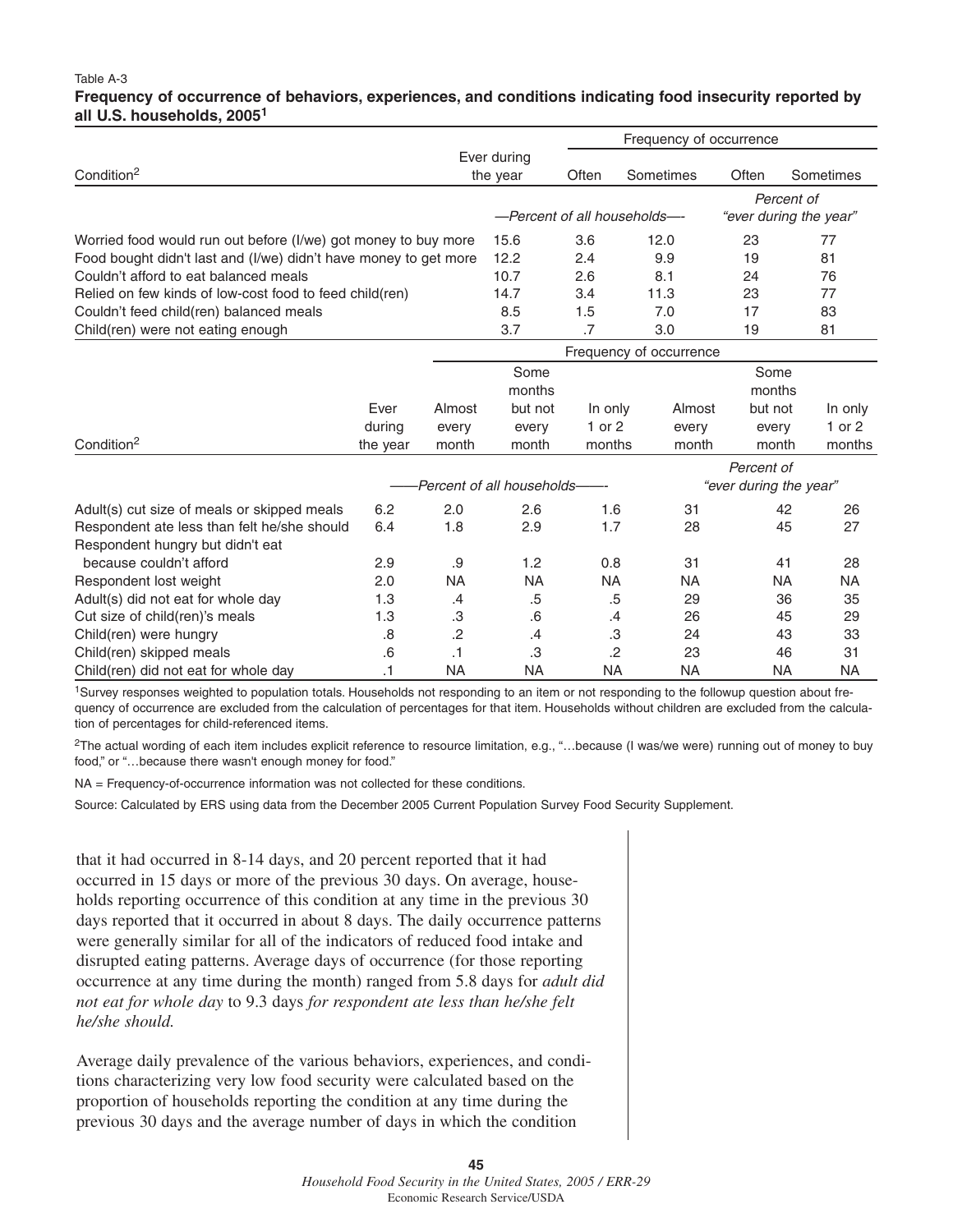#### Table A-4

#### **Frequency of occurrence of of behaviors, experiences, and conditions indicating food insecurity reported by households with very low food security, 20051**

|                                                         |          | Frequency of occurrence     |             |                             |                         |                        |                        |
|---------------------------------------------------------|----------|-----------------------------|-------------|-----------------------------|-------------------------|------------------------|------------------------|
|                                                         |          |                             | Ever during |                             |                         |                        |                        |
| Condition <sup>2</sup>                                  |          |                             | the year    | Often                       | Sometimes               | Often                  | Sometimes              |
|                                                         |          |                             |             |                             |                         |                        | Percent of             |
|                                                         |          |                             |             | -Percent of all households- |                         |                        | "ever during the year" |
| Worried food would run out before (I/we) got money      |          |                             |             |                             |                         |                        |                        |
| to buy more                                             |          |                             | 98.2        | 48.2                        | 50.0                    | 49                     | 51                     |
| Food bought didn't last and (I/we) didn't have money    |          |                             |             |                             |                         |                        |                        |
| to get more                                             |          |                             | 96.2        | 38.0                        | 58.3                    | 39                     | 61                     |
| Couldn't afford to eat balanced meals                   |          |                             | 94.4        | 41.6                        | 52.8                    | 44                     | 56                     |
| Relied on few kinds of low-cost food to feed child(ren) |          |                             | 96.1        | 42.8                        | 53.3                    | 45                     | 55                     |
| Couldn't feed child(ren) balanced meals                 |          |                             | 89.0        | 26.6                        | 62.4                    | 30                     | 70                     |
| Child(ren) were not eating enough                       |          |                             | 59.9        | 15.6                        | 44.3                    | 26                     | 74                     |
|                                                         |          |                             |             |                             | Frequency of occurrence |                        |                        |
|                                                         |          |                             | Some        |                             |                         | Some                   |                        |
|                                                         |          |                             | months      |                             |                         | months                 |                        |
|                                                         | Ever     | Almost                      | but not     | In only                     | Almost                  | but not                | In only                |
|                                                         | during   | every                       | every       | 1 or $2$                    | every                   | every                  | 1 or 2                 |
| Condition <sup>2</sup>                                  | the year | month                       | month       | months                      | month                   | month                  | months                 |
|                                                         |          |                             |             |                             |                         | Percent of             |                        |
|                                                         |          | -Percent of all households- |             |                             |                         | "ever during the year" |                        |
| Adult(s) cut size of meals or skipped meals             | 95.8     | 42.5                        | 43.7        | 9.6                         | 44                      | 46                     | 10                     |
| Respondent ate less than felt he/she should             | 94.0     | 37.4                        | 44.8        | 11.8                        | 40                      | 48                     | 13                     |
| Respondent hungry but didn't eat                        |          |                             |             |                             |                         |                        |                        |
| because couldn't afford                                 | 59.9     | 22.0                        | 25.5        | 12.4                        | 37                      | 43                     | 21                     |
| Respondent lost weight                                  | 43.6     | <b>NA</b>                   | <b>NA</b>   | <b>NA</b>                   | <b>NA</b>               | <b>NA</b>              | <b>NA</b>              |
| Adult(s) did not eat for whole day                      | 31.0     | 9.6                         | 12.0        | 9.4                         | 31                      | 39                     | 30                     |
| Cut size of child(ren)'s meals                          | 27.1     | 7.6                         | 12.9        | 6.5                         | 28                      | 48                     | 24                     |
| Child(ren) were hungry                                  | 19.4     | 5.0                         | 8.5         | 5.9                         | 26                      | 44                     | 30                     |

1Survey responses weighted to population totals. Households not responding to an item or not responding to the followup question about frequency of occurrence are excluded from the calculation of percentages for that item. Households without children are excluded from the calculation of percentages for child-referenced items.

Child(ren) skipped meals 14.0 3.3 6.8 3.9 24 49 28 Child(ren) did not eat for whole day 2.7 NA NA NA NA NA NA

2The actual wording of each item includes explicit reference to resource limitation, e.g., "…because (I was/we were) running out of money to buy food," or "…because there wasn't enough money for food."

NA = Frequency-of-occurrence information was not collected for these conditions.

Source: Calculated by ERS using data from the December 2005 Current Population Survey Food Security Supplement.

occurred.31 These daily prevalence rates ranged from 1.16 percent for *respondent ate less than he/she felt he/she should* to 0.07 percent for *children skipped meals*.

No direct measure of the daily prevalence of very low food security has yet been developed. However, the ratio of daily prevalence to annual prevalence of the various indicator conditions provides a basis for estimating the likely range for the average daily prevalence of very low food security during the reference 30-day period. For the adult-referenced items, daily prevalences ranged from 20 to 31 percent of their prevalence at any time during the month (table A-5) and from 12 to 18 percent of their prevalence at any time during the year (table A-3). The corresponding ranges for the child-referenced items

31Average daily prevalence is calculated as the product of the 30-day prevalence and the average number of days divided by 30.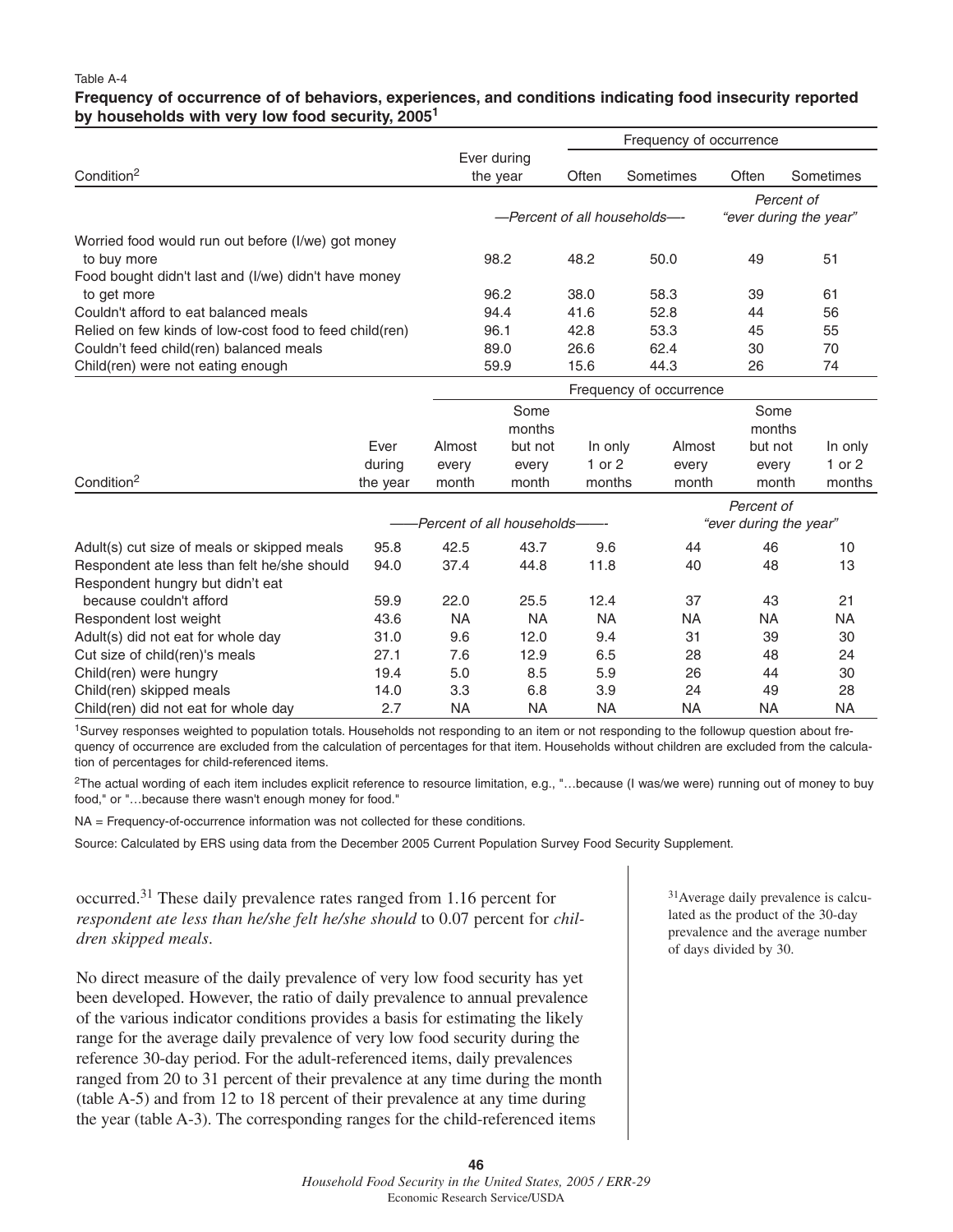#### Table A-5 **Monthly and daily occurrence of behaviors, experiences, and conditions indicating food insecurity reported by all U.S. households, 20051**

|                                                |                         | For households reporting condition<br>at any time during previous 30 days |                                           |                      |                    |                      |
|------------------------------------------------|-------------------------|---------------------------------------------------------------------------|-------------------------------------------|----------------------|--------------------|----------------------|
|                                                | Ever during<br>previous |                                                                           | Number of days out<br>of previous 30 days |                      | Monthly<br>average | Average<br>daily     |
| Condition <sup>2</sup>                         | 30 days                 | 1-7 days                                                                  |                                           | 8-14 days 15-30 days | occurrence         | prevalence           |
|                                                |                         |                                                                           | $-$ Percent <sup>3</sup> — — — — —        |                      | Days <sup>3</sup>  | Percent <sup>3</sup> |
| Worried food would run out before              |                         |                                                                           |                                           |                      |                    |                      |
| (I/we) got money to buy more                   | 6.93                    | <b>NA</b>                                                                 | <b>NA</b>                                 | <b>NA</b>            | <b>NA</b>          | <b>NA</b>            |
| Food bought didn't last and (I/we) didn't have |                         |                                                                           |                                           |                      |                    |                      |
| money to get more                              | 5.98                    | <b>NA</b>                                                                 | <b>NA</b>                                 | <b>NA</b>            | <b>NA</b>          | <b>NA</b>            |
| Couldn't afford to eat balanced meals          | 6.12                    | <b>NA</b>                                                                 | <b>NA</b>                                 | <b>NA</b>            | <b>NA</b>          | <b>NA</b>            |
| Relied on few kinds of low-cost food           |                         |                                                                           |                                           |                      |                    |                      |
| to feed child(ren)                             | 8.28                    | <b>NA</b>                                                                 | <b>NA</b>                                 | <b>NA</b>            | <b>NA</b>          | <b>NA</b>            |
| Couldn't feed child(ren) balanced meals        | 5.28                    | <b>NA</b>                                                                 | <b>NA</b>                                 | <b>NA</b>            | <b>NA</b>          | <b>NA</b>            |
| Child(ren) were not eating enough              | 2.48                    | <b>NA</b>                                                                 | <b>NA</b>                                 | <b>NA</b>            | <b>NA</b>          | <b>NA</b>            |
| Adult(s) cut size of meals or skipped meals    | 4.03                    | 66                                                                        | 14                                        | 20                   | 8.3                | 1.12                 |
| Respondent ate less than felt he/she should    | 3.75                    | 61                                                                        | 15                                        | 24                   | 9.3                | 1.16                 |
| Respondent hungry but didn't eat               |                         |                                                                           |                                           |                      |                    |                      |
| because couldn't afford                        | 1.72                    | 65                                                                        | 14                                        | 21                   | 8.6                | .49                  |
| Respondent lost weight                         | 1.26                    | <b>NA</b>                                                                 | <b>NA</b>                                 | <b>NA</b>            | <b>NA</b>          | <b>NA</b>            |
| Adult(s) did not eat for whole day             | .82                     | 79                                                                        | 11                                        | 10                   | 5.8                | .16                  |
| Cut size of child(ren)'s meals                 | .79                     | 69                                                                        | 17                                        | 14                   | 7.3                | .19                  |
| Child(ren) were hungry                         | .46                     | 64                                                                        | 20                                        | 16                   | 8.1                | .13                  |
| Child(ren) skipped meals                       | .35                     | 72                                                                        | 23                                        | 5                    | 6.3                | .07                  |
| Child(ren) did not eat for whole day           | .09                     | <b>NA</b>                                                                 | <b>NA</b>                                 | <b>NA</b>            | <b>NA</b>          | <b>NA</b>            |

1Survey responses weighted to population totals. The 30-day and daily statistics refer to the 30-day period from mid-November to mid-December; the survey was conducted during the week of December 11-17, 2005.

2The actual wording of each item includes explicit reference to resource limitation, e.g., "…because (I was/we were) running out of money to buy food," or "…because there wasn't enough money for food."

3Households without children are excluded from the denominator of child-referenced items.

NA = Number of days of occurrence was not collected for these conditions.

Source: Calculated by ERS using data from the December 2005 Current Population Survey Food Security Supplement.

were 20 to 28 percent of monthly prevalence and 12 to 16 percent of annual prevalence. These findings are generally consistent with those of Nord et al. (2000), and are used to estimate upper and lower bounds of the daily prevalence of very low food security described in the first section of this report.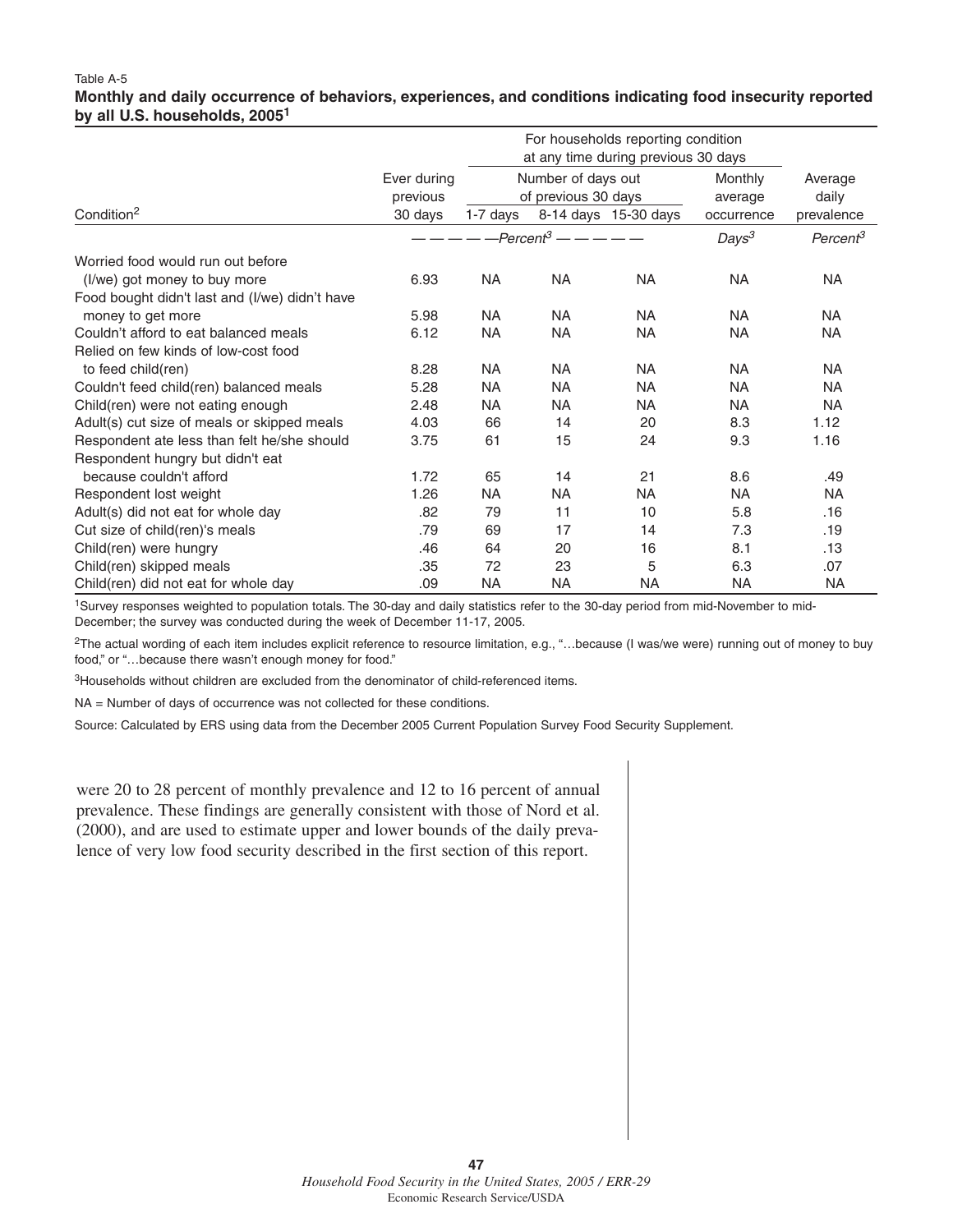## **Appendix B. Background on the U.S. Food Security Measurement Project**

This report of household food security in 2005 is the latest in a series of reports on *Measuring Food Security in the United States*. Previous reports in the series are:

- *Household Food Security in the United States in 1995: Summary Report of the Food Security Measurement Project* (Hamilton et al., 1997a)
- *Household Food Security in the United States in 1995: Technical Report* (Hamilton et al., 1997b)
- *Household Food Security in the United States, 1995-1998: Advance Report* (Bickel et al., 1999)
- *Prevalence of Food Insecurity and Hunger, by State, 1996-1998* (Nord et al., 1999)
- *Guide to Measuring Household Food Security, Revised 2000*  (Bickel et al., 2000)
- *Household Food Security in the United States, 1999* (Andrews et al., 2000)
- *Household Food Security in the United States, 1995-1997: Technical Issues and Statistical Report* (Ohls et al., 2001)
- *Household Food Security in the United States, 1998 and 1999: Detailed Statistical Report* (Cohen et al., 2002b)
- $\bullet$  Household Food Security in the United States, 1998 and 1999: Technical *Report* (Cohen et al., 2002a)
- *Household Food Security in the United States, 2000* (Nord et al., 2002b)
- *Measuring Children's Food Security in U.S. Households, 1995-99* (Nord and Bickel, 2002)
- *Household Food Security in the United States, 2001* (Nord et al., 2002a)
- *A 30-Day Food Security Scale for Current Population Survey Food Security Supplement Data* (Nord 2002)
- *Household Food Security in the United States, 2002* (Nord et al., 2003)
- $\bullet$ *Household Food Security in the United States, 2003* (Nord et al., 2004)
- *Household Food Security in the United States, 2004* (Nord et al., 2005)

The series was inaugurated in September 1997 with the three-volume report, *Household Food Security in the United States in 1995* (Hamilton et al., 1997a and 1997b, Price et al., 1997). The advance report of findings for 1995-98 (Bickel, Carlson, and Nord, 1999) was released in July 1999, and a report detailing prevalence rates of food insecurity by State for the 1996-98 period (Nord, Jemison, and Bickel, 1999) was released in September 1999. Summary reports of findings for 1999 (Andrews et al., 2000), 2000 (Nord et al., 2002b), 2001 (Nord et al., 2002a), 2002 (Nord et al., 2003), and 2003 (Nord et al., 2004) continued the national report series and expanded its scope. Detailed statistical reports for 1995-97 (Ohls et al., 2001) and for 1998-99 (Cohen et al., 2002b) provided additional prevalence statistics,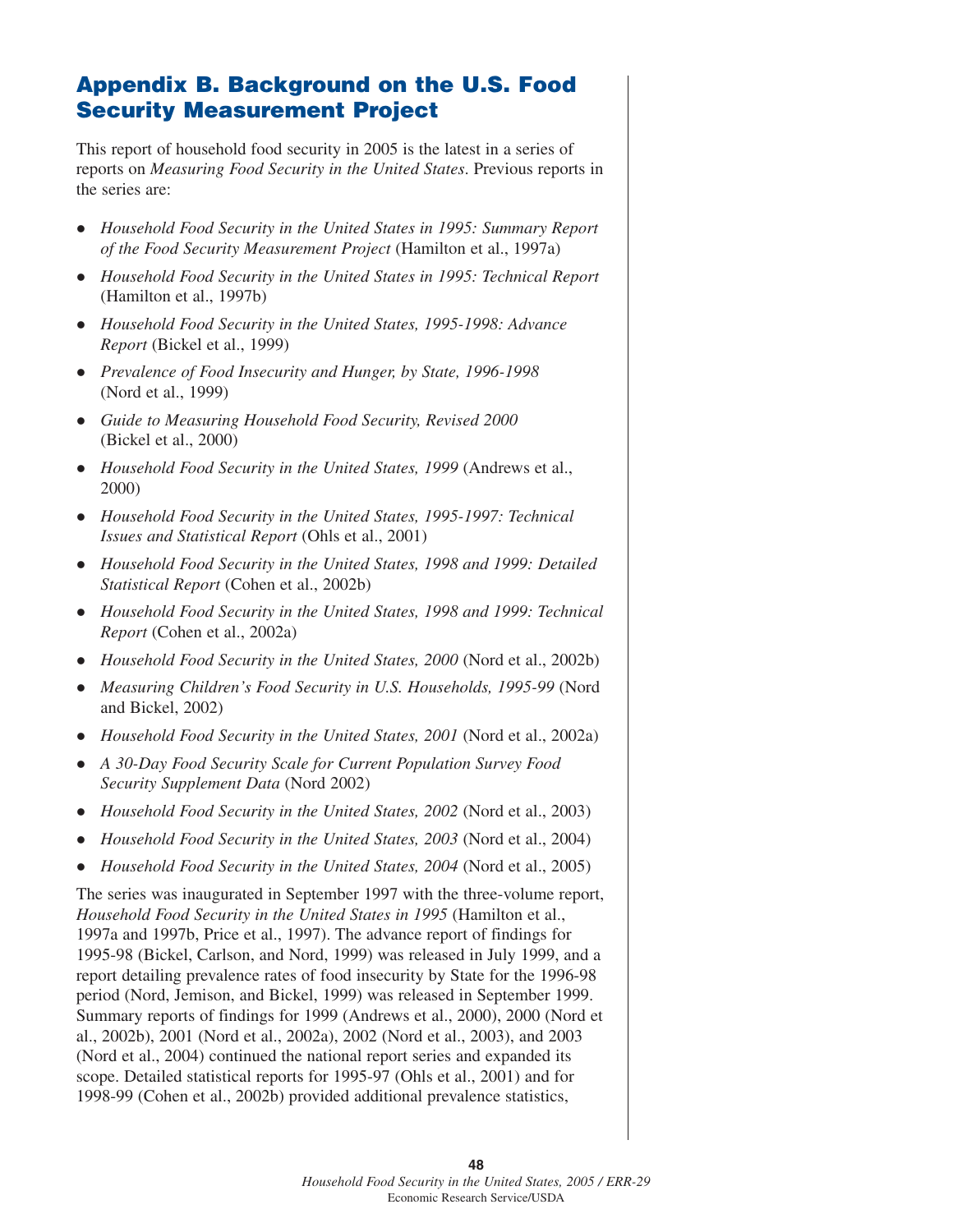along with standard errors for prevalence estimates, and explored technical issues in food security measurement.

The estimates contained in all of these reports are based on a direct survey measure developed over several years by the U.S. Food Security Measurement Project, an ongoing collaboration among Federal agencies, academic researchers, and both commercial and nonprofit private organizations (Carlson et al., 1999; Olson, 1999.) The measure was developed in response to the National Nutrition Monitoring and Related Research Act of 1990. The Ten-Year Comprehensive Plan developed under the Act specified the following task:

*Recommend a standardized mechanism and instrument(s) for defining and obtaining data on the prevalence of "food insecurity" or "food insufficiency" in the U.S. and methodologies that can be used across the NNMRR Program and at State and local levels*. 32

Beginning in 1992, USDA staff reviewed the existing research literature, focusing on the conceptual basis for measuring the severity of food insecurity and hunger and on the practical problems of developing a survey instrument for use in sample surveys at national, State, and local levels.

In January 1994, USDA's Food and Nutrition Service (FNS) joined with the U.S. Department of Health and Human Services' National Center for Health Statistics (NCHS), in sponsoring a National Conference on Food Security Measurement and Research. This meeting brought together leading academic experts and other private researchers and key staff of the concerned Federal agencies. The conference identified the consensus among researchers in the field as to the strongest conceptual basis for a national measure of food insecurity and hunger. It also led to a working agreement about the best method for implementing such a measure in national surveys (USDA, 1995).

After extensive cognitive assessment, field testing, and analysis by the U.S. Census Bureau, a food security survey questionnaire was fielded by the bureau as a supplement to the Current Population Survey (CPS) of April 1995.33 The CPS food security survey was repeated in September 1996, April 1997, August 1998, April 1999, September 2000, April 2001, December 2001, December 2002, and December 2003. Minor modifications to the questionnaire format and screening procedures were made over the first several years, and a more substantial revision in screening and format, designed to reduce respondent burden and improve data quality, was introduced with the August 1998 survey. However, the content of the 18 questions upon which the U.S. Food Security Scale is based remained constant in all years.

Initial analysis of the 1995 data was undertaken by Abt Associates, Inc., through a cooperative venture with FNS, the interagency working group, and other key researchers involved in developing the questionnaire. The Abt team used nonlinear factor analysis and other state-of-the-art scaling methods to produce a measurement scale for the severity of deprivation in basic food needs, as experienced by U.S. households. Extensive testing was carried out to establish the validity and reliability of the scale and its applicability across

32Task V-C-2.4, U.S. Department of Health and Human Services and U.S. Department of Agriculture: Ten-Year Comprehensive Plan for the National Nutrition Monitoring and Related Research Program. *Federal Register* 1993, 58:32 752-806.

33The Current Population Survey (CPS) is a representative national sample of approximately 60,000 households conducted monthly by the U.S. Census Bureau for the U.S. Department of Labor, Bureau of Labor Statistics. Its primary purpose is to monitor labor force participation and employment in the United States and each of the 50 States. Various Federal agencies sponsor collection of specialized supplementary data by the CPS following the labor-force interview. The CPS food security survey has been conducted annually since 1995 as one such CPS supplement, sponsored by USDA. From 1995 to 2000, the food security survey alternated between April and August/September; beginning in 2001, it has been conducted in early December.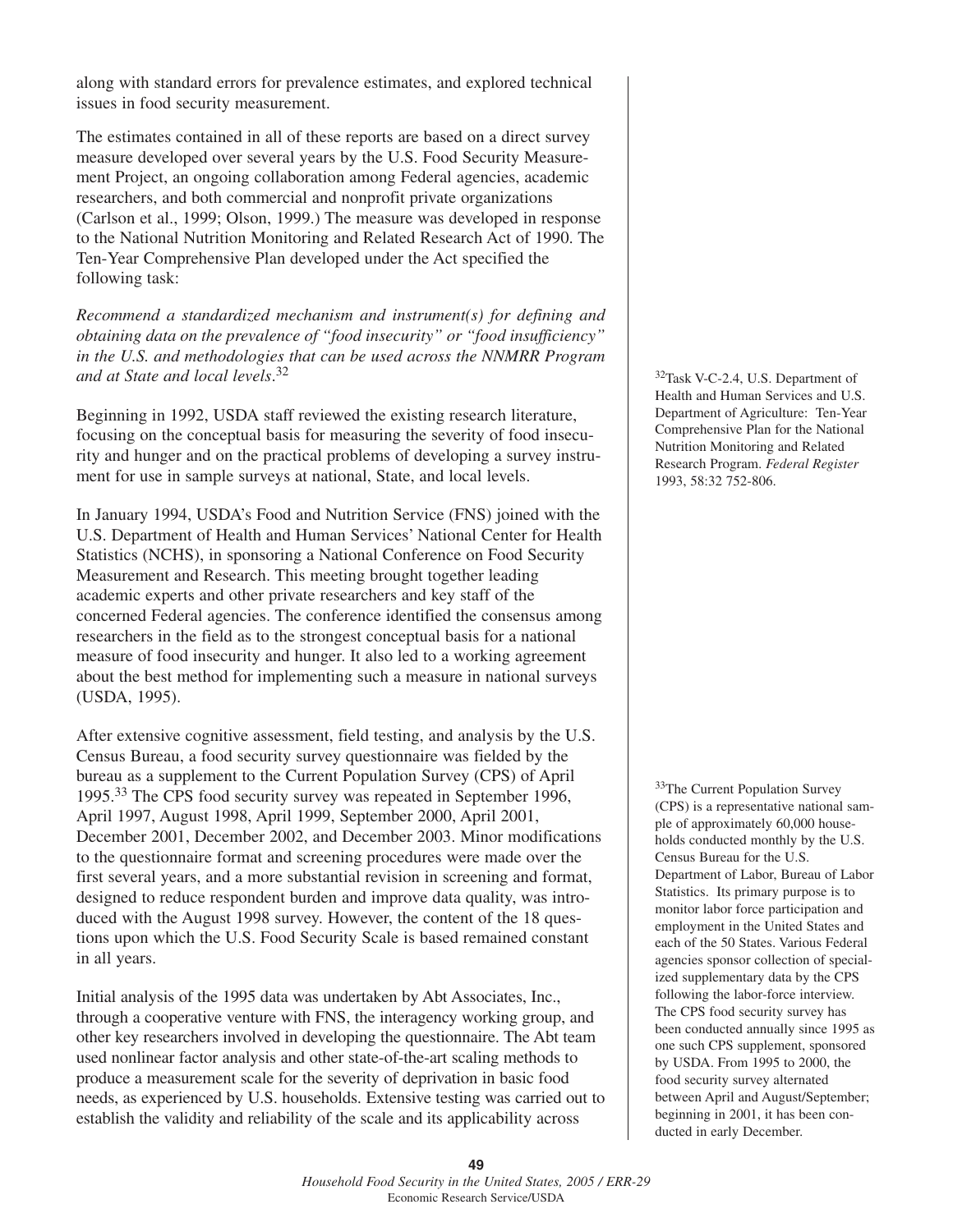various household types in the broad national sample (Hamilton et al., 1997a, 1997b).34

Following collection of the September 1996 and April 1997 CPS food security data, Mathematica Policy Research, Inc. (MPR), under a contract awarded by FNS, reproduced independently the results from the 1995 CPS food security data, estimated prevalences of food insecurity and food insecurity with hunger for 1996 and 1997, and assessed the stability and robustness of the measurement model when applied to the separate datasets. The MPR findings (Ohls et al., 2001) establish the stability of the food security measure over the 1995-97 period. That is, the relative severities of the items were found to be nearly invariant across years and across major population groups and household types.

In 1998, USDA's Economic Research Service (ERS) assumed sponsorship of the Census Bureau's annual CPS food security data collection for USDA. ERS and IQ Solutions (working under a contract awarded by ERS) analyzed the 1998 and 1999 data, applying and refining the procedures developed for USDA in the Abt and MPR research. These analyses found continuing stability of the measure in those 2 years (Cohen et al., 2002a). Research by ERS and FNS also developed measurement methods for assessing the food security of children (Nord and Bickel, 2002) and for measuring the food security of households during the 30 days prior to interview based on the CPS food security survey data available from 1994 to 2005 (Nord, 2002).

In 2003-06, an expert panel convened by the Committee on National Statistics (CNSTAT) of the National Academies conducted a thorough review of the food security measurement methods. USDA requested the review by CNSTAT to ensure that the measurement methods USDA uses to assess households' access—and lack of access—to adequate food and the language used to describe those conditions are conceptually and operationally sound and that they convey useful and relevant information to policy officials and the public. The panel convened by CNSTAT to conduct this study included economists, sociologists, nutritionists, statisticians, and other researchers. One of the central issues the CNSTAT panel addressed was whether the concepts and definitions underlying the measurement methods—especially the concept and definition of hunger and the relationship between hunger and food insecurity—were appropriate for the policy context in which food security statistics are used.

The CNSTAT panel recommended that USDA continue to measure and monitor food insecurity regularly in a household survey, affirmed the appropriateness of the general methodology currently used to measure food insecurity, and suggested several ways in which the methodology might be refined (contingent on confirmatory research). Research on these issues is currently underway at ERS.

The CNSTAT panel recommended that USDA make a clear and explicit distinction between food insecurity and hunger. Food insecurity—the condition assessed in the food security survey and represented in the statistics in this report—is a household-level economic and social condition of limited or uncertain access to adequate food. Hunger is an individual-level physiological

34The food security scale reported here is based on the Rasch measurement model, an application of maximum likelihood estimation in the family of Item Response Theory models (Wright, 1977, 1983). These statistical measurement models were developed in educational testing, where test items vary systematically in difficulty and the overall score measures the level of difficulty that the tested individual has mastered. In the present application, the items vary in the severity of food insecurity to which they refer, and the overall score measures the severity of food insecurity recently experienced by household members.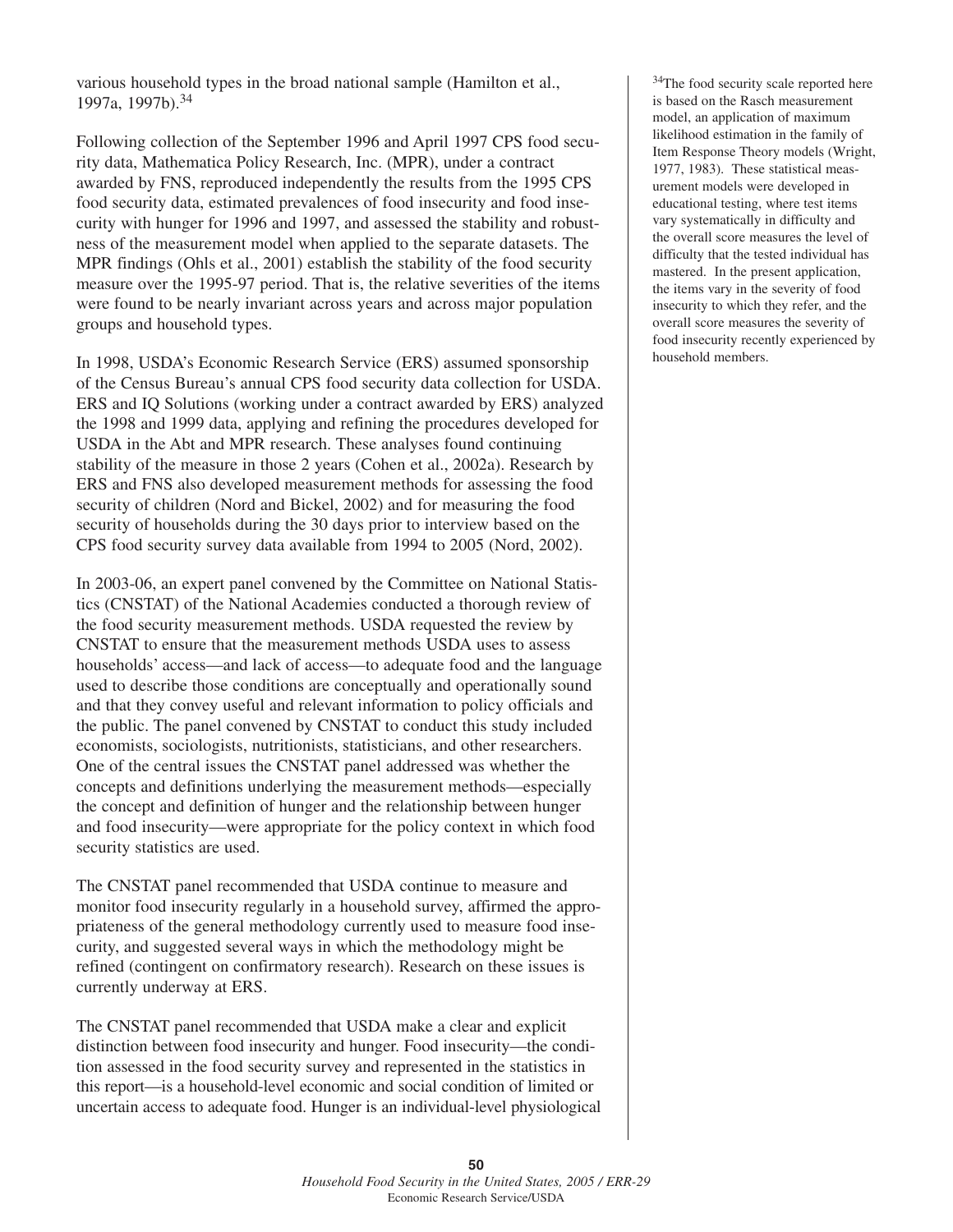condition that may result from food insecurity. The word "hunger," the panel stated in its final report, "...should refer to a potential consequence of food insecurity that, because of prolonged, involuntary lack of food, results in discomfort, illness, weakness, or pain that goes beyond the usual uneasy sensation." To measure hunger in this sense would require collection of more detailed and extensive information on physiological experiences of individual household members than could be accomplished effectively in the context of the CPS-FSS. In the CPS-FSS, one person provides information on all household members, and the basic CPS, which carries the CPS-FSS as a supplement, is focused primarily on employment and other labor force issues. The panel recommended, therefore, that new methods be developed to measure hunger and that a national assessment of hunger be conducted using an appropriate survey of individuals rather than a survey of households.

The CNSTAT panel also recommended that USDA consider alternate labels to convey the severity of food insecurity without using the word "hunger," since hunger is not adequately assessed in the food security survey. USDA concurs with this recommendation and, accordingly, has introduced the new labels "low food security" and "very low food security" to replace "food insecurity without hunger" and "food insecurity with hunger," respectively, in this year's report. USDA is collaborating with partners in the food security measurement community to explore how best to implement other recommendations of the CNSTAT panel.

A large number of independent researchers in the academic and nutrition communities also have used the U.S. food security survey module and food security scale to assess the severity and prevalence of food insecurity in various population groups. One general result of these studies has been to verify the consistency of the measurement construct and the robustness of the measurement method in diverse populations and survey contexts. A summary list of many of these studies is available from the Brandeis University Center on Hunger and Poverty at www.centeronhunger.org.

Nonetheless, the following caveats need to be kept in mind when interpreting the prevalence estimates in this report:

- $\bullet$  The Current Population Survey, which carries the food security survey as a supplement, is representative of the noninstitutionalized population of the United States. It is based on a complete address list of sampled areas (counties and metropolitan areas), but does not include homeless persons who are not in shelters. This may result in an underestimate of the number of persons with very low food security.
- $\bullet$  Case study and ethnographic research suggests that some parents are reluctant to report inadequate food intake for their children even when it has occurred (Hamilton et al., 1997b, p. 88). This may result in an underestimate of the prevalence of very low food security among children based on food security survey data.
- $\bullet$  Small, random measurement errors, combined with the nature of the distribution of households across the range of severity of food insecurity, may result in a modest overestimate of food insecurity and very low food security. False positives—the incorrect classification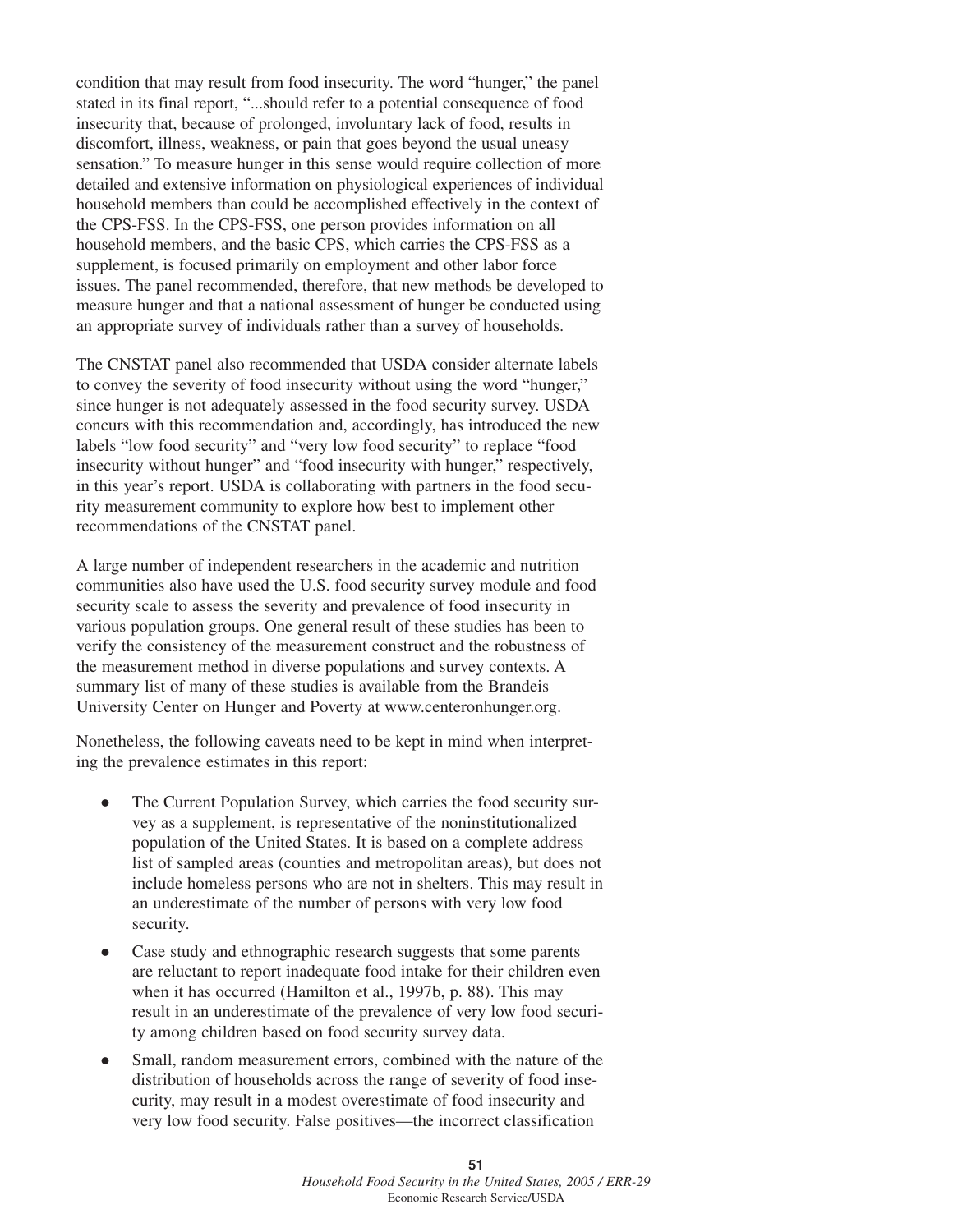of food-secure households as food insecure—are more likely than false negatives because there are more households just above the food insecurity threshold than in a similar range just below it. (Most households are food secure, and the number in each range of severity declines as severity increases.) The same is true at the very-lowfood-security threshold (Hamilton et al., 1997a, p. 65; Hamilton et al., 1997b, p. 89).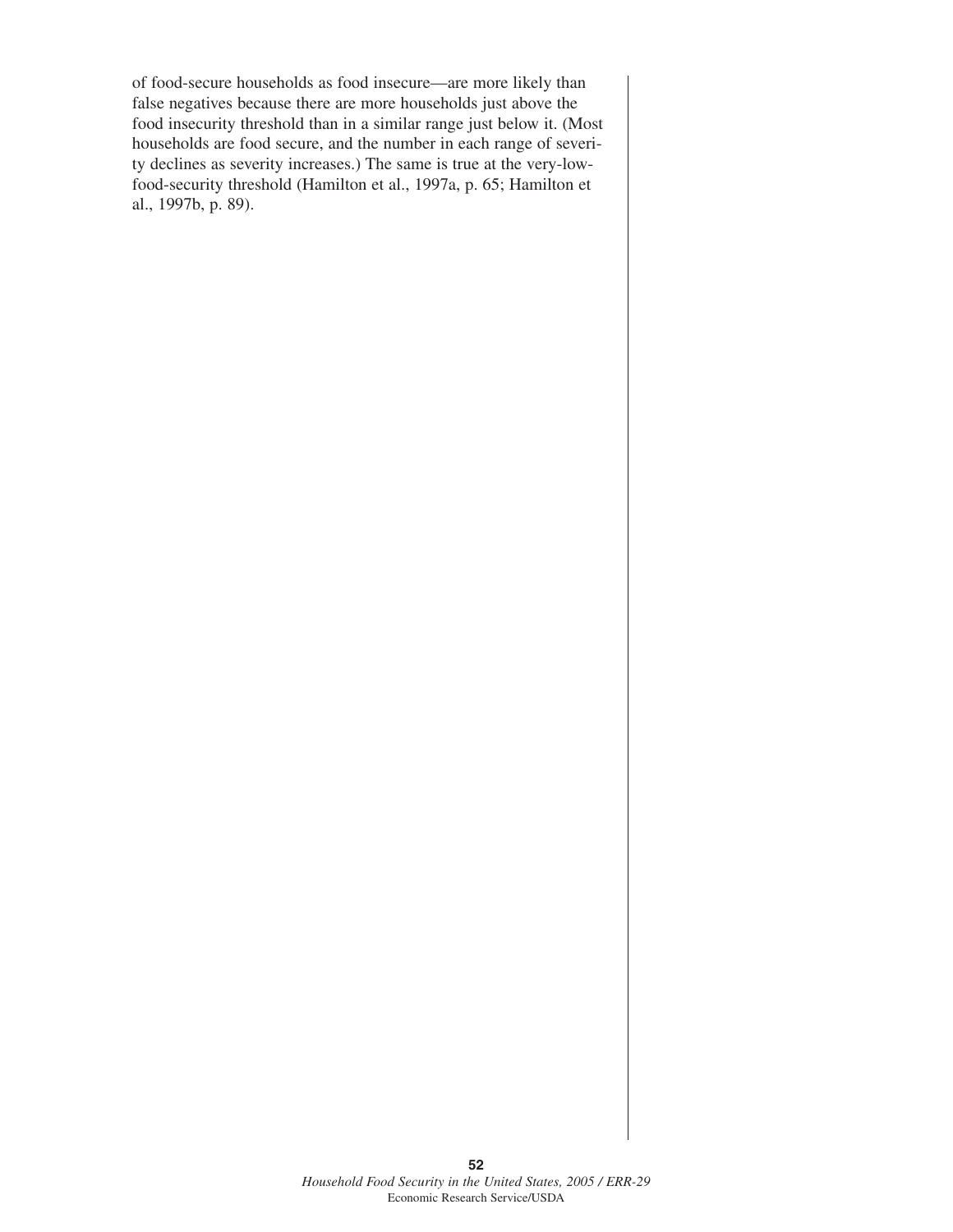## **Appendix C. USDA's Thrifty Food Plan**

The Thrifty Food Plan—developed by USDA—serves as a national standard for a nutritious diet at low cost. It represents a set of "market baskets" of food that people of specific age and gender could consume at home to maintain a healthful diet that meets current dietary standards, taking into account the food consumption patterns of U.S. households. The cost of the meal plan for each age/gender category is calculated based on average national food prices adjusted for inflation.<sup>35</sup>

The cost of the market basket for a household is further adjusted by household size to account for economies of scale. The cost of the Thrifty Food Plan is used in this report to adjust household spending on food so that spending can be compared meaningfully among households of different sizes and age-gender compositions. It provides a baseline that takes into account differences in households' calorie and nutrient requirements due to these differences in household composition. This appendix provides background information on the Thrifty Food Plan and details of how it is calculated for each household.

In 1961, USDA developed four cost-specific, nutritionally balanced food plans: Economy, Low-cost, Moderate-cost, and Liberal. The food plans were developed by studying the food- purchasing patterns of households in the United States and modifying these choices by the least amount necessary to meet nutritional guidelines at specific cost objectives. The Economy Food Plan and the Thrifty Food Plan that replaced it at the same designated cost level in 1975 have been used for a number of important policy and statistical purposes over the years. In the 1960s, a low-income threshold based on the Economy Food Plan was adopted as the official poverty threshold of the United States (Citro and Michael, 1995, p. 110). The cost of the Thrifty Food Plan is used by USDA's Food and Nutrition Service as a basis for determining families' maximum food stamp allotments.<sup>36</sup>

The Thrifty Food Plan was last revised by USDA's Center for Nutrition Policy and Promotion (CNPP) in 1999. This was done to reflect updated dietary recommendations and food composition data and current food prices and consumption patterns, while maintaining the cost at the level of the previous market baskets (USDA, 1999). CNPP updates the cost of each of USDA's four food plans monthly to reflect changes in food prices, as measured by the Consumer Price Index for specific food categories. Table C-1 lists estimated weekly costs of the four USDA food plans for the month of December 2005—the month the 2005 CPS food security survey was conducted.

The cost of the Thrifty Food Plan was calculated for each household in the food security survey, based on the information in table C-1, and was used as a baseline for comparing food expenditures across different types of households.<sup>37</sup> The food plan costs in table C-1 are given for individuals in the context of four-person families. For households that are larger or smaller than four persons, the costs must be adjusted for economies of scale, as specified in the first footnote of table C-1. For example, the weekly Thrifty Food Plan cost for a household composed of a married couple with no children, ages 29

<sup>35</sup>The costs of the Thrifty Food Plan for residents of Alaska and Hawaii are calculated based on State food prices rather than average national food prices.

<sup>36</sup>The Thrifty Food Plan was revised several times over the years (with major changes in 1983 and 1999) in order to take into account new information about nutritional needs, nutritional values of foods, food consumption preferences, and food prices (Kerr et al., 1984; USDA, 1999). In these revisions, USDA gave attention both to cost containment—keeping the cost of the Thrifty Food Plan near the food stamp benefit level—and to the buying patterns of households (Citro and Michael, 1995, p. 111).

37For residents in Alaska and Hawaii, the Thrifty Food Plan costs were adjusted upward by 14.6 percent and 43.7 percent, respectively, to reflect the higher cost of the Thrifty Food Plan in those States.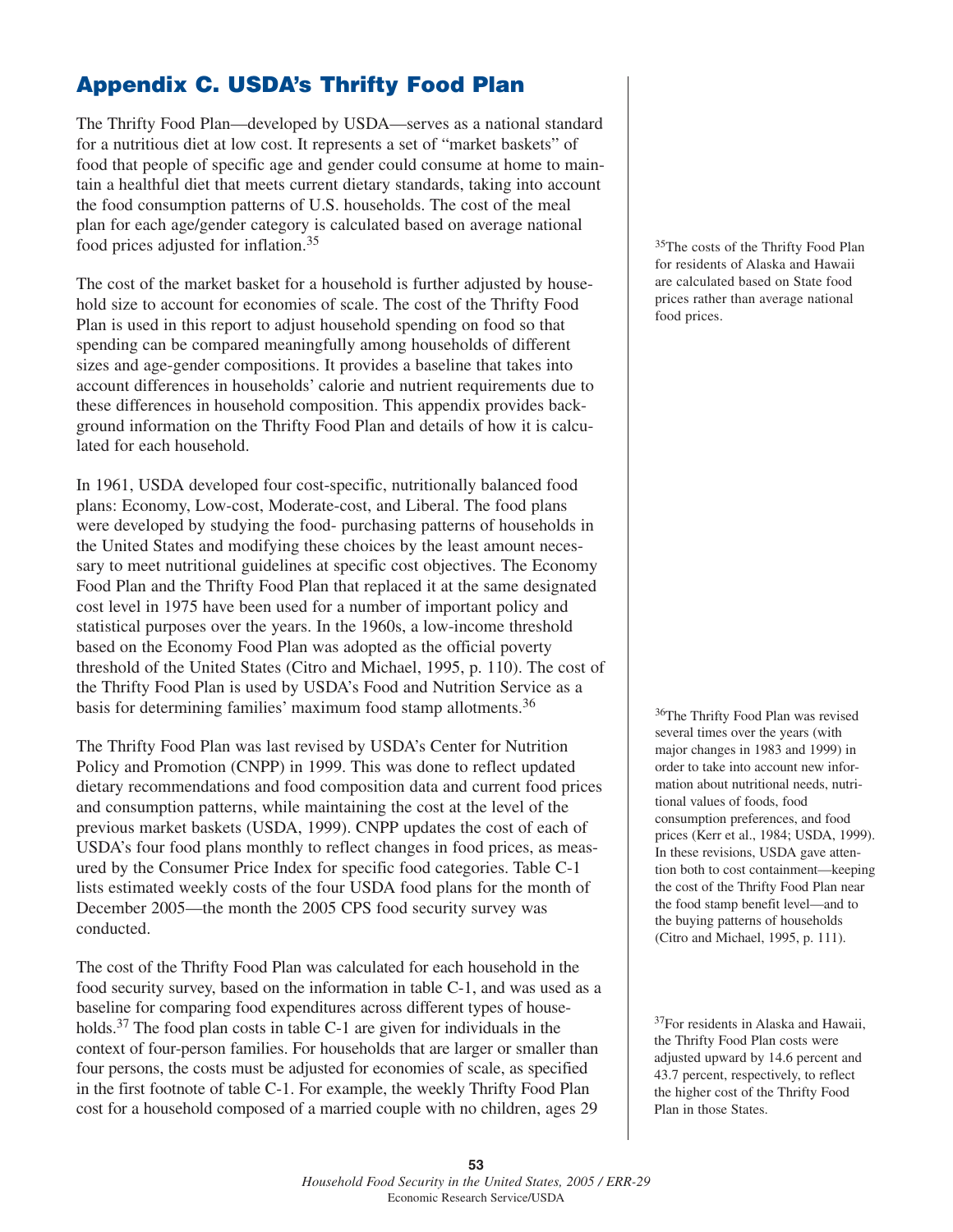| Weekly cost of USDA food plans: cost of food at home at four levels, December 2005 |              |               |                    |              |  |  |  |  |  |
|------------------------------------------------------------------------------------|--------------|---------------|--------------------|--------------|--|--|--|--|--|
| Age-gender group <sup>1</sup>                                                      | Thrifty plan | Low-cost plan | Moderate-cost plan | Liberal plan |  |  |  |  |  |
|                                                                                    |              |               | <b>Dollars</b>     |              |  |  |  |  |  |
| Child:                                                                             |              |               |                    |              |  |  |  |  |  |
| 1 year <sup>2</sup>                                                                | 18.10        | 22.80         | 26.60              | 32.20        |  |  |  |  |  |
| 2 years                                                                            | 18.10        | 22.50         | 26.90              | 32.40        |  |  |  |  |  |
| 3-5 years                                                                          | 19.90        | 24.70         | 30.50              | 36.80        |  |  |  |  |  |
| 6-8 years                                                                          | 25.10        | 33.30         | 41.10              | 48.00        |  |  |  |  |  |
| 9-11 years                                                                         | 29.40        | 37.40         | 48.00              | 55.80        |  |  |  |  |  |
| Male:                                                                              |              |               |                    |              |  |  |  |  |  |
| $12-14$ years                                                                      | 30.60        | 42.30         | 52.30              | 61.90        |  |  |  |  |  |
| $15-19$ years                                                                      | 31.70        | 43.70         | 54.50              | 63.40        |  |  |  |  |  |
| $20-50$ years                                                                      | 33.90        | 43.60         | 54.40              | 66.50        |  |  |  |  |  |
| 51 years and over                                                                  | 30.90        | 41.60         | 51.30              | 61.70        |  |  |  |  |  |
| Female:                                                                            |              |               |                    |              |  |  |  |  |  |
| $12-19$ years                                                                      | 30.50        | 36.70         | 44.50              | 53.70        |  |  |  |  |  |
| $20-50$ years                                                                      | 30.60        | 38.00         | 46.50              | 60.00        |  |  |  |  |  |
| 51 years and over                                                                  | 30.20        | 37.00         | 46.10              | 55.40        |  |  |  |  |  |
| Examples of families                                                               |              |               |                    |              |  |  |  |  |  |
| Couple: 20-50 years<br>1.<br>Couple, 20-50 years,<br>2.<br>with 2 children         | 70.90        | 89.80         | 111.00             | 139.10       |  |  |  |  |  |
| ages 2 and 3-5 years                                                               | 102.50       | 128.80        | 158.30             | 195.60       |  |  |  |  |  |

1The costs given are for individuals in 4-person families. For individuals in other-size families, the following adjustments are suggested: 1-person, add 20 percent; 2-person, add 10 percent; 3-person, add 5 percent; 5- or 6-person, subtract 5 percent; 7- (or more) person, subtract 10 percent.

2USDA does not have official food plan cost estimates for children less than 1-year old. Since the Thrifty Food Plan identifies the most economical sources of food, in this analysis we assume a food plan based on breastfeeding. We arbitrarily set the cost of feeding a child under 1-year old at half the cost of feeding a 1-year old child, in order to account for the added food intake of mothers and other costs associated with breastfeeding. While this estimate is rather arbitrary, it affects only 2.5 percent of households in our analysis.

Source: USDA, Center for Nutrition Policy and Promotion, http://www.usda.gov/cnpp/FoodPlans/Updates/fooddec05.pdf.

(husband) and 30 (wife), is given by adding the individual Thrifty Food Plan costs for the husband (\$33.90) and wife (\$30.60) and adjusting the total upward by 10 percent. The adjusted total (\$70.90) represents the cost of the Thrifty Food Plan for this type of household.

Table C-1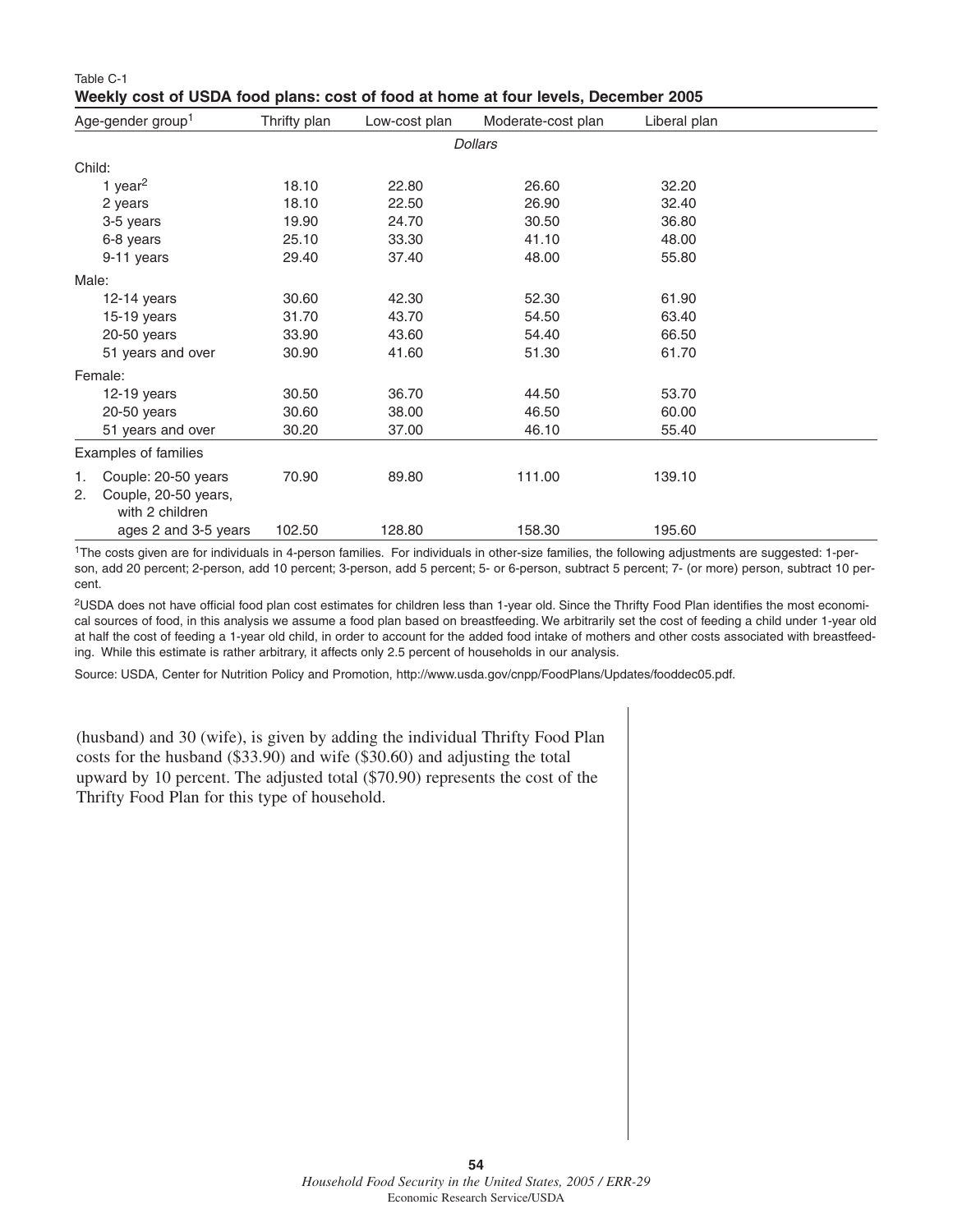## **Appendix D. Prevalence Rates of Food Insecurity by State, 1996-98, 2000-2002, and 2003-05**

State-level prevalence rates of food insecurity and very low food security for the period 2003-05 are compared with 3-year average rates for 2000-02 and 1996-98 in table D-1. The statistics for 2003-05 are repeated from table 7. The statistics for the two earlier periods were reported previously in Household Food Security in the United States, 2002 (Nord et al., 2003). The statistics for 1996-98 presented here and in Household Food Security in the United States, 2002 were revised from those reported in Prevalence of Food Insecurity and Hunger, by State, 1996-1998 (Nord et al., 1999) to adjust for differences in data collection procedures in the two periods.<sup>38</sup>

In four States—Florida, Hawaii, North Dakota, and Oregon—prevalence rates of food insecurity declined from 2000-02 to 2003-05 by statistically significant percentages, while 15 States registered statistically significant increases. The prevalence of very low food security increased by statistically significant percentages in 14 States and the District of Columbia during that period, and no State registered a statistically significant decline.<sup>39</sup>

Statistically significant changes from 1996-98 to 2003-05 were as follows: Prevalence rates of food insecurity declined in 6 States and increased in 17 States. Prevalence rates of very low food security declined in 5 States and increased in 15 States.

38To reduce the burden on survey respondents, households—especially those with higher incomes—that report no indication of any food access problems on two or three "screener" questions are not asked the questions in the food security module. They are classified as food secure. Screening procedures in the CPS food security surveys were modified from year to year prior to 1998 to achieve an acceptable balance between accuracy and respondent burden. Since 1998, screening procedures have remained unchanged. The older, more restrictive screening procedures depressed prevalence estimates—especially for food insecurity—compared with those in use since 1998 because a small proportion of food insecure households were screened out along with those that were food secure. To provide an appropriate baseline for assessing changes in State prevalence rates of food insecurity, statistics from the 1996-98 report were adjusted upward to offset the estimated the effects of the earlier screening procedures on each States' prevalence rates. The method used to calculate these adjustments was described in detail in *Household Food Security in the United States, 2001* (Nord et al., 2002), appendix D.

<sup>39</sup>Seasonal effects on food security measurement (discussed in section 1) probably bias prevalence rates for 1996-98 and 2000-02 upward somewhat compared with 2003-05. At the national level, this effect may have raised the measured prevalence rate of food insecurity in 1996-98 by about 0.8 percentage points and the prevalence rate of very low food security by about 0.4 percentage points. Effects for the period 2000-02 were probably about half as large. However, seasonal effects may have differed from State to State.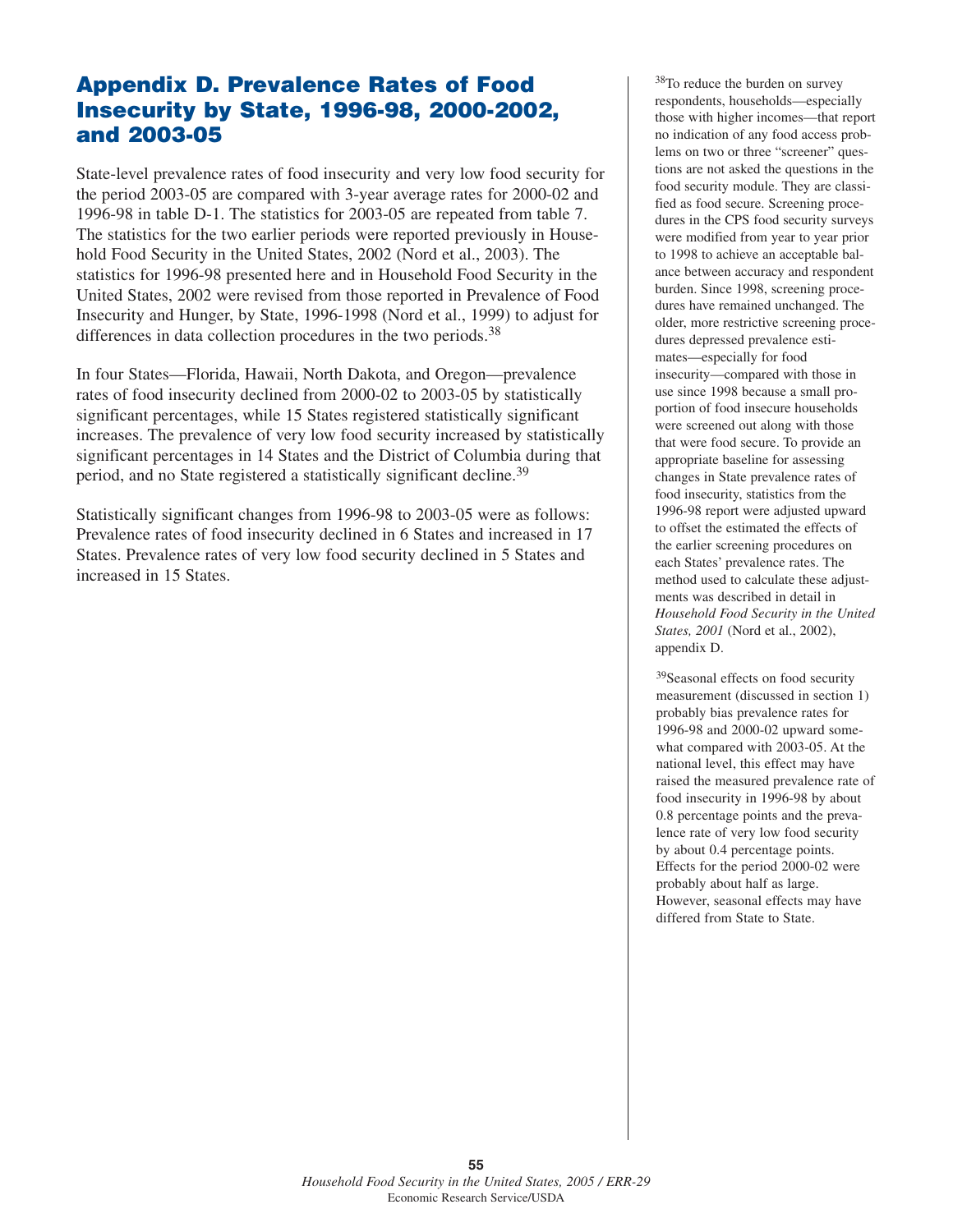#### Table D-1 **Prevalence of household-level food insecurity and very low food security by State, 1996-98 (average), 2000-02 (average), and 2003-05 (average)1**

|                        | Food Insecurity (low or very low food security) |                    |                     | Very low food security           |                                  |                    |                    |                     |                                             |                    |
|------------------------|-------------------------------------------------|--------------------|---------------------|----------------------------------|----------------------------------|--------------------|--------------------|---------------------|---------------------------------------------|--------------------|
| <b>State</b>           | Average<br>2003-05                              | Average<br>2000-02 | Average<br>1996-981 | Change<br>2000-02 to<br>2003-05* | Change<br>1996-98 to<br>2003-05* | Average<br>2003-05 | Average<br>2000-02 | Average<br>1996-981 | Change<br>2000-02 to 1996-98 to<br>2003-05* | Change<br>2003-05* |
|                        |                                                 | Percent-           |                     |                                  | Percentage points                |                    | Percent-           |                     | Percentage points                           |                    |
| U.S.                   | 11.4                                            | 10.8               | 11.3                | $0.6*$                           | 0.1                              | 3.8                | 3.3                | 3.7                 | $0.5*$                                      | 0.1                |
| AK                     | 12.2                                            | 11.8               | 8.7                 | .4                               | $3.5*$                           | 4.9                | 4.3                | 3.6                 | .6                                          | 1.3                |
| AL                     | 12.3                                            | 12.5               | 12.5                | $-.2$                            | $-.2$                            | 3.4                | 3.7                | 3.3                 | $-0.3$                                      | .1                 |
| AR                     | 14.7                                            | 14.6               | 13.7                | $\cdot$ 1                        | 1.0                              | 5.6                | 4.4                | 4.8                 | 1.2                                         | $.8*$              |
| $\mathsf{A}\mathsf{Z}$ | 12.2                                            | 12.5               | 14.6                | $-.3$                            | $-2.4$                           | 3.8                | 3.7                | 4.3                 | $\cdot$ 1                                   | $-.5$              |
| ${\sf CA}$             | 11.7                                            | 11.7               | 13.3                | $.0\,$                           | $-1.6*$                          | 3.6                | 3.5                | 4.3                 | $\cdot$ 1                                   | $-.7*$             |
| CO                     | 12.0                                            | 9.2                | 10.8                | $2.8*$                           | $1.2*$                           | 3.9                | 2.8                | 3.8                 | $1.1*$                                      | $\cdot$ 1          |
| <b>CT</b>              | 8.2                                             | 7.6                | 11.0                | .6                               | $-2.8$                           | 2.6                | 2.8                | 4.1                 | $-2$                                        | $-1.5$             |
| $\mathsf{DC}$          | 11.4                                            | 9.3                | 13.7                | $2.1*$                           | $-2.3$                           | 3.8                | 2.3                | 4.7                 | $1.5*$                                      | $-0.9$             |
| DE                     | 6.6                                             | 6.8                | 8.1                 | $-2$                             | $-1.5$                           | 1.9                | 1.9                | 2.9                 | $.0 \,$                                     | $-1.0$             |
| FL.                    | 9.4                                             | 11.8               | 13.2                | $-2.4*$                          | $-3.8*$                          | 3.5                | 3.7                | 4.5                 | $-.2$                                       | $-1.0*$            |
| GA                     | 12.4                                            | 12.9               | 10.9                | $-.5$                            | 1.5                              | 5.1                | 3.5                | 3.4                 | $1.6*$                                      | $1.7*$             |
| HI                     | 7.8                                             | 11.9               | 12.9                | $-4.1*$                          | $-5.1*$                          | 2.8                | 3.6                | 3.1                 | $-0.8$                                      | $-3$               |
| IA                     | 10.9                                            | 9.1                | 8.0                 | $1.8*$                           | $2.9*$                           | 3.5                | 2.8                | 2.6                 | $.7\,$                                      | $.9\,$             |
| ID                     | 14.1                                            | 13.7               | 11.3                | .4                               | $2.8*$                           | 3.7                | 4.3                | 3.3                 | $-6$                                        | .4                 |
| IL                     | 9.1                                             | 8.6                | 9.6                 | .5                               | $-.5$                            | 3.2                | 2.7                | 3.2                 | $.5\,$                                      | .0                 |
| ${\sf IN}$             | 11.1                                            | 8.9                | 9.0                 | $2.2*$                           | $2.1*$                           | 4.1                | 2.8                | 2.9                 | $1.3*$                                      | $1.2*$             |
| KS                     | 12.3                                            | 11.7               | 11.5                | .6                               | .8                               | 4.6                | 3.9                | 4.2                 | $.7\,$                                      | .4                 |
| KY                     | 12.8                                            | 10.8               | 9.7                 | $2.0*$                           | $3.1*$                           | 4.2                | 2.9                | 3.4                 | $1.3*$                                      | .8                 |
| LA                     | 12.8                                            | 13.1               | 14.4                | $-.3$                            | $-1.6$                           | 3.6                | 2.9                | 4.4                 | .7                                          | $-0.8$             |
| MA                     | 7.8                                             | 6.4                | 7.5                 | 1.4                              | $.3\,$                           | 3.0                | 2.1                | 2.1                 | $.9*$                                       | .9 $^{\star}$      |
| <b>MD</b>              | 9.4                                             | 8.2                | 8.7                 | 1.2                              | .7                               | 3.6                | 2.9                | 3.3                 | .7                                          | $.3\,$             |
| ME                     | 12.3                                            | 9.0                | 9.8                 | $3.3*$                           | $2.5*$                           | 4.6                | 2.8                | 4.0                 | $1.8*$                                      | .6                 |
| MI                     | 11.5                                            | 9.2                | 9.6                 | $2.3*$                           | $1.9*$                           | 4.1                | 3.0                | 3.1                 | $1.1*$                                      | $1.0*$             |
| <b>MN</b>              | 7.7                                             | 7.1                | 8.6                 | ${\bf .6}$                       | $-.9$                            | 3.0                | 2.2                | 3.1                 | $\boldsymbol{.8}$                           | $-1$               |
| <b>MO</b>              | 11.7                                            | 9.9                | 10.1                | $1.8*$                           | $1.6*$                           | 4.0                | 3.3                | 3.0                 | $.7^*$                                      | $1.0*$             |
| <b>MS</b>              | 16.5                                            | 14.8               | 14.6                | $1.7*$                           | 1.9                              | 4.4                | 4.5                | 4.2                 | $-1$                                        | $.2\,$             |
| MT                     | 11.2                                            | 12.8               | 11.2                | $-1.6$                           | $.0\,$                           | 4.6                | 4.1                | 3.0                 | $.5\,$                                      | $1.6*$             |
| NC                     | 13.2                                            | 12.3               | 9.8                 | .9                               | $3.4*$                           | 4.5                | 3.7                | 2.7                 | $\boldsymbol{.8}$                           | $1.8*$             |
| <b>ND</b>              | 6.4                                             | 8.1                | 5.5                 | $-1.7*$                          | $.9\,$                           | 2.2                | 2.0                | 1.6                 | $\cdot$                                     | $.6*$              |
| <b>NE</b>              | 10.3                                            | 10.7               | 8.7                 | $-4$                             | $1.6*$                           | 4.0                | 3.1                | 2.5                 | .9                                          | $1.5*$             |
| <b>NH</b>              | 6.5                                             | 6.7                | 8.6                 | $-.2$                            | $-2.1*$                          | 2.2                | 2.1                | 3.1                 | $\cdot$ 1                                   | $-.9$              |
| $\mathsf{N}\mathsf{J}$ | 8.1                                             | 8.5                | 8.9                 | $-4$                             | $-.8$                            | 2.6                | 2.7                | 3.1                 | $-1$                                        | $-.5*$             |
| <b>NM</b>              | 16.8                                            | 14.3               | 16.5                | 2.5                              | .3                               | 5.7                | 3.8                | 4.8                 | $1.9*$                                      | $.9\,$             |
| <b>NV</b>              | 8.4                                             | 9.3                | 10.4                | $-0.9$                           | $-2.0$                           | 3.0                | 3.3                | 4.0                 | $-3$                                        | $-1.0$             |
| <b>NY</b>              | 10.4                                            | 9.4                | 11.9<br>9.7         | $1.0*$                           | $-1.5*$<br>$2.9*$                | 3.1<br>3.8         | 2.9                | 4.1<br>3.5          | $\cdot$<br>$.5\,$                           | $-1.0*$<br>.3      |
| OH<br>OK               | 12.6<br>14.6                                    | 9.8<br>14.3        | 13.1                | $2.8*$<br>$.3\,$                 | 1.5                              | 4.8                | 3.3<br>5.1         | 4.2                 | $-.3$                                       | $\cdot 6$          |
| OR                     | 11.9                                            | 13.7               | 14.2                | $-1.8*$                          | $-2.3$                           | 3.9                | 5.0                | 6.0                 | $-1.1$                                      | $-2.1*$            |
| PA                     | 9.8                                             | 9.4                | 8.3                 | .4                               | $1.5*$                           | 2.9                | 2.7                | 2.6                 | $\cdot$                                     | $.3\,$             |
| RI                     | 12.4                                            | 10.1               | 10.2                | $2.3*$                           | $2.2*$                           | 4.1                | 3.4                | 2.7                 | .7                                          | $1.4*$             |
| SC                     | 15.5                                            | 12.3               | 11.0                | $3.2*$                           | $4.5*$                           | 6.3                | 4.3                | 3.5                 | $2.0*$                                      | $2.8*$             |
| SD                     | 9.5                                             | $8.0\,$            | 8.2                 | $1.5*$                           | $1.3*$                           | 3.2                | 2.2                | 2.2                 | $1.0*$                                      | $1.0*$             |
| <b>TN</b>              | 13.0                                            | 11.3               | 11.8                | 1.7                              | $1.2$                            | 4.2                | 3.3                | 4.4                 | $.9\,$                                      | $-.2$              |
| TX                     | 16.0                                            | 14.8               | 15.2                | 1.2                              | $\boldsymbol{.8}$                | 5.1                | 4.1                | $5.5\,$             | $1.0*$                                      | $-.4$              |
| UT                     | 14.5                                            | 15.2               | 10.3                | $-.7$                            | $4.2*$                           | 5.1                | 4.6                | 3.1                 | $.5\,$                                      | $2.0*$             |
| VA                     | 8.4                                             | $7.3$              | 10.2                | 1.1                              | $-1.8$                           | 2.7                | 1.8                | 3.0                 | .9 $^{\star}$                               | $-.3$              |
| VT                     | 9.5                                             | 9.0                | 8.8                 | $.5\,$                           | .7                               | 3.9                | 2.4                | 2.7                 | $1.5*$                                      | $1.2*$             |
| <b>WA</b>              | 11.2                                            | 12.3               | 13.2                | $-1.1$                           | $-2.0*$                          | 3.9                | 4.4                | 4.7                 | $-.5$                                       | $-0.8$             |
| WI                     | 9.5                                             | 8.1                | 8.5                 | $1.4*$                           | 1.0                              | 2.7                | 3.3                | 2.6                 | $-6$                                        | $\cdot$ 1          |
| <b>WV</b>              | 8.9                                             | 9.4                | 9.5                 | $-.5$                            | $-0.6$                           | 3.0                | 2.7                | 3.1                 | .3                                          | $-.1$              |
| <b>WY</b>              | 11.1                                            | 10.7               | 9.9                 | .4                               | 1.2                              | 4.1                | 4.3                | 3.5                 | $-.2$                                       | .6                 |

\*Change was statistically significant with 90-percent confidence (t > 1.645).

<sup>1</sup> Statistics for 1996-98 were revised to account for changes in survey screening procedures introduced in 1998.

Source: Prepared by ERS based on Current Population Survey Food Security Supplement data.

**56** *Household Food Security in the United States, 2005 / ERR-29* Economic Research Service/USDA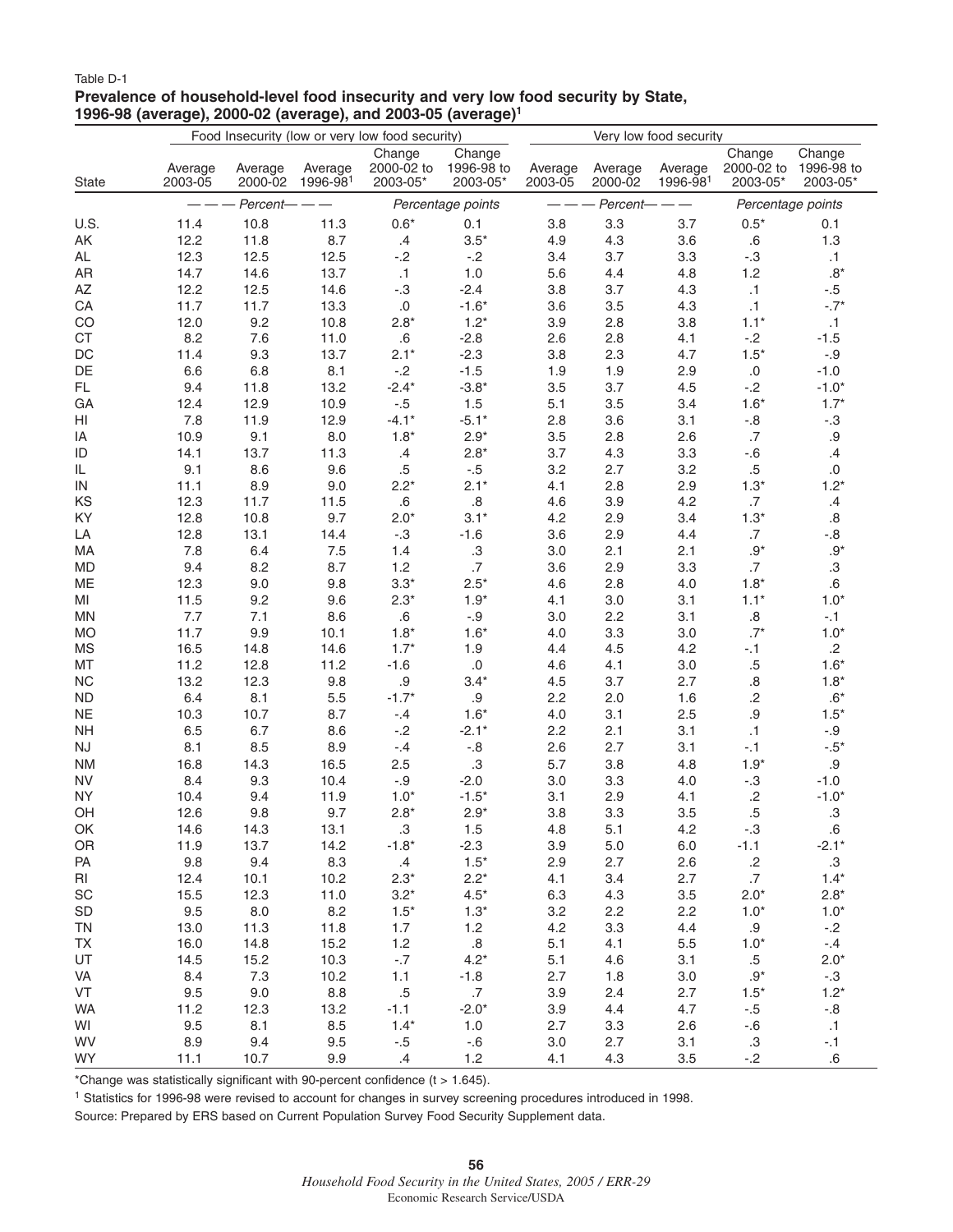## **Appendix E. Food Security During 30 Days Prior to Food Security Survey**

The annual food security survey was initially designed with the primary objective of assessing households' food security during the 12-month period prior to the survey. Some information was also collected with reference to the 30-day period prior to the survey, but before 2005, this included only a subset of the food security questions—those indicating more severe levels of food insecurity.

Beginning with the 2005 survey, information on the full set of food security questions was collected for both the 30 days and 12 months prior to the survey. Households that responded affirmatively to the 12-month question were asked whether the same behavior, experience, or condition occurred during the last 30 days. Responses to these questions were used to assess the food security status of households during the 30 days prior to the survey, following the same protocols that were used for the 12-month measure. The new methodology supports estimates for food security, low food security, and very low food security during the 30-day period prior to the survey, whereas the older methodology supported only estimates of very low food security.

About 94 percent of households were food secure throughout the 30-day period from mid-November to mid-December 2005 (table E-1).<sup>40</sup> About 6.7 million households (5.9 percent) were food insecure at some time during that period, including 2.5 million (2.2 percent) that had very low food security.41

The prevalence of food insecurity during the 30 days from mid-November to mid-December was 54 percent of that for the entire 12 months prior to the survey; the corresponding statistic for very low food security was 57 percent. If food insecurity during this 30-day period was similar to that for other 30 day periods throughout the year, then these comparisons imply that the average household that was food insecure at some time during the year experienced this condition in 6 months of the year, and the average household with very low food security experienced that condition in 7 months of the year.42 However, analysis of food insecurity in different months suggests that food insecurity is somewhat more prevalent in the summer months (July-September) than in March-April and November-December (Cohen et al., 2002a; Nord and Romig, forthcoming), so typical frequencies may be somewhat higher than the 6 and 7 months implied by the December data.

The prevalence rates of food insecurity and very low food security during the 30 days prior to the survey varied across household types following the same general pattern as the 12-month measure. Prevalence rates were lowest for married-couple families with children, households with two or more adults without children, households that included an elderly person, White non-Hispanic households, and households with incomes higher than 185 percent of the poverty line. Prevalence rates were highest for single parents, Blacks, Hispanics, and households with low incomes. Relationships between 30-day and 12-month prevalence rates did not differ greatly across the categories of households listed in table E-1 except that 30-day prevalences were a larger

40 The food security survey was conducted during the week of December 11-17, 2005.

41Because of this change in methodology, the 30-day statistics for very low food security in this report are not directly comparable with 30-day statistics for food insecurity with hunger in previous years' reports. Using the previous years' methodolody, the prevalence of very low food security during the 30 days prior to the December 2005 survey would have been 2.9 percent (essentially unchanged from 2004) compared with 2.1 percent using the new methodology.

<sup>42</sup> The implied frequency of very low food security (7 months) for those experiencing the condition at any time during the year is lower than that reported in previous years (8 to 9 months). The new methodology for measuring very low food security is more consistent with the 12-month measure than was the method used in previous years.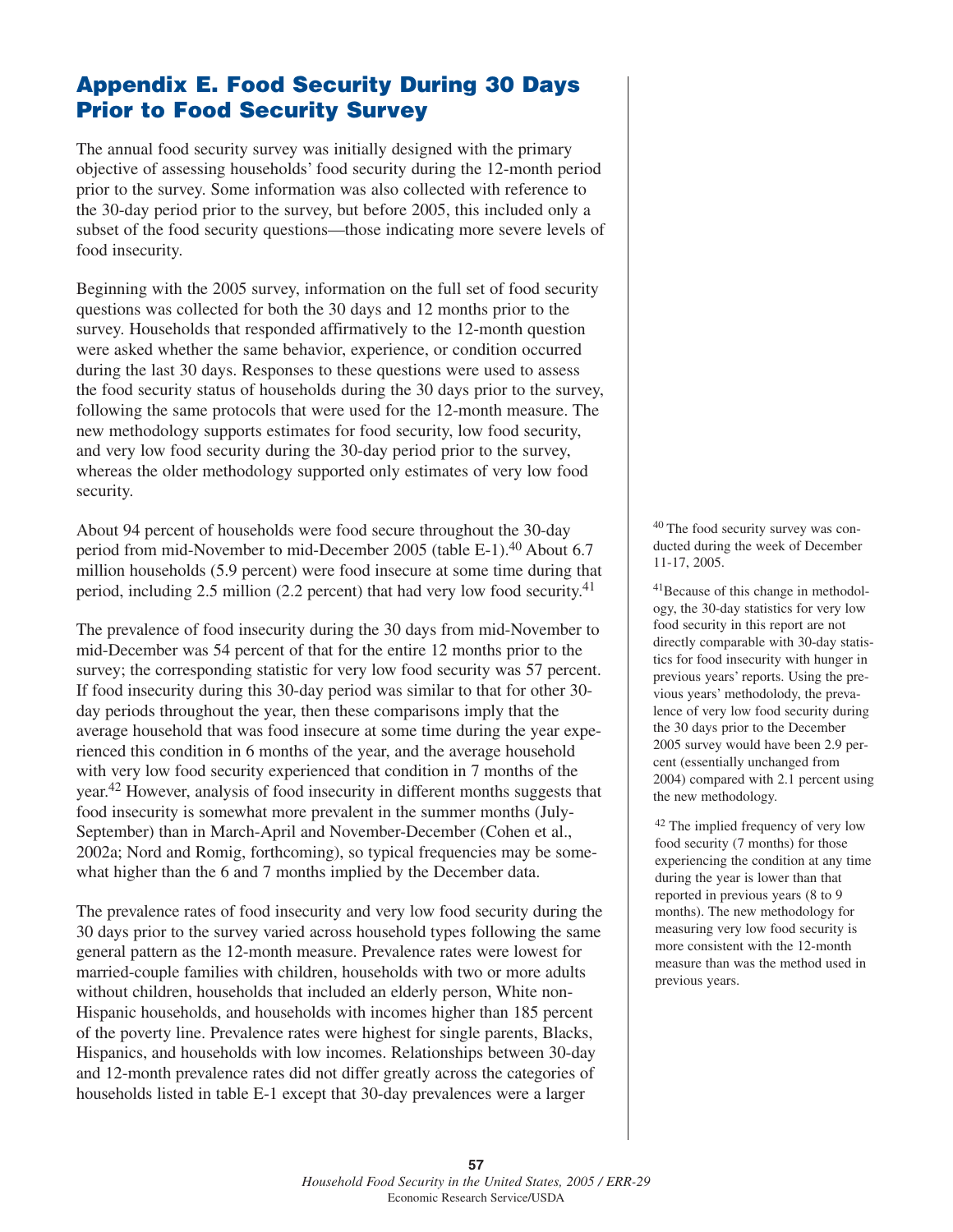#### **Prevalence of food security and food insecurity during the 30 days prior to the food security survey by selected household characteristics, 20051**

|                                         |                    |         |               |       |               | Food insecurity |                   |       |               |
|-----------------------------------------|--------------------|---------|---------------|-------|---------------|-----------------|-------------------|-------|---------------|
|                                         |                    |         |               |       |               |                 |                   |       | Very low      |
| Category                                | Total <sup>1</sup> |         | Food security |       | All           |                 | Low food security |       | food security |
|                                         | 1,000              | 1,000   | Percent       |       | 1,000 Percent |                 | 1,000 Percent     |       | 1,000 Percent |
| All households                          | 114,437            | 107,704 | 94.1          | 6,733 | 5.9           | 4,203           | 3.7               | 2,530 | 2.2           |
| Household composition:                  |                    |         |               |       |               |                 |                   |       |               |
| With children $<$ 18                    | 39,601             | 36,342  | 91.8          | 3,259 | 8.2           | 2,340           | 5.9               | 919   | 2.3           |
| With children $< 6$                     | 17,615             | 16,119  | 91.5          | 1,496 | 8.5           | 1,096           | 6.2               | 400   | 2.3           |
| Married-couple families                 | 26,776             | 25,399  | 94.9          | 1,377 | 5.1           | 1,041           | 3.9               | 336   | 1.3           |
| Female head, no spouse                  | 9,659              | 8,078   | 83.6          | 1,581 | 16.4          | 1,101           | 11.4              | 480   | 5.0           |
| Male head, no spouse                    | 2,536              | 2,298   | 90.6          | 238   | 9.4           | 152             | 6.0               | 86    | 3.4           |
| Other household with child <sup>2</sup> | 630                | 567     | 90.0          | 63    | 10.0          | 46              | 7.3               | 17    | 2.7           |
| With no children < 18                   | 74,836             | 71,362  | 95.4          | 3,474 | 4.6           | 1,863           | 2.5               | 1,611 | 2.2           |
| More than one adult                     | 44,267             | 42,726  | 96.5          | 1,541 | 3.5           | 850             | 1.9               | 691   | 1.6           |
| Women living alone                      | 17,019             | 15,981  | 93.9          | 1,038 | 6.1           | 530             | 3.1               | 508   | 3.0           |
| Men living alone                        | 13,550             | 12,655  | 93.4          | 895   | 6.6           | 483             | 3.6               | 412   | 3.0           |
| With elderly                            | 26,609             | 25,879  | 97.3          | 730   | 2.7           | 502             | 1.9               | 228   | 0.9           |
| Elderly living alone                    | 10,749             | 10,432  | 97.1          | 317   | 2.9           | 212             | 2.0               | 105   | 1.0           |
| Race/ethnicity of households:           |                    |         |               |       |               |                 |                   |       |               |
| White non-Hispanic                      | 82,144             | 78,571  | 95.7          | 3,573 | 4.3           | 2,190           | 2.7               | 1,383 | 1.7           |
| Black non-Hispanic                      | 13,732             | 12,120  | 88.3          | 1,612 | 11.7          | 982             | 7.2               | 630   | 4.6           |
| Hispanic <sup>3</sup>                   | 12,397             | 11,166  | 90.1          | 1,231 | 9.9           | 835             | 6.7               | 396   | 3.2           |
| Other                                   | 6,164              | 5,846   | 94.8          | 318   | 5.2           | 197             | 3.2               | 121   | 2.0           |
| Household income-to-poverty ratio:      |                    |         |               |       |               |                 |                   |       |               |
| Under 1.00                              | 12,646             | 10,026  | 79.3          | 2,620 | 20.7          | 1,588           | 12.6              | 1,032 | 8.2           |
| <b>Under 1.30</b>                       | 17,264             | 13,978  | 81.0          | 3,286 | 19.0          | 1,980           | 11.5              | 1,306 | 7.6           |
| <b>Under 1.85</b>                       | 27,205             | 22,909  | 84.2          | 4,296 | 15.8          | 2,630           | 9.7               | 1,666 | 6.1           |
| 1.85 and over                           | 65,030             | 63,361  | 97.4          | 1,669 | 2.6           | 1,068           | 1.6               | 601   | 0.9           |
| Income unknown                          | 22,202             | 21,434  | 96.5          | 768   | 3.5           | 505             | 2.3               | 263   | 1.2           |
| Area of residence: <sup>4</sup>         |                    |         |               |       |               |                 |                   |       |               |
| Inside metropolitan area                | 94,945             | 89,422  | 94.2          | 5,523 | 5.8           | 3,436           | 3.6               | 2,087 | 2.2           |
| In principal cities <sup>5</sup>        | 31,708             | 29,366  | 92.6          | 2,342 | 7.4           | 1,384           | 4.4               | 958   | 3.0           |
| Not in principal cities                 | 46,998             | 44,845  | 95.4          | 2,153 | 4.6           | 1,389           | 3.0               | 764   | 1.6           |
| Outside metropolitan area               | 19,492             | 18,280  | 93.8          | 1,212 | 6.2           | 768             | 3.9               | 444   | 2.3           |
| Census geographic region:               |                    |         |               |       |               |                 |                   |       |               |
| Northeast                               | 21,196             | 20,221  | 95.4          | 975   | 4.6           | 662             | 3.1               | 313   | 1.5           |
| Midwest                                 | 26,387             | 24,752  | 93.8          | 1,635 | 6.2           | 1,026           | 3.9               | 609   | 2.3           |
| South                                   | 41,653             | 39,042  | 93.7          | 2,611 | 6.3           | 1,555           | 3.7               | 1,056 | 2.5           |
| West                                    | 25,202             | 23,689  | 94.0          | 1,513 | 6.0           | 961             | 3.8               | 552   | 2.2           |

1The 30-day prevalence rates refer to the 30-day period from mid-November to mid-December; the survey was conducted during the week of December 12-18, 2004. Totals exclude households whose food security status is unknown because they did not give a valid response to any of the questions in the food security scale. In 2005, these represented 395,000 households (0.3 percent of all households.) The 30-day statistics for very low food security are based on a different methodology than 30-day statistics on food insecurity with hunger reported in previous years and are not comparable.

2Households with children in complex living arrangements, e.g., children of other relatives or unrelated roommate or boarder.

3Hispanics may be of any race.

4Metropolitan area residence is based on 2003 Office of Management and Budget delineation.

<sup>5</sup>Households within incorporated areas of the largest cities in each metropolitan area. Residence inside or outside of principal cities is not identified for about 17 percent of households in metropolitan statistical areas.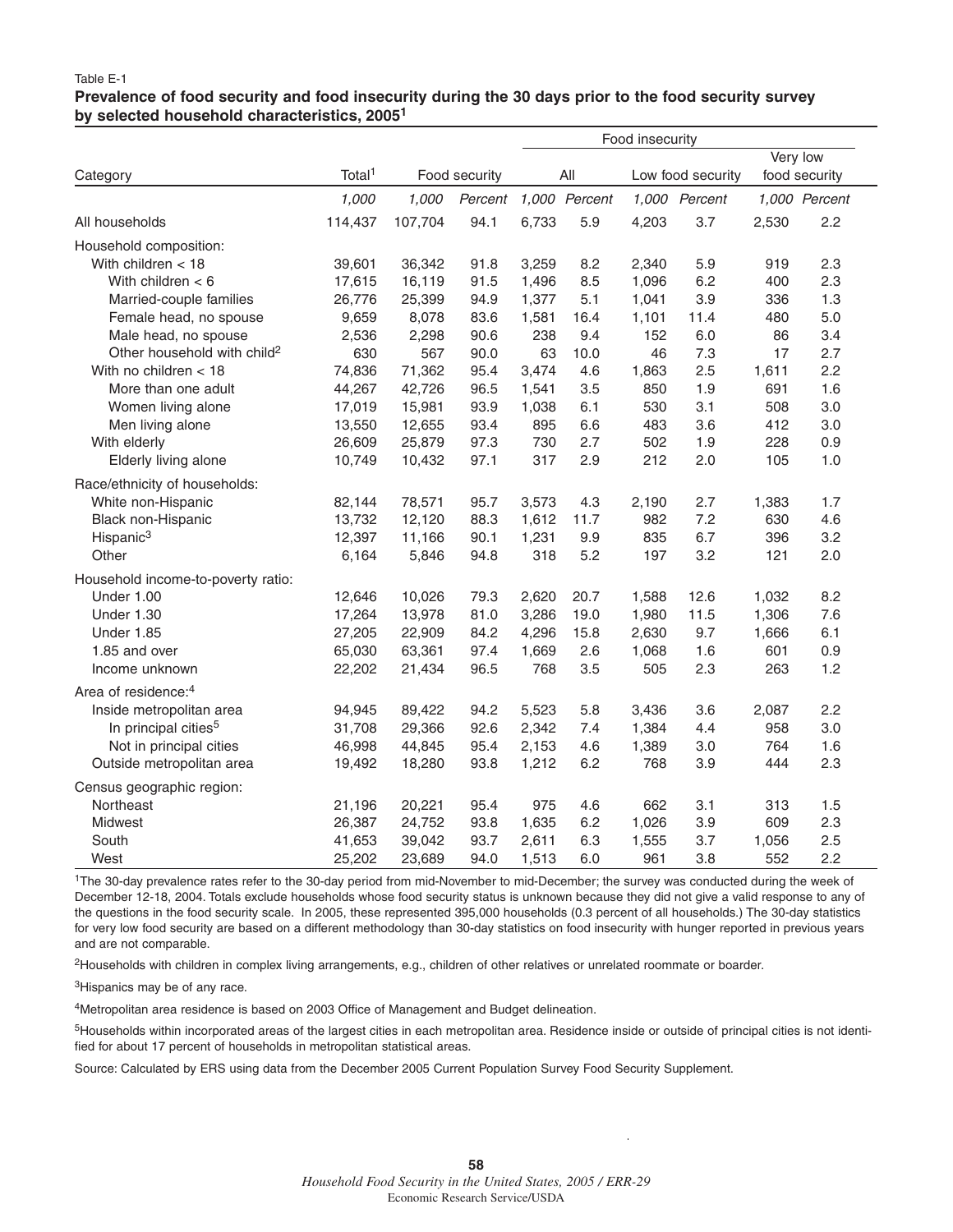proportion of 12-month prevalences in households with lower incomes than in those with incomes above 185 percent of the poverty line.

The 30-day food security measure facilitates a more temporally precise analysis of the relationship between households' food insecurity and their use of Federal and community food assistance programs than does the 12 month measure. That is, measured food insecurity and reported use of food assistance programs are more likely to refer to contemporaneous conditions when both are referenced to the previous 30 days than when one or both is referenced to the previous 12 months. For households that left the Food Stamp Program during the year, the 30-day measure of food security can also provide information about their food security status after they left the program.

The 30-day prevalence of food insecurity (32.4 percent) and very low food security (13.9 percent) among households that left the Food Stamp Program during the year were more than twice the corresponding rates for households in the same low-income range that did not receive food stamps at any time during the year (14.6 percent for food-insecure households and 5.7 percent for households with very low food security; table E-2). Prevalence rates among food stamp leavers were similar to, or slightly higher than, those among households that received food stamps during the 30 days prior to the survey. This implies that not all households that left the Food Stamp Program did so because their economic situations had improved to a level that assured access to enough food without food stamps. Associations of 30-day prevalence rates of very low food security with use of other food assistance programs were similar to those of the 12-month measure reported in table 11.